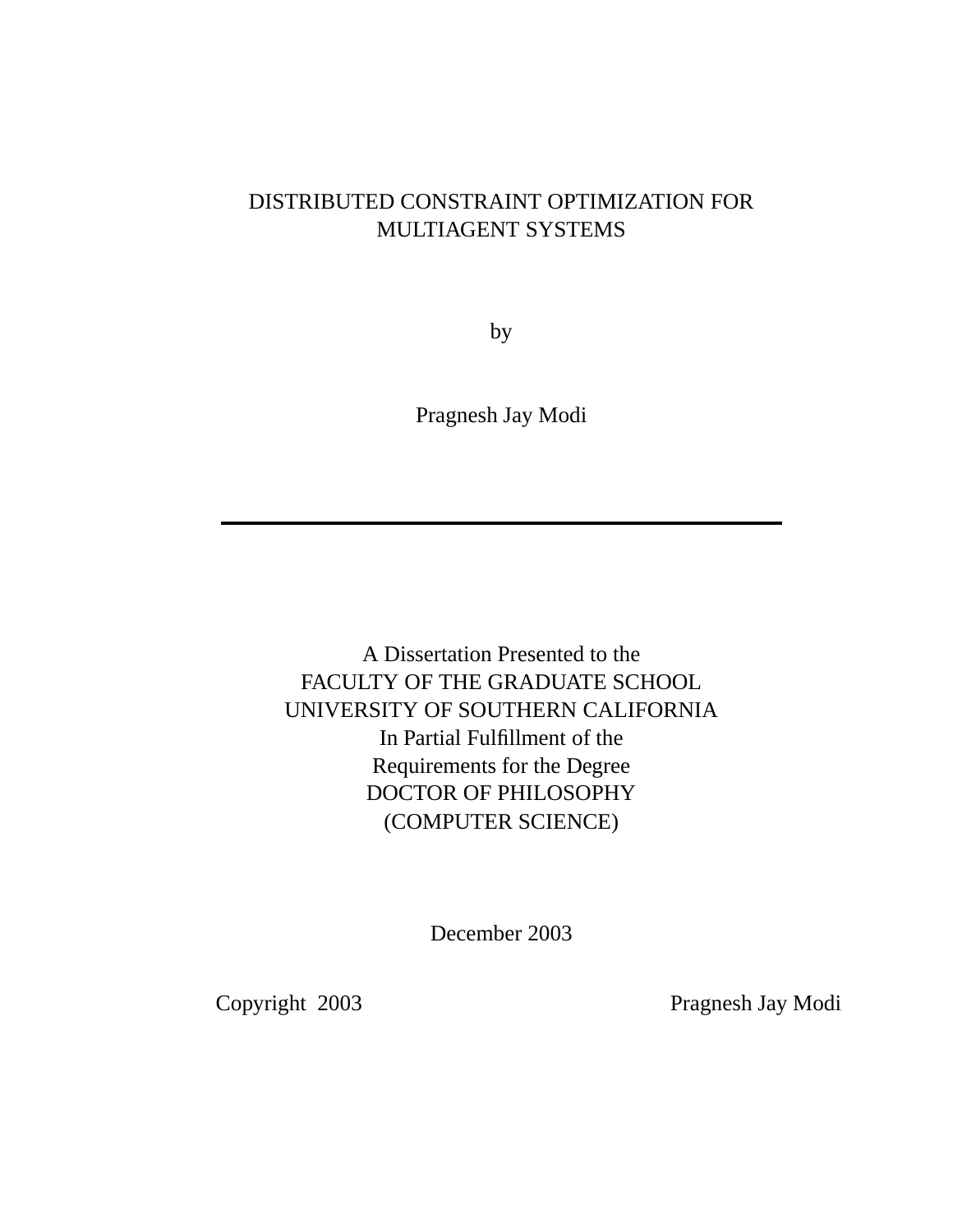#### **Acknowledgements**

First and foremost, I thank my advisors, Wei-Min Shen and Milind Tambe. They are exemplary role-models, first-rate mentors and great friends. It is difficult to fully outline all the ways in which each has contributed to my growth as a scientist. It is impossible to fully express my gratitude.

Yan Jin, Victor Lesser, Paul Rosenbloom and Makoto Yokoo donated their valuable time to serve on my dissertation committee. Makoto Yokoo was both co-author and collaborator who played a key role in the development of this dissertation. Victor Lesser was a supportive voice who always knew what to say and when to say it. Paul Rosenbloom was a brilliant constructive critic. Yan Jin helped me see my work from an outsider's perspective. I sincerely thank them all for their time and effort.

I have been fortunate to have had great colleagues over the years who have assisted me in various ways. Paul Scerri, David Pynadath, Hyuckchul Jung, Ranjit Nair and the rest of the TEAMCORE research group were all supportive friends. The members of the Intelligent Systems Division of ISI and AI-Grads are people I will never forget.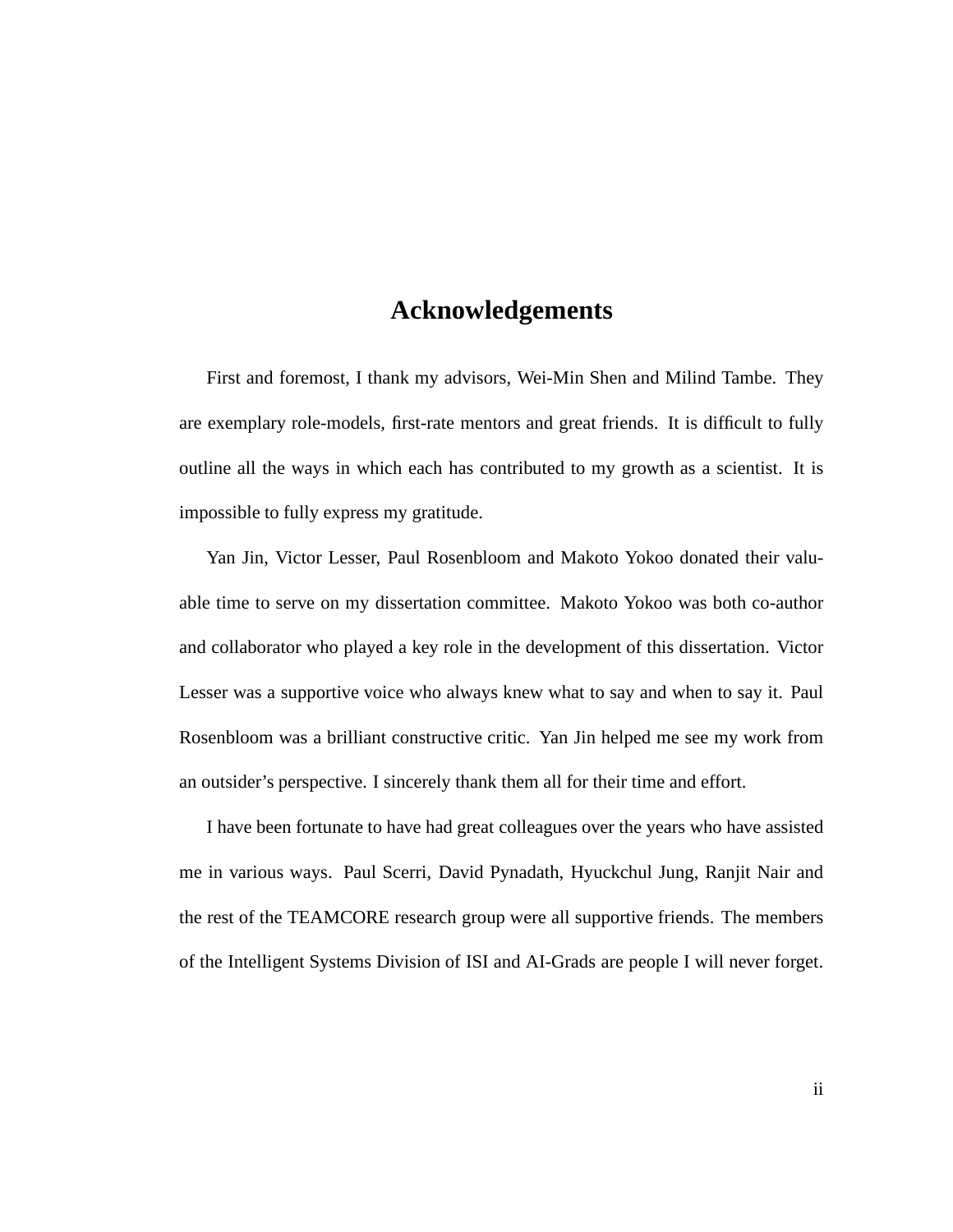They are responsible for making my graduate school years a wonderful experience. ISI is a truly unique and rewarding place to work because of them.

Finally, I thank my parents. They taught me what real life is about and gave me the confidence to pursue this dream.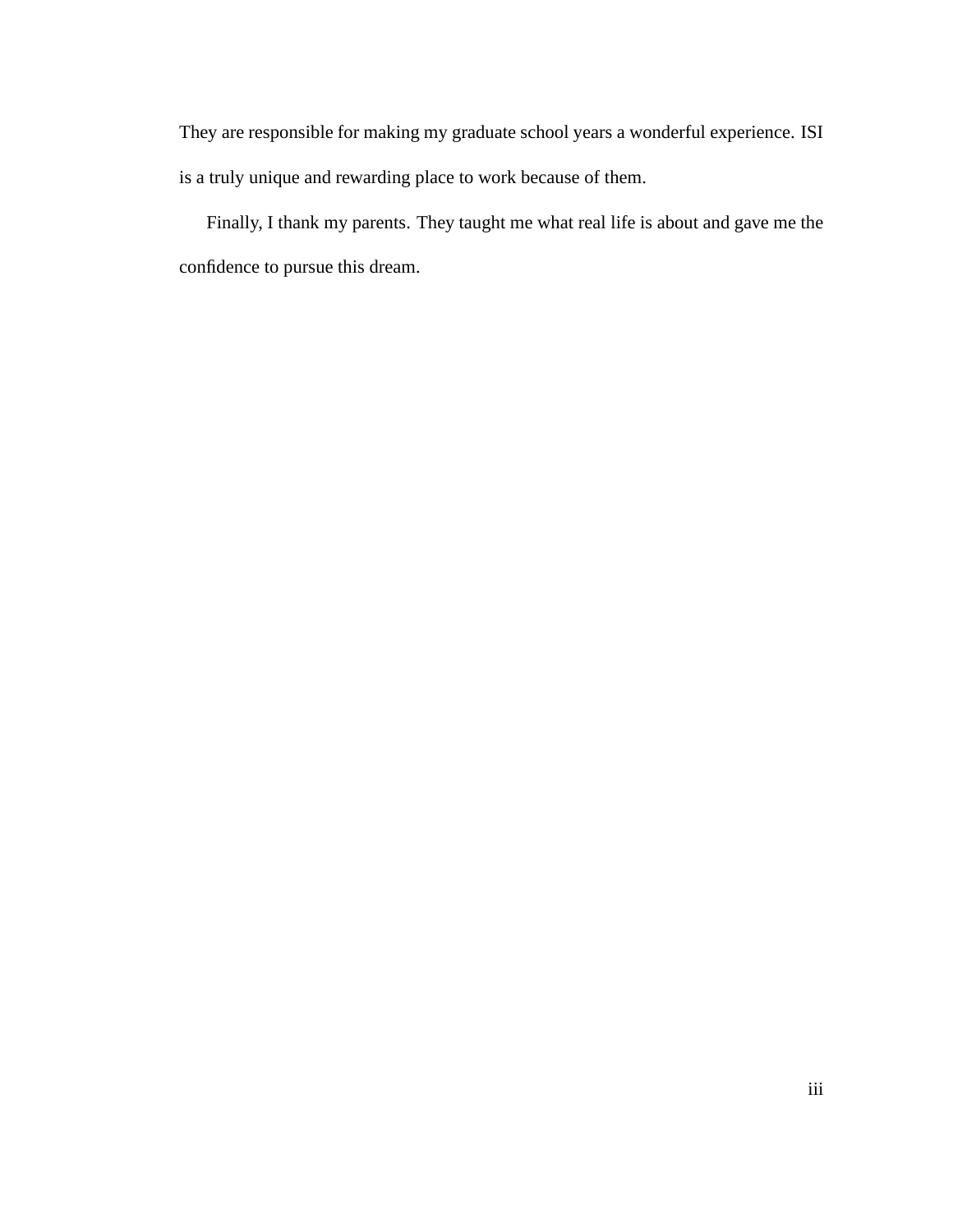# **Contents**

| <b>Acknowledgements</b> |                 |                                                    |                |  |  |
|-------------------------|-----------------|----------------------------------------------------|----------------|--|--|
|                         |                 | <b>List Of Tables</b>                              | vi             |  |  |
|                         |                 | <b>List Of Figures</b>                             | vii            |  |  |
|                         | <b>Abstract</b> |                                                    | ix             |  |  |
| 1                       |                 | <b>Introduction</b>                                | 1              |  |  |
|                         | 1.1             |                                                    | $\overline{4}$ |  |  |
|                         | 1.2             |                                                    | 5              |  |  |
| $\boldsymbol{2}$        |                 | <b>Distributed Constraint Optimization Problem</b> | 8              |  |  |
|                         | 2.1             |                                                    | 8              |  |  |
|                         | 2.2             | Background: Distributed Constraint Satisfaction    | 11             |  |  |
|                         | 2.3             |                                                    | 13             |  |  |
|                         |                 | 2.3.1                                              | 15             |  |  |
| 3                       |                 | <b>Asynchronous Complete Method for DCOP</b>       | 17             |  |  |
|                         | 3.1             |                                                    | 17             |  |  |
|                         | 3.2             |                                                    | 24             |  |  |
|                         |                 | 3.2.1                                              | 28             |  |  |
|                         |                 | Example of Algorithm Execution<br>3.2.2            | 34             |  |  |
|                         |                 | Example of Backtrack Thresholds<br>3.2.3           | 41             |  |  |
|                         | 3.3             |                                                    | 44             |  |  |
|                         | 3.4             |                                                    | 52             |  |  |
|                         |                 | 3.4.1                                              | 58             |  |  |
|                         | 3.5             |                                                    | 65             |  |  |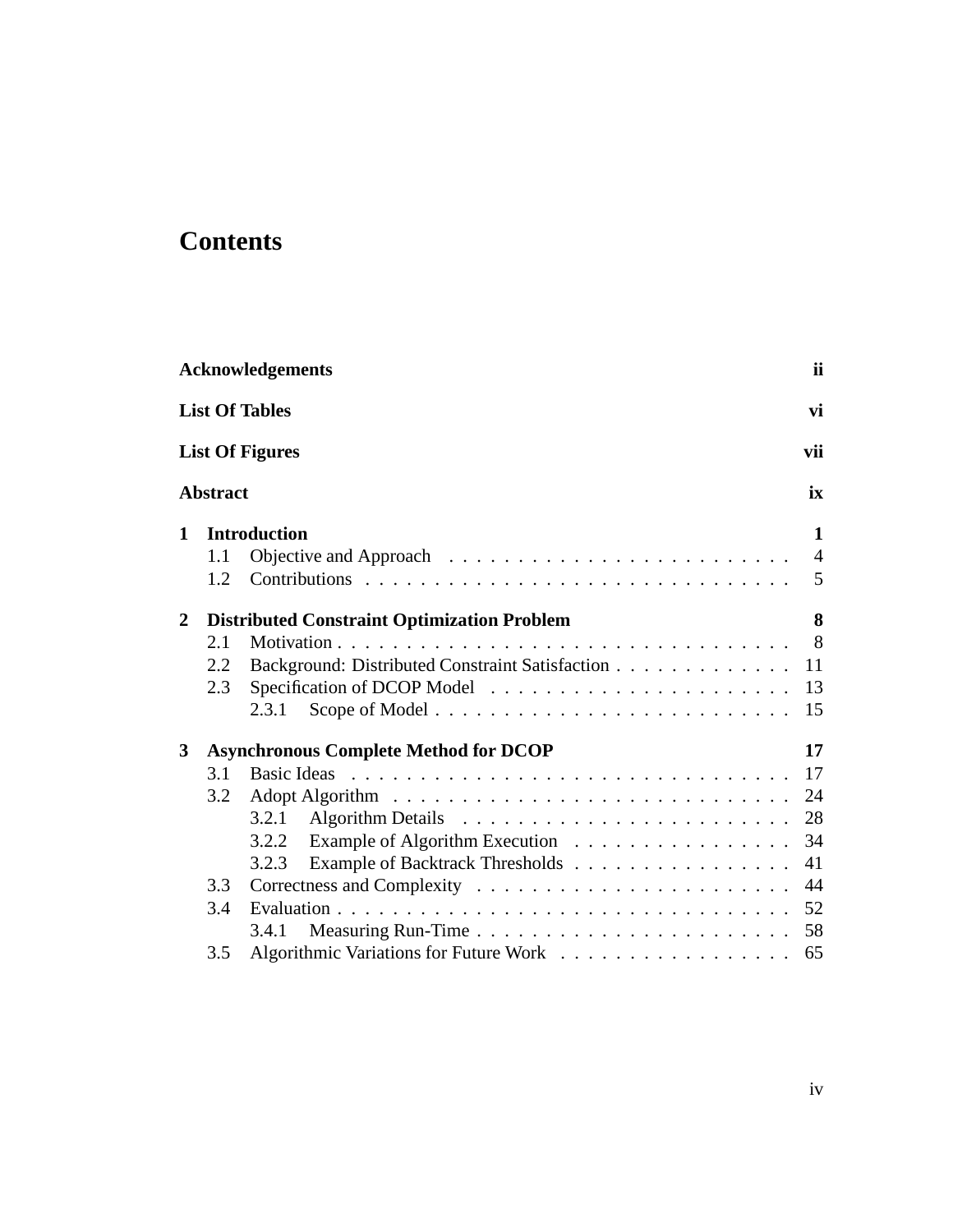|                       |                                                      | 73                                                                                                                                                                                                         |  |  |  |
|-----------------------|------------------------------------------------------|------------------------------------------------------------------------------------------------------------------------------------------------------------------------------------------------------------|--|--|--|
| 4.1                   |                                                      | 73                                                                                                                                                                                                         |  |  |  |
|                       | 4.1.1                                                | 75                                                                                                                                                                                                         |  |  |  |
|                       | 4.1.2<br>Experiments                                 | 79                                                                                                                                                                                                         |  |  |  |
| 4.2                   |                                                      | 82                                                                                                                                                                                                         |  |  |  |
| 4.3                   |                                                      | 83                                                                                                                                                                                                         |  |  |  |
|                       | Algorithm Modifications for Message Loss<br>4.3.1    | 86                                                                                                                                                                                                         |  |  |  |
|                       | 4.3.2                                                | 89                                                                                                                                                                                                         |  |  |  |
|                       |                                                      | 92                                                                                                                                                                                                         |  |  |  |
| 5.1                   | Application Domain                                   | 94                                                                                                                                                                                                         |  |  |  |
| 5.2                   | <b>Formal Definitions</b>                            | 98                                                                                                                                                                                                         |  |  |  |
| 5.3                   |                                                      |                                                                                                                                                                                                            |  |  |  |
|                       | 5.3.1                                                |                                                                                                                                                                                                            |  |  |  |
|                       | 5.3.2                                                |                                                                                                                                                                                                            |  |  |  |
| 5.4                   | Complexity Classes of Resource Allocation 109        |                                                                                                                                                                                                            |  |  |  |
| 5.5                   | Dynamic Distributed CSP (DyDisCSP) 116               |                                                                                                                                                                                                            |  |  |  |
| 5.6                   |                                                      |                                                                                                                                                                                                            |  |  |  |
|                       | 5.6.1                                                |                                                                                                                                                                                                            |  |  |  |
| 5.7                   | Mapping WCF Problems into DyDisCSP 128               |                                                                                                                                                                                                            |  |  |  |
|                       | 5.7.1                                                |                                                                                                                                                                                                            |  |  |  |
| 5.8                   |                                                      |                                                                                                                                                                                                            |  |  |  |
|                       |                                                      | 137                                                                                                                                                                                                        |  |  |  |
| 6.1                   | Related Work in Distributed Constraint Reasoning 137 |                                                                                                                                                                                                            |  |  |  |
|                       | Distributed Constraint Satisfaction 137<br>6.1.1     |                                                                                                                                                                                                            |  |  |  |
|                       | Distributed Constraint Optimization 138<br>6.1.2     |                                                                                                                                                                                                            |  |  |  |
|                       | 6.1.3                                                |                                                                                                                                                                                                            |  |  |  |
| 6.2                   |                                                      |                                                                                                                                                                                                            |  |  |  |
|                       |                                                      | 146                                                                                                                                                                                                        |  |  |  |
|                       |                                                      | 149                                                                                                                                                                                                        |  |  |  |
| <b>Reference List</b> |                                                      |                                                                                                                                                                                                            |  |  |  |
|                       |                                                      | <b>Limited Time and Unreliable Communication</b><br><b>Modeling Real-world Problems</b><br>Mapping SCF Problems into DyDisCSP 120<br><b>Related Work</b><br><b>Conclusion</b><br><b>Future Work</b><br>151 |  |  |  |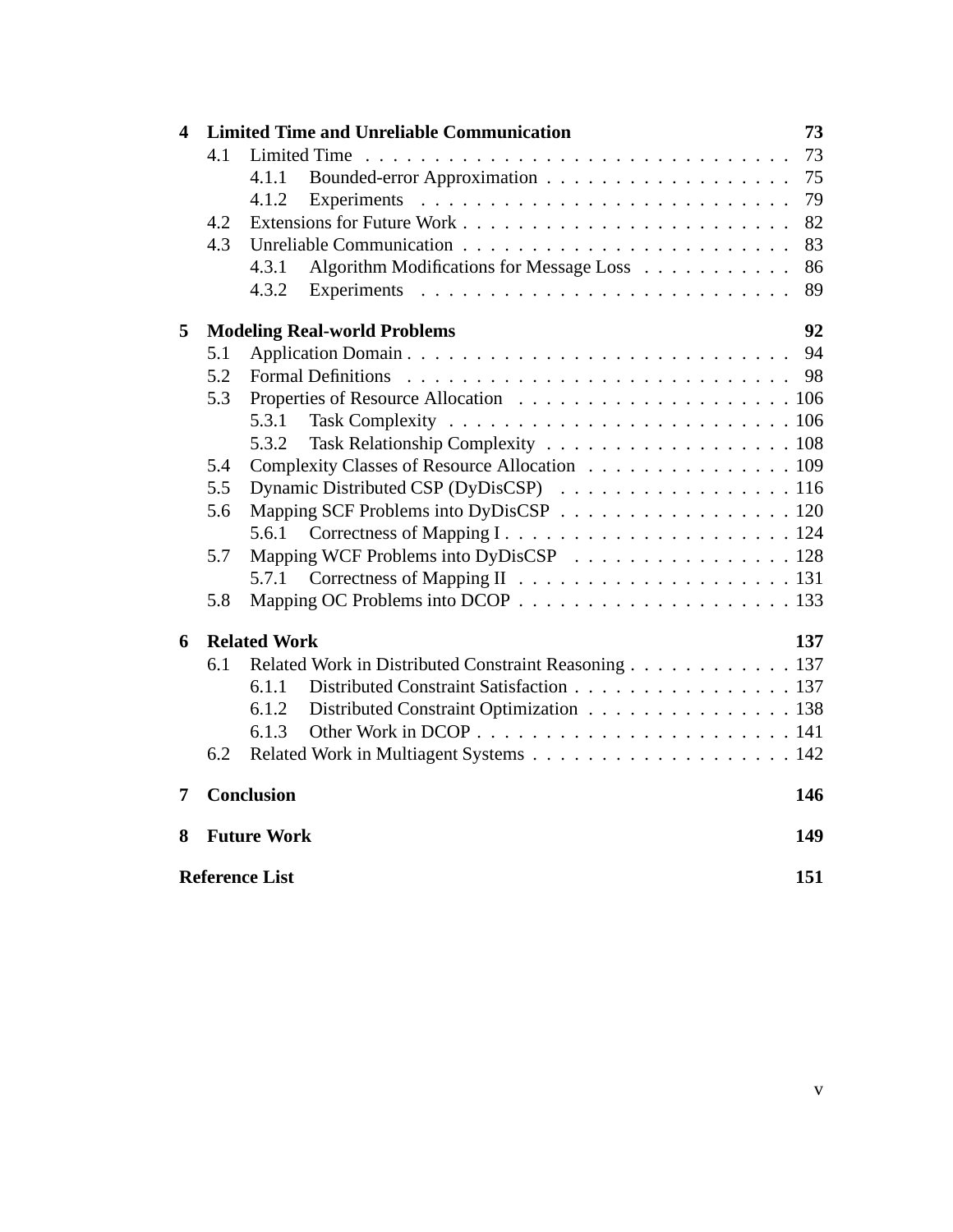# **List Of Tables**

| 4.1 Running time as a percentage of when there is zero loss. 91                    |  |
|------------------------------------------------------------------------------------|--|
| 4.2 Number of messages processed (rcvd) as a percentage of when there is           |  |
|                                                                                    |  |
| 5.1 Complexity Classes of Resource Allocation, $n = size$ of task set $\Theta$ , m |  |
| $=$ size of operation set $\Omega$ . Columns represent task complexity and rows    |  |
| represent inter-task relationship complexity. 116                                  |  |
| 6.1 Characteristics of Distributed Constraint Optimization Methods 139             |  |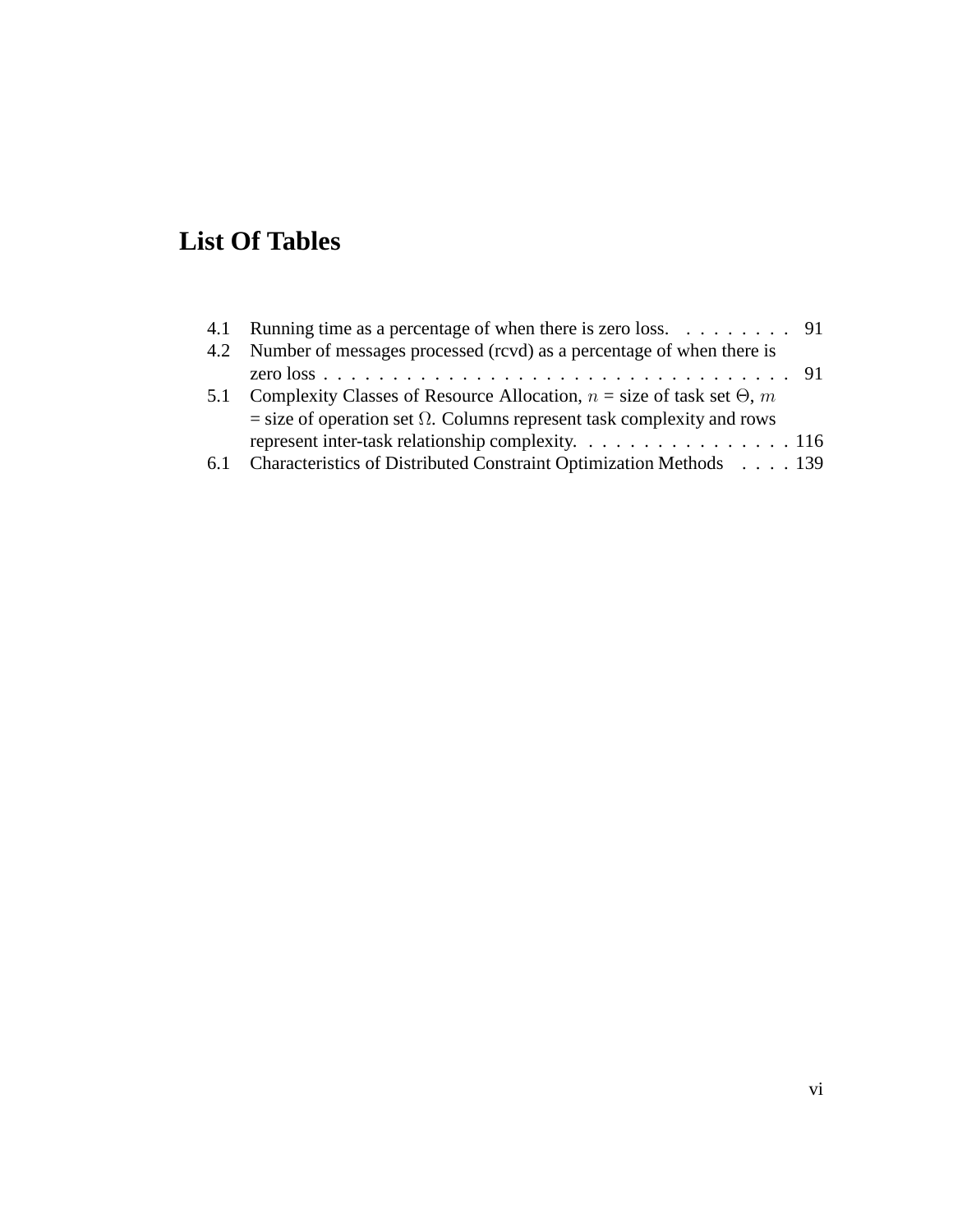# **List Of Figures**

| 2.1  | A hardware sensor (left) and schematic of nine sensors in a grid layout                 |    |
|------|-----------------------------------------------------------------------------------------|----|
|      | (right).                                                                                | 11 |
| 2.2  |                                                                                         | 12 |
| 3.1  | Loosely connected subcommunities of problem solvers                                     | 21 |
| 3.2  | Two valid tree orderings for the constraint graph in figure $2.2 \ldots \ldots$         | 24 |
| 3.3  | (a) Constraint graph. (b) Communication graph.                                          | 25 |
| 3.4  | Procedures for receiving messages in the Adopt algorithm. Definitions                   |    |
|      | of terms $LB(d)$ , $UB(d)$ , $LB$ , and $UB$ are given in the text.                     | 35 |
| 3.5  | Procedures in the Adopt algorithm (cont) $\dots \dots \dots \dots \dots$                | 36 |
| 3.6  | Example Adopt execution for the DCOP shown in figure $3.3 \ldots \ldots$                | 40 |
| 3.7  | Example of backtrack thresholds in Adopt                                                | 44 |
| 3.8  | Average number of cycles required to find the optimal solution (MaxCSP)<br>53           |    |
| 3.9  | Average number of cycles required to find the optimal solution (Weighted                |    |
|      | CSP)                                                                                    | 54 |
| 3.10 | Average number of messages per cycle required to find the optimal                       |    |
|      | solution.                                                                               | 57 |
| 3.11 | Run-time required to find the optimal solution on a single processor                    |    |
|      | (MaxCSP)                                                                                | 57 |
|      | 3.12 Run-time calculated from number of cycles required to find the optimal             |    |
|      |                                                                                         | 65 |
|      |                                                                                         | 70 |
| 4.1  | Example Adopt execution for the DCOP shown in figure 2.2, with error                    |    |
|      | bound $b = 4$ .                                                                         | 79 |
| 4.2  | Average number of cycles required to find a solution (left) and the av-                 |    |
|      | erage number of messages exchanged per agent (right) for given error                    |    |
|      | bound $b. \ldots \ldots \ldots \ldots \ldots \ldots \ldots \ldots \ldots \ldots \ldots$ | 81 |
| 4.3  | Percentage of problem instances where obtained cost was at a given                      |    |
|      | distance from optimal $(18$ agents) $\ldots \ldots \ldots \ldots \ldots \ldots \ldots$  | 81 |
| 5.1  | Graphical depiction of the described methodology.                                       | 95 |
| 5.2  |                                                                                         | 96 |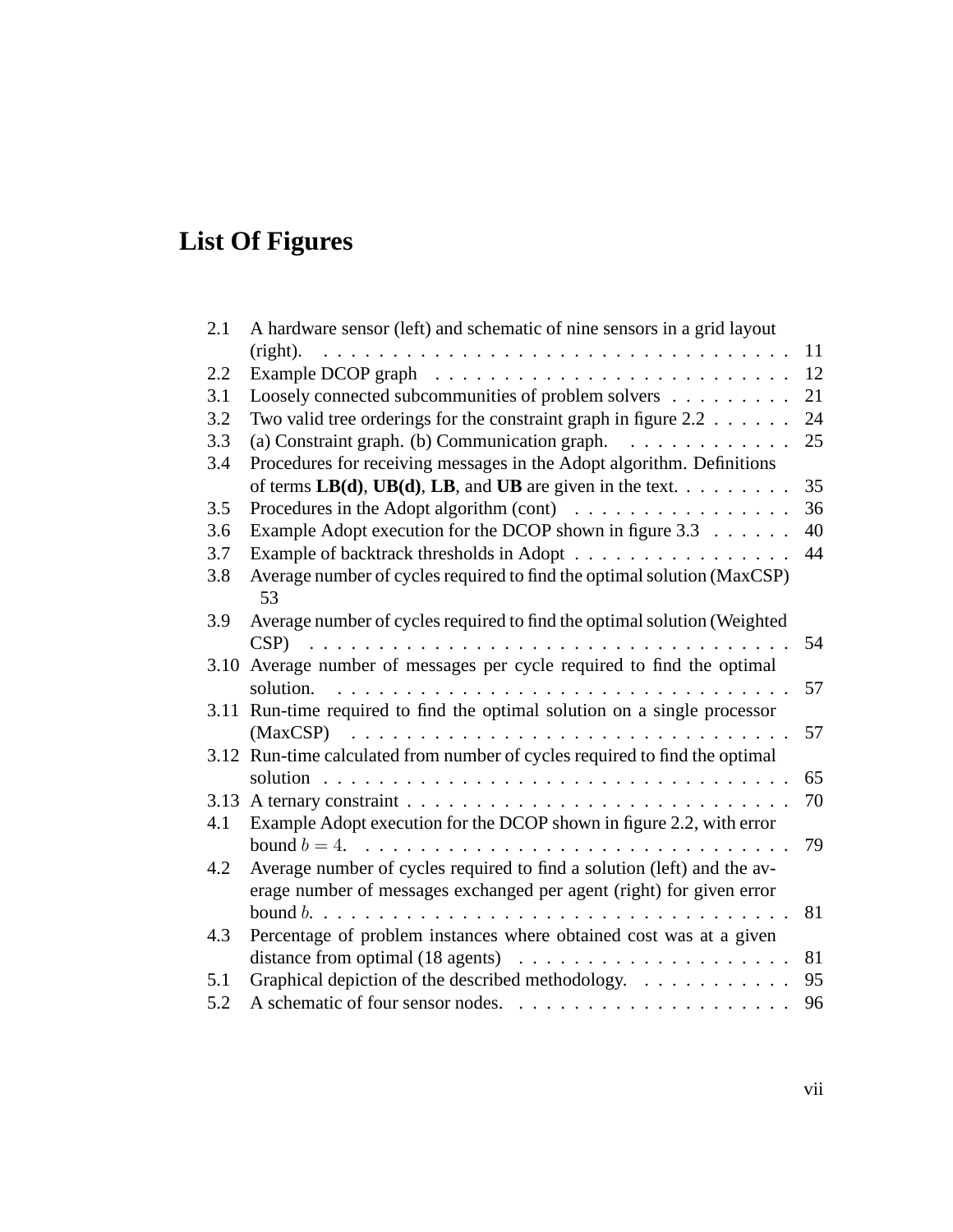| 5.3 Reduction of graph 3-coloring to Resource Allocation Problems 116 |  |
|-----------------------------------------------------------------------|--|
|                                                                       |  |
| 5.5 Graph of cost function for n-ary constraint for Mapping III 135   |  |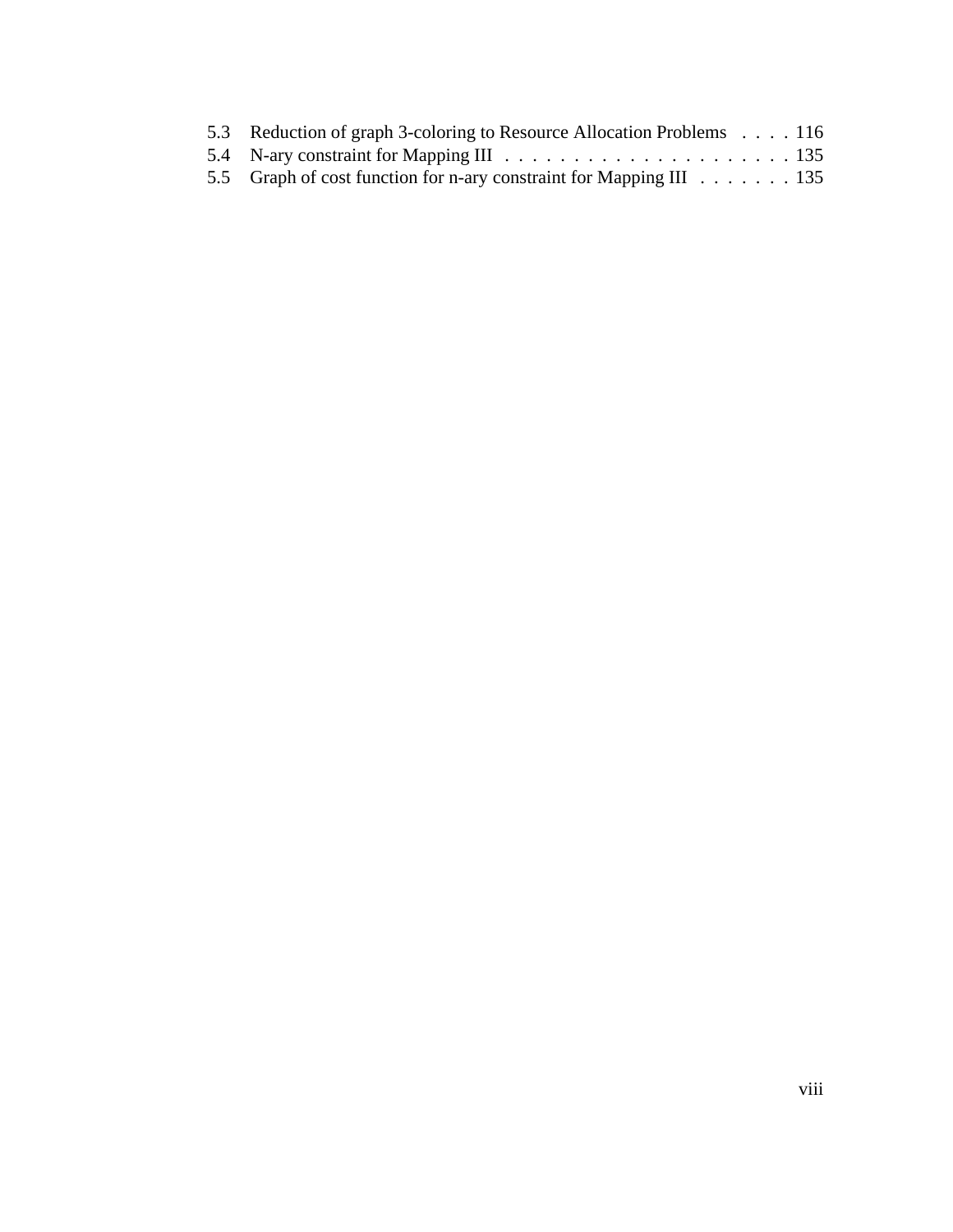#### **Abstract**

To coordinate effectively, multiple agents must reason and communicate about the interactions between their individual local decisions. Distributed planning, distributed scheduling, distributed resource allocation and distributed task allocation are some examples of multiagent problems where such reasoning is required. In order to represent these types of automated reasoning problems, researchers in Multiagent Systems have proposed distributed constraints as a key paradigm. Previous research in Artificial Intelligence and Constraint Programming has shown that constraints are a convenient yet powerful way to represent automated reasoning problems.

This dissertation advances the state-of-the-art in Multiagent Systems and Constraint Programming through three key innovations. First, this dissertation introduces a novel algorithm for Distributed Constraint Optimization Problems (DCOP). DCOP significantly generalizes existing satisfaction-based constraint representations to allow optimization. We present *Adopt*, the first algorithm for DCOP that allows asynchronous concurrent execution and is guaranteed to terminate with the globally optimal solution. The key idea is to perform systematic distributed optimization based on conservative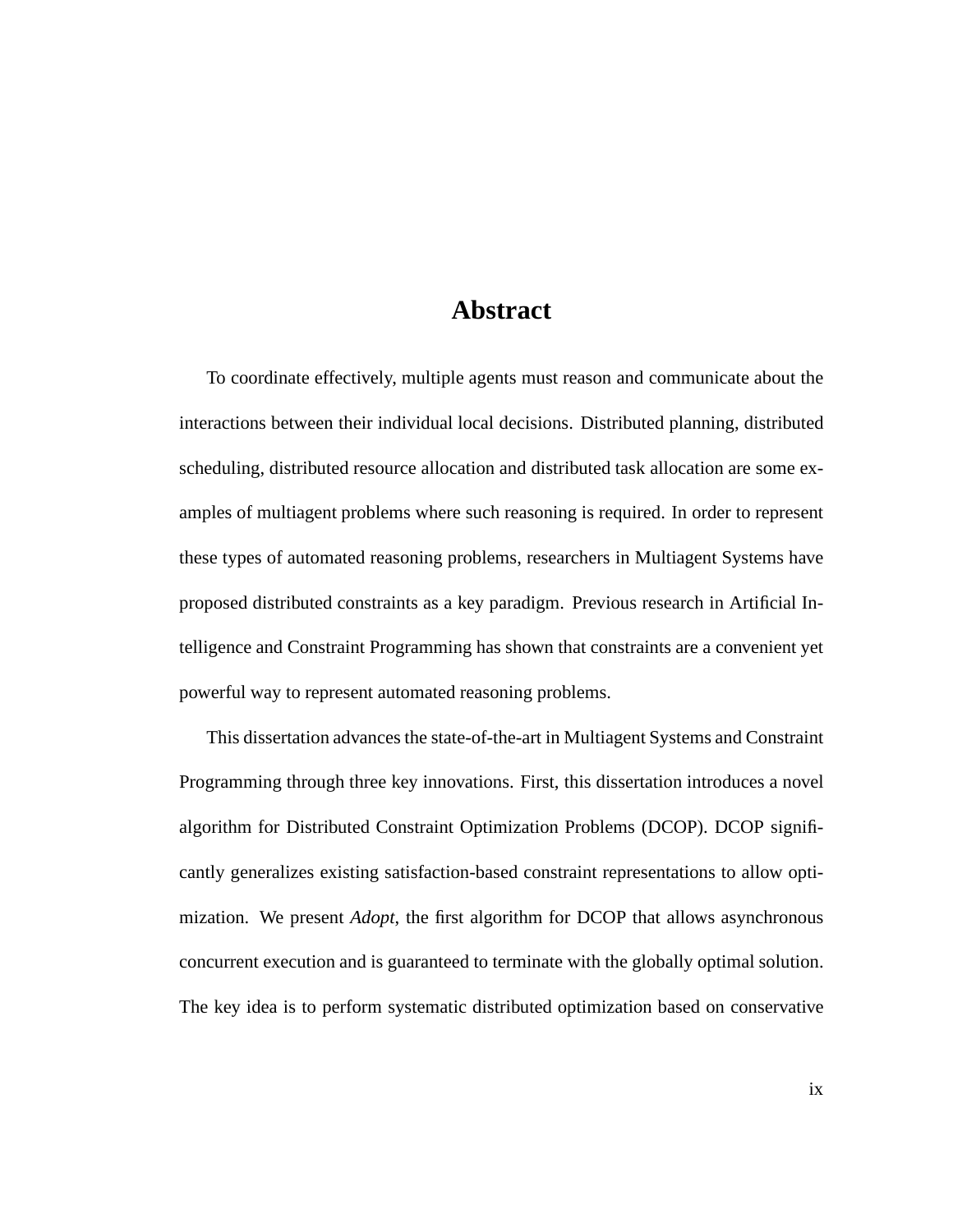solution quality estimates rather than exact knowledge of global solution quality. This method is empirically shown to yield orders of magnitude speedups over existing synchronous methods and is shown to be robust to lost messages.

Second, this dissertation introduces *bounded-error approximation* as a flexible method whereby agents can find global solutions that may not be optimal but are guaranteed to be within a given distance from optimal. This method is useful for time-limited domains because it decreases solution time and communication overhead. Bounded-error approximation is a significant departure from existing incomplete local methods, which rely exclusively on local information to obtain a decrease in solution time but at the cost of abandoning all theoretical guarantees on solution quality.

Third, this dissertation presents *generalized* mapping strategies that allow a significant class of distributed resource allocation problem to be automatically represented via distributed constraints. These mapping strategies are signficant because they illustrate the utility of the distributed constraint representation. These mapping strategies are useful because they provide multiagent researchers with a general, reusable methodology for understanding, representing and solving their own distributed resource allocation problems. Our theoretical results show the correctness of the mappings.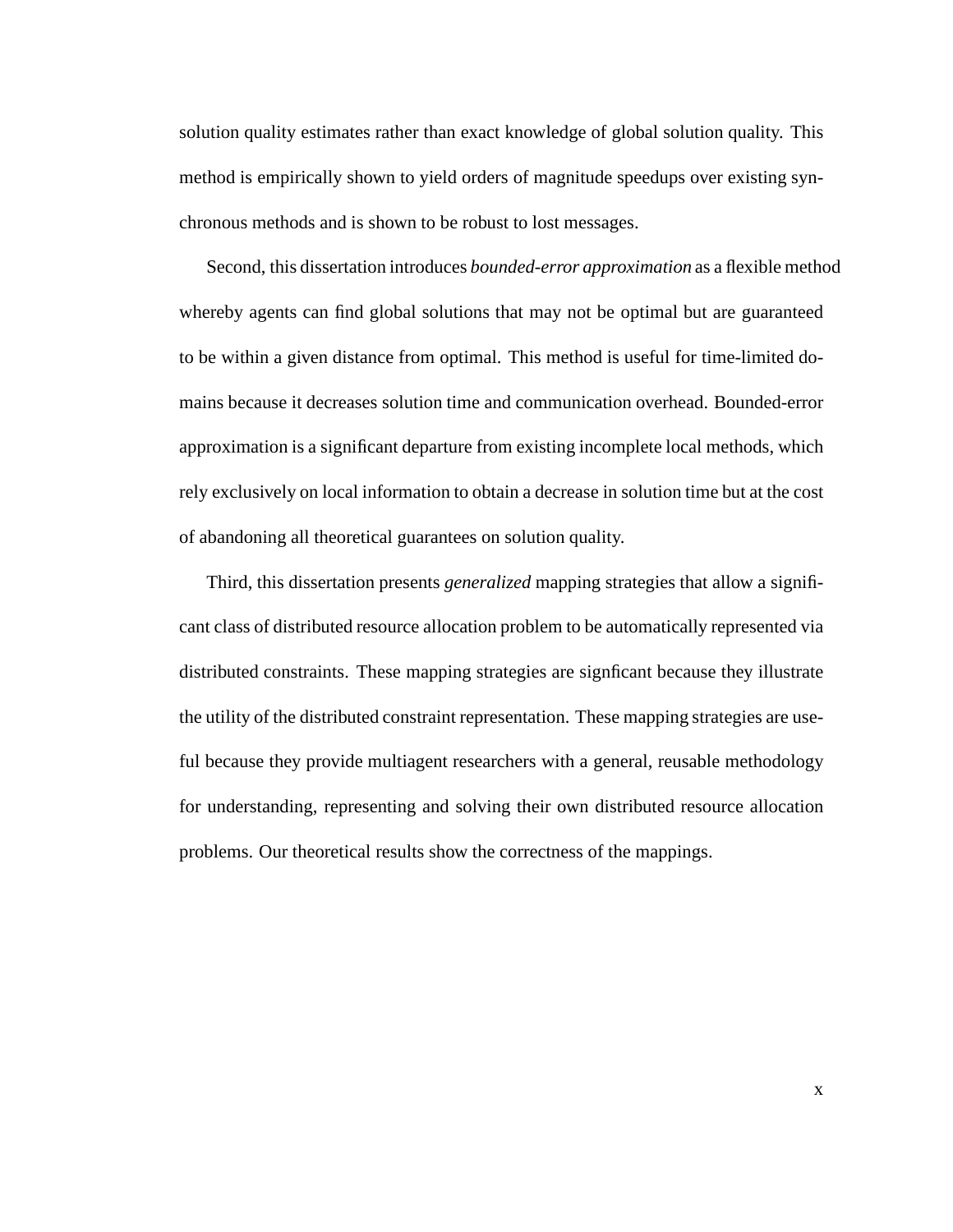#### **Chapter 1**

### **Introduction**

Designing loosely-coupled agents that coordinate effectively requires reasoning about interactions between individual agent decisions. Often it is necessary that such reasoning be done by the agents themselves in a collaborative but decentralized manner. Satellite constellations [3], disaster rescue [20], human/agent organizations [5], intelligent forces [4], distributed and reconfigurable robots [39] and sensor networks [44] are some examples of multiagent applications where distribution is inherent in the domain and one has little choice in redistributing or centralizing decision-making to make things easier.

In these distributed domains agents must reason about the interactions between their local decisions in order to obtain good global performance. For example, distributed robots must collaboratively construct the best joint plan that accomplishes system goals.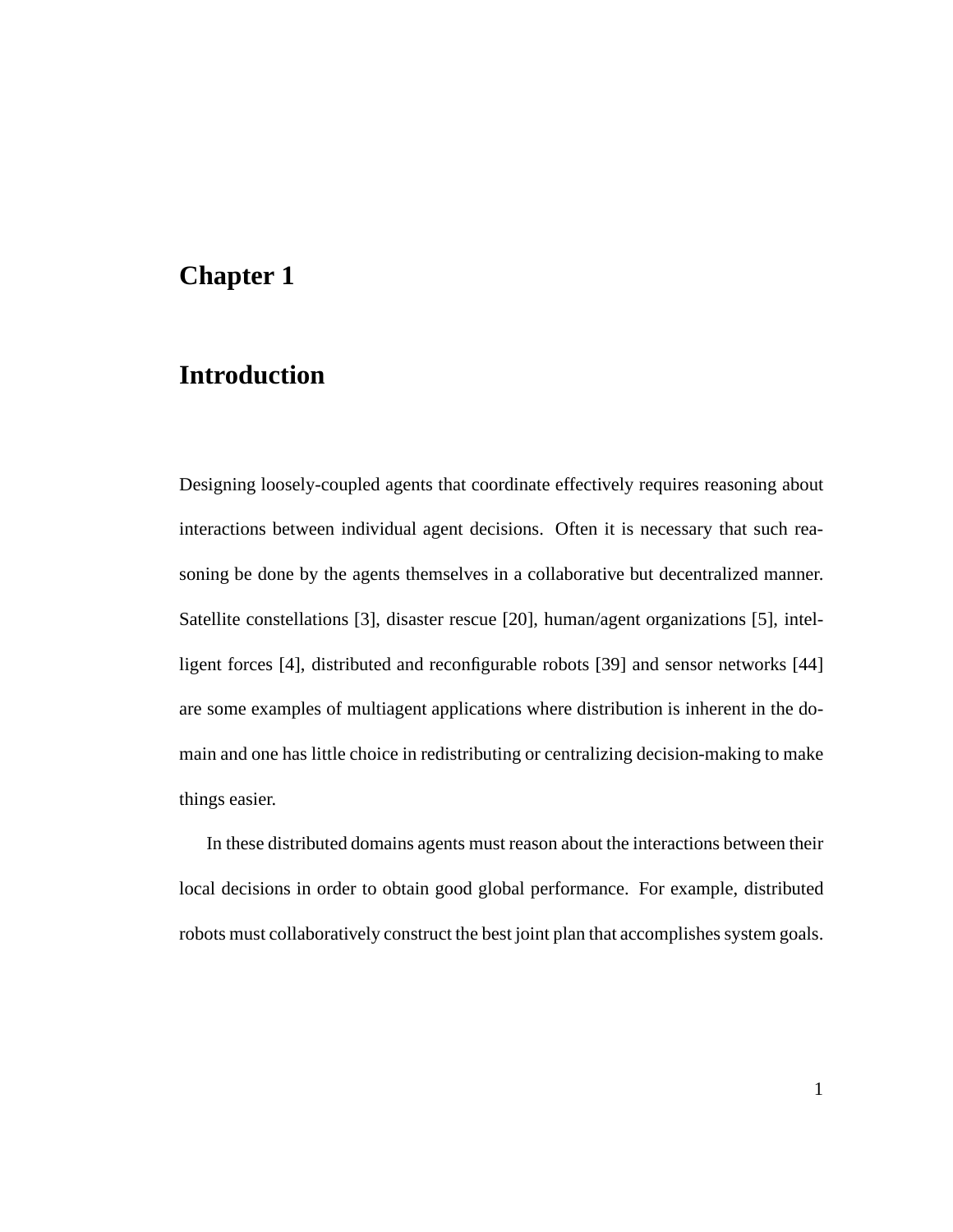Or, constellations of satellites performing collaborative sensing missions must schedule their observations to maximize collection of scientific data. Or finally, distributed sensors must coordinate the allocation of their sensing resources in order to accurately track multiple targets. In these examples and others, the local decisions made by agents and the interactions between them can have significant implications on the performance of the multiagent system as a whole.

This dissertation proposes the Distributed Constraint Optimization Problem (DCOP) framework to model the interactions between local agent decisions and support efficient reasoning while maintaining the requirements of decentralization. Previous research in AI has shown that constraints are a convenient yet powerful way to represent reasoning problems [33]. DCOP significantly generalizes existing multiagent research that has focused primarily on satisfaction-based problems [50] which is inadequate for problems where solutions may have degrees of quality or cost. Other multiagent researchers have considered only informal representations of distributed constraint optimization [8] [32] [43].

This dissertation answers three key questions not currently addressed in existing research. First, a key outstanding challenge is how to efficiently coordinate distributed decision-making while providing theoretical guarantees on quality of global solution. While some distributed methods for DCOP do currently exist, these methods either a)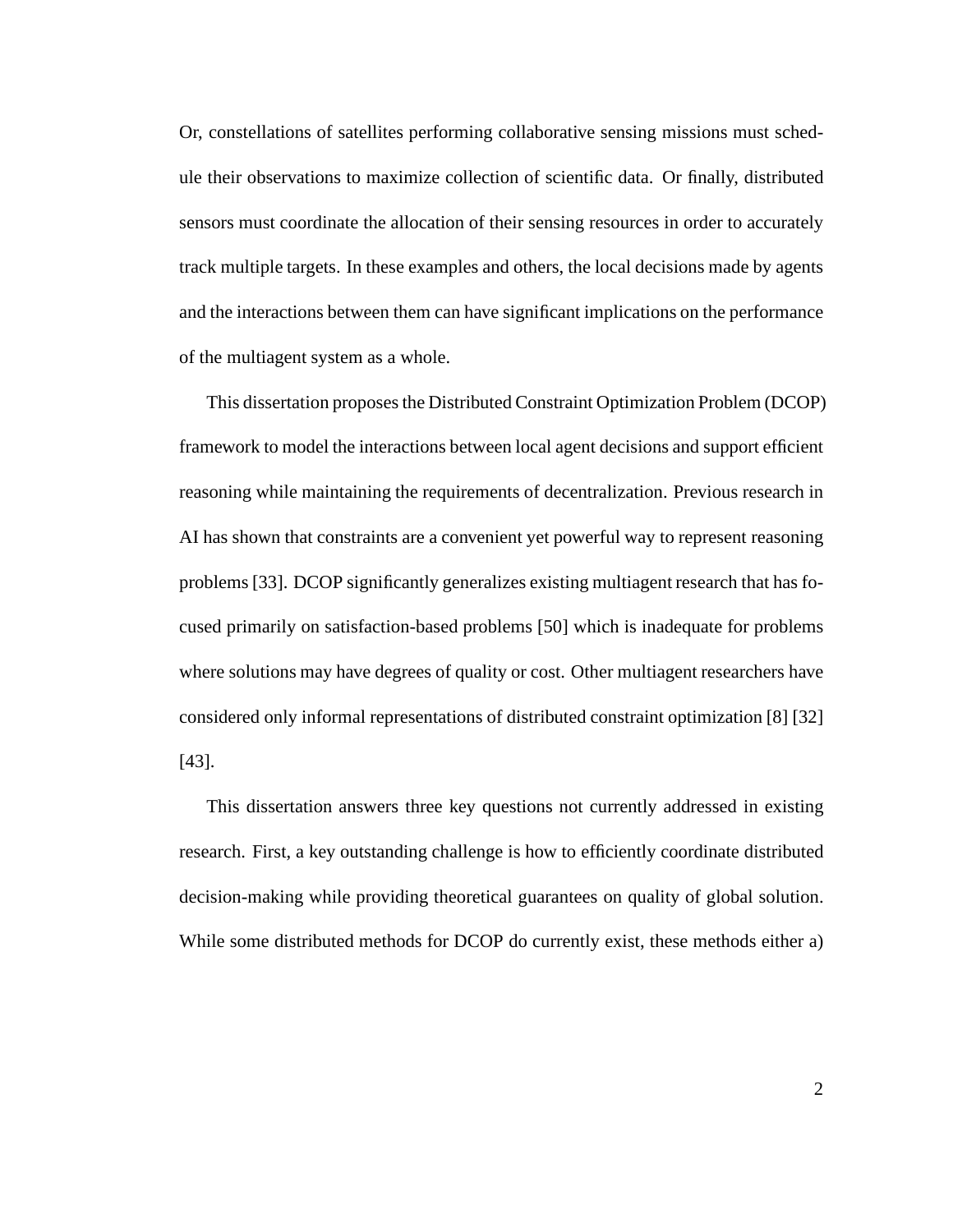provide quality guarantees only by requiring sequential execution [16], or b) allow concurrent execution but provide no kind of quality guarantee [51]. This is a problematic state of affairs because sequential execution can be prohibitively inefficient, while lack of theoretical guarantees prevents generalization across domains.

Second, how can agents find approximate (suboptimal) solutions when time is limited? Previous approaches have typically abandoned theoretical guarantees in order to reduce solution time. This is inadequate because, aside from experimental results in specific domains, such methods can provide no characterization of global solution quality. In addition, the lack of worst-case bounds on algorithm performance is problematic in domains where unpredicted boundry-cases may unexpectedly arise or costs of failure are very high, as in space missions [3] and humans/agent organizations [5].

Finally, given that constraints are a convenient, powerful, well-accepted representation, another key challenge involves designing general purpose techniques for representing real world problems in the distributed constraints paradigm. While there is much existing AI research on how to represent centralized problems using constraints, little guidance currently exists on how to represent *distributed* problem in the constraint reasoning framework. Multiagent designers faced with a new domain are required to invest a substantial degree of effort to correctly represent their problem. In addition, the modeling effort is often specific to the application preventing reuse across domains.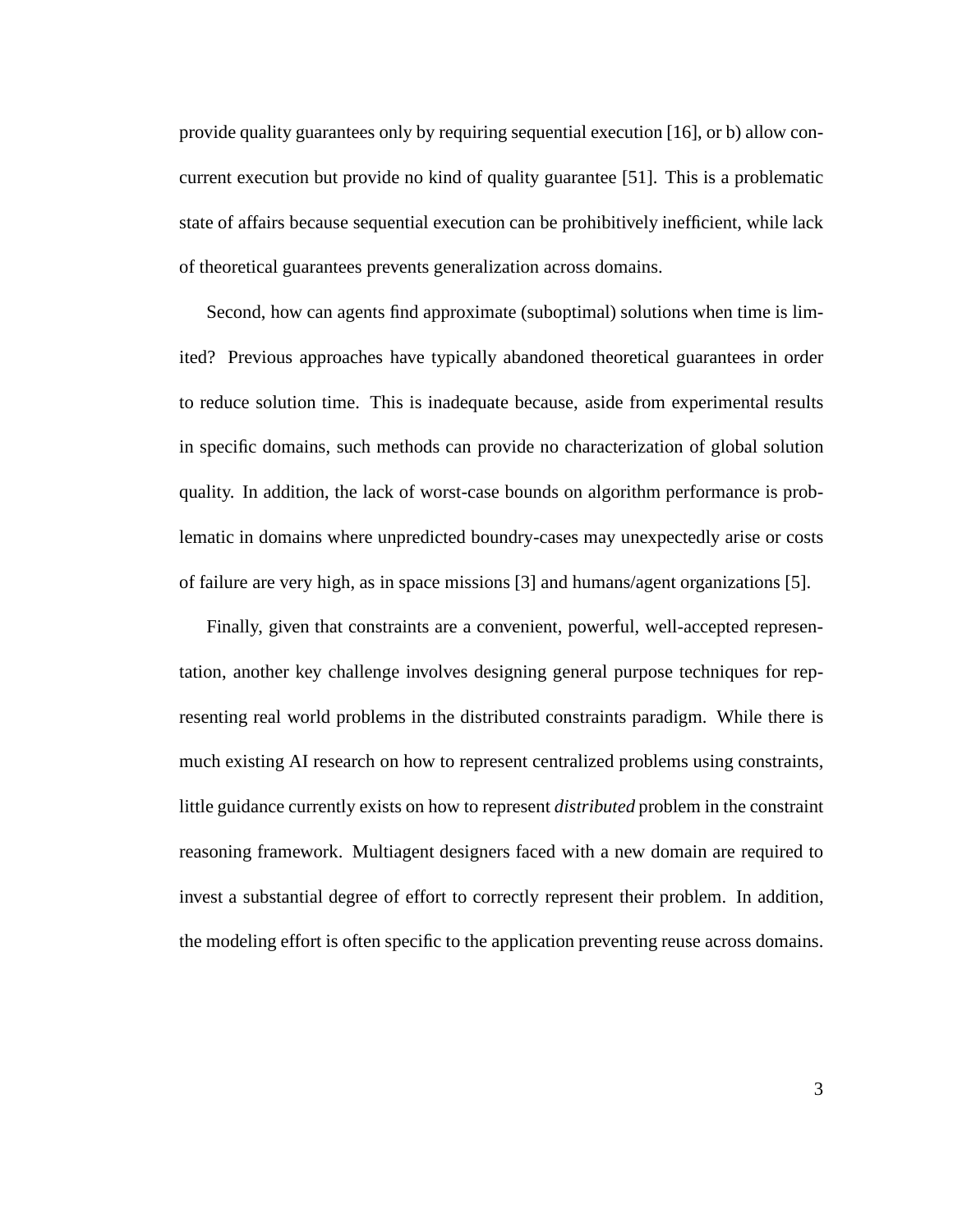### **1.1 Objective and Approach**

The principal question addressed in this thesis is:

**How can distributed agents coordinate their local decisionmaking to provide theoretical guarantees on global solution quality under conditions of limited time, memory and communication?**

We make the following assumptions about communication:

- Agents can receive messages. Agents can send messages to other agents if they know their name.
- Messages are received in the order in which they are sent between any pair of agents.
- Messages are either dropped or correctly received (or equivalently, corrupted messages can be detected and dropped).

Our general approach stems from the basic premise that in a distributed multiagent system where time and communication is limited, it is difficult to obtain exact knowledge of global solution quality. Thus, the approach taken was to develop a method whereby distributed agents can perform systematic distributed search based on conservative solution quality *estimates* rather than exact knowledge of global solution quality. In this way, we allow agents to make the best decisions possible with currently available information. If more information is asynchronously received from others and if time permits, agents can revise their decisions as necessary. Because estimates are ensured to be conservative, agents are never led astray and guarantees on global solution quality are available.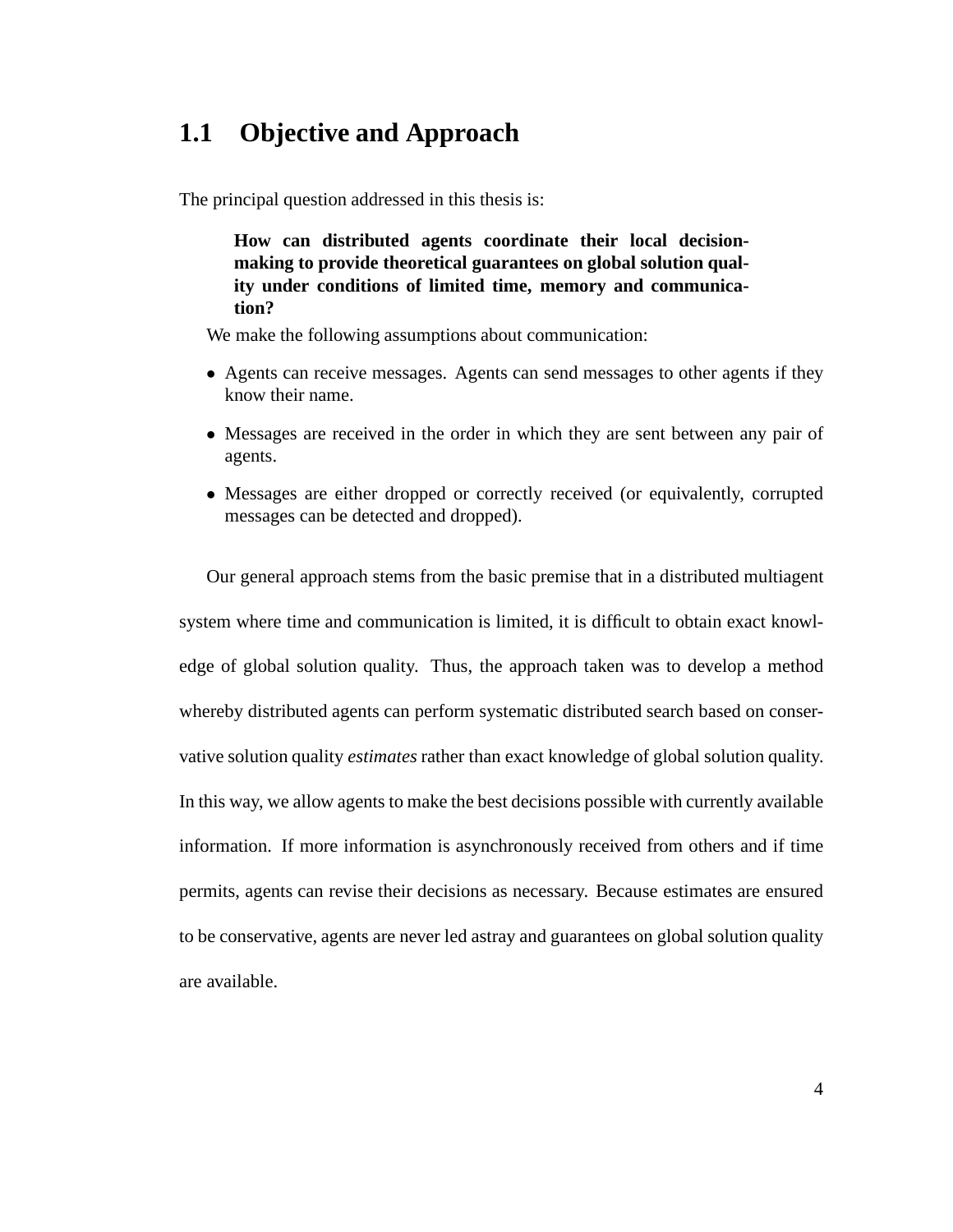We show that this method of distributed optimization has a number of benefits. First, it allows concurrent, asynchronous execution which yields significant orders of magnitude speedups while requiring only polynomial space at each agent. Second, since agents are not entirely dependent on global information to make local decisions, it is robust to message loss. Finally, this method can be used to find approximate (suboptimal) solutions while adhering to user-defined bounds on distance from optimal, yielding a practical technique for performing principled tradeoffs between time and solution quality.

#### **1.2 Contributions**

The thesis makes several contributions to Distributed Constraint Optimization for coordination in Multiagent Systems. These contributions are listed below.

• The Adopt algorithm, the first asynchronous complete algorithm for Distributed Constraint Optimization. In Adopt, agents perform systematic distributed search based on conservative solution quality estimates in the form of lower bounds. By exploiting the concurrency allowed by lower bound based search, Adopt is able to obtain significant orders of magnitude efficiency gains over sequential methods. (Chapter 3)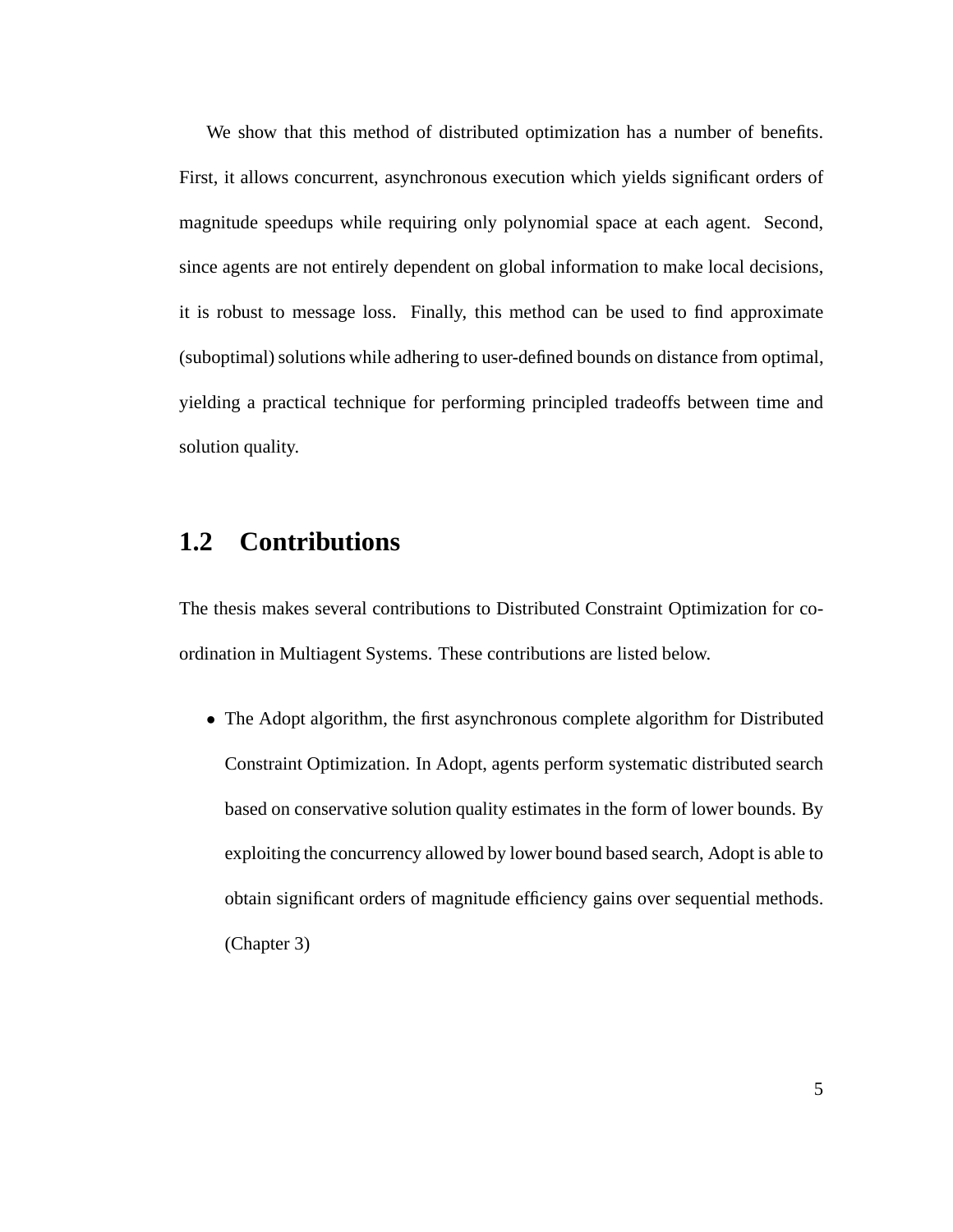- While the Adopt algorithm presented in Chapter 3 assumes reliable communication, we demonstrate the proposed method is robust to message loss. (Chapter 4)
- Bounded error approximation for when time is limited. Bounded error approximation allows agents to find approximate (suboptimal) solutions while adhering to user-defined bounds on distance from optimal. This method yields a practical technique for performing principled tradeoffs between time and solution quality when time is limited. (Chapter 4)
- A detailed complexity analysis and identification of tractable subclasses of distributed resource allocation. This provides researchers with tools to understand the complexity of different types of problems and to understand the difficulty of their own resource allocation problems. (Chapter 5)
- General mapping strategies for representing distributed resource allocation problems via distributed constraints. We provide guidance on how to represent such problems in our framework by first proposing an abstract model of Distributed Resource Allocation and then converting the model into a distributed constraint representation using a generalized mapping. This mapping is reusable for any Distributed Resource Allocation Problem that conforms to the given model and we can show theoretically that the mapping preserves the problem. (Chapter 5)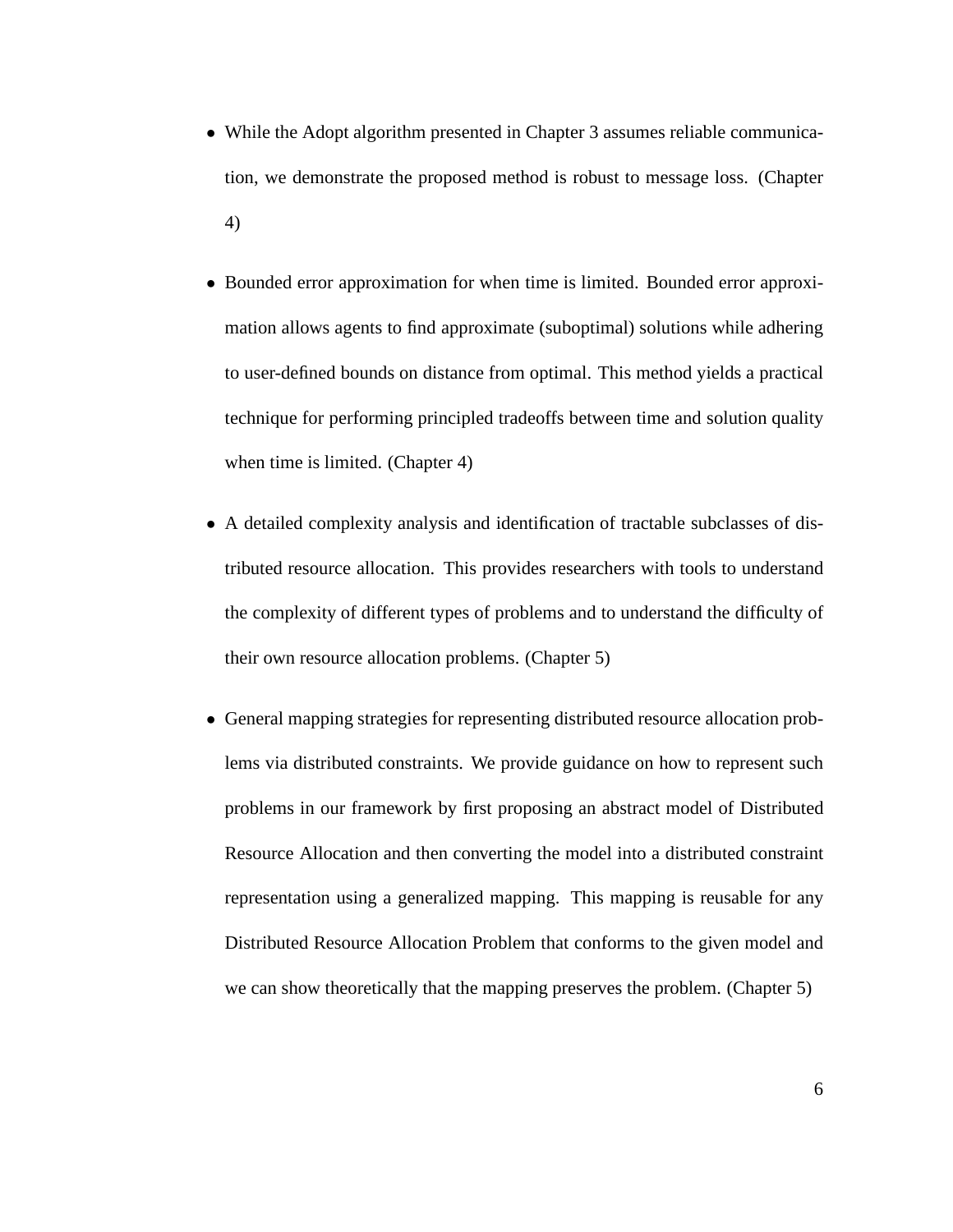In addition, these contributions taken together provide an end-to-end methodology, (problem complexity analysis, representation via distributed constraints, distributed solution method) for solving a significant class of distributed resource allocation problems.

We briefly outline the organization of this dissertation. Chapter 2 proposes the Distributed Constraint Optimization Problem (DCOP) framework. Chapter 3 presents the Adopt (Asynchronous Distributed Optimization) algorithm. Chapter 4 considers solutions to two practical issues that arise when solving DCOP in real-world multiagent domains: Limited time and unreliable communication. Chapter 5 proposes a general technique for modeling a key class of multiagent problems in which a set of agents are required to intelligently assign resources to a set of tasks. Chapter 6 reviews related work. Finally, Chapter 7 concludes by summarizing results and contributions while Chapter 8 identifies directions for future research.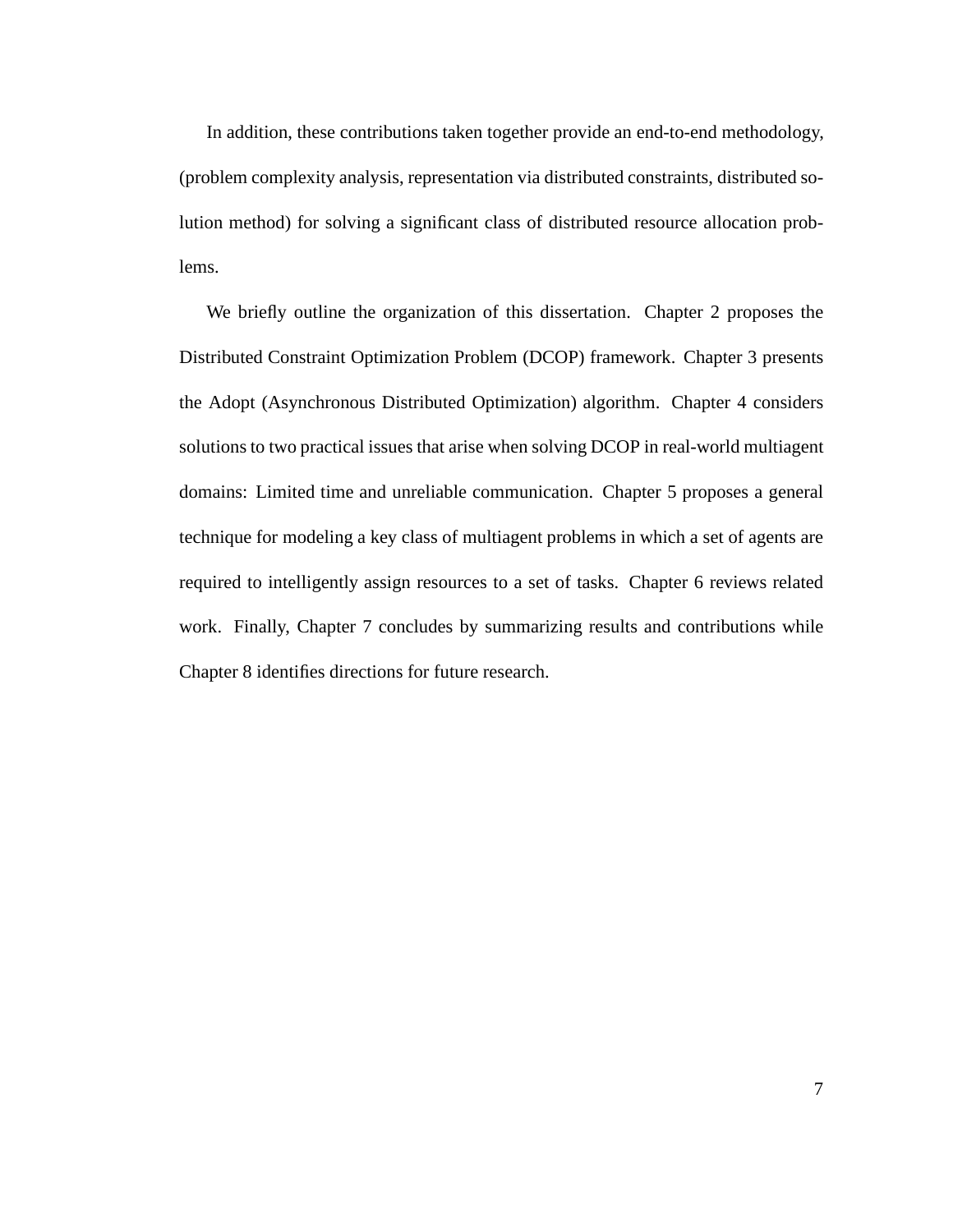#### **Chapter 2**

#### **Distributed Constraint Optimization Problem**

In this chapter, we introduce an example domain that motivates our work followed by a precise formalization of the problem.

#### **2.1 Motivation**

Our motivation is the design of collaborative agents that work together to accomplish global goals. While this problem arises in a wide variety of domains, one specific application we will use to illustrate our problem is a distributed sensor network domain [44] that has received significant attention by multiagent researchers in recent years [18] [36] [41] [45]. However, we emphasize that the techniques presented apply to a broad range of problems.

A sensor network consists of multiple stationary sensors and multiple moving targets to be tracked. The goal is to accurately track the targets by allocating sensors to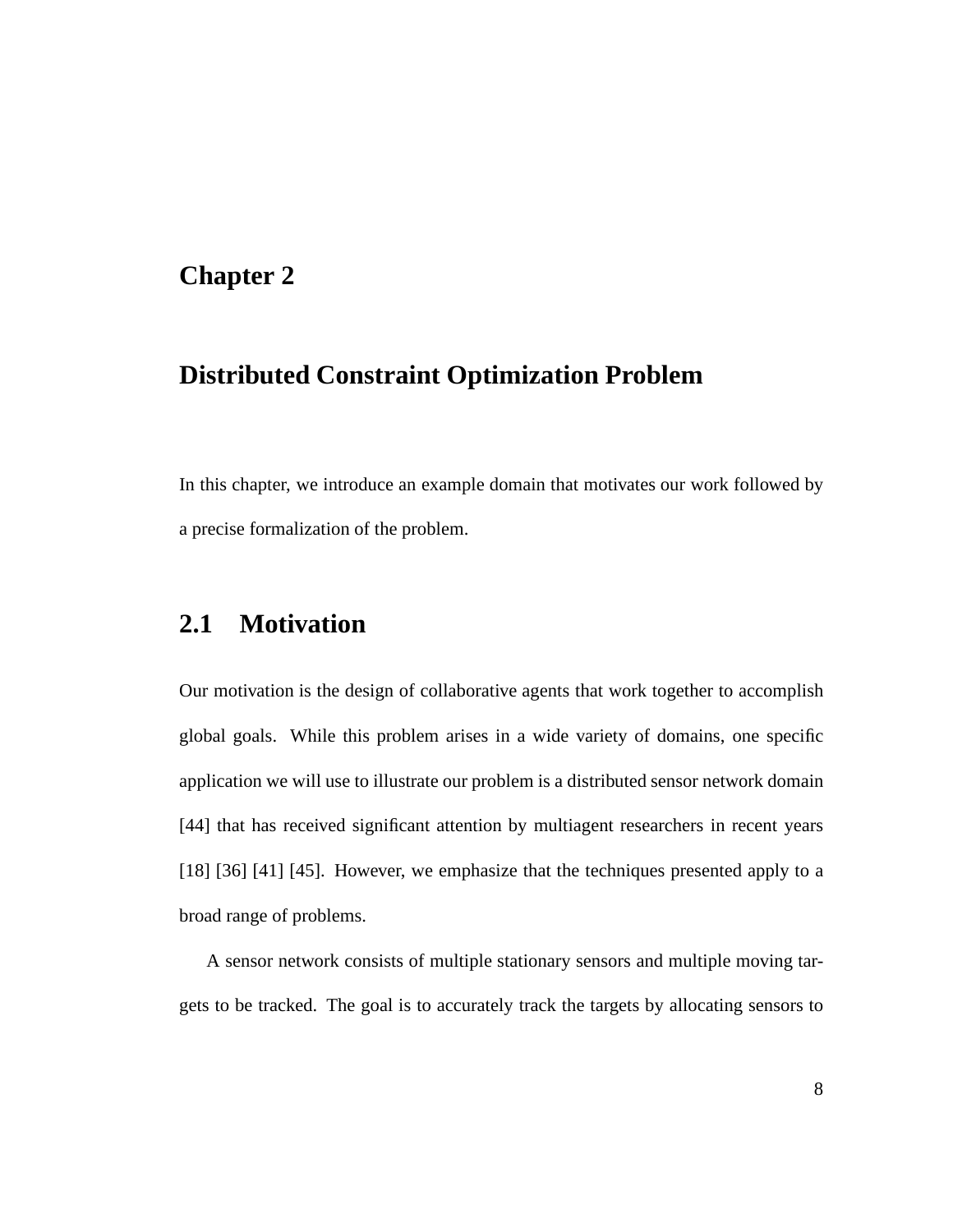targets subject to the following restrictions. Each sensor is *directional*, i.e., the sensor is equipped with three radar heads, each covering 120 degrees and only one radar head may be active at a time. Figure 2.1 (left) is a picture of a sensor with the three radar heads shown. An autonomous agent running on-board each sensor controls the direction of the sensor. Three different sensors must be allocated to a target for it to be tracked accurately and it is not possible for a sensor to track more than one target. Sensors have limited sensing range so they can only be allocated to nearby targets. Agents are able to send messages to each other using low-bandwidth radio-frequency communication. However, communication range is also limited, so agents may only communicate with nearby agents. Figure 2.1 (right) shows 9 sensors in a grid configuration and 4 targets with their associated weights describing target importance. Assuming each target can only be tracked by the four closest sensors, it is clear that only two of the four targets can be tracked. The agents must coordinate the allocation of sensors to targets with the goal of minimizing the sum of the weights of the ignored targets.

Designing software agents to effectively coordinate in this domain is challenging for a number of reasons. We outline four key issues of concern in this work.

• *Inherent distribution.* In inherently distributed domains, no single agent has global control or global view. In the domain described above, each agent must individually decide which target it should track based on local information and information received through messages from other agents. As another example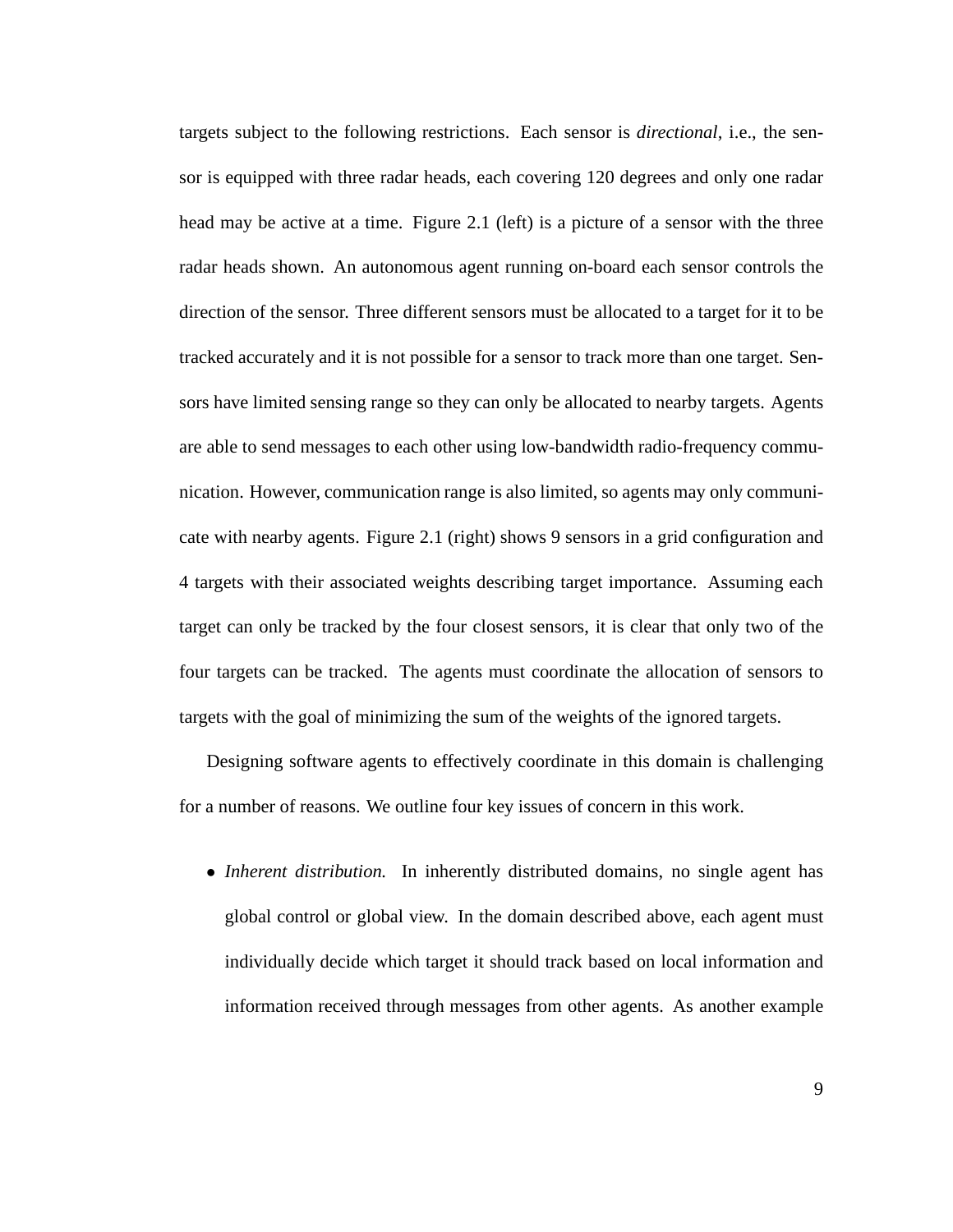in distributed robotics, each robot is autonomous and decides its own actions. Existing approaches to coordination that require a centralized decision maker are not feasible.

- *Limited communication.* Communication may be limited for a variety of reasons in different domains. In the sensor domain, communication is limited due to both range and bandwidth, so we cannot collect all information in a single location where global allocations could in principle be calculated. Also, radio-frequency communication is unreliable and messages may be lost. In other domains, privacy restrictions and prohibitive costs on translating information into an exchangable format impose limits on communication.
- *Limited time.* In the sensor domain, time for determining allocations is limited because targets are moving. For a given set of targets in particular locations, agents must be able to determine global allocations fast enough to be useful to track the targets before they have moved too far. In other domains, agents must act to perform joint tasks or execute joint plans within some given time window.
- *Theoretical guarantees.* In order to confidently deploy multiagent systems, theoretical guarantees on allocation quality are needed. Heuristic methods that may fail on boundry cases and provide no bounds on worst-case performance are not sufficient. In the sensor domain, algorithms must be able to guarantee that the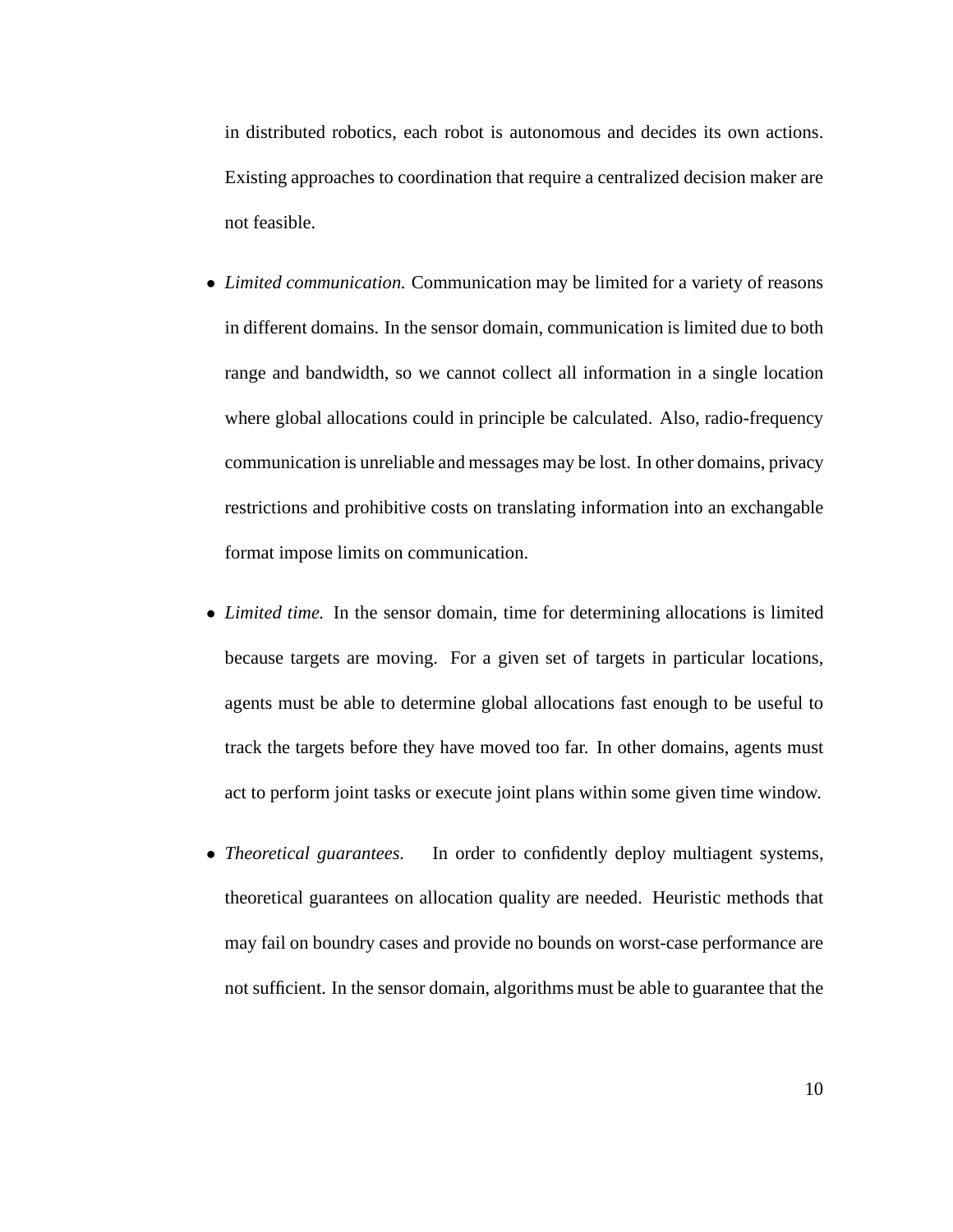Target  $\frac{1}{50}$ Target<sub>2</sub> Target<sub>3</sub> Target<sub>4</sub> Grid Configuration:

Figure 2.1: A hardware sensor (left) and schematic of nine sensors in a grid layout (right).

most important targets will get sufficient sensors allocated to them regardless of the particular situation. In multi-spacecraft missions proposed by researchers at NASA [3] [19], distributed satellites must collaborate to schedule/plan activities to obtain scientific data. Provable quality guarantees on system performance are required since mission failure can result in extraordinary monetary and scientific losses.

#### **2.2 Background: Distributed Constraint Satisfaction**

The Distributed Constraint Satisfaction (DisCSP) paradigm [50] has been proposed as a way to model and reason about the interactions between agents' local decisions. In DisCSP each agent controls the value of a variable and agents must coordinate their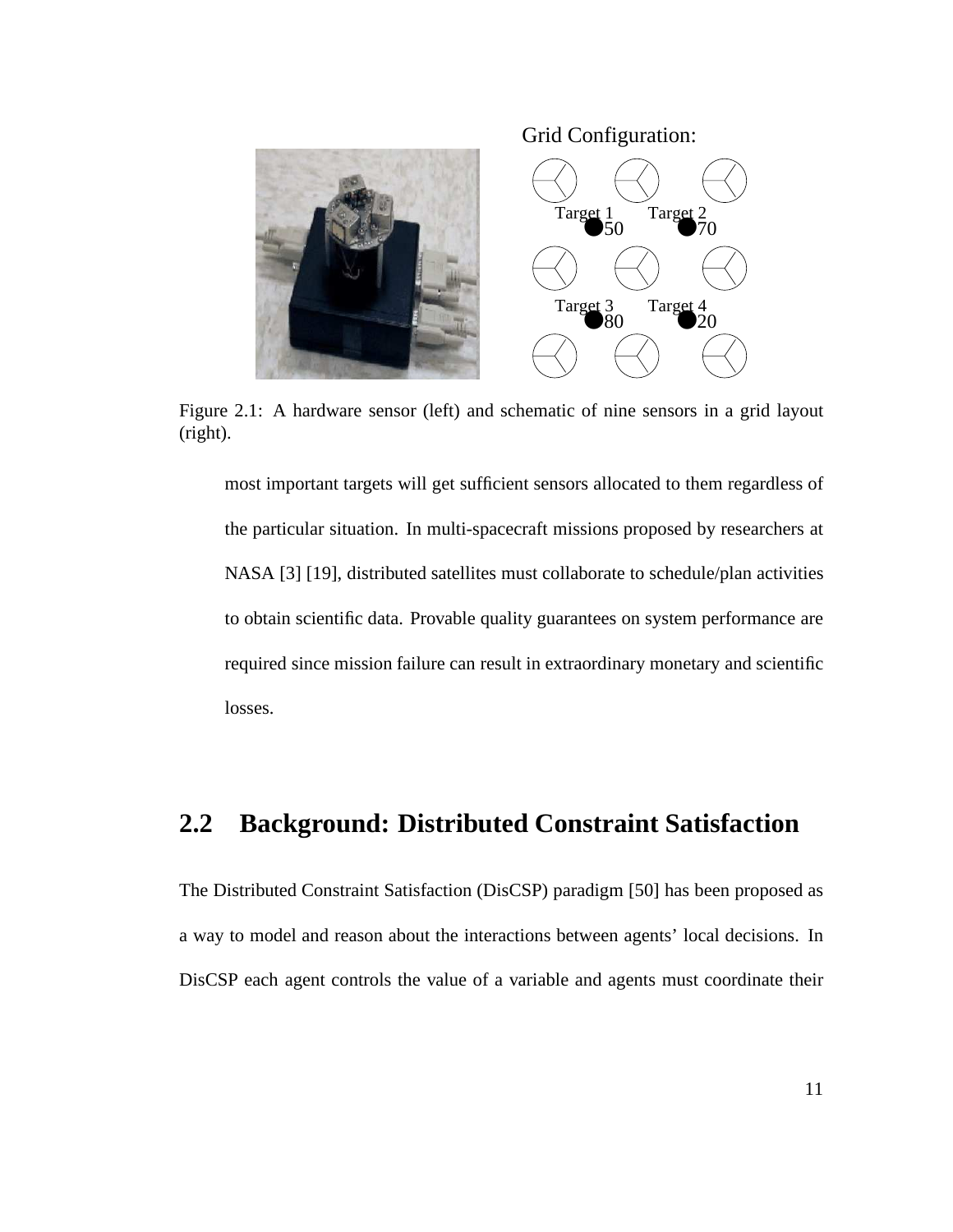

Figure 2.2: Example DCOP graph

choice of values so that a global objective function is satisfied. The global objective function is modeled as a set of constraints where each agent is only assumed to have knowledge of the constraints in which its variable is involved. Every constraint is required to be propositional, i.e., true or false. In this limited representation, an assignment of values to variables must satisfy *all* constraints in order to be considered a solution.

This representation is inadequate for many real-world problems where solutions may have degrees of quality or cost. For example, real-world problems are often *overconstrained* where it is impossible to satisfy all constraints. For these types of problems we may wish to obtain solutions that *minimize* the number of unsatisfied constraints. Next, we present a model that is able to capture this type of optimization problem.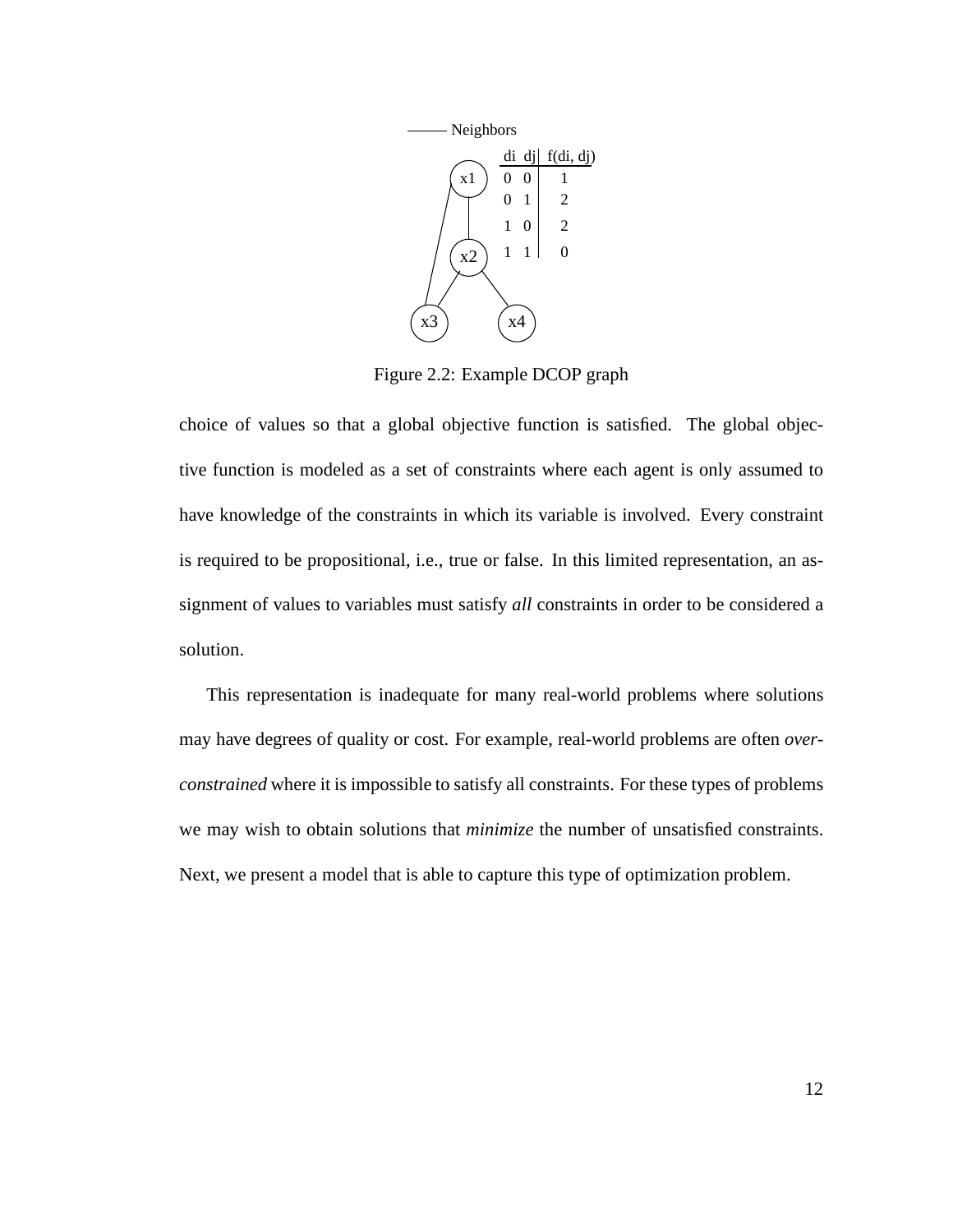#### **2.3 Specification of DCOP Model**

A Distributed Constraint Optimization Problem (DCOP) consists of n variables  $V =$  ${x_1, x_2, ... x_n}$ , each assigned to an agent, where the values of the variables are taken from finite, discrete domains  $D_1, D_2, ..., D_n$ , respectively. Only the agent who is assigned a variable has control of its value and knowledge of its domain. The goal is to choose values for variables such that a given objective function is minimized or maximized. The objective function is described as the sum over a set of cost functions, or valued constraints. The cost functions in DCOP are the analogue of constraints from DisCSP [50] (for convenience, we refer to cost functions as constraints). They take values of variables as input and, instead of returning "satisfied or unsatisfied", they return a valuation as a non-negative number. Thus, for each pair of variables  $x_i$ ,  $x_j$ , we may be given a *cost function*  $f_{ij}: D_i \times D_j \to N$ .

Figure 2.2 shows an example constraint graph with four variables  $V = \{x_1, x_2,$  $x_3, x_4$ . Each variable has two values in its domain,  $D_i = 0, 1$ . Assume each variable is assigned to a different agent. In the example, there are four constraints with the cost function as shown. All constraints have the same cost function in this example only for simplicity. In general, each constraint could be very different. Two agents  $x_i, x_j$  are *neighbors* if they have a constraint between them.  $x_1$  and  $x_3$  are neighbors because a constraint exists between them, but  $x_1$  and  $x_4$  are not neighbors because they have no constraint.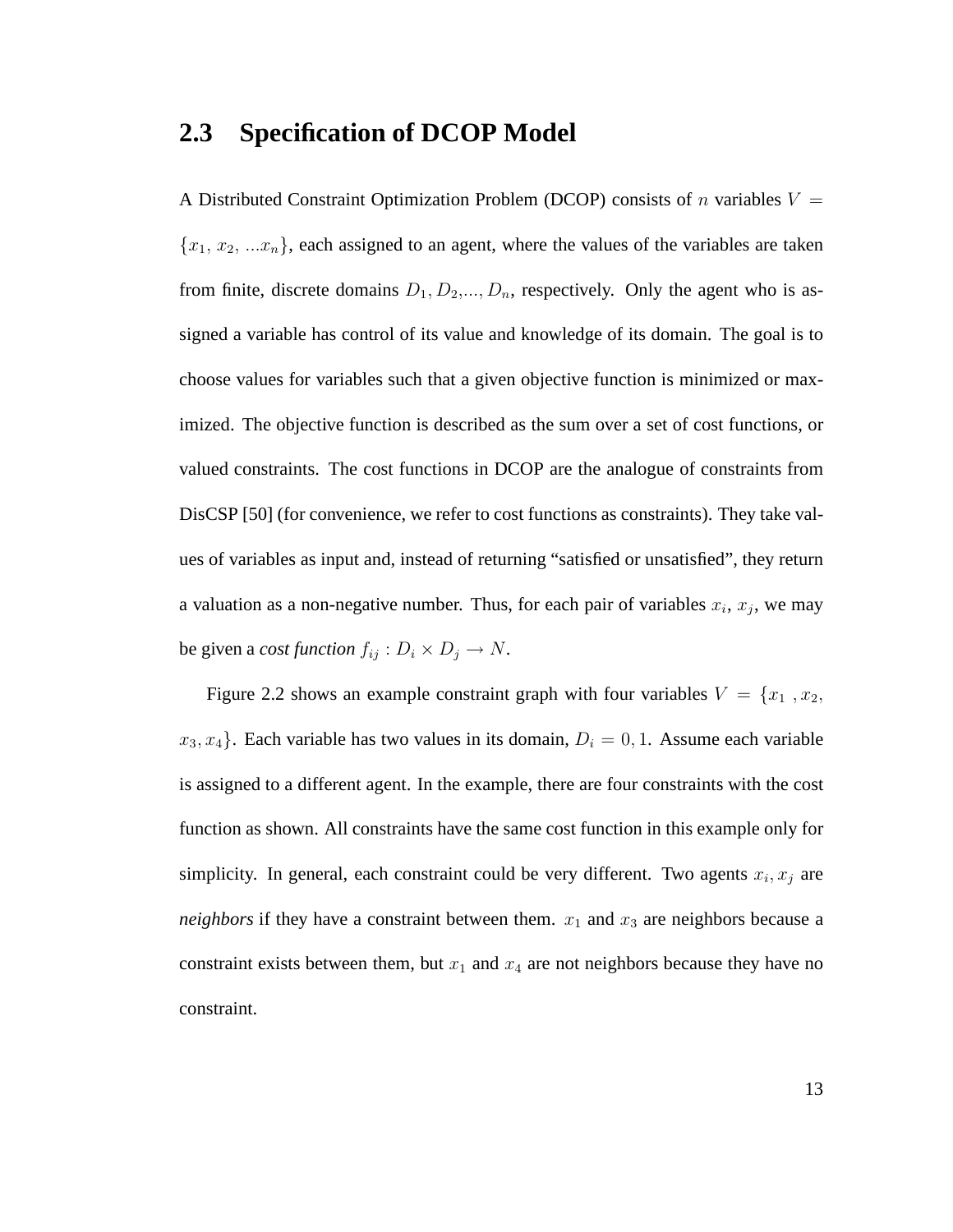The objective is to find an assignment  $A^*$  of values to variables such that the total cost, denoted  $F$ , is minimized and every variable has a value. Stated formally, we wish to find  $A (= A^*)$  such that  $F(A)$  is minimized, where the objective function F is defined as

$$
F(\mathcal{A}) = \sum_{x_i, x_j \in V} f_{ij}(d_i, d_j) \quad, where \ x_i \leftarrow d_i,
$$

$$
x_j \leftarrow d_j \ in \ \mathcal{A}
$$

For example, in Figure 2.2,  $F({(x_1, 0), (x_2, 0), (x_3, 0), (x_4, 0)}) = 4$  and  $F({(x_1, 1),$  $(x_2, 1), (x_3, 1), (x_4, 1)$  = 0. In this example,  $\mathcal{A}^* = \{(x_1, 1), (x_2, 1), (x_3, 1), (x_4, 1)\}.$ 

Returning to the sensor network domain described in section 2.1, we may cast each sensor as a variable and the three radar heads as variable values. Constraints are derived from the geographic relationship between sensors. In particular, if a sensor activates one of its radar heads and detects a target, constraints require nearby agents to activate their corresponding radar head to help track the detected target. If a nearby agent violates the constraint, e.g. it does not activate the corresponding radar head because it is busy tracking another target, the agents pay a cost equal to the weight of the untracked target. We will examine this domain and its representation in the DCOP framework in more detail in Chapter 5.

We are interested primarily in managing interdependencies between different agents' choices. We will assume each agent is assigned a single variable and use the terms "agent" and "variable" interchangeably. Since agents sometimes have complex local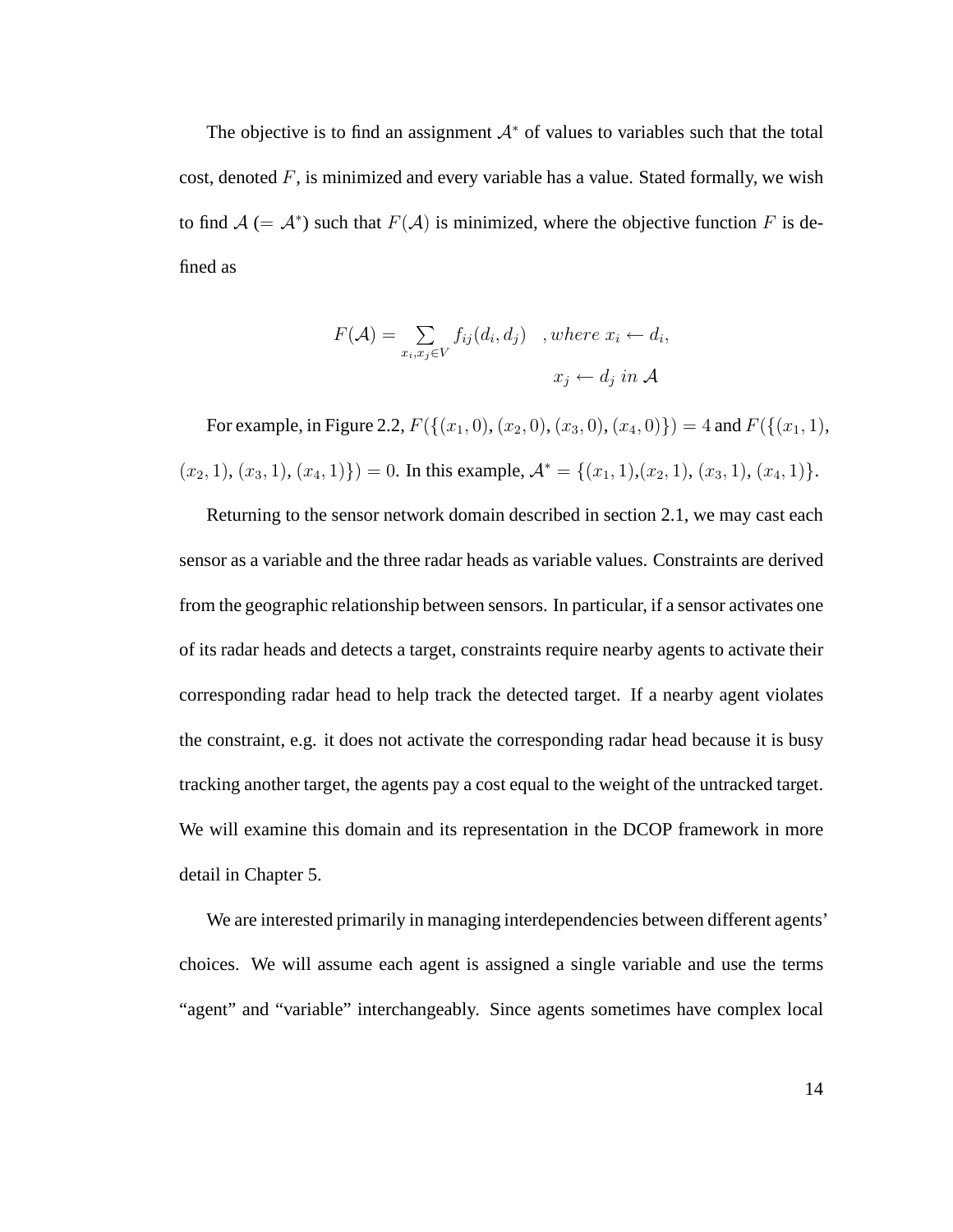problems, this is an assumption to be relaxed in future work. Yokoo et al. [52] describe some methods for dealing with multiple variables per agent in DisCSP and such methods may also apply to DCOP. We will also assume that constraints are binary, i.e., are defined over two variables. Note that generalization to n-ary constraints has been achieved in the DisCSP case without significant revisions to algorithms that were originally developed for binary constraints. Section 3.5 discusses ways in which the assumption of single variable per agent and limitation to binary constraints may be relaxed. We assume that neighbors are able to communicate. Messages, if received, are received in the order in which they are sent between any pair of agents. Messages sent from different agents to a single agent may be received in any order.

The computational complexity of DCOP as defined above is NP-hard. To see this, realize that 3-colorability of a graph, which is known to be NP-complete [31], can be modeled as an instance of DCOP: Assign all graphs nodes to a single agent, model graph edges as cost functions that return 0 if colors are different and 1 if colors are the same, and ask whether a solution of global cost 0 exists.

#### **2.3.1 Scope of Model**

The algorithmic techniques to be described later apply to a larger class of problems beyond summation over natural numbers. In fact, we can generalize to other "aggregation operators" such as minimization, which takes a set of natural numbers and returns the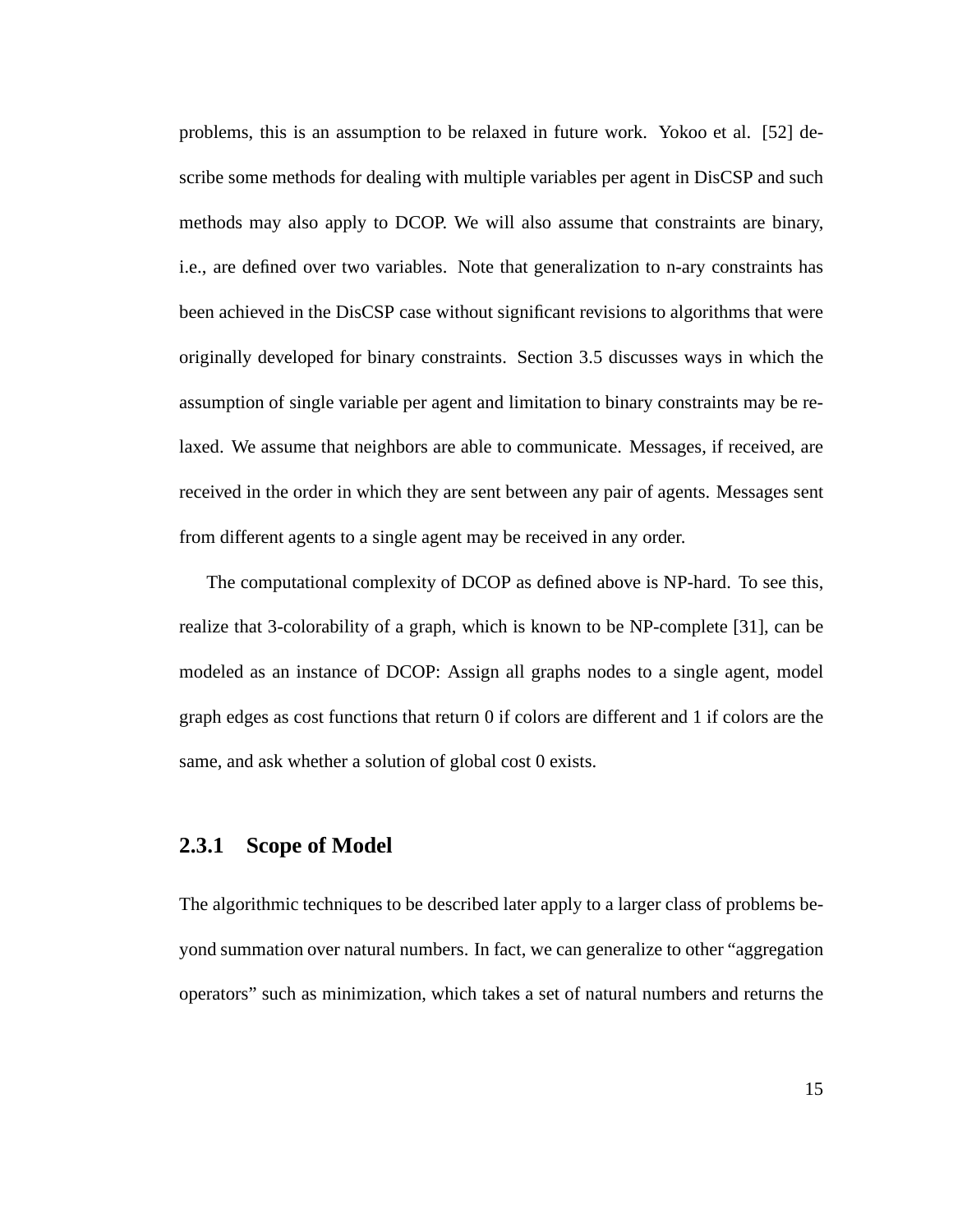minimium in the set. In fact, our techniques can be applied to any associative, commutative, monotonic non-decreasing aggregation operator defined over a totally ordered set of valuations, with minimum and maximum element. This class of optimization functions is described formally by Schiex, Fargier and Verfaillie as Valued CSPs [37].

While the DCOP represention presented above is rather general, it is unable to model certain optimization functions. For example, we could not represent functions that are not monotonic, such as summation over integers where negative numbers may cause a decrease in the value of the optimization function. Also, the assumption that the global cost function can be decomposed into the aggregation of binary cost functions can be limiting in representing some optimization functions, although we will discuss ways to deal with this problem in later sections (such as dualization of representations and the generalization of our methods to n-ary constraints).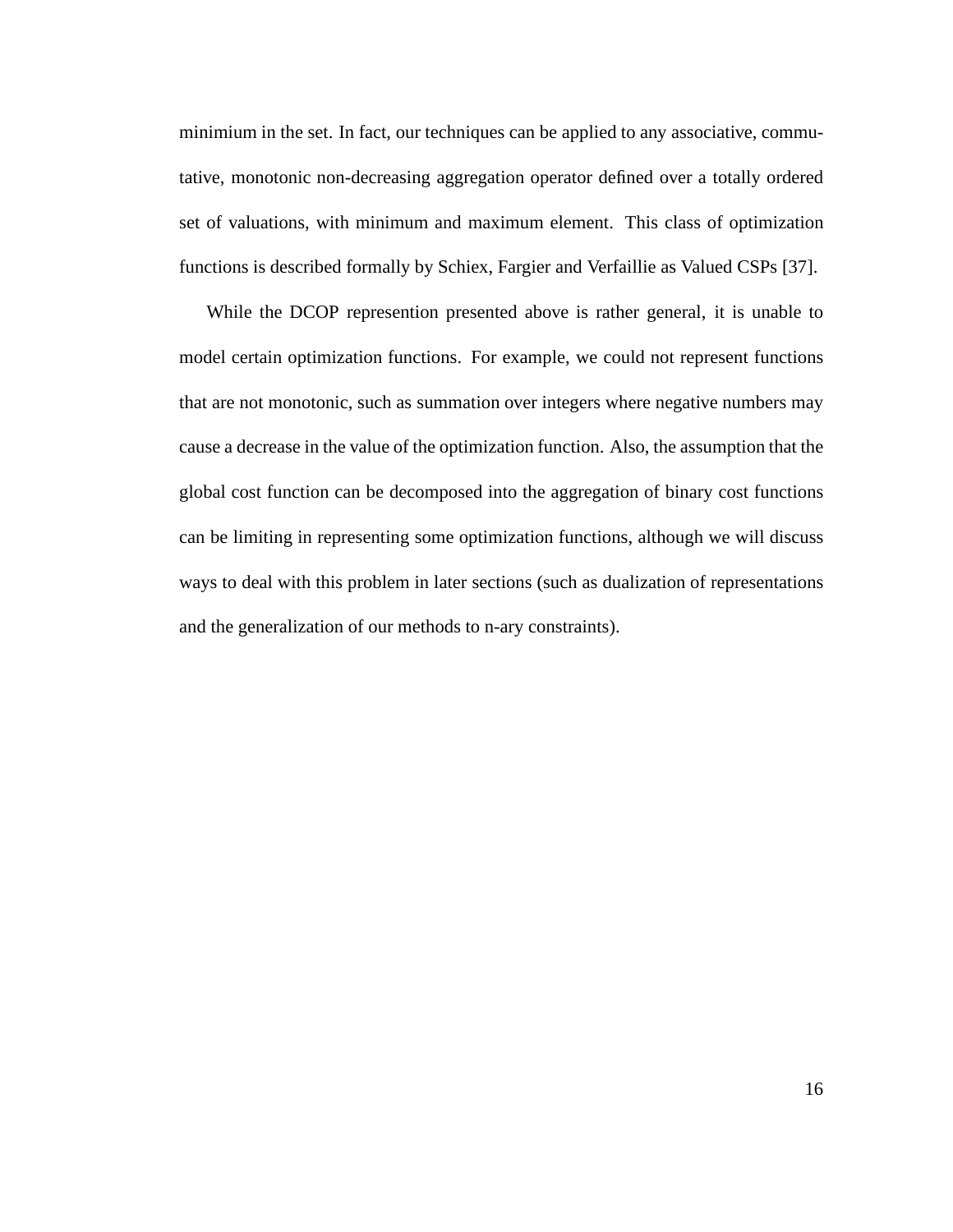#### **Chapter 3**

#### **Asynchronous Complete Method for DCOP**

In this chapter we outline a novel lower-bound based distributed search method for DCOP. The first section outlines the three key features we desire in our solution, analyzes why existing methods fail to provide them and describes the basic ideas behind the new method. The following sections present algorithm details, theoretical proofs of completeness and experimental evaluations.

#### **3.1 Basic Ideas**

DCOP demands techniques that go beyond existing methods for finding distributed satisfactory solutions and their simple extensions for optimization. A DCOP method for the types of real-world applications previously mentioned must meet three key requirements. First, since the problem is inherently distributed, we require a method where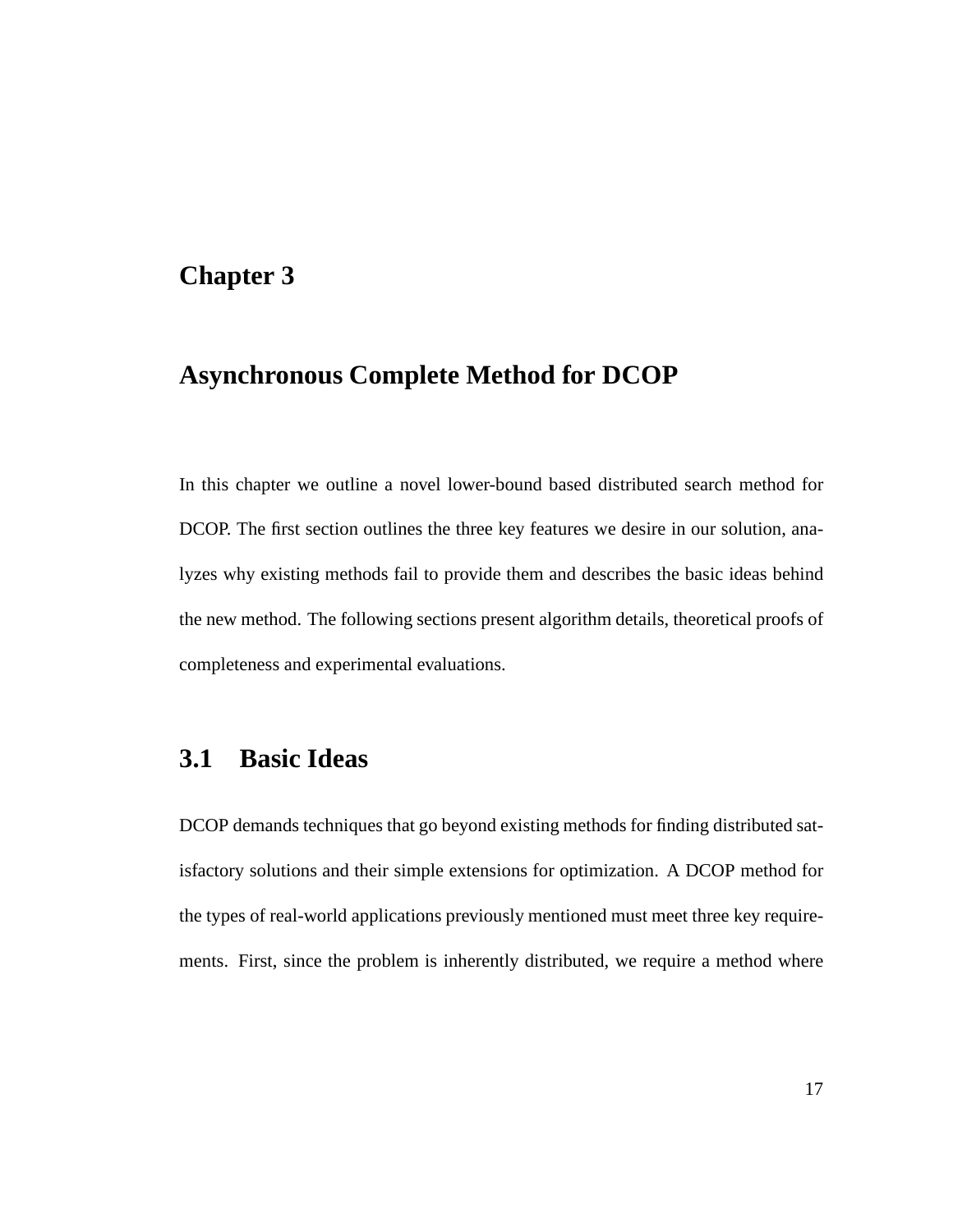agents can optimize a global function in a distributed fashion using only local communication (communication with neighboring agents). Methods were all agents must communicate with a single central agent are unacceptable. Second, we require a method that is able to find solutions quickly by allowing agents to operate asynchronously. A synchronous method where an agent sits idle while waiting for a particular message from a particular agent is unacceptable because it is wasting time when it could potentially be doing useful work. For example, Figure 3.1 shows groups of loosely connected agent subcommunities which could potentially execute search in parallel rather than sitting idle. Finally, provable quality guarantees on system performance are needed. For example, mission failure by a satellite constellation performing space exploration can result in extraordinary monetary and scientific losses. Thus, we require a method that efficiently finds provably optimal solutions whenever possible and also allows principled solution-quality/computation-time tradeoffs when time is limited.

A solution strategy that is able to provide quality guarantees, while at the same time meeting the requirements of distributedness and asynchrony, is currently missing from the research literature. A well-known method for solving DisCSP is the Asynchronous Backtracking (ABT) algorithm of Yokoo, Durfee, Isida, and Kuwabara [50]. Simple extensions of ABT for optimization have relied on converting an optimization problem into a sequence of satisfaction problems in order to allow the use of a DisCSP algorithm [17]. This approach has applied only to limited types of optimization problems (e.g.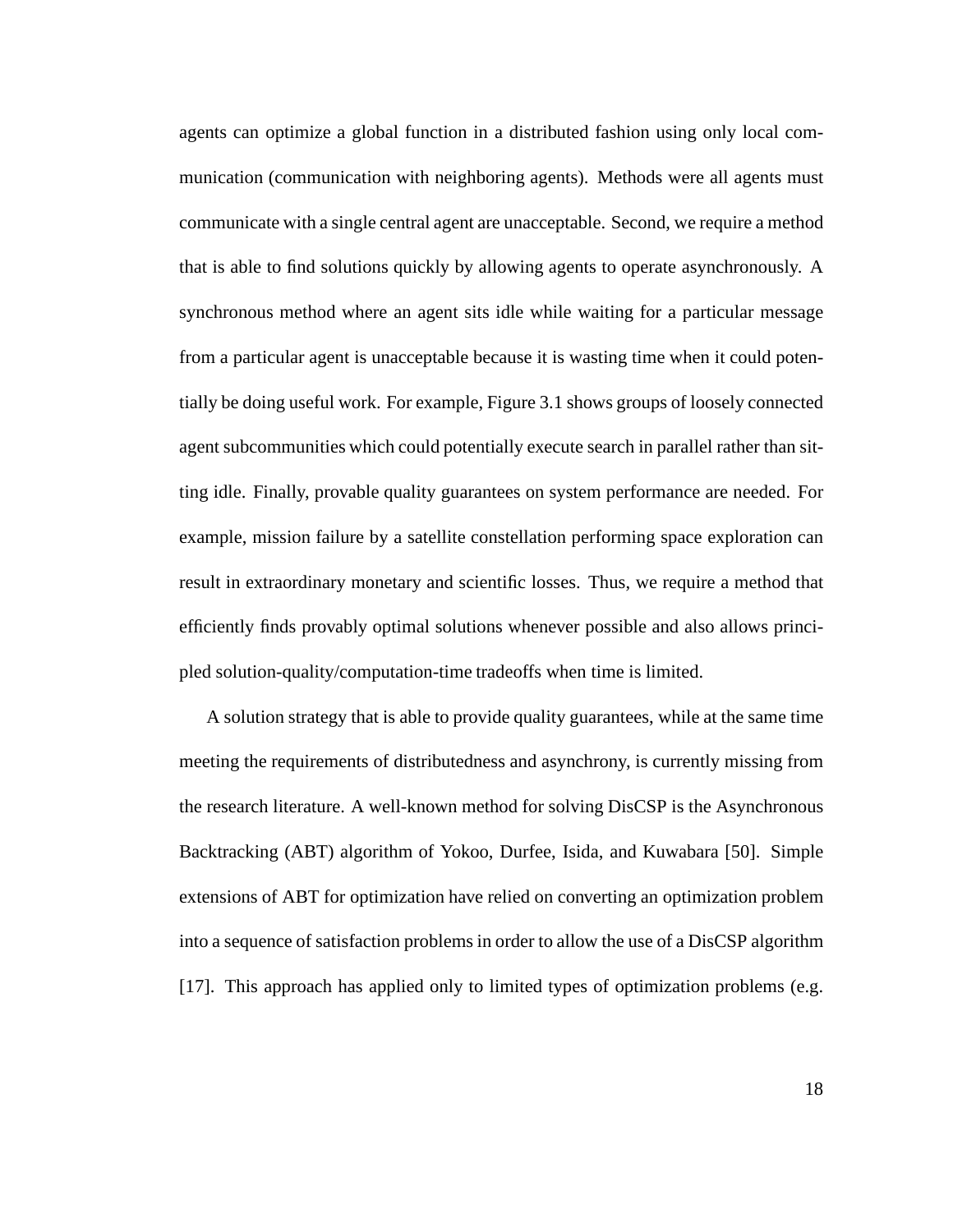Hierarchical DisCSPs, Maximal DisCSPs), but has failed to apply to general DCOP problems, even rather natural ones such as minimizing the total number of constraint violations (MaxCSP). Other existing algorithms that provide quality guarantees for optimization problems, such as the Synchronous Branch and Bound (SynchBB) algorithm [16] discussed later, are prohibitively slow since they require synchronous, sequential communication. Other fast, asynchronous solutions, such as variants of local search [16] [53], cannot provide guarantees on the quality of the solutions they find.

As we can see from the above, one of the main obstacles for solving DCOP is combining quality guarantees with asynchrony. Previous approaches have failed to provide quality guarantees in DCOP using a distributed, asynchronous model because it is difficult to ensure a systematic backtrack search when agents are asynchronously changing their variable values. We argue that the main reason behind these failures is that previous approaches insist on backtracking *only* when they conclude, with certainty, that the current solution will not lead to the optimal solution. For example, an agent executing the ABT algorithm concludes with certainty that the current partial solution being explored will not lead to a global satisfactory solution whenever it locally detects an unsatisfiable constraint. Thus, while agents are able to asynchronously change variable values in ABT, it is only because of the limited representation of DisCSP, where only one constraint needs to be broken for a candidate solution to be globally inconsistent. Extensions of ABT for optimization problems [17] have continued to rely on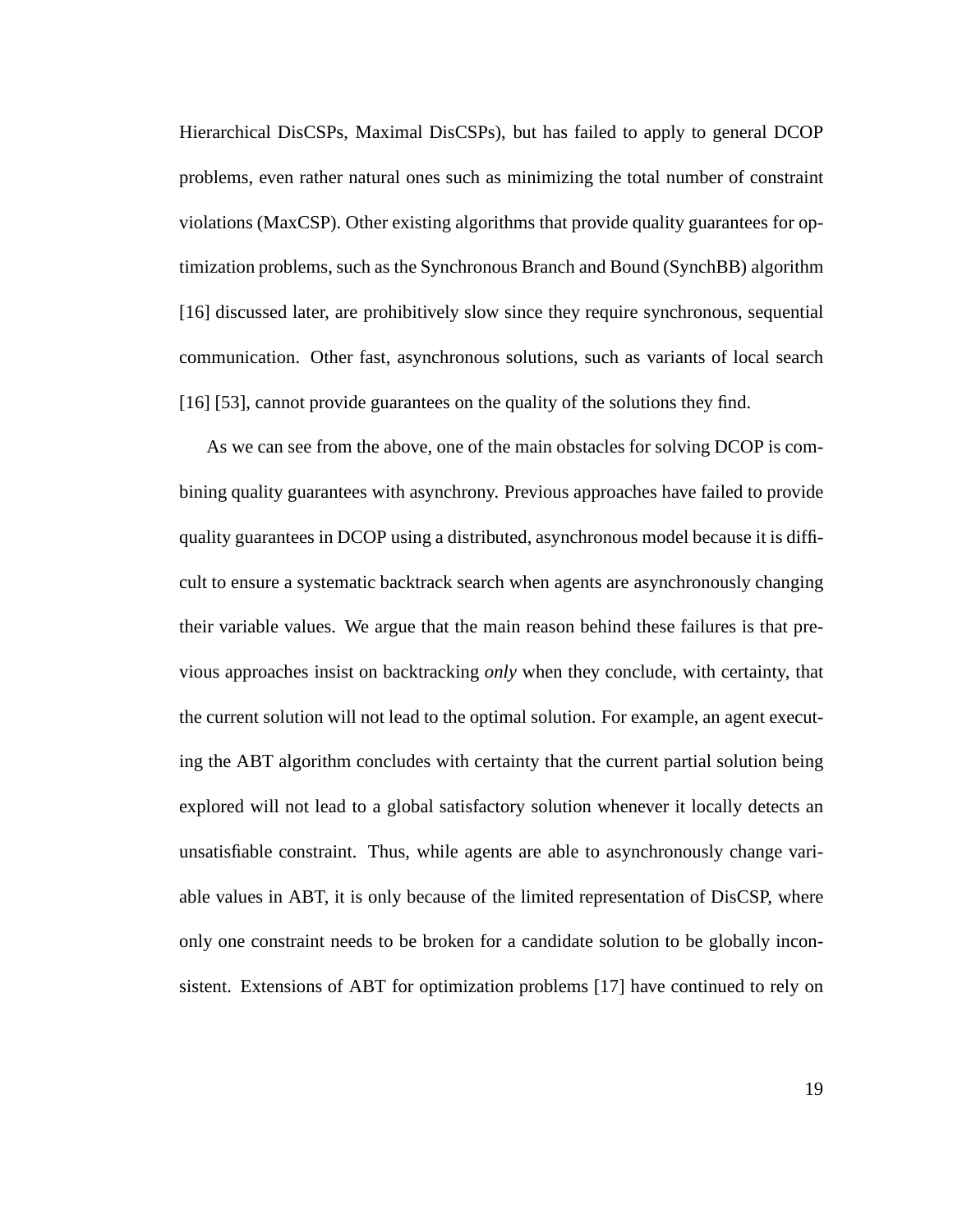a satisfaction-based representation and have failed to apply to general DCOP also for this reason. Similarly, the SynchBB algorithm concludes with certainty that the current partial solution will not lead to a globally optimal solution whenever its cost exceeds a global upper bound. This approach to DCOP fails to be asynchronous and parallel because computing a global upper bound requires that all costs in the constraint network be accumulated within a single agent before decisions can be made.

To alleviate the above difficulties, we present *Adopt* (Asynchronous Distributed Optimization), the first algorithm for DCOP that can find optimal solutions using only localized asynchronous communication and polynomial space at each agent. Communication is local in the sense that an agent does not send messages to every other agent, but only to neighboring agents. An assumption, to be relaxed later, is that communication is reliable.

A key idea behind Adopt is to obtain asynchrony by allowing each agent to change variable value whenever it detects there is a *possibility* that some other solution may be better than the one currently under investigation. This search strategy allows asynchronous computation because an agent does not need global information to make its local decisions – it can go ahead and begin making decisions with only local information. The three main ideas in Adopt are described next.

*Lower-bound Based Search.* Adopt performs distributed backtrack search using an "opportunistic" best-first search strategy, i.e., each agent keeps on choosing the best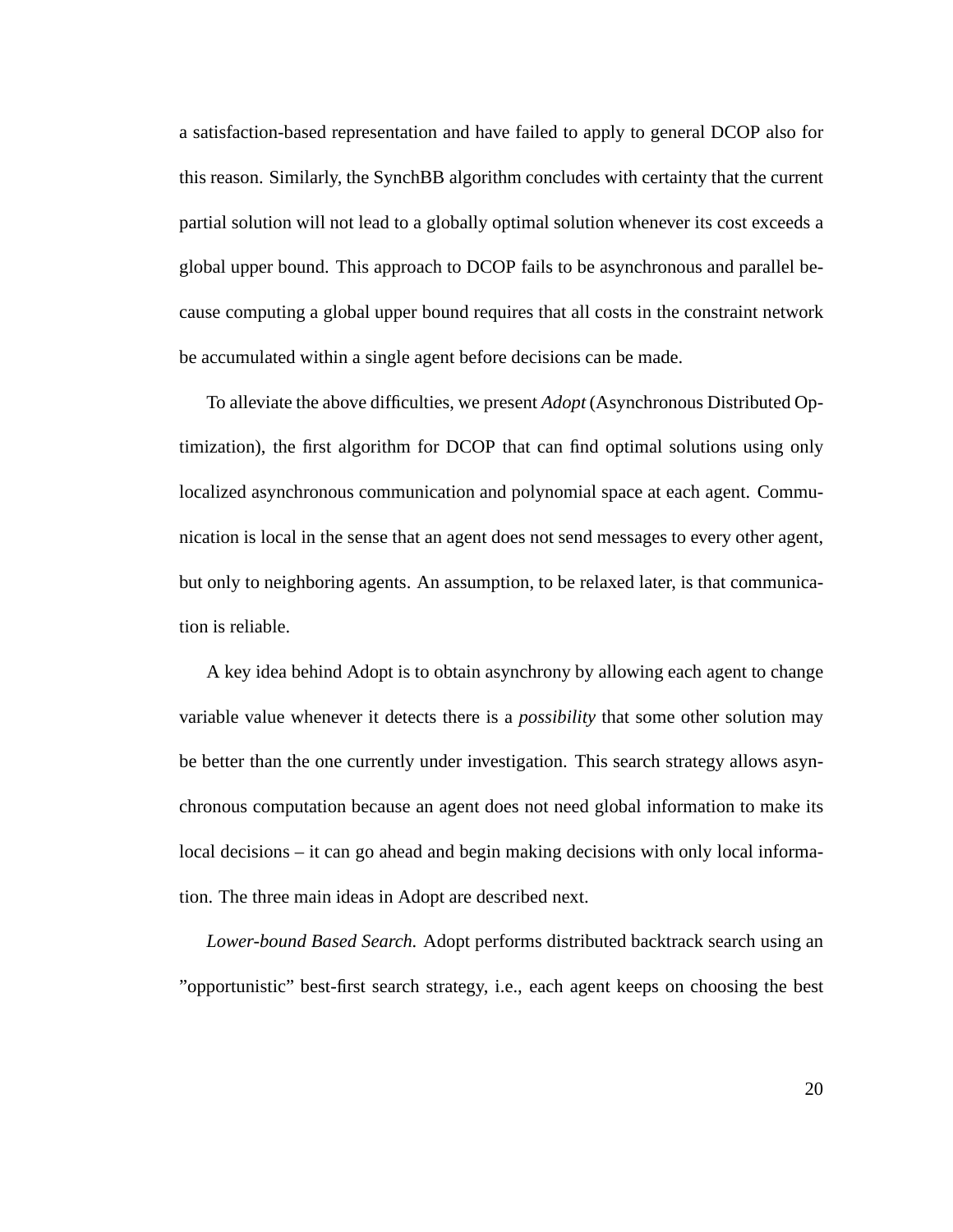

Figure 3.1: Loosely connected subcommunities of problem solvers value based on the current available information. Stated differently, each agent always chooses the variable value with smallest lower bound. This search strategy is in contrast to previous distributed "branch and bound" type search algorithms for DCOP (e.g. SynchBB [16]) that require agents to change value only when cost exceeds a global upper bound (which proves that the current solution must be suboptimal). Adopt's new search strategy is significant because lower bounds are more suitable for asynchronous search – a lower bound can be computed without necessarily having accumulated global cost information. In Adopt, an initial lower bound is immediately computed based only on local cost. The lower bound is then iteratively refined as new cost information is asynchronously received from other agents. Note that because this search strategy allows agents to abandon partial solutions before they have proved the solution is definitely suboptimal, they may be forced to reexplore previously considered solutions. The next idea in Adopt addresses this issue.

*Backtrack Thresholds.* To allow agents to efficiently reconstruct a previously explored solution, which is a frequent action due to Adopt's search strategy, Adopt uses the second idea of using a stored lower bound as a *backtrack threshold*. This technique increases efficiency, but requires only polynomial space in the worst case, which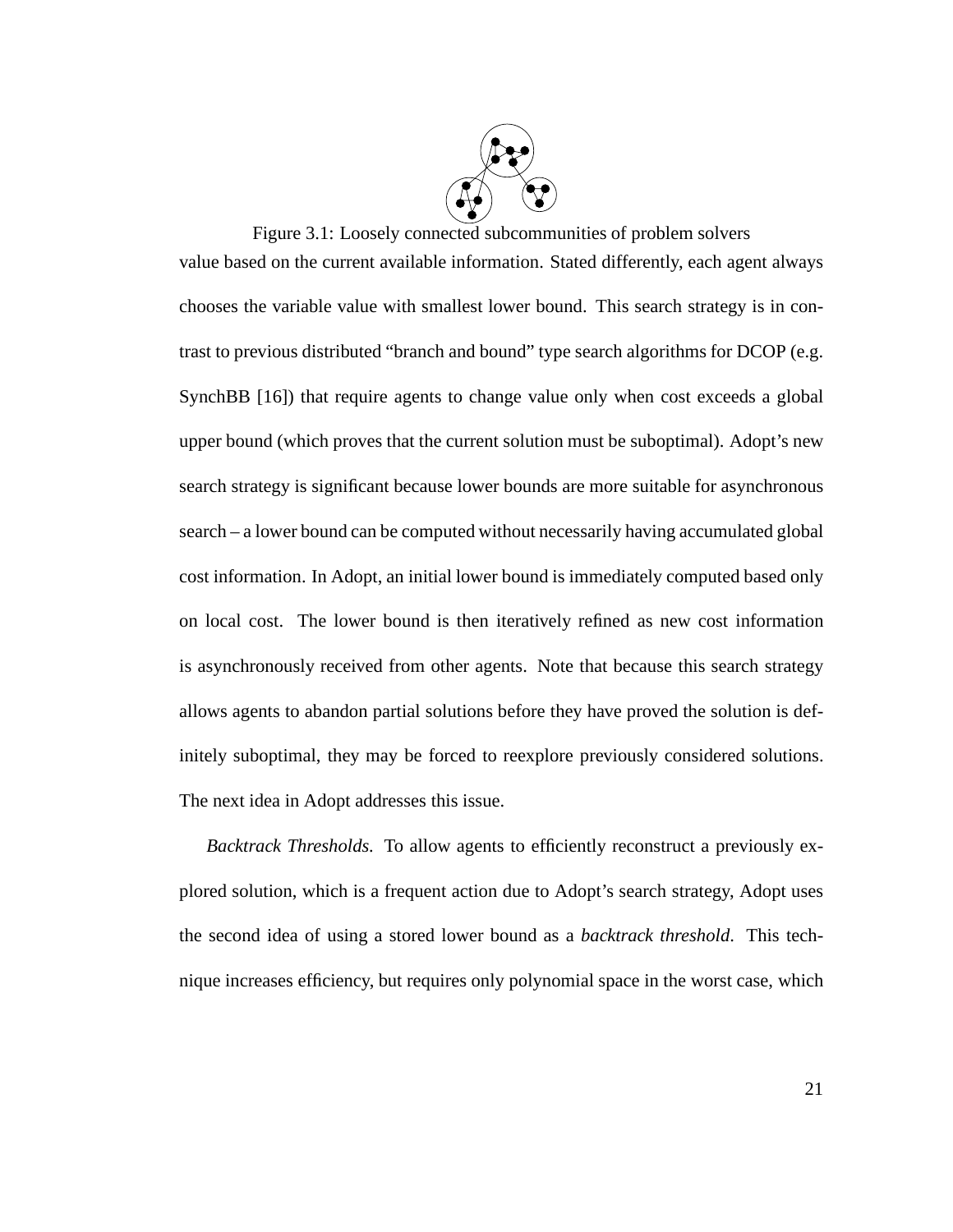is much better than the exponential space that would be required to simply memorize partial solutions in case they need to be revisited. The basic idea behind backtrack thresholds is that if a parent agent knows from previous search experience that  $lb$  is a lower bound on cost within one of its subtrees, it should inform the subtree not to bother searching for a solution whose cost is less than  $lb$  when a partial solution is revisited. In this way, a parent agent calculates backtrack threshold using a previously known lower bound and sends the threshold to its children. Then, the child uses the backtrack threshold as an *allowance* on solution cost – a child agent will not change its variable value so long as the cost of the current solution is less than the given backtrack threshold. Since the backtrack threshold is calculated using a previously known lower bound, it is ensured to be less than or equal to the cost of the optimal solution. Thus, we know the optimal solution will not be missed.

To make the backtrack threshold approach work when multiple subcommunities search in parallel, a parent agent  $x_p$  must distribute its cost allowance, denoted threshold, correctly to its multiple children. This is a challenging task because the parent does not remember how cost was accumulated from its children in the past (to do so would require exponential space in the worst case). We address this difficulty in the following way. If  $x_p$  chooses variable value d which has a local cost of  $\delta(d)$ , it subdivides the remaining allowance,  $threshold - \delta(d)$ , arbitrarily among its children. However, this subdivision may be incorrect, and so must be corrected over time. Let  $x_i$  be a child of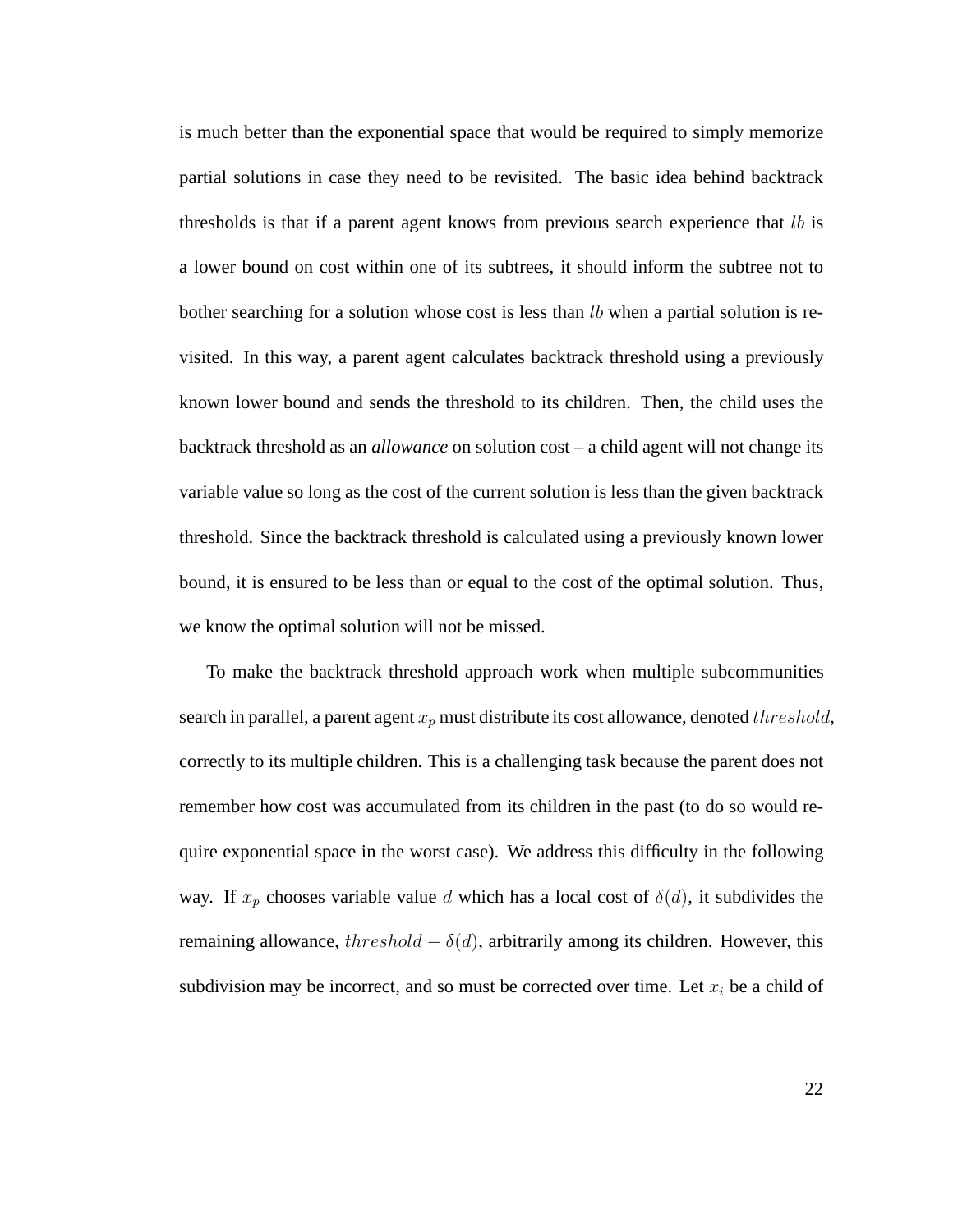$x_p$ . After some search,  $x_i$  may discover that its portion of threshold, denoted  $t(d, x_i)$ , is too low because the lower bound on the cost in its subcommunity, denoted  $lb(d, x_i)$ , exceeds  $t(d, x_i)$ . When this happens,  $x_i$  unilaterally raises its own allowance and reports  $lb(d, x_i)$  to its parent  $x_p$ . The parent agent then redistributes the *reshold* among its children by increasing  $t(d, x<sub>i</sub>)$  and decreasing the portions given to the other children. Informally, the parent maintains an **AllocationInvariant** (described later) which states that its local cost plus the sum of  $t(d, x_i)$  over all children  $x_i$  must equal its backtrack threshold threshold and a **ChildThresholdInvariant**, which states that no child  $x_i$  should be given allowance  $t(d, x_i)$  less than its lower bound  $lb(d, x_i)$ . Using these invariants (and cost feedback from its children), the parent continually re-balances the subdivision of backtrack threshold among its children until the correct threshold is given to each child.

*Termination Detection.* Finally, the third key idea is the use of bound intervals for tracking the progress towards the optimal solution, thereby providing a built-in termination detection mechanism. A bound interval consists of both a lower bound and an upper bound on the optimal solution cost. When the size of the bound interval shrinks to zero, i.e., the lower bound equals the upper bound, the cost of the optimal solution has been determined and agents can safely terminate when a solution of this cost is obtained. Most previous distributed search algorithms have required a separate termination detection algorithm. In contrast, the bound intervals in Adopt provide a natural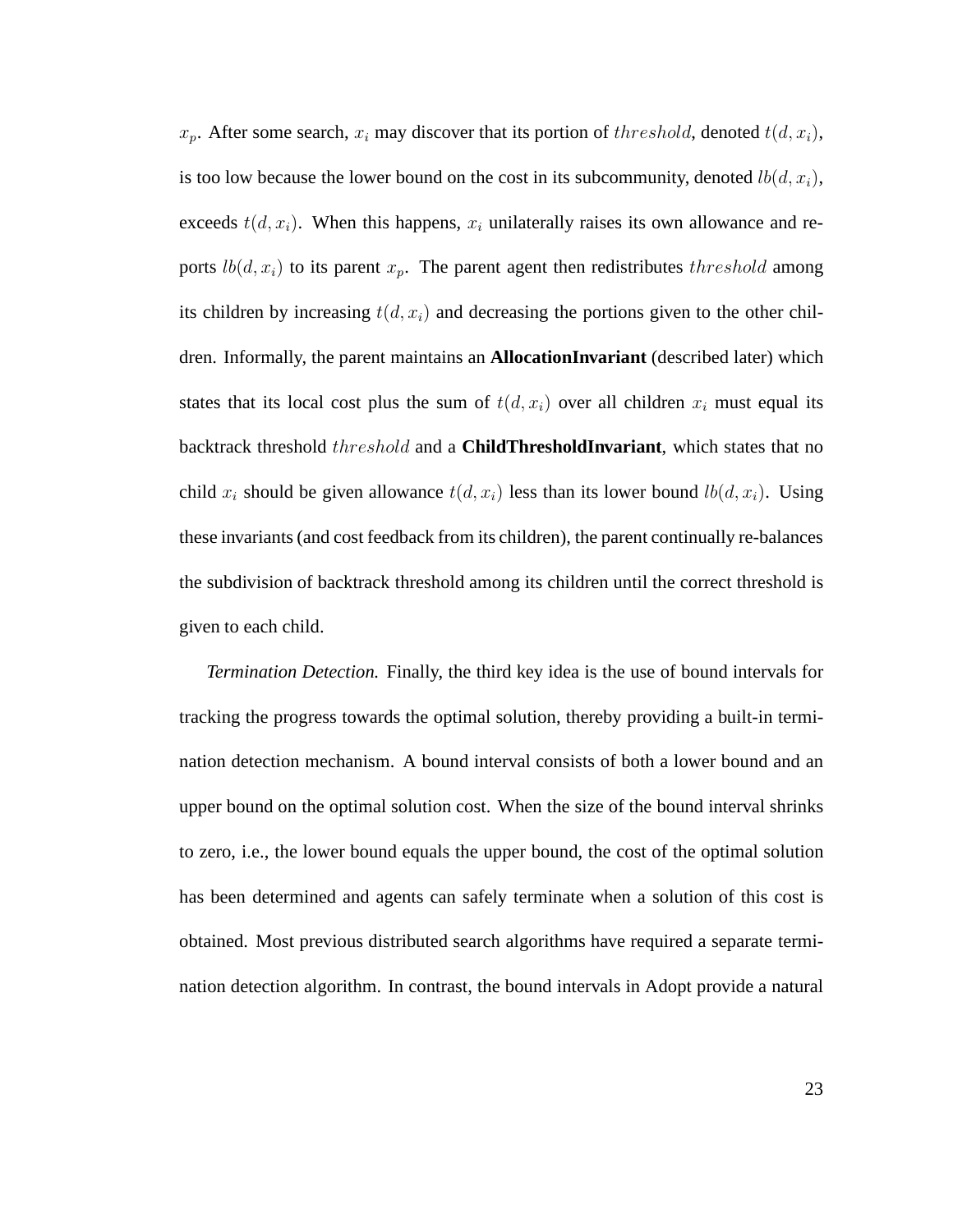

Figure 3.2: Two valid tree orderings for the constraint graph in figure 2.2 termination detection criterion integrated within the algorithm. This is a significant advance because bound intervals can be used to perform bounded-error approximation. As soon as the bound interval shrinks to a user-specified size, agents can terminate early while guaranteeing they have found a solution whose cost is within the given distance of the optimal solution. This means that agents can find an approximate solution faster than the optimal one but still provide a theoretical guarantee on global solution quality.

## **3.2 Adopt Algorithm**

*Tree Ordering.* Before executing Adopt, agents are ordered into a Depth-First Search (DFS) tree. Thus, unlike previous algorithms such as SynchBB [16], Adopt does *not* require a linear ordering on all the agents. A DFS tree order is defined by directed *parent-child* edges. A valid DFS tree requires that the graph formed by parent-child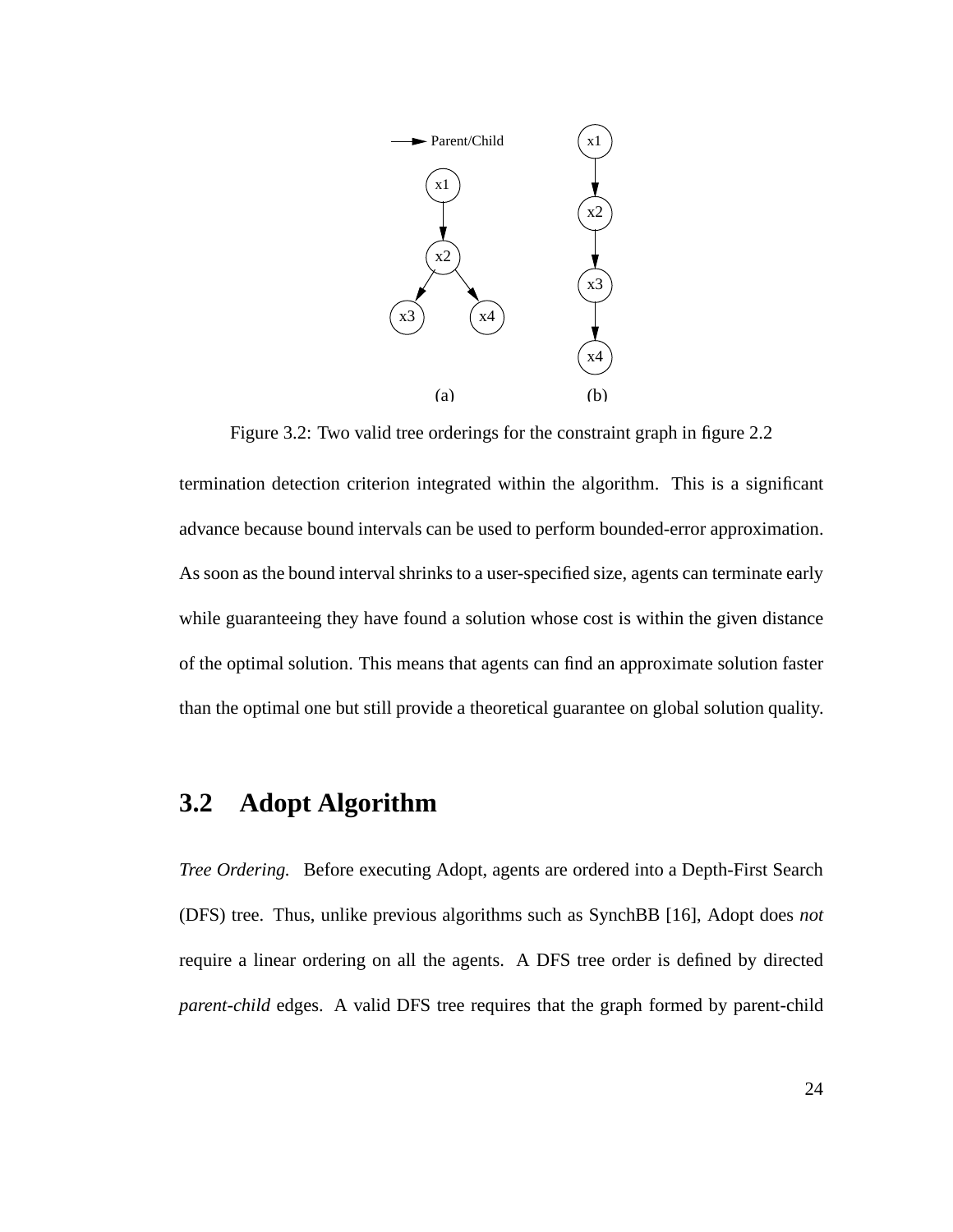

Figure 3.3: (a) Constraint graph. (b) Communication graph.

edges is acyclic. A single agent is designated as the root and all other agents have a single parent. Note that an agent may be the parent of multiple *children* but no agent may have multiple parents. We will not describe the details of the algorithm for constructing this tree order. It has been shown that a valid tree order can be constructed in polynomial-time in a distributed fashion[26]. Yokoo et al. [50] describe a method where a tree order can be constructed under the reasonable assumption that each agent has a unique identifier. For our purposes, we will assume the DFS ordering is done in a preprocessing step.

The given input DCOP constraint graph places one important restriction on the space of valid tree orderings. Specifically, we require that there exist no constraint between two agents in different subtrees of the DFS tree ordering. The advantage of this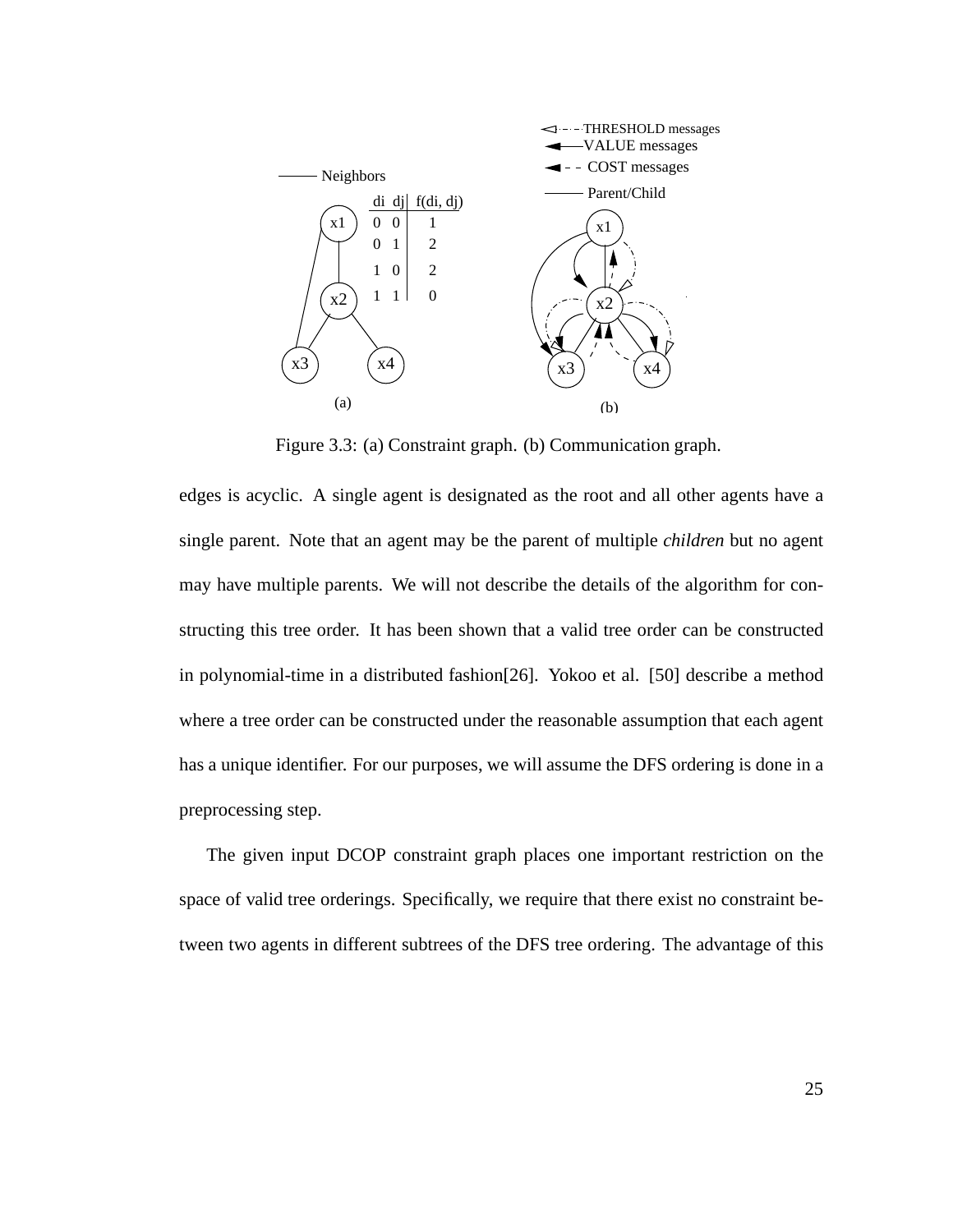restriction is that agents in different subtrees are able to search for solutions independently. However, it is important to understand that this restriction does *not* limit the space of input constraint graphs – every constraint graph can be ordered into a valid DFS tree. As an example consider a linear (total) ordering where no agent has more than one single child. This is a valid tree ordering for any given constraint graph because there are no branches in the tree. Thus, there cannot exist a constraint between agents in different subtrees.

For a given input DCOP constraint graph, there may be many valid tree orderings. Figure 3.2 shows two possible DFS tree orderings for the constraint graph in Figure 2.2. In Figure 3.2.a,  $x_1$  is the root,  $x_1$  is the parent of  $x_2$ , and  $x_2$  is the parent of both  $x_3$  and  $x_4$ . Note that constraints are allowed between an agent and any of its ancestors or descendents (there is a constraint between  $x_1$  and  $x_3$ ). In Figure 3.2.b shows an alternative tree ordering where the agents are ordered in a linear order.

In this work, we do not address how distributed agents can choose the "best" tree ordering, although it is an important issue deserving further study. Researchers in centralized CSP have developed sophisticated heuristics for choosing good variable orders in backtrack style search[34]. A example includes the First Fail Principle which states that variables with smaller domain sizes should be instantiated first. The corresponding heuristic in our distributed situation would recommend that agents with smaller domain sizes to be higher in the tree. Another dimension to consider when comparing two tree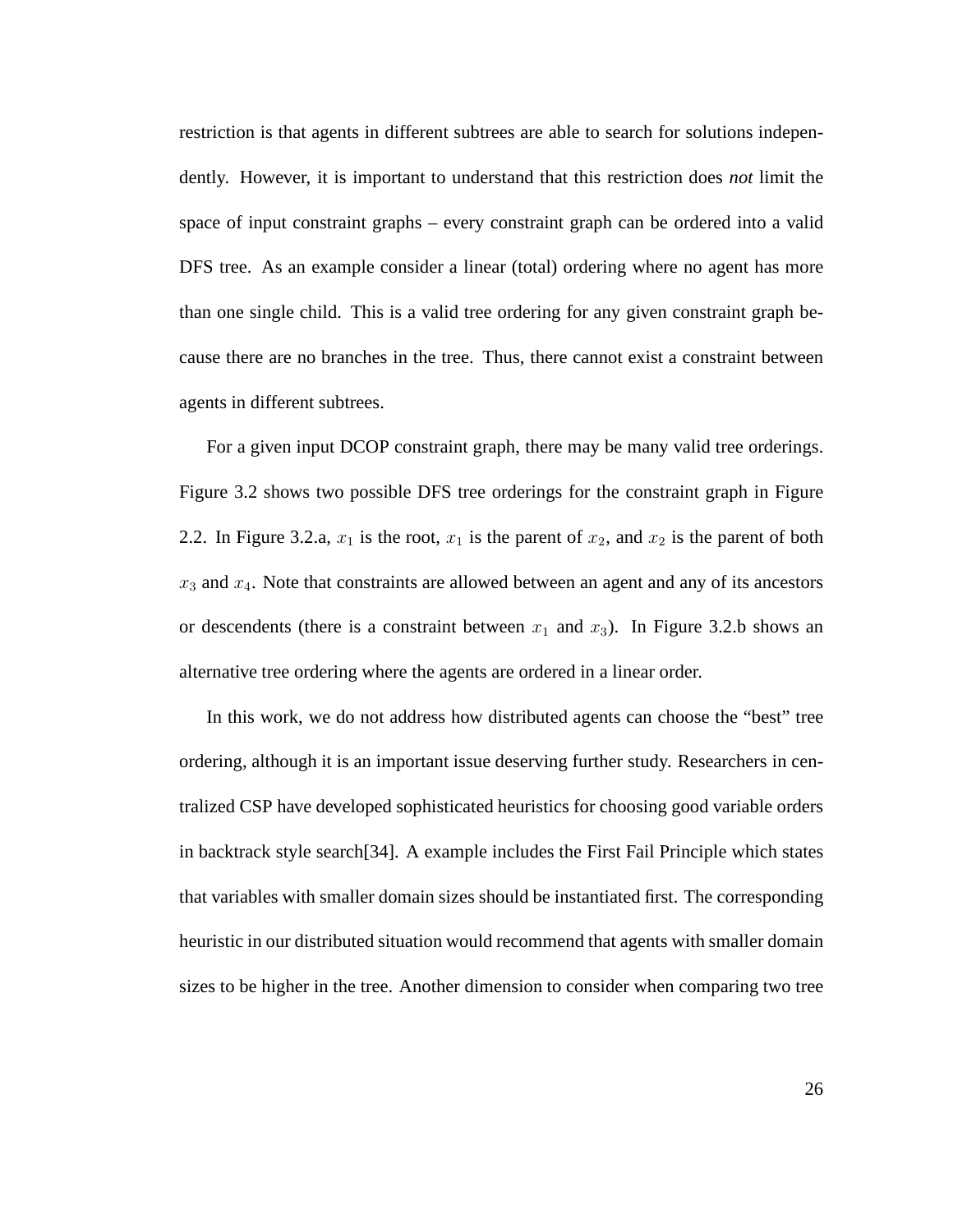orders is tree depth, i.e., the length of the longest path from root to leaf. Our intuition is that a tree with smaller depth is better because information is able to flow up the tree faster. For example, we should expect that Figure 3.2.a, where the tree depth is 3, is a better tree order than Figure 3.2.b, where the tree depth is 4. This intuition may become more obvious to the reader after the Adopt algorithm is explained.

Finally for simplicity, we will also assume that every parent and child are neighbors (a constraint exists between them). However, this is not a real restriction since we may always add a "dummy" zero-cost constraint between two agents who are chosen to be parent/child but are not neighbors in the input constraint graph.

*Algorithm Overview.* Once the DFS tree is constructed, each agent  $x_i$  concurrently executes the following algorithm.

- Initialize the lower bound for each value in  $D_i$  to zero. Assign a random value to your variable  $x_i$ .
- Send your current value of  $x_i$  to each neighbor lower in the DFS tree.
- When receive the value of a neighbor  $x_j$ , for each value  $D_i$  evaluate the constraint between  $x_i$  and  $x_j$ . Add the cost of the constraint to the lower bound for each of your values. If the lower bound for the current value is higher than the lower bound for some other value d, switch value to d.
- Send the lower bound for your value with least lower bound to your parent in the DFS tree. Attach the variable value of the parent under which this lower bound was computed as a "context".
- When receive a lower bound from your child attached with your value  $d$ , add the reported lower bound to the lower bound for d. If the lower bound for your current value is higher than the lower bound for some other value, switch to value with least lower bound.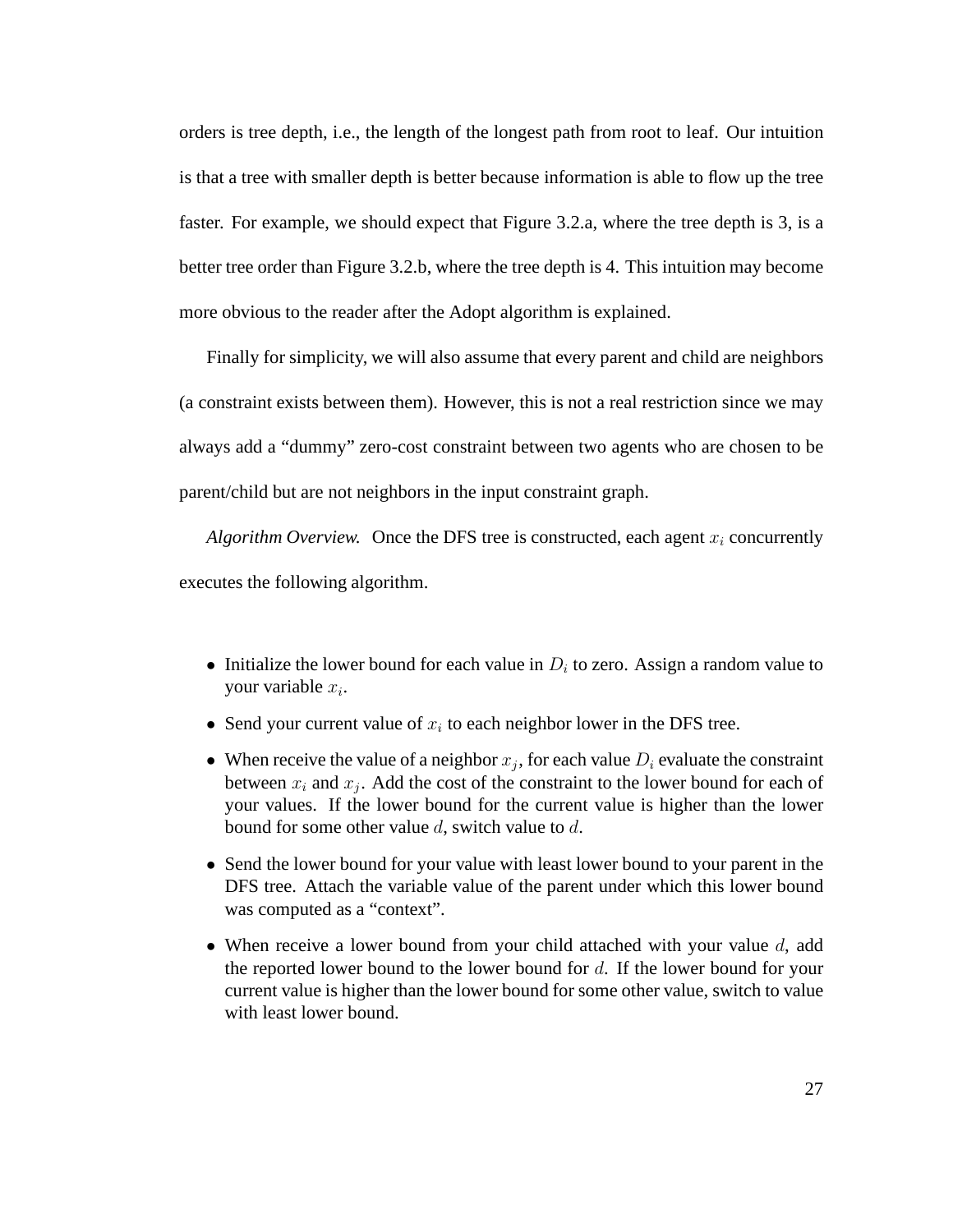- When a higher neighbor changes variable value, re-initialize the lower bound for each value in  $D_i$  to zero.
- Continue sending and receiving messages and changing values as dictated above until the following *termination condition* is true: The lower bound LB for one value  $d$  is also an upper bound, and the lower bound for all other values is higher than  $LB$ . Note that when this condition is true d is the globally optimal value for  $x_i$  until and unless a higher neighbor changes value.

Once the above termination condition is true at the root agent, the root sends a TER-MINATE message to its children and terminates itself. After receiving a TERMINATE message, an agent knows that all of its higher neighbors have terminated. Once the termination condition is true at non-root agent  $x_i$  and it has received a TERMINATE message from its parent,  $x_i$  will send TERMINATE messages down to its children. In this way, TERMINATE messages are recursively sent down the tree until the termination condition is true at all agents and all agents have terminated.

# **3.2.1 Algorithm Details**

The communication in Adopt is shown in Figure 3.3.b. The algorithm begins by all agents choosing their variable values concurrently. Variable values are sent down constraint edges via VALUE messages – an agent  $x_i$  sends VALUE messages only to neighbors lower in the DFS tree and receives VALUE messages only from neighbors higher in the DFS tree. A second type of message, a THRESHOLD message, is sent only from parent to child. A THRESHOLD message contains a single number representing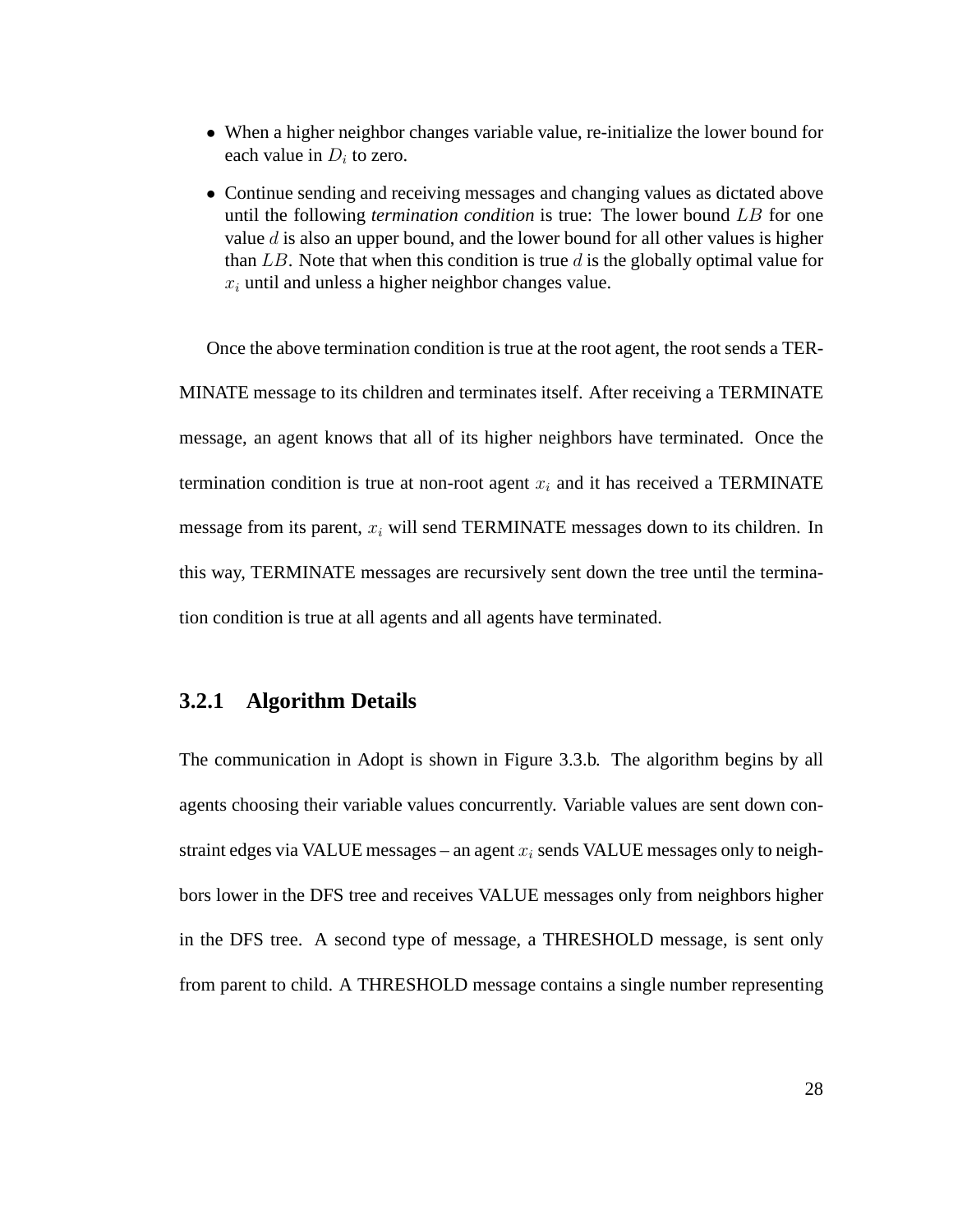a backtrack threshold, initially zero. Upon receipt of any type of message, an agent i) calculates cost and possibly changes variable value and/or modifies its backtrack threshold, ii) sends VALUE messages to its lower neighbors and THRESHOLD messages to its children and iii) sends a third type of message, a COST message, to its parent. A COST message is sent only from child to parent. A COST message sent from  $x_i$  to its parent contains the cost calculated at  $x_i$  plus any costs reported to  $x_i$  from its children. To summarize the communication, variable value assignments (VALUE messages) are sent down the DFS tree while cost feedback (COST messages) percolate back up the DFS tree. It may be useful to view COST messages as a generalization of NOGOOD message from DisCSP algorithms. THRESHOLD messages are sent down the tree to reduce redundant search.

Procedures from Adopt are shown in Figure 3.4 and 3.5.  $x_i$  represents the agent's local variable and  $d_i$  represents its current value.

• **Definition 1:** A *context* is a partial solution of the form  $\{(x_j, d_j), (x_k, d_k)...\}$ . A variable can appear in a context no more than once. Two contexts are *compatible* if they do not disagree on any variable assignment. CurrentContext is a context which holds  $x_i$ 's view of the assignments of higher neighbors.

A COST message contains three fields: *context*, *lb* and *ub*. The *context* field of a COST message sent from  $x_l$  to its parent  $x_i$  contains  $x_l$ 's CurrentContext. This field is necessary because calculated costs are dependent on the values of higher variables,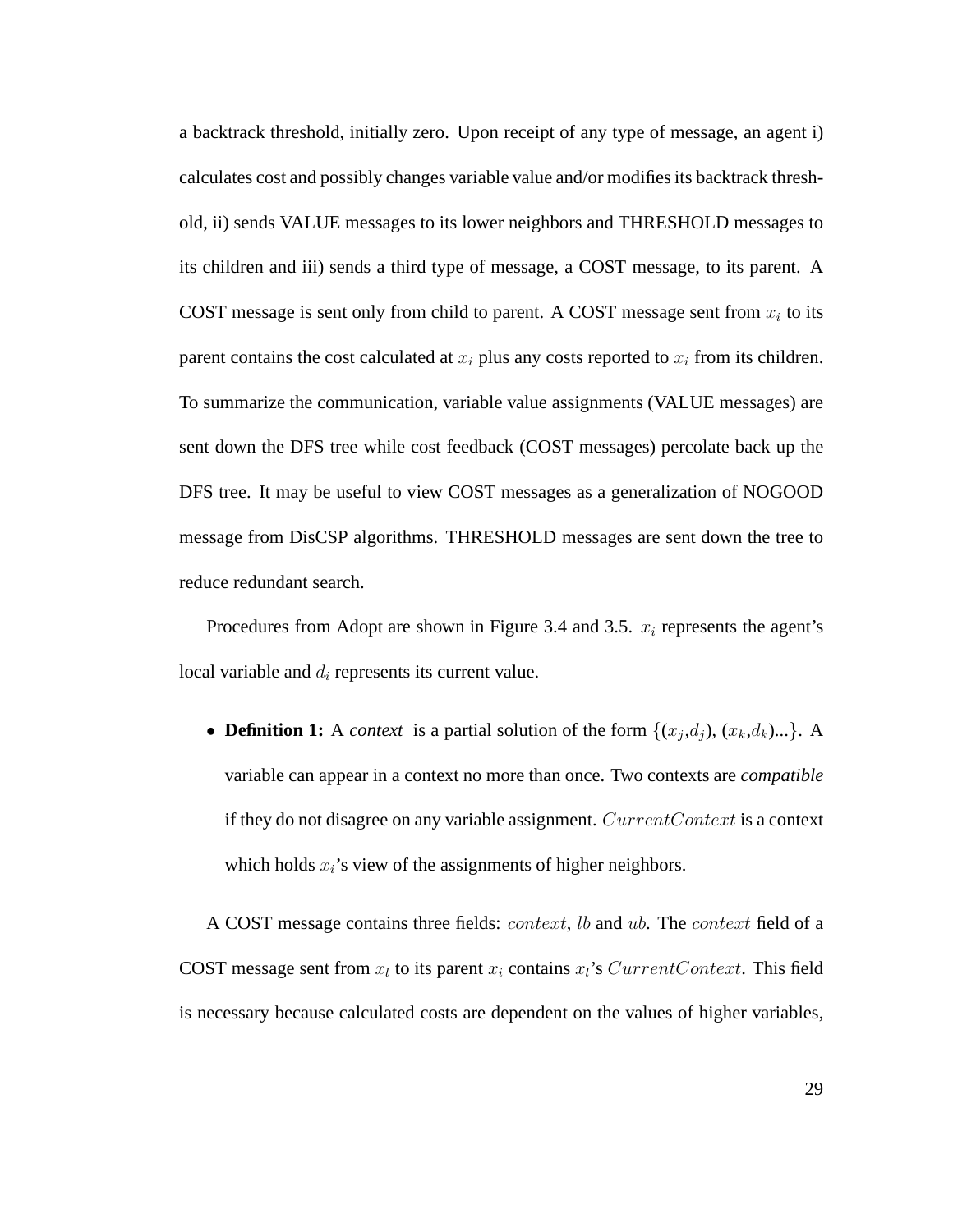so an agent must attach the context under which costs were calculated to every COST message. This is similar to the *context attachment* mechanism in ABT [50]. When  $x_i$  receives a COST message from child  $x_i$ , and d is the value of  $x_i$  in the *context* field, then  $x_i$  stores lb indexed by d and  $x_i$  as  $lb(d, x_i)$  (line 32). Similarly, the ub field is stored as  $ub(d, x_l)$  and the *context* field is stored as *context*(d, x<sub>l</sub>) (line 33-34). Before any COST messages are received or whenever contexts become incompatible, i.e., CurrentContext becomes incompatible with context(d, x<sub>l</sub>), then  $lb(d, x_l)$  is (re)initialized to zero and  $ub(d, x_l)$  is (re)initialized to a maximum value Inf (line 3-4, 18-19, 29-30).

 $x_i$  calculates cost as local cost plus any cost feedback received from its children. Procedures for calculation of cost are not shown in Figure 3.4 but are implicitly given by procedure calls, such as  $LB$  and  $UB$ , defined next. The *local cost* at  $x_i$ , for a particular value choice  $d_i \in D_i$ , is the sum of costs from constraints between  $x_i$  and higher neighbors:

• **Definition 2:**  $\delta(d_i) = \sum_{(x_j, d_j) \in CurrentContext} f_{ij}(d_i, d_j)$  is the *local cost* at  $x_i$ , when  $x_i$  chooses  $d_i$ .

For example, in Figure 3.3.a, suppose  $x_3$  received messages that  $x_1$  and  $x_2$  currently have assigned the value 0. Then  $x_3$ 's CurrentContext would be  $\{(x_1, 0), (x_2, 0)\}$ . If  $x_3$  chooses 0 for itself, it would incur a cost of 1 from  $f_{1,3}(0,0)$  (its constraint with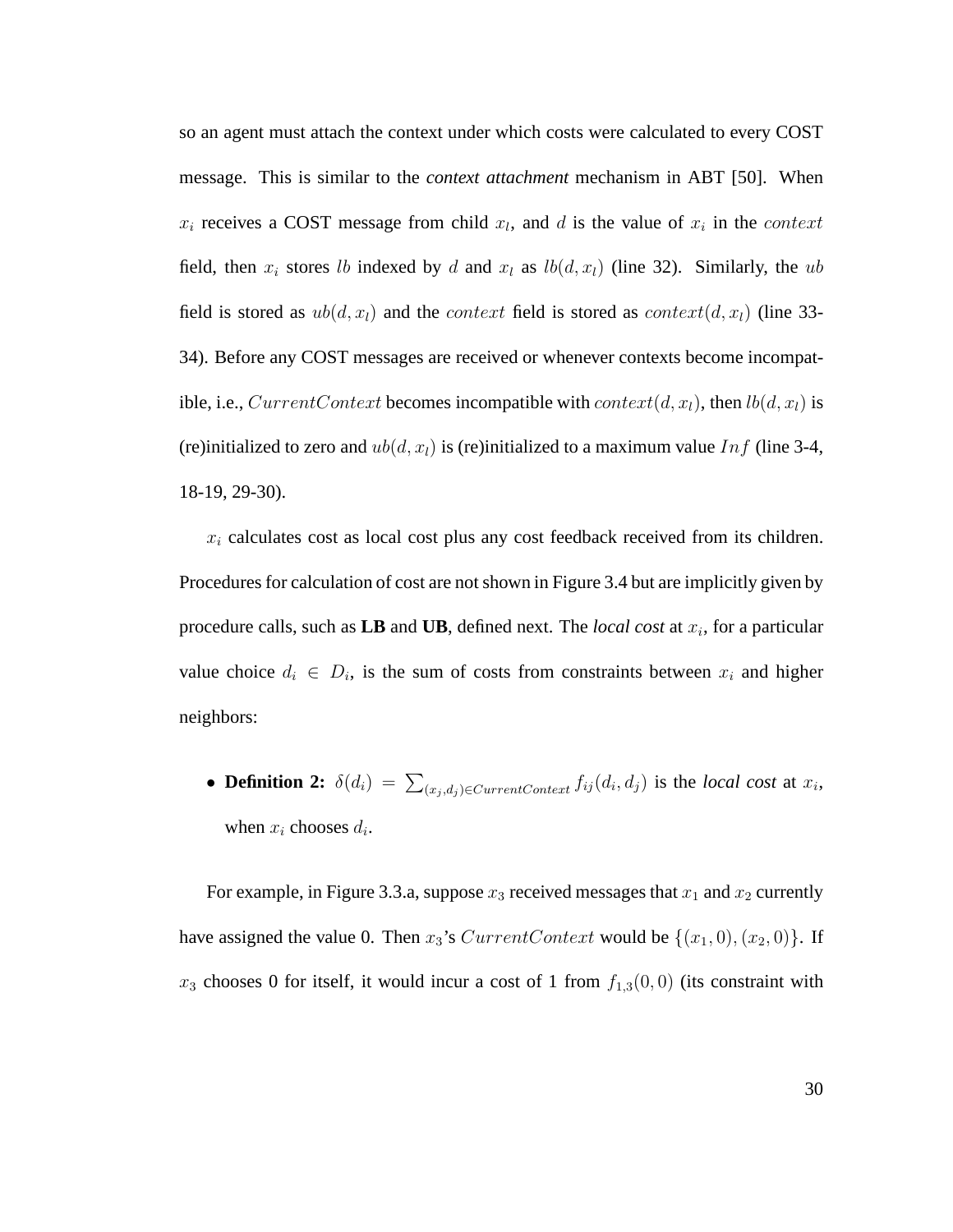$x_1$ ) and a cost of 1 from  $f_{2,3}(0,0)$  (its constraint with  $x_2$ ). So  $x_3$ 's local cost,  $\delta(0)$  =  $1 + 1 = 2.$ 

When  $x_i$  receives a COST message, it adds  $lb(d, x_i)$  to its local cost  $\delta(d)$  to calculate a *lower bound for value* d, denoted LB(d).

• **Definition 3:**  $\forall d \in D_i$ ,  $LB(d) = \delta(d) + \sum_{x_i \in Children} lb(d, x_i)$  is a lower bound for the subtree rooted at  $x_i$ , when  $x_i$  chooses d.

Similarly,  $x_i$  adds  $ub(d, x_i)$  to its local cost  $\delta(d)$  to calculate an *upper bound for value d*, denoted  $UB(d)$ .

• **Definition 4:**  $\forall d \in D_i, UB(d) = \delta(d) + \sum_{x_l \in Children} ub(d, x_l)$  is a *upper bound* for the subtree rooted at  $x_i$ , when  $x_i$  chooses d.

The *lower bound for variable*  $x_i$ , denoted  $LB$ , is the minimum lower bound over all value choices for  $x_i$ .

• **Definition 5:**  $LB = \min_{d \in D_i} LB(d)$  is a *lower bound* for the subtree rooted at  $x_i$ .

Similarly the *upper bound for variable*  $x_i$ , denoted  $UB$ , is the minimum upper bound over all value choices for  $x_i$ .

• **Definition 6:**  $UB = \min_{d \in D_i} UB(d)$  is an *upper bound* for the subtree rooted at  $x_i$ .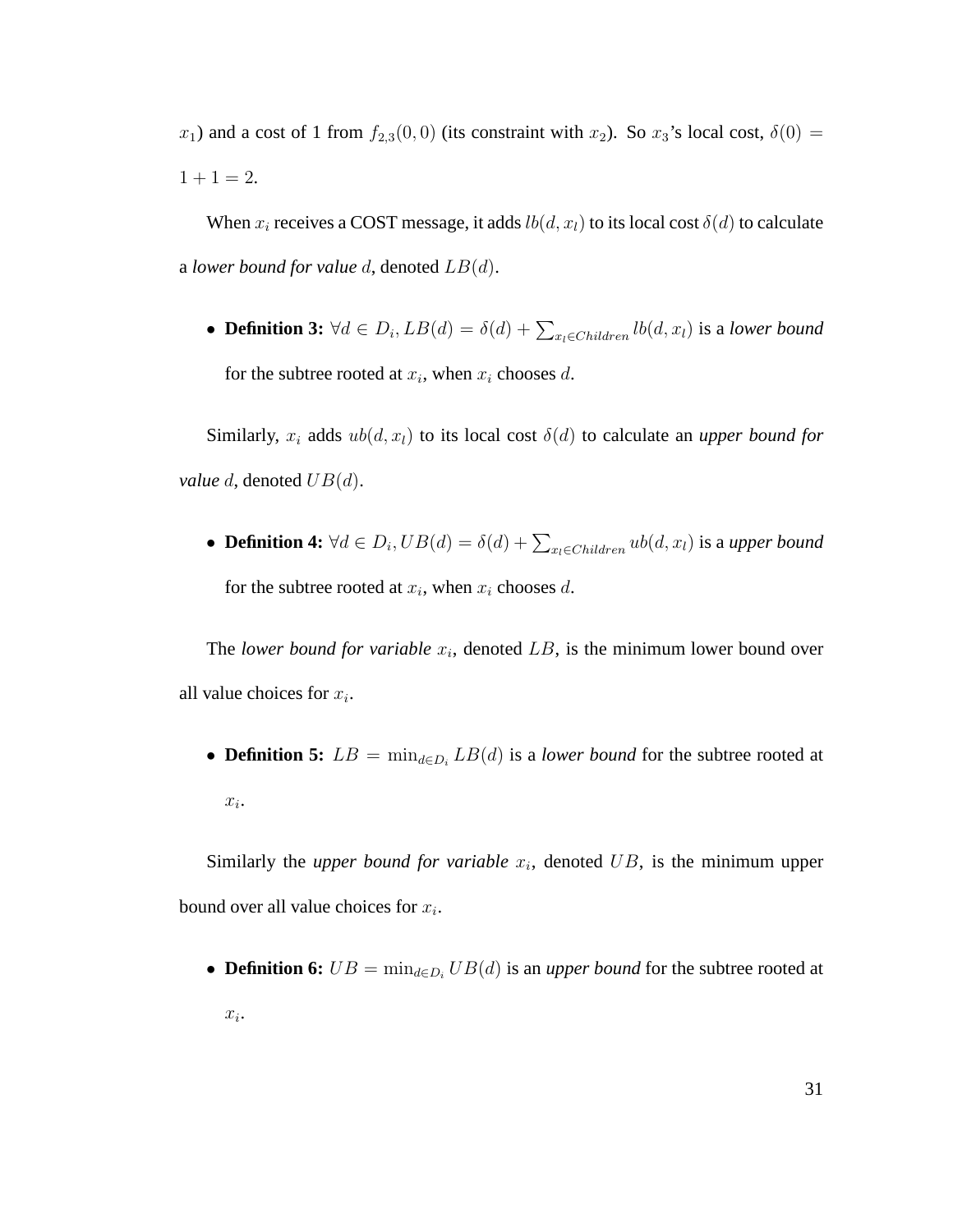$x_i$  sends LB and UB to its parent as the lb and ub fields of a COST message (line 52). (Realize that LB need not correspond to  $x_i$ 's current value, i.e., LB need not equal  $LB(d_i)$ ). Intuitively,  $LB = k$  indicates that it is not possible for the sum of the local costs at each agent in the subtree rooted at  $x_i$  to be less than k, given that all higher agents have chosen the values in  $CurrentContext$ . Similarly,  $UB = k$  indicates that the optimal cost in the subtree rooted at  $x_i$  will be no greater than k, given that all higher agents have chosen the values in  $CurrentContext$ . Note that if  $x_i$  is a leaf agent, it does not receive COST messages, so  $\delta(d) = LB(d) = UB(d)$  for all value choices  $d \in D_i$  and thus, LB is always equal to UB in every COST message. If  $x_i$  is not a leaf but has not yet received any COST messages from its children, UB is equal to maximum value  $Inf$  and  $LB$  is the minimum local cost  $\delta(d)$  over all value choices  $d \in D_i$ .

 $x_i$ 's backtrack threshold is stored in the  $threshold$  variable, initialized to zero (line 1). Its value is updated in three ways. First, its value can be increased whenever  $x_i$ determines that the cost of the optimal solution within its subtree must be greater than the current value of *threshold*. Second, if  $x_i$  determines that the cost of the optimal solution within its subtree must necessarily be less than the current value of threshold, it decreases threshold. These two updates are performed by comparing threshold to  $LB$  and  $UB$  (lines 53-56, figure 3.5). The updating of the *reshold* is summarized by the following invariant.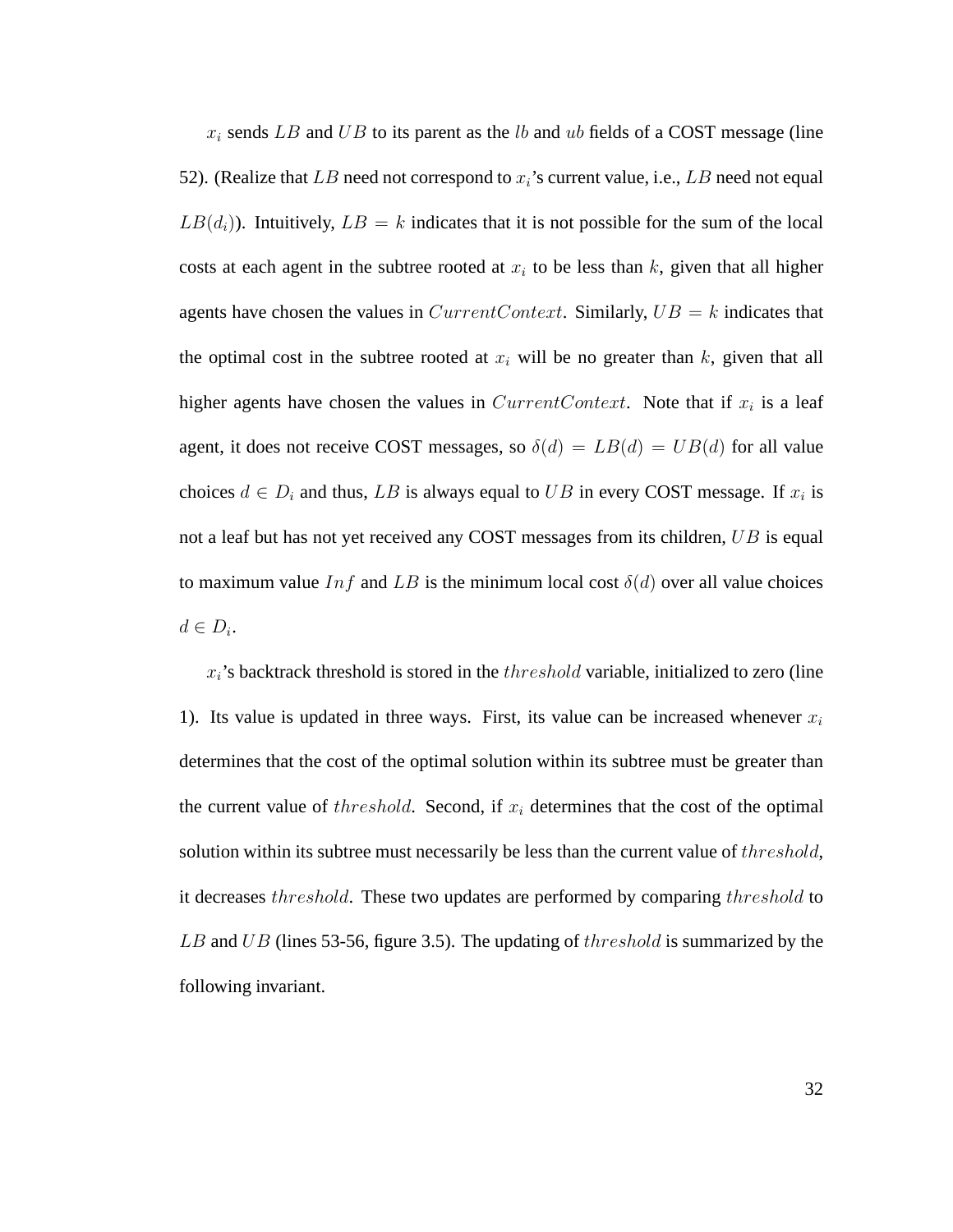• **ThresholdInvariant:**  $LB \leq threshold \leq UB$ . The threshold on cost for the subtree rooted at  $x_i$  cannot be less than its lower bound or greater than its upper bound.

A parent is also able to set a child's *threshold* value by sending it a THRESHOLD message. This is the third way in which an agent's threshold value is updated. The reason for this is that in some cases, the parent is able to determine a bound on the optimal cost of a solution within an agent's subtree, but the agent itself may not know this bound. The THRESHOLD message is a way for the parent to inform the agent about this bound.

A parent agent is able to correctly set the *threshold* value of its children by allocating its own threshold value to its children according to the following two equations. Let  $t(d, x_l)$  denote the threshold on cost allocated by parent  $x_i$  to child  $x_l$ , given  $x_i$ chooses value d. Then, the values of  $t(d, x_l)$  are subject to the following two invariants.

- **AllocationInvariant:** For current value  $d_i \in D_i$ ,  $threshold = \delta(d_i) + \sum_{x_i \in Children}$  $t(d_i, x_l)$ . The threshold on cost for  $x_i$  must equal the local cost of choosing  $d$  plus the sum of the thresholds allocated to  $x_i$ 's children.
- **ChildThresholdInvariant:**  $\forall d \in D_i, \forall x_l \in Children, \, lb(d, x_l) \leq t(d, x_l) \leq t$  $ub(d, x_l)$ . The threshold allocated to child  $x_l$  by parent  $x_i$  cannot be less than the lower bound or greater than the upper bound reported by  $x_l$  to  $x_i$ .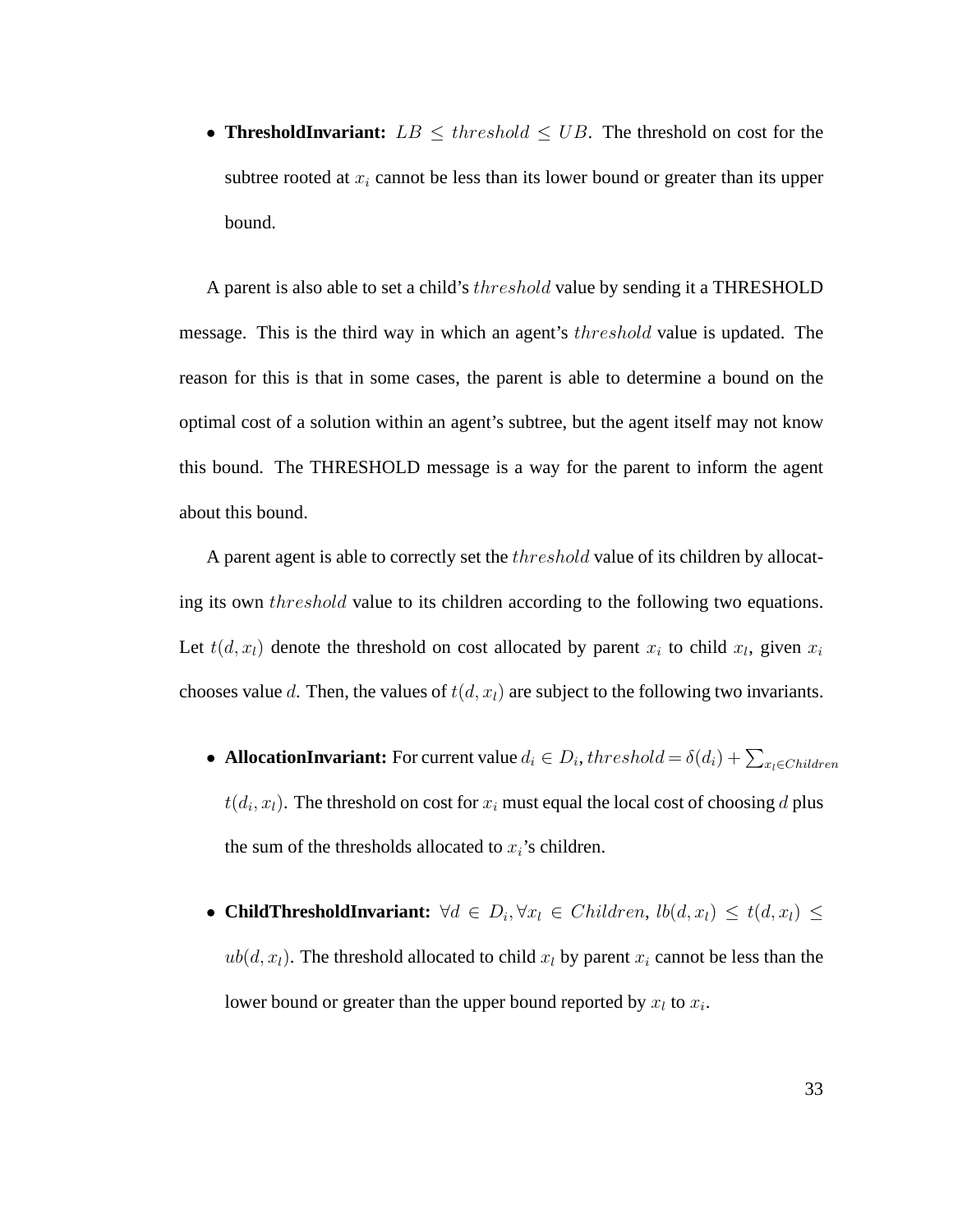By adhering to these invariants, an agent is able to use its own *threshold* to determine bounds on the cost of the optimal solution within its childrens' subtrees.

The *threshold* value is used to determine when to change variable value. Whenever  $LB(d_i)$  exceeds threshold,  $x_i$  changes its variable value to one with smaller lower bound (line 40-41). (Such a value necessarily exists since otherwise ThresholdInvariant would be violated.) Note that  $x_i$  cannot prove that its current value is definitely suboptimal because it is possible that *threshold* is less than the cost of the optimal solution. However, it changes value to one with smaller cost anyway – thereby realizing the best-first search strategy previously described.

# **3.2.2 Example of Algorithm Execution**

Figure 3.6 shows an example of algorithm execution for the DCOP shown in figure 3.3. Line numbers mentioned in the description refer to figures 3.4 and 3.5. This example is meant to illustrate the search process and the exchange of VALUE and COST messages. COST messages are labelled in the figures as [LB,UB,CurrentContext]. For simplicity, not every message sent by every agent is shown. In particular, THRESH-OLD messages are omitted from the description. (A later example will illustrate how backtrack thresholds are handled.)

All agents begin by concurrently choosing a value for their variable (line 5). For this example, let us assume they all choose value 0. Each agent sends its value to all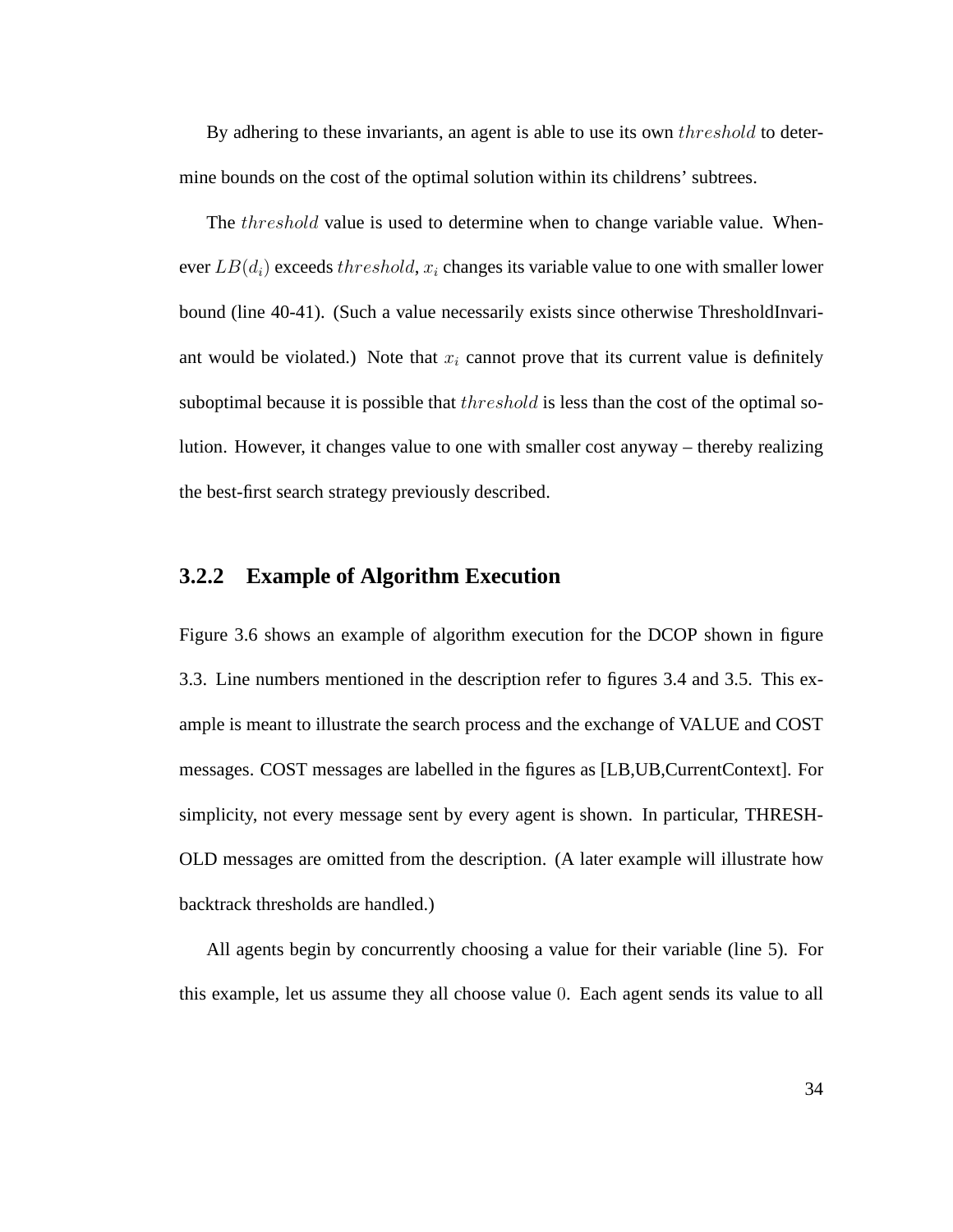## **initialize**

- (1)  $threshold \leftarrow 0; CurrentContext \leftarrow \{\}$
- (2) **forall**  $d \in D_i$ ,  $x_l \in Children$  **do**
- (3)  $lb(d, x_l) \leftarrow 0; t(d, x_l) \leftarrow 0$
- (4)  $ub(d, x_l) \leftarrow Inf$ ; context $(d, x_l) \leftarrow \{\};$ **enddo**
- (5)  $d_i \leftarrow d$  that minimizes  $\mathbf{LB}(d)$
- (6) **backTrack**

## **when received** (**THRESHOLD**, t, context)

- (7) **if** context compatible with CurrentContext:
- (8)  $threshold \leftarrow t$
- (9) **maintainThresholdInvariant**
- (10) **backTrack**; **endif**

# **when received** (**TERMINATE**, context)

- (11) record TERMINATE received from parent
- (12)  $CurrentContext \leftarrow context$
- (13) **backTrack**

## **when received** (**VALUE**,  $(x_j, d_j)$ )

- (14) **if** TERMINATE not received from parent:
- (15) add  $(x_i, d_i)$  to CurrentContext
- (16) **forall**  $d \in D_i$ ,  $x_l \in Children$  **do**
- (17) **if**  $context(d, x_l)$  incompatible with  $CurrentContext$ :
- (18)  $lb(d, x_l) \leftarrow 0; t(d, x_l) \leftarrow 0$
- (19)  $ub(d, x_l) \leftarrow Inf$ ;  $context(d, x_l) \leftarrow \{\}$ ; **endif; enddo**
- (20) **maintainThresholdInvariant**
- (21) **backTrack; endif**

## **when received** (**COST**,  $x_k$ , context, *lb*, *ub*)

- (22)  $d \leftarrow$  value of  $x_i$  in *context*
- (23) remove  $(x_i, d)$  from *context*
- (24) **if** TERMINATE not received from parent:
- (25) **forall**  $(x_j, d_j) \in context$  and  $x_j$  is not my neighbor **do**
- (26) add  $(x_j, d_j)$  to *CurrentContext*; **enddo**
- (27) **forall**  $d' \in D_i$ ,  $x_l \in Children$  **do**
- (28) **if**  $context(d', x_l)$  incompatible with  $CurrentContext$ :
- (29)  $\textit{lb}(d', x_l) \leftarrow 0; t(d', x_l) \leftarrow 0$
- (30)  $ub(d', x_l) \leftarrow Inf; context(d', x_l) \leftarrow \{\}; \text{endif}; \text{endif}$

Figure 3.4: Procedures for receiving messages in the Adopt algorithm. Definitions of terms **LB(d)**, **UB(d)**, **LB**, and **UB** are given in the text.

- (31) **if** context compatible with CurrentContext:
- (32)  $lb(d, x_k) \leftarrow lb$
- (33)  $ub(d, x_k) \leftarrow ub$
- (34) context $(d, x_k) \leftarrow context$
- (35) **maintainChildThresholdInvariant**
- (36) **maintainThresholdInvariant**;
	- **endif**
- (37) **backTrack**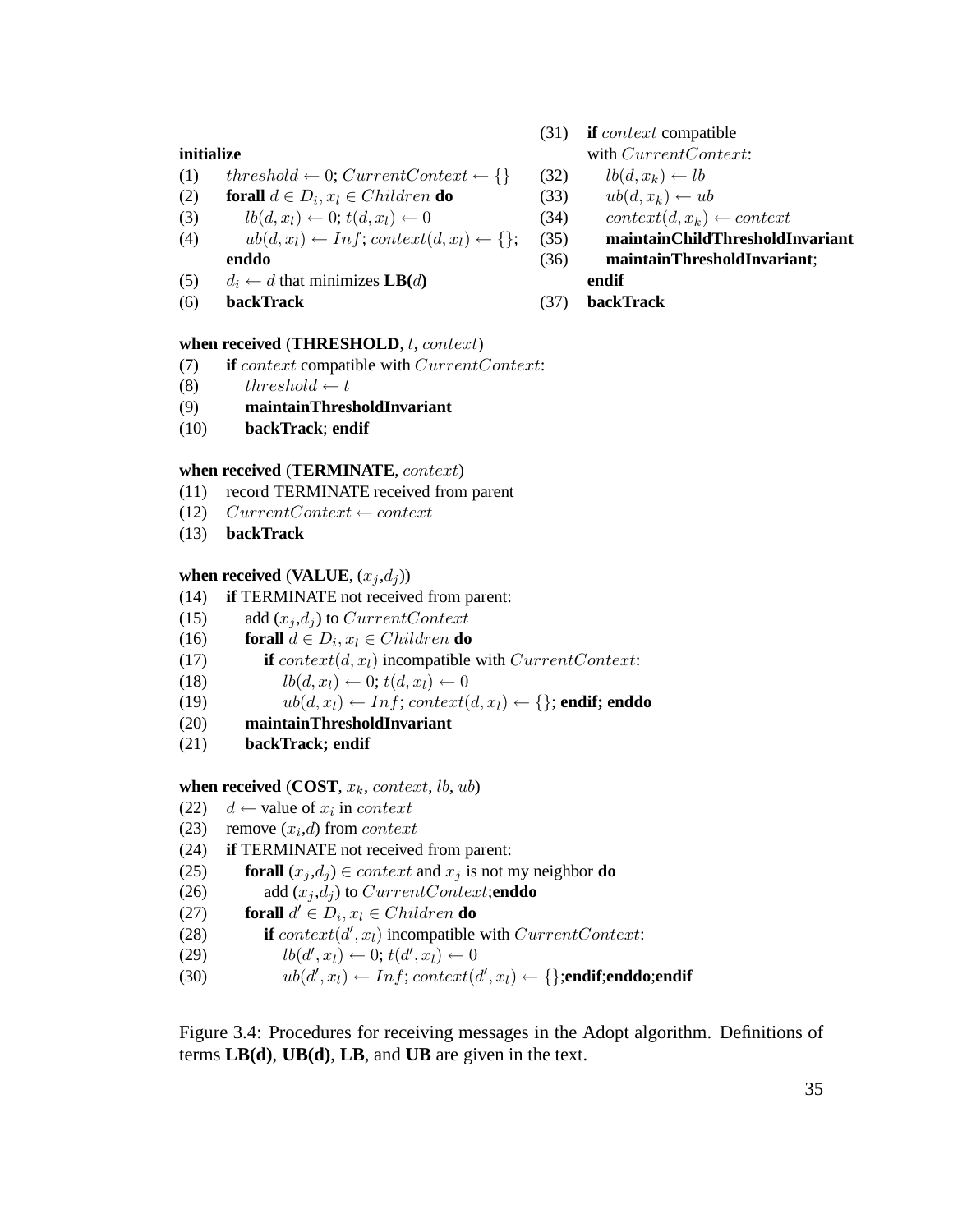# **procedure backTrack**

- (38) **if** threshold  $==$  **UB**:
- (39)  $d_i \leftarrow d$  that minimizes  $\textbf{UB}(d)$
- (40) **else if**  $LB(d_i) > threshold$ **:**
- (41)  $d_i \leftarrow d$  that minimizes **LB**(*d*);**endif**
- $(42)$  SEND (**VALUE**,  $(x_i, d_i)$ )
- (43) to each lower priority neighbor
- (44) **maintainAllocationInvariant**
- (45) **if** threshold  $==$  **UB**:
- (46) **if** TERMINATE received from parent
- (47) or  $x_i$  is root:
- (48) SEND (**TERMINATE**,
- (49)  $CurrentContext \cup \{(x_i, d_i)\})$
- (50) to each child
- (51) Terminate execution; **endif;endif**
- $(52)$  SEND  $(COST, x_i, CurrentContext, LB, UB)$ to parent

#### **procedure maintainThresholdInvariant**

- (53) **if** threshold  $\lt$  **LB**
- (54)  $threshold \leftarrow LB$ ; **endif**
- (55) **if** threshold  $>$  **UB**
- (56)  $threshold \leftarrow \textbf{UB}$ ; endif

# %*note: procedure assumes ThresholdInvariant is satisfied* **procedure maintainAllocationInvariant**

- (57) **while**  $threshold > \delta(d_i) + \sum_{x_l \in Children} t(d_i, x_l)$  **do**
- (58) choose  $x_l \in Children$  where  $ub(d_i, x_l) > t(d_i, x_l)$
- (59) increment  $t(d_i, x_l)$ ; **enddo**
- (60) **while**  $threshold < \delta(d_i) + \sum_{x_l \in Children} t(d_i, x_l)$  **do**
- (61) choose  $x_l \in Children$  where  $t(d_i, x_l) > lb(d_i, x_l)$
- (62) decrement  $t(d_i, x_l)$ ; **enddo**
- (63) SEND (**THRESHOLD**,  $t(d_i, x_l)$ , CurrentContext) to each child  $x_l$

## **procedure maintainChildThresholdInvariant**

- (64) **forall**  $d \in D_i$ ,  $x_l \in Children$  **do**
- (65) **while**  $lb(d, x_l) > t(d, x_l)$  **do**
- (66) increment  $t(d, x_l)$ ; **enddo;endo**
- (67) **forall**  $d \in D_i$ ,  $x_l \in Children$  **do**
- (68) **while**  $t(d, x_l) > ub(d, x_l)$  **do**
- (69) decrement  $t(d, x_l)$ ; **enddo;enddo**

Figure 3.5: Procedures in the Adopt algorithm (cont)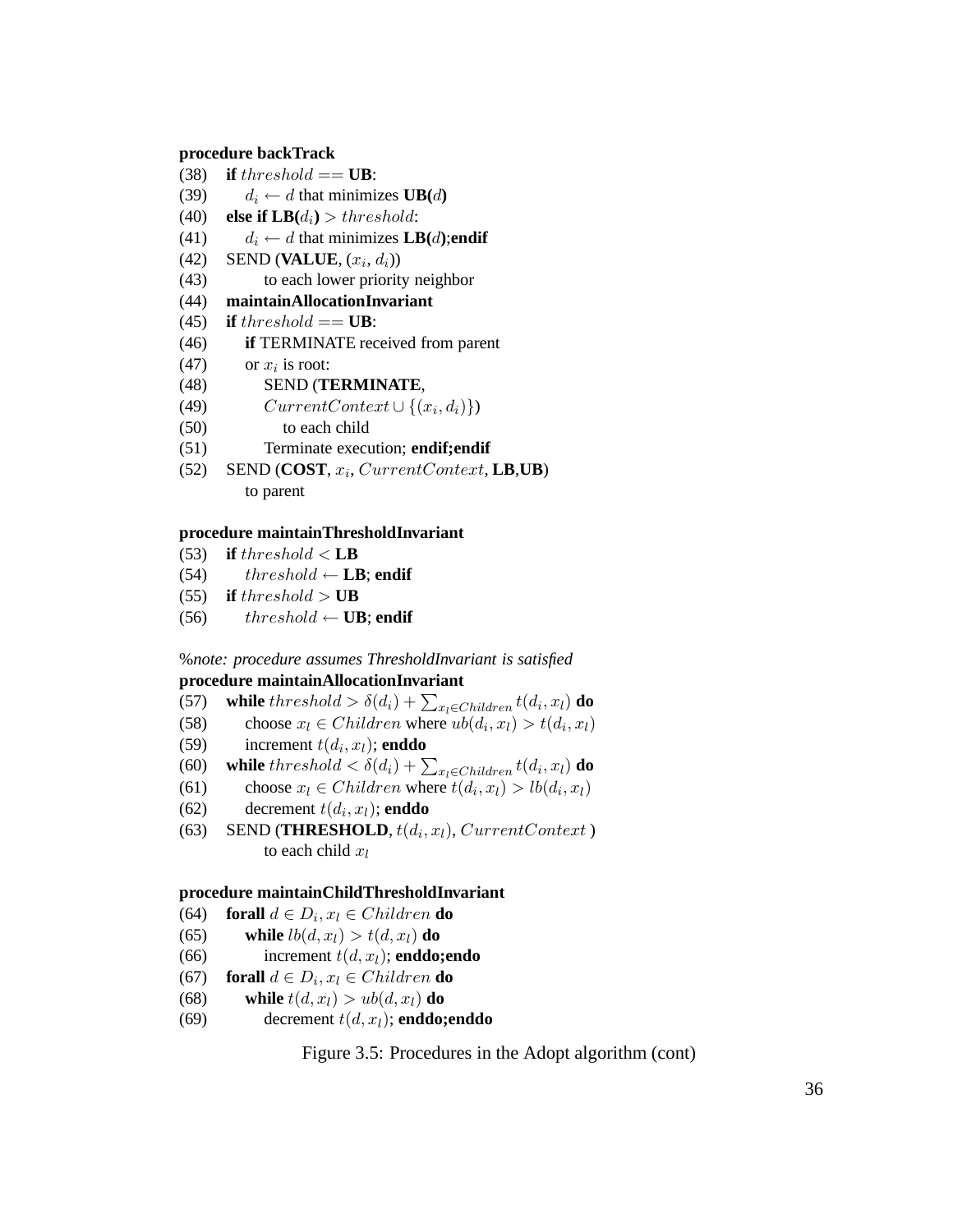lower priority neighbors (figure 3.6.a). Since the algorithm is asynchronous, there are many possible execution paths from here – we describe one possible execution path.

 $x_2$  will receive  $x_1$ 's VALUE message. In line 15, it will record this value into its CurrentContext. In line 21, it will enter the **backTrack** procedure.  $x_2$  computes  $LB(0) = \delta(0) + lb(0, x_3) + lb(0, x_4) = 1 + 0 + 0 = 1$  and  $LB(1) = \delta(1) + lb(1, x_3) +$  $lb(1, x_4) = 2 + 0 + 0 = 2$ . Since  $LB(0) < LB(1)$ , we have  $LB = LB(0) = 1$ .  $x_2$ will also compute  $UB(0) = \delta(0) + ub(0, x_3) + ub(0, x_4) = 1 + Inf + Inf = Inf$  and  $UB(1) = \delta(1) + ub(1, x_3) + ub(1, x_4) = 2 + Inf + Inf = Inf$ . Thus,  $UB = Inf$ . In line 38, threshold is compared to UB. threshold was set to 1 (in order to be equal to  $LB$ ) in the maintainAllocationInvariant procedure call from line 20. Since threshold = 1 is not equal  $UB = Inf$ , the test fails. The test in line 40 also fails since  $LB(0) = 1$  is not greater that  $threshold = 1$ . Thus,  $x_2$  will stick with its current value  $x_2 = 0$ . In line 52,  $x_2$  sends the corresponding COST message to  $x_1$  (figure 3.6.b).

Concurrently with  $x_2$ 's execution,  $x_3$  will go through a similar execution.  $x_3$  will evaluate its constraints with higher agents and compute  $LB(0) = \delta(0) = f_{1,3}(0,0) +$  $f_{2,3}(0,0) = 1 + 1 = 2$ . A change of value to  $x_3 = 1$  would incur a cost of  $LB(1) = 1$  $\delta(1) = f_{1,3}(0,1) + f_{2,3}(0,1) = 2 + 2 = 4$ , so instead  $x_3$  will stick with  $x_3 = 0$ .  $x_3$  will send a COST message with  $LB = UB = 2$ , with associated context  $\{(x_1, 0), (x_2, 0)\},$ to its parent  $x_2$ .  $x_4$  executes similarly (figure 3.6.b).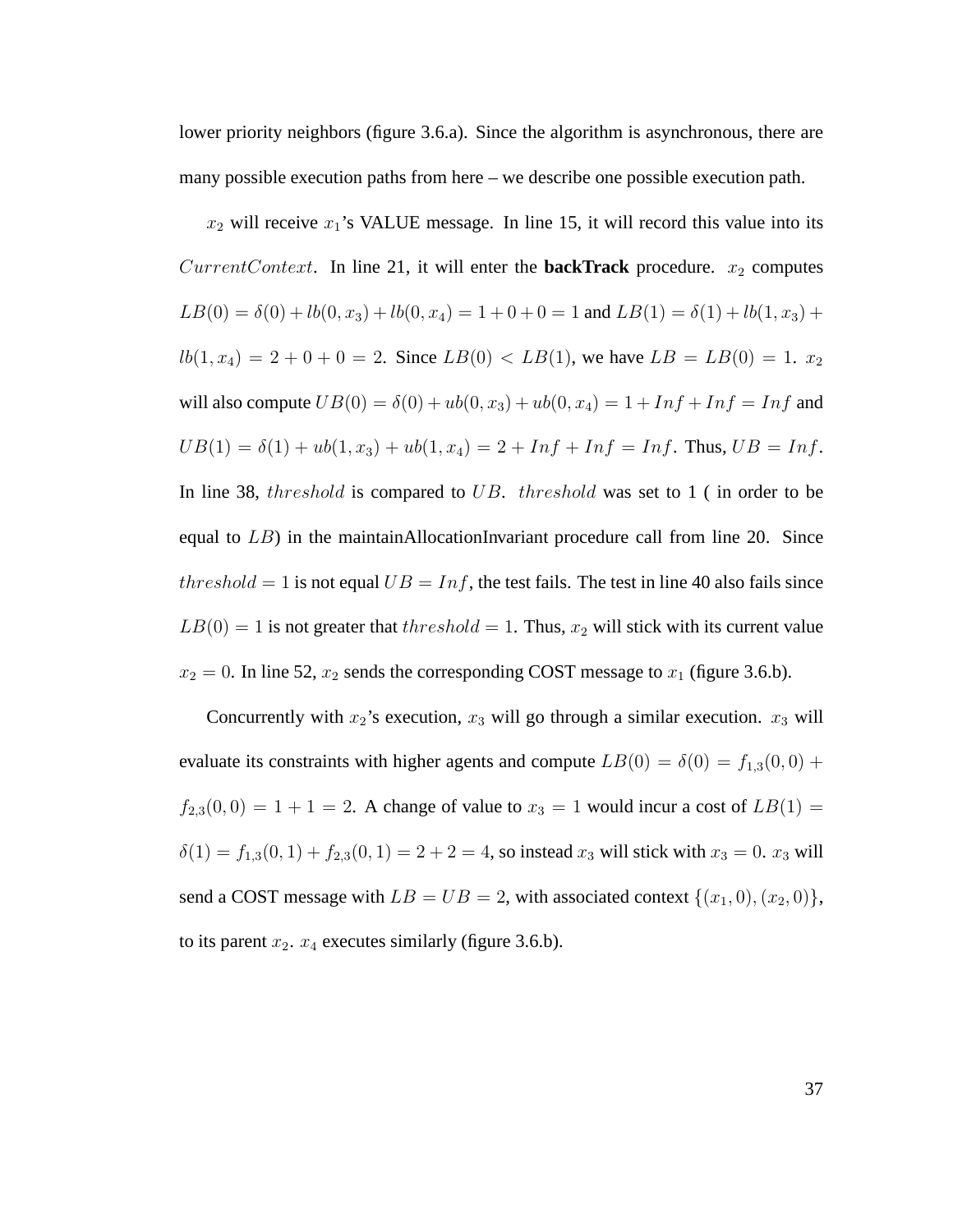Next,  $x_1$  receives  $x_2$ 's COST message. In line 31,  $x_1$  will test the received context  ${(x_1, 0)}$  against *CurrentContext* for compatibility. Since  $x_1$ 's *CurrentContext* is empty, the test will pass. (Note that the root never receives VALUE messages, so its CurrentContext is always empty.) The received costs will be stored in lines 32-33 as  $lb(0, x_2) = 1$  and  $ub(0, x_2) = Inf$ . In line 37, execution enters the **backTrack** procedure.  $x_1$  computes  $LB(1) = \delta(1) + lb(1, x_2) = 0 + 0 = 0$  and  $LB(0) = \delta(0) +$  $lb(0, x_2) = 0 + 1 = 1$ . Since  $LB(1) < LB(0)$ , we have  $LB = LB(1) = 0$ . Similarly,  $UB = Inf$ . Since threshold = 0 is not equal  $UB = Inf$ , the test in line 38 fails. The test in line 40 succeeds and  $x_1$  will choose its value d that minimizes  $LB(d)$ . Thus,  $x_1$ switches value to  $x_1 = 1$ . It will again send VALUE messages to its linked descendents (figure 3.6.c).

Next, let us assume that the COST messages sent to  $x_2$  in figure 3.6.b are delayed. Instead,  $x_2$  receives  $x_1$ 's VALUE message from figure 3.6.c. In line 15,  $x_2$  will update its CurrentContext to  $\{(x_1, 1)\}\)$ . For brevity, the remaining portion of this procedure is not described.

Next,  $x_2$  finally receives the COST message sent to it from  $x_3$  in figure 3.6.b.  $x_2$  will test the received context against CurrentContext and find that they are incompatible because one contains  $(x_1, 0)$  while the other contains  $(x_1, 1)$  (line 31). Thus, the costs in that COST message will not be stored due to the context change. However, the COST message from  $x_4$  will be stored in lines 32-33 as  $lb(0, x_3) = 1$  and  $ub(0, x_3) = 1$ . In line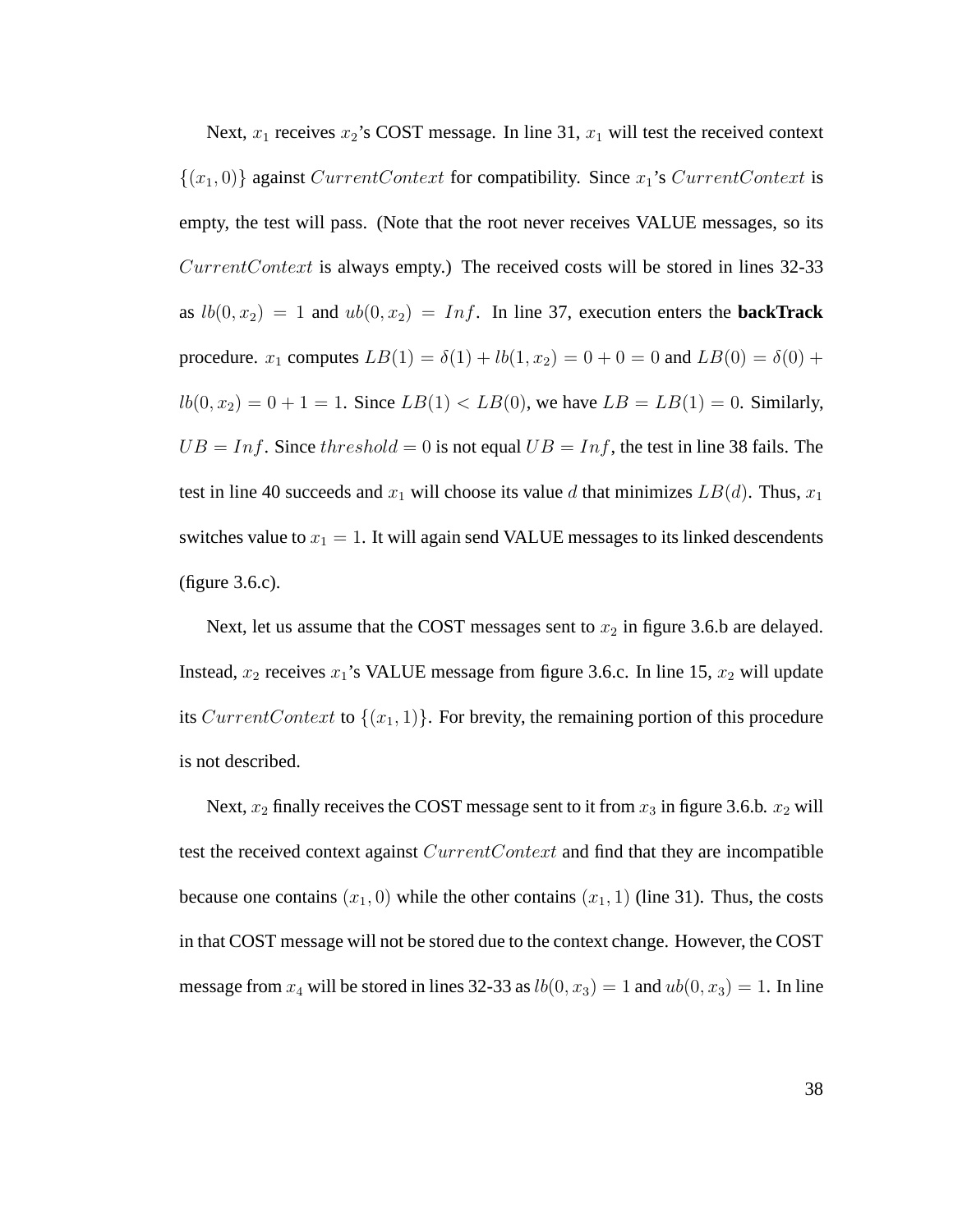37,  $x_2$  then proceeds to the **backTrack** procedure where it will choose its best value. The best value is now  $x_2 = 1$  since  $LB(1) = \delta(1) + lb(1, x_3) + lb(1, x_4) = 0 + 0 + 0$ and  $LB(0) = \delta(0) + lb(0, x_3) + lb(0, x_4) = 2 + 0 + 1 = 3$ . Figure 3.6.d shows the change in both  $x_2$  and  $x_3$  values after receiving  $x_1$ 's VALUE message from figure 3.6.c.  $x_2$  and  $x_3$  send the new COST messages with the new context where  $x_1 = 1$ .  $x_2$  also sends VALUE messages to  $x_3$  and  $x_4$  informing them of its new value.

Next, figure 3.6.e shows the new COST message that is sent by  $x_2$  to  $x_1$  after receiving the COST messages sent from  $x_3$  and  $x_4$  in figure 3.6.d. Notice that  $x_2$ computes LB as  $LB(1) = \delta(1) + lb(1, x_3) + lb(1, x_4) = 0 + 0 + 0$  and UB as  $UB(1) = \delta(1) + ub(1, x_3) + ub(1, x_4) = 0 + 2 + 1 = 3$ . Figure 3.6.e also shows the new COST message sent by  $x_3$  after receiving  $x_2$ 's new value of  $x_2 = 1$ . Similarly,  $x_4$  will change variable value and send a COST message with  $LB = 0$  and  $UB = 0$ . In this way, we see the agents have ultimately settled on the optimal configuration with all values equal to 1 (total cost  $= 0$ ).

Finally in figure 3.6.f,  $x_2$  receives the COST messages from figure 3.6.e, computes a new bound interval  $LB = 0$ ,  $UB = 0$  and sends this information to  $x_1$ . Upon receipt of this message,  $x_1$  will compute  $UB = UB(0) = \delta(0) + ub(0, x_2) = 0 + 0 = 0$ . Note that  $x_1$ 's *threshold* value is also equal to zero. *threshold* was initialized to zero in line 1 and can only be increased if i) a THRESHOLD message is received (line 8), or b) the ThresholdInvariant is violated (line 54, figure 3.5). The root never receives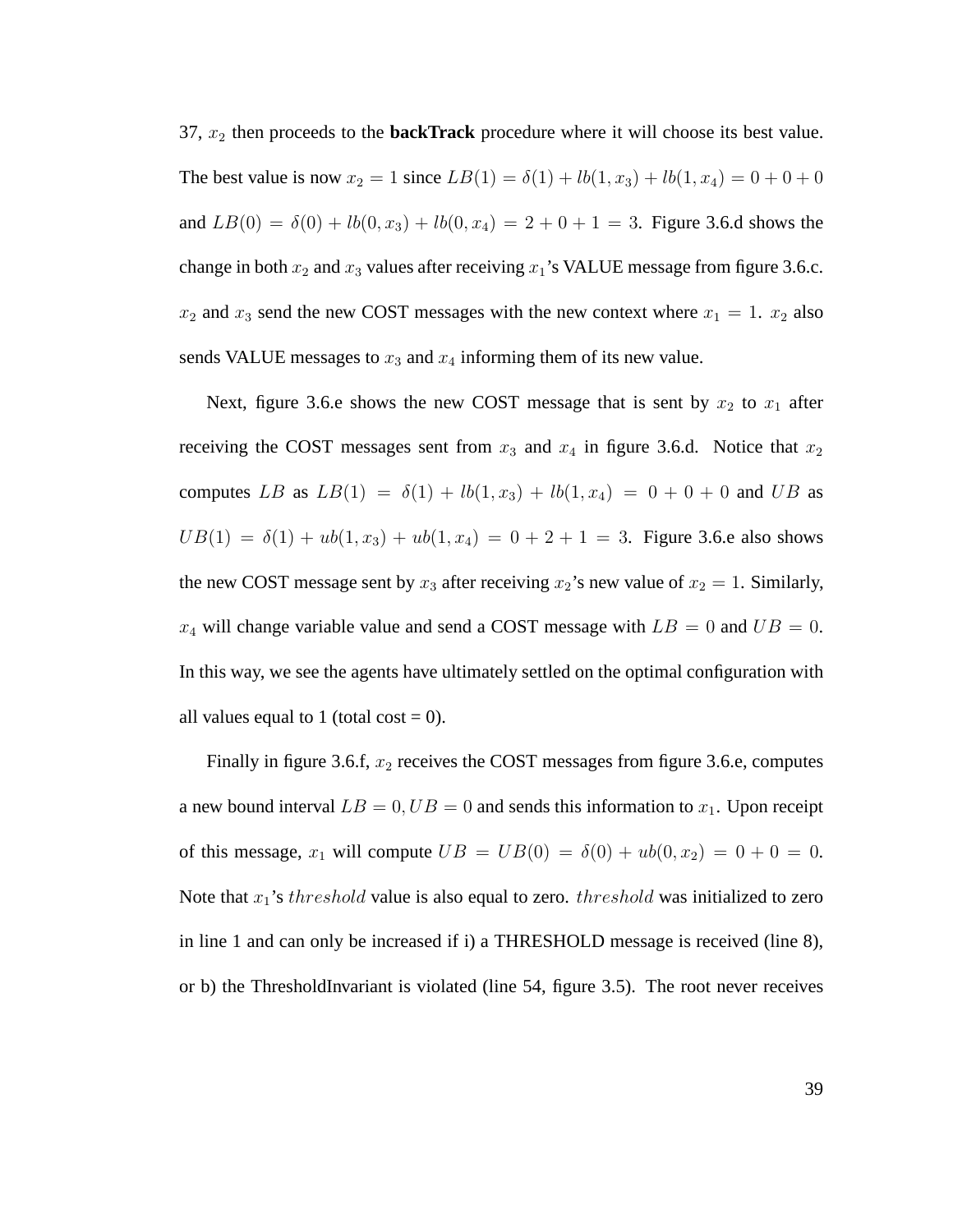

Figure 3.6: Example Adopt execution for the DCOP shown in figure 3.3

THRESHOLD messages, so case (i) never occurred. Since  $x_1$ 's LB was never greater than zero in this example,  $threshold$  could never have been less than  $LB$ , so case (ii) never occurred. Thus, threshold was never increased and remains equal to zero. So, we have the test  $threshold == UB$  in line 45 evaluate to true. In line 48, it will send a TERMINATE message to  $x_2$ , and then  $x_1$  will terminate in line 51.  $x_2$  will receive the TERMINATE message in line 11, evaluate  $threshold == UB(= 0)$  to be true in line 45 and then terminate in line 51. The other agents will terminate in a similar manner.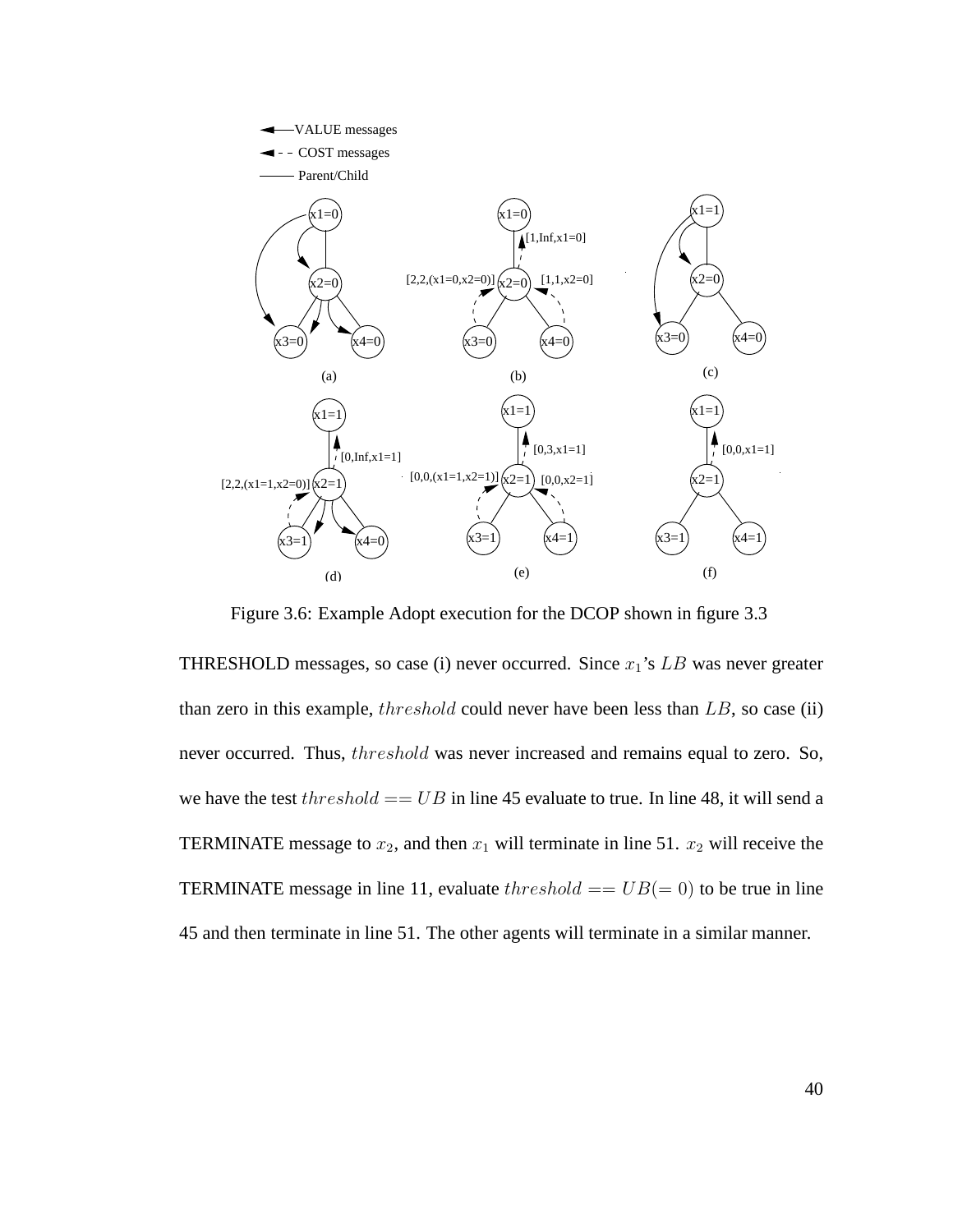# **3.2.3 Example of Backtrack Thresholds**

We illustrate how backtrack thresholds are computed, updated and balanced between children. The key difficulty is due to context changes. An agent only stores cost information for the current context. When the context changes, the stored cost information must be deleted (in order to maintain polynomial space). If a previous context is later returned to, the agent no longer has the previous context's detailed cost information available. However, the agent had reported the total sum of costs to its parent, who has that information stored. So, although the precise information about how the costs were accumulated from the children is lost, the total sum is available from the parent. It is precisly this sum that the parent sends to the agent via the THRESHOLD message. The child then heuristically re-subdivides, or allocates, the threshold among its own children. Since this allocation may be incorrect, it then corrects for over-estimates over time as cost feedback is (re)received from the children.

Figure 3.7 shows a portion of a DFS tree. The constraints are not shown. Line numbers mentioned in the description refer to figure 3.4 and figure 3.5.  $x_p$  has parent  $x_q$ , which is the root, and two children  $x_i$  and  $x_j$ . For simplicity, assume  $D_p = \{d_p\}$ and  $\delta(d_p) = 1$ , i.e,  $x_p$  has only one value in its domain and this value has a local cost of 1.

Suppose  $x_p$  receives COST messages containing lower bounds of 4 and 6 from its two children (figure 3.7.a). The costs reported to  $x_p$  are stored as  $lb(d_p, x_i) = 4$  and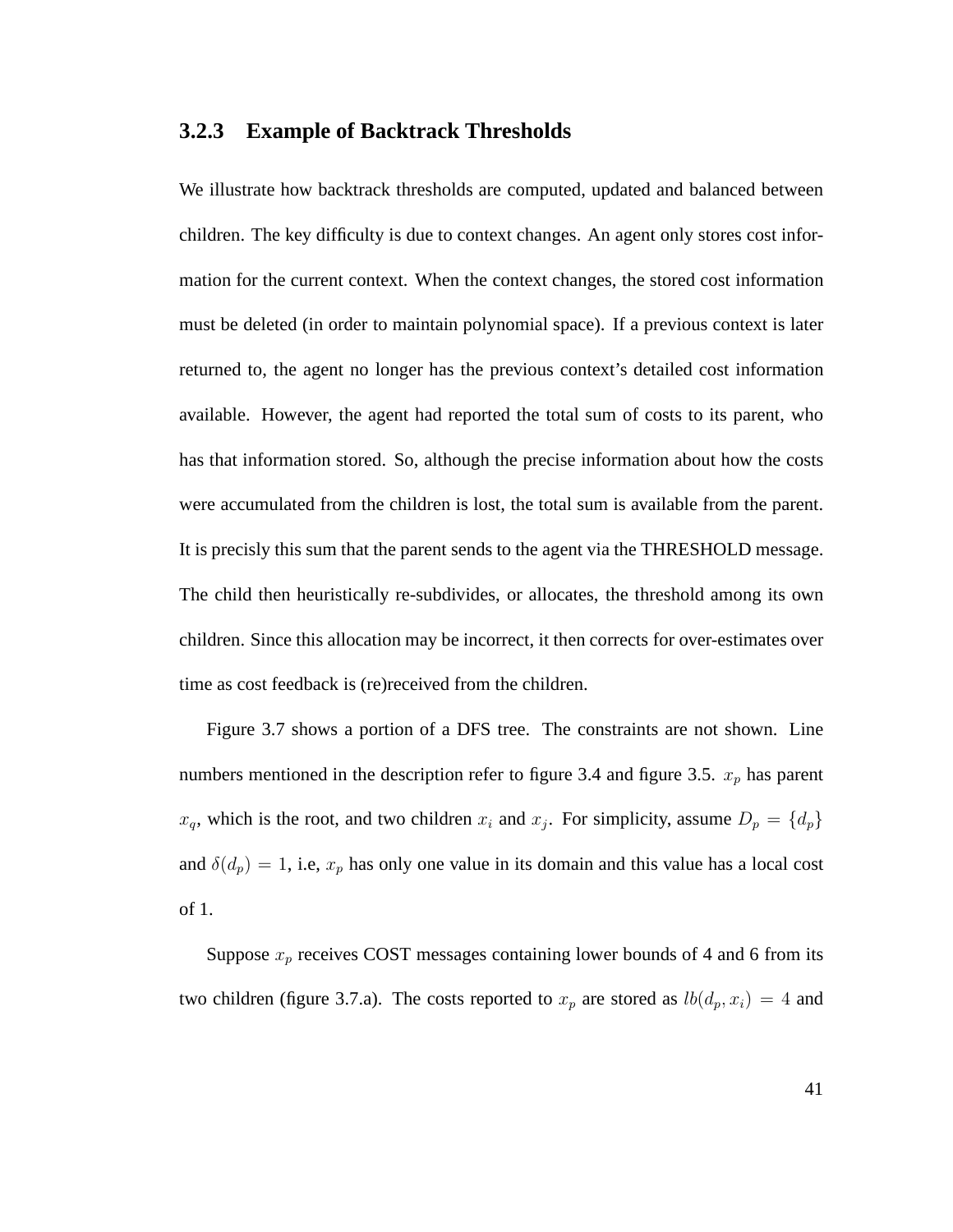$lb(d_p, x_j) = 6$  (line 32) and associated context as  $context(d_p, x_i) = context(d_p, x_j) =$  $\{(x_q, d_q)\}\.$  LB is computed as  $LB = LB(d_p) = \delta(d_p) + lb(d_p, x_i) + lb(d_p, x_j) =$  $1 + 4 + 6 = 11$ . In figure 3.7.b, the corresponding COST message is sent to parent  $x_q$ . After the COST message is sent, suppose a context change occurs at  $x_p$  through the receipt of a VALUE message  $x_q = d'_q$ . In line 18-19,  $x_p$  will reset  $lb(d_p, x_i)$ ,  $lb(d_p, x_j)$ ,  $t(d_p, x_i)$  and  $t(d_p, x_j)$  to zero.

Next,  $x_q$  receives the information sent by  $x_p$ .  $x_q$  will set  $lb(d_q, x_p) = 11$  (line 32), and enter the **maintainChildThresholdInvariant** procedure (line 35). Let us assume that  $t(d_q, x_p)$  is still zero from initialization. Then, the test in line 65 succeeds since  $lb(d_q, x_p) = 11 > t(d_q, x_p) = 0$  and  $x_q$  detects that the ChildThresholdInvariant is being violated. In order to correct this,  $x_q$  increases  $t(d_q, x_p)$  to 11 in line 66.

Next, in figure 3.7.c,  $x_q$  revisits the value  $d_q$  and sends the corresponding VALUE message  $x_q = d_q$ . Note that this solution context has already been explored in the past, but  $x_p$  has retained no information about it. However, the parent  $x_q$  has retained the sum of the costs, so  $x_q$  sends the THRESHOLD message with  $t(d_q, x_p) = 11$ .

Next,  $x_p$  receives the THRESHOLD message. In line 8, the value is stored in the threshold variable. Execution proceeds to the **backTrack** procedure where **maintainAllocationInvariant** is invoked in line 44. Notice that the test in line 57 of **maintainAllocationInvariant** evaluates to true since  $threshold = 11 > \delta(d_p) + t(d_p, x_i) +$  $t(d_p, x_j) = 1 + 0 + 0$ . Thus, in lines 57-59,  $x_p$  increases the thresholds for its children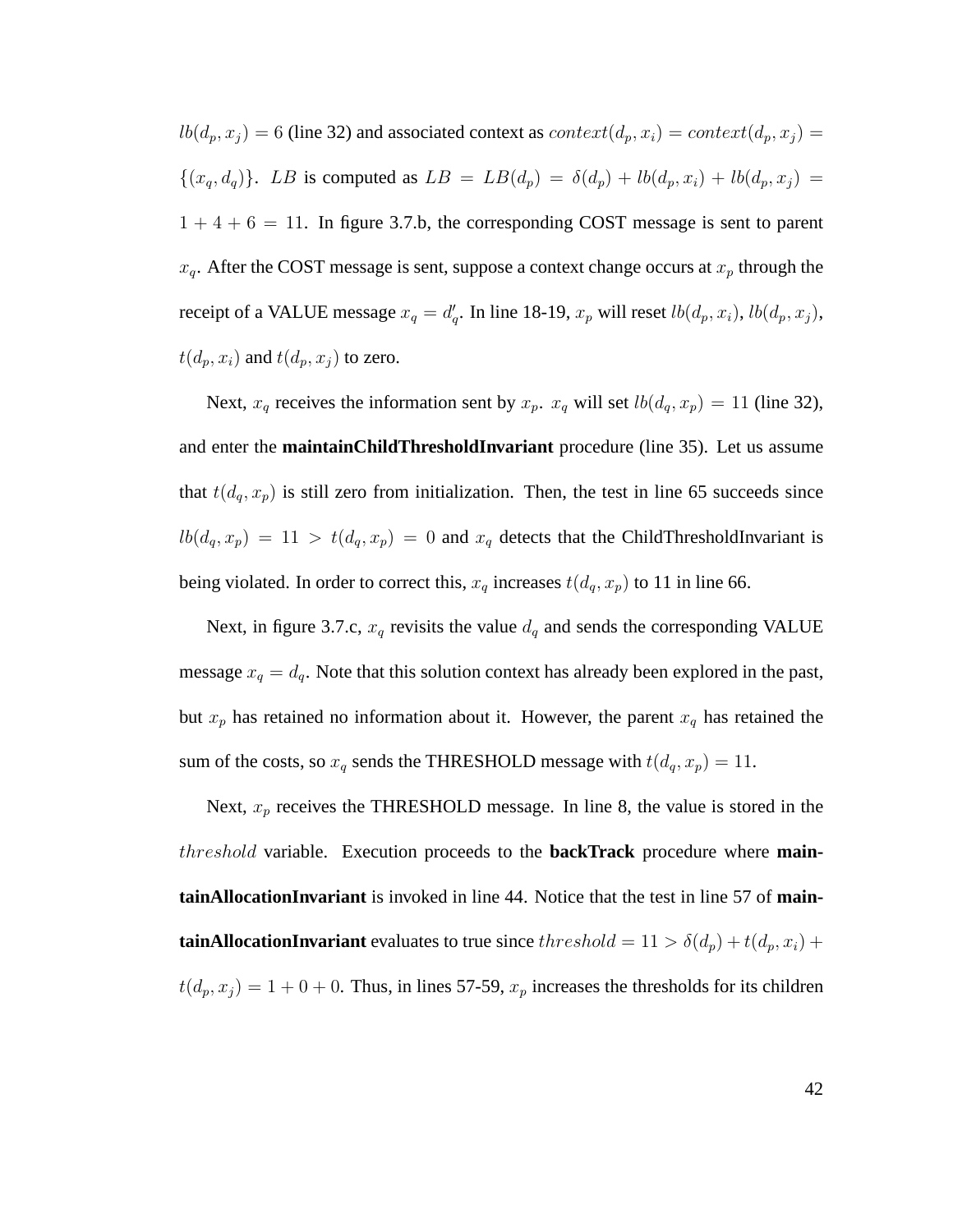until the invariant is satisfied. Suppose that the split is  $t(d_p, x_i) = 10$  and  $t(d_p, x_j) = 0$ . This is an arbitrary subdivision that satisfies the AllocationInvariant – there are many other values of  $t(d_p, x_i)$  and  $t(d_p, x_j)$  that could be used. In line 63, these values are sent via a THRESHOLD message (figure 3.7.d).

By giving  $x_i$  a threshold of 10,  $x_p$  risks sub-optimality by overestimating the threshold in that subtree. This is because the best known lower bound in  $x_i$ 's subtree was only 4. We now show how this arbitrary allocation of threshold can be corrected over time. Agents continue execution until, in figure 3.7.e,  $x_p$  receives a COST message from its right child  $x_j$  indicating that the lower bound in that subtree is 6.  $x_j$  is guaranteed to send such a message because there can be no solution in that subtree of cost less than 6, as evidenced by the COST message previously sent by  $x_j$  in figure 3.7.a.  $x_p$  will set  $lb(d_p, x_j) = 6$  (line 32) and enter the **MaintainChildThresholdInvariant** procedure in line 35. Note that the test in line 65 will succeed since  $lb(d_p, x_j) = 6 > t(d_p, x_j) = 5$ and the ChildThresholdInvariant is being violated. In order to correct this,  $x_p$  increases  $t(d_p, x_j)$  to 6 in line 66. Execution returns to line 35 and continues to line 44, where the **maintainAllocationInvariant** is invoked. The test in line 60 of this procedure will succeed since threshold = 11 <  $\delta(d_p) + t(d_p, x_i) + t(d_p, x_j) = 1 + 10 + 6 = 17$ and so the AllocationInvariant is being violated. In lines 60-62,  $x_p$  lowers  $t(d_p, x_i)$  to 4 to satisfy the invariant. In line 63,  $x_p$  sends the new (correct) threshold values to its children (figure 3.7.f).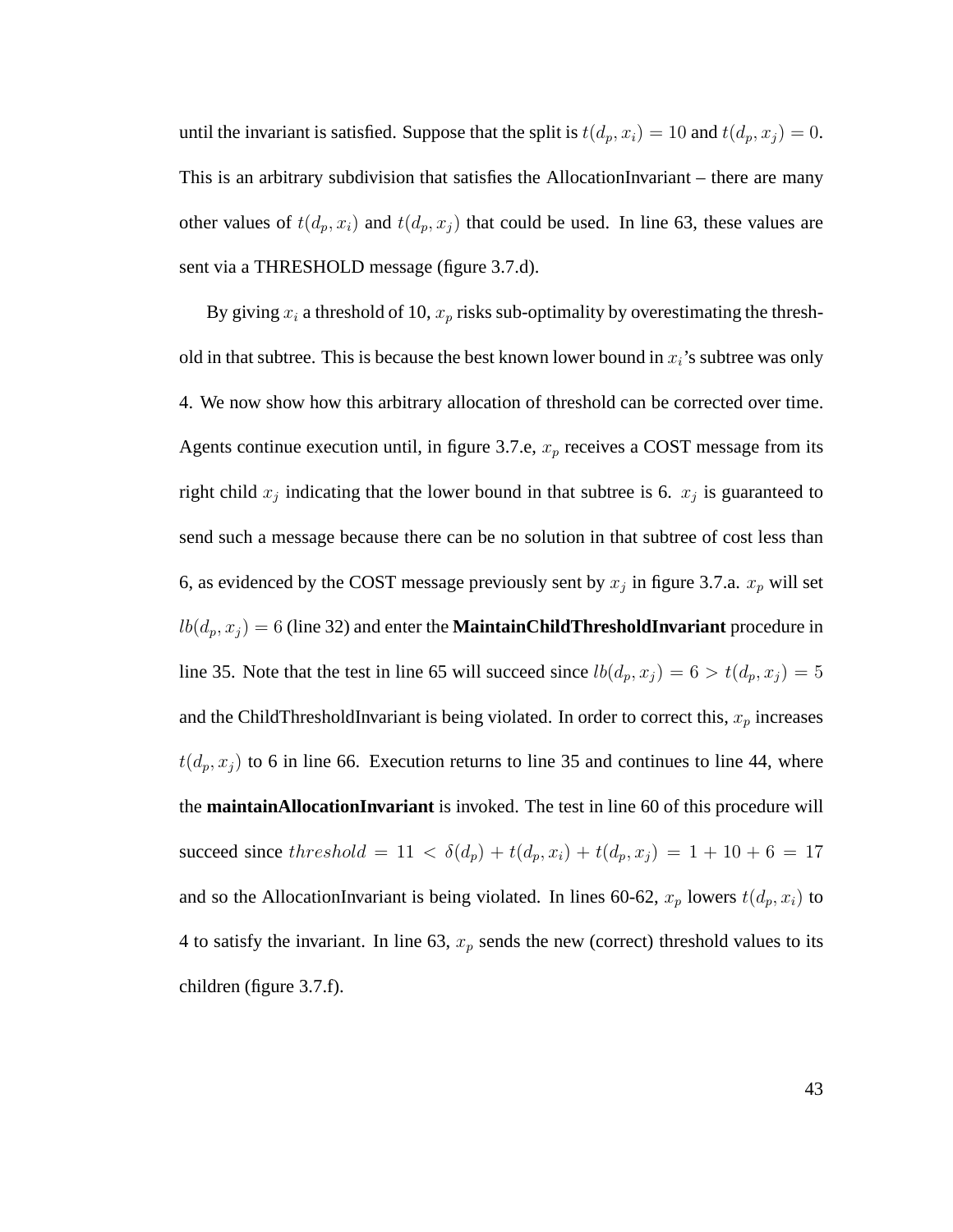

Figure 3.7: Example of backtrack thresholds in Adopt

In this way, a parent agent continually rebalances the threshold given to its independent subtrees in order to avoid overestimating the cost in each subtree while allowing more efficient search.

# **3.3 Correctness and Complexity**

In order to show that Adopt is correct and complete, we must first show that the lower bounds and upper bounds computed at each agent are always correct. Thus, Theorem 1 shows that the lower bound LB computed by an agent is *never greater* than the cost of the optimal solution within its subtree, and the upper bound UB is *never less* than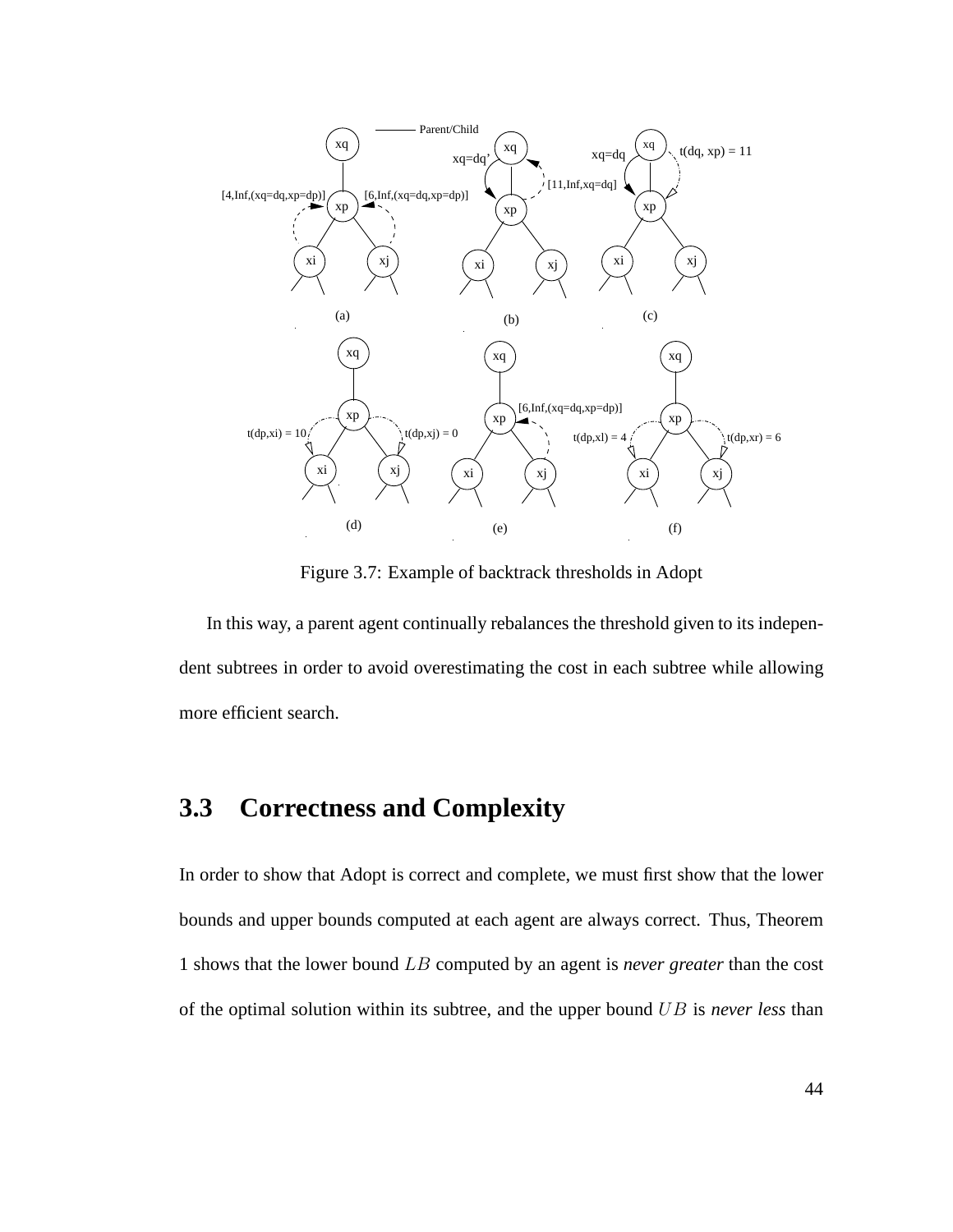the cost of the optimal solution within its subtree. The proof of Theorem 1 relies on the following observation: if  $x_i$  chooses some value d, then the cost of the best solution possible in the subtree rooted at  $x_i$  is equal to (a) the local cost at  $x_i$  for value d *plus* (b) the cost of the optimal solution in the subtrees rooted at  $x_i$ 's children given that  $x_i$  has chosen value d. Therefore, the optimal solution in the subtree rooted at  $x_i$  is obtained if and only if  $x_i$  chooses a value that minimizes this total cost. To state this observation formally, we need to define the following term: let  $OPT(x_i, context)$  denote the cost of the optimal solution in the subtree rooted at  $x_i$ , given that higher priority variables have values in *context*. For example, if  $x_i$  is a leaf, then  $OPT(x_i, context) = \min_{d \in D_i} \delta(d)$ , i.e., the cost of the optimal solution in the subtree rooted at a leaf (which is a singlenode tree consisting of only the leaf) is the value that minimizes the local cost at the leaf. We now state Property 1.

**Property 1:**  $\forall x_i \in V$ ,

$$
OPT (x_i, CurrentContext) \stackrel{def}{=} \min_{d \in D_i} \delta(d) +
$$

$$
\sum_{x_l \in Children} OPT(x_l, CurrentContext \cup (x_i, d))
$$

The proof of Theorem 1 proceeds by induction. The base case follows from the fact  $LB = OPT(x_i, CurrentContext) = UB$  is always true at a leaf agent. The inductive hypothesis assumes that  $LB$  (UB) sent by  $x_i$  to its parent is never greater (less) than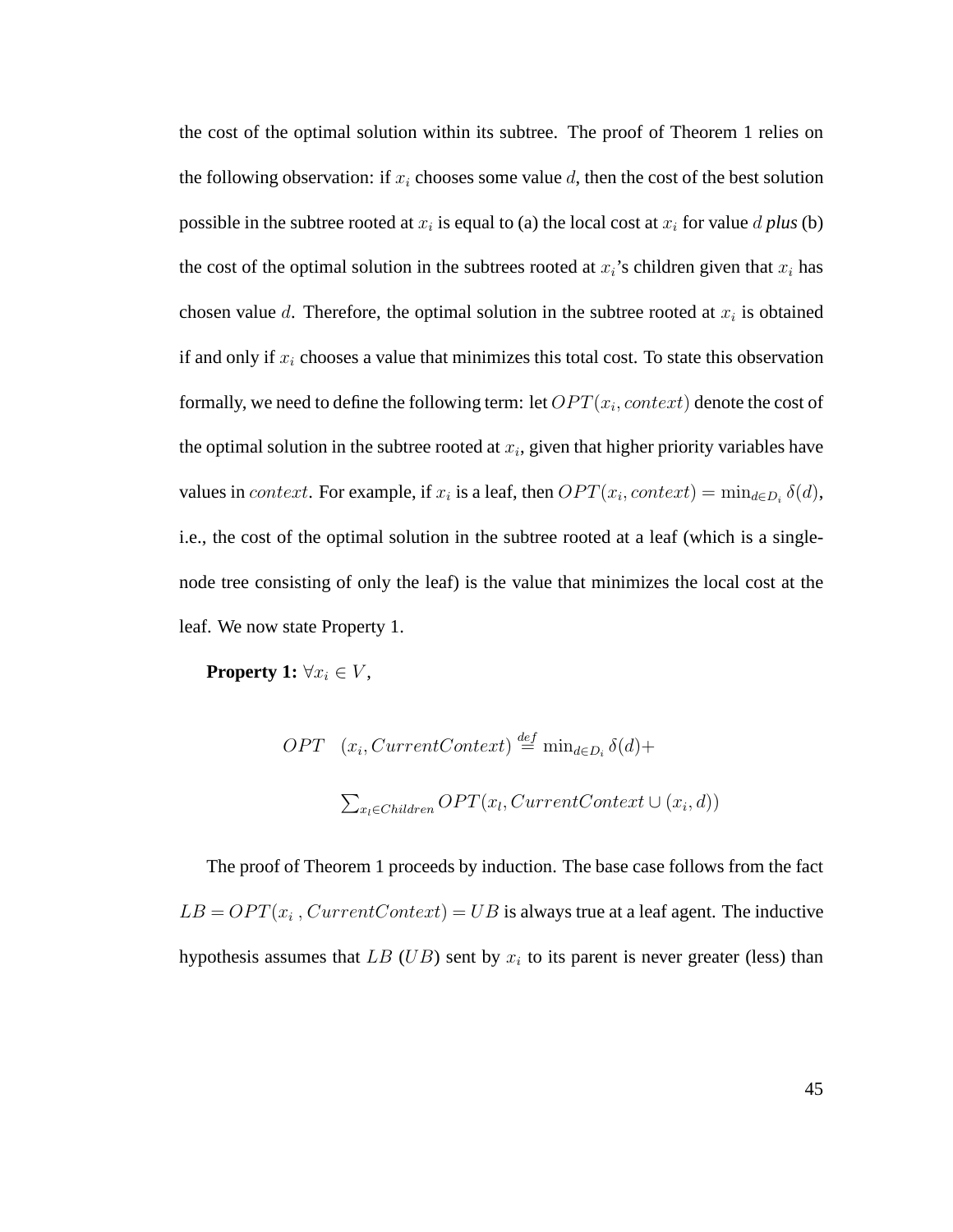the cost of the optimal solution in the subtree rooted at  $x_i$ . The proof also relies on the fact that costs are reported to only one parent so there is no double counting of costs.

**Theorem 1**  $\forall x_i \in V$ ,

$$
LB \le OPT(x_i, CurrentContext) \le UB
$$

**Proof:** By induction on agent ordering, leaf to root.

*Base Case I:*  $x_i$  is a leaf. Since  $x_i$  has no children, the equations for LB and UB (see Definition 4 and 5 in section 3.2.1) simplify to  $LB = \min_{d \in D_i} \delta(d) = UB$ . Property 1 simplifies to  $OPT(x_i, CurrentContext) = min_{d \in D_i} \delta(d)$  for the same reason. So we conclude  $LB = \min_{d \in D_i} \delta(d) = OPT(x_i, CurrentContext) = UB$ . Done.

*Base Case II:* Every child of  $x_i$  is a leaf. We will show  $LB \leq OPT(x_i, CurrentContext)$ . The proof for  $OPT(x_i, CurrentContext) \leq UB$  is analogous.

Since all children  $x_l$  are leaves, we know from Base Case I that  $lb(d, x_l) \leq OPT(x_l,$  $CurrentContext\cup (x_i, d))$ . Furthermore, each child  $x_l$  sends COST messages only to  $x_i$ , so costs are not double-counted. We substitute  $OPT(x_l, CurrentContext\cup(x_i, d))$ for  $lb(d, x_l)$  into the definition of LB to get the following:

$$
LB = \min_{d \in D_i} \delta(d) + \sum_{x_l \in Children} lb(d, x_l) \le
$$
  

$$
\min_{d \in D_i} \delta(d) + \sum_{x_l \in Children} OPT(x_l, CurrentContext \cup (x_i, d))
$$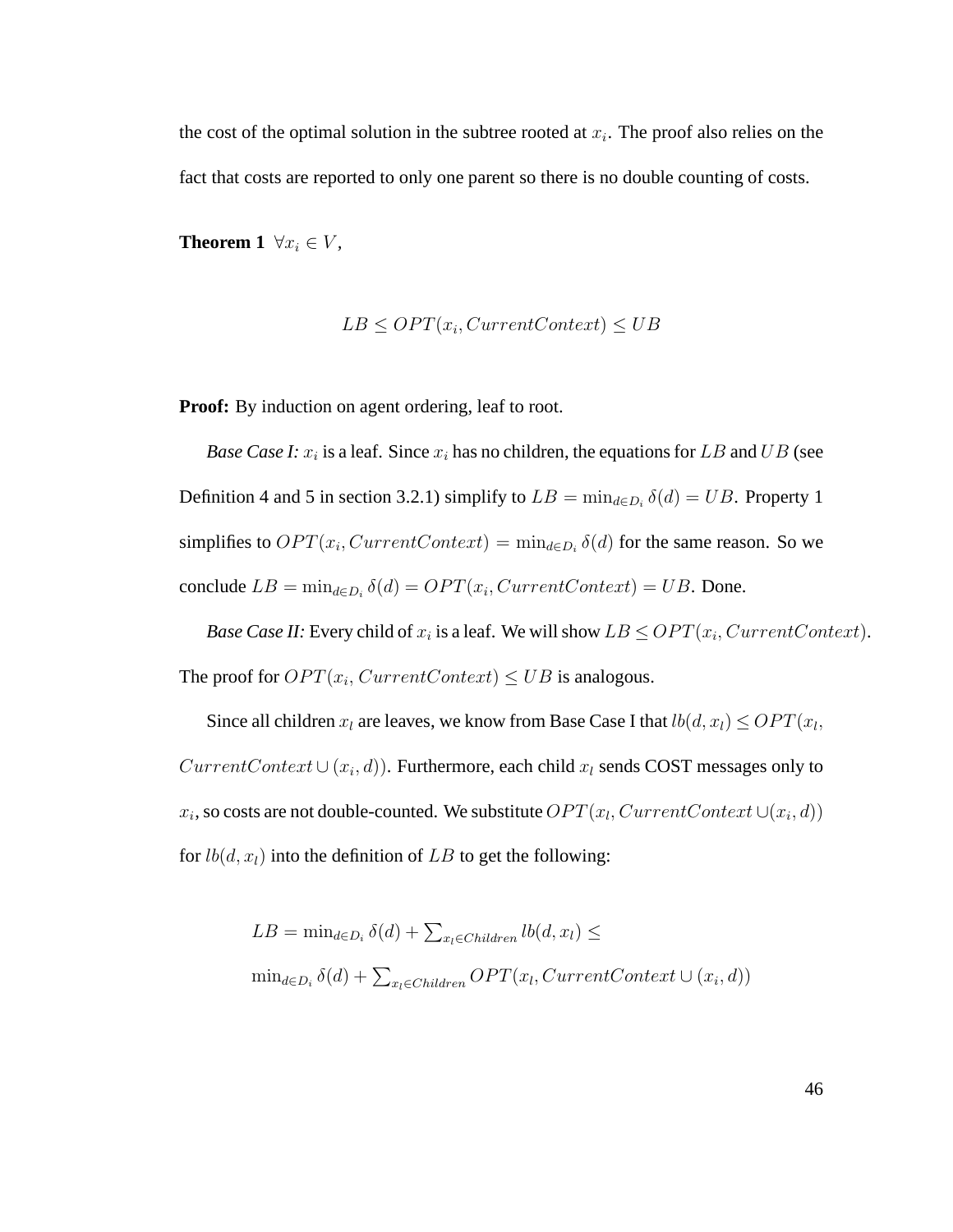Now we can simply substitute Property 1 into the above to get

$$
LB \le OPT(x_i, CurrentContext)
$$

and we are done.

*Inductive Hypothesis:*  $\forall d \in D_i, \forall x_l \in Children$ ,

$$
lb(d, x_l) \le OPT(x_l, CurrentContext \cup (x_i, d)) \le ub(d, x_l)
$$

The proof of the general case is identical to that of Base Case II, except we assume  $lb(d, x_l) \leq OPT(x_l, CurrentContext \cup (x_i, d))$  from the Inductive Hypothesis, rather than from the assumption that  $x_l$  is a leaf.  $\Box$ 

Next, we must show that Adopt will eventually terminate. Adopt's termination condition is shown in line 45 of Figure 3.4, namely the condition threshold =  $UB$ must hold, and if  $x_i$  is not the root a TERMINATE message must also be received from the parent. In Theorem 2, we show that if the CurrentContext is fixed, then  $threshold = UB$  will eventually occur. The proof follows from the fact that agents continually receive cost reports LB and UB from their children and pass costs up to their parent. Theorem 1 showed that  $LB$  has an upper bound and  $UB$  has a lower bound, so LB must eventually stop increasing and UB must eventually stop decreasing.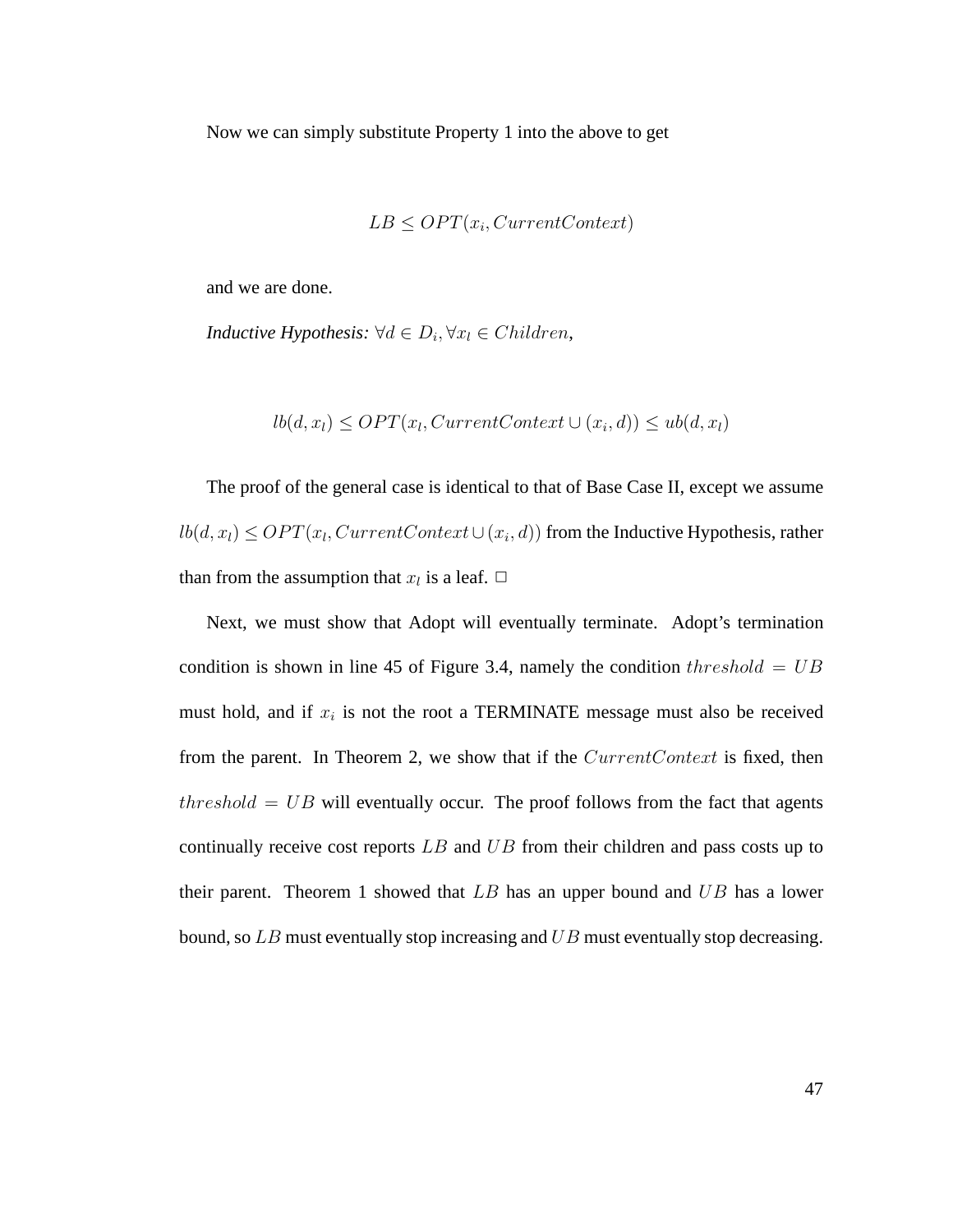The ThresholdInvariant forces threshold to stay between LB and UB until ultimately  $threshold = UB$  occurs.

**Theorem 2**  $\forall x_i \in V$ , if CurrentContext is fixed, then threshold = UB will eventu*ally occur.*

**Proof:** By induction on agent priorities, leaf to root.

*Base Case:*  $x_i$  is a leaf.  $LB = UB$  is always true at  $x_i$  because it is a leaf. Every agent maintains the ThresholdInvariant  $LB \leq threshold \leq UB$ . So threshold = UB must always be true at a leaf.

*Inductive Hypothesis:* If  $CurrentContext$  is fixed and  $x_i$  fixes its variable value to  $d_i$ , then  $\forall x_l \in Children$ , threshold = UB will eventually occur at  $x_l$  and it will report an upper bound ub via a COST message, where  $ub = t(d_i, x_l)$ .

Assume CurrentContext is fixed. To apply the Inductive Hypothesis, we must show that  $x_i$  will eventually fix its variable value. To see this, note that  $x_i$  changes its variable value only when  $LB(d_i)$  increases. By Theorem 1, LB is always less than the cost of the optimal solution. LB cannot increase forever and so  $x_i$  must eventually stop changing its variable value. We can now apply the Inductive Hypothesis which says that when  $x_i$  fixes its value, each child will eventually report an upper bound  $ub = t(d_i, x_i)$ . This means  $t(d_i, x_i) = ub(d_i, x_i)$  will eventually be true at  $x_i$ . We can substitute  $t(d_i, x_i)$  for  $ub(d_i, x_i)$  into the definition of  $UB$  to get the following: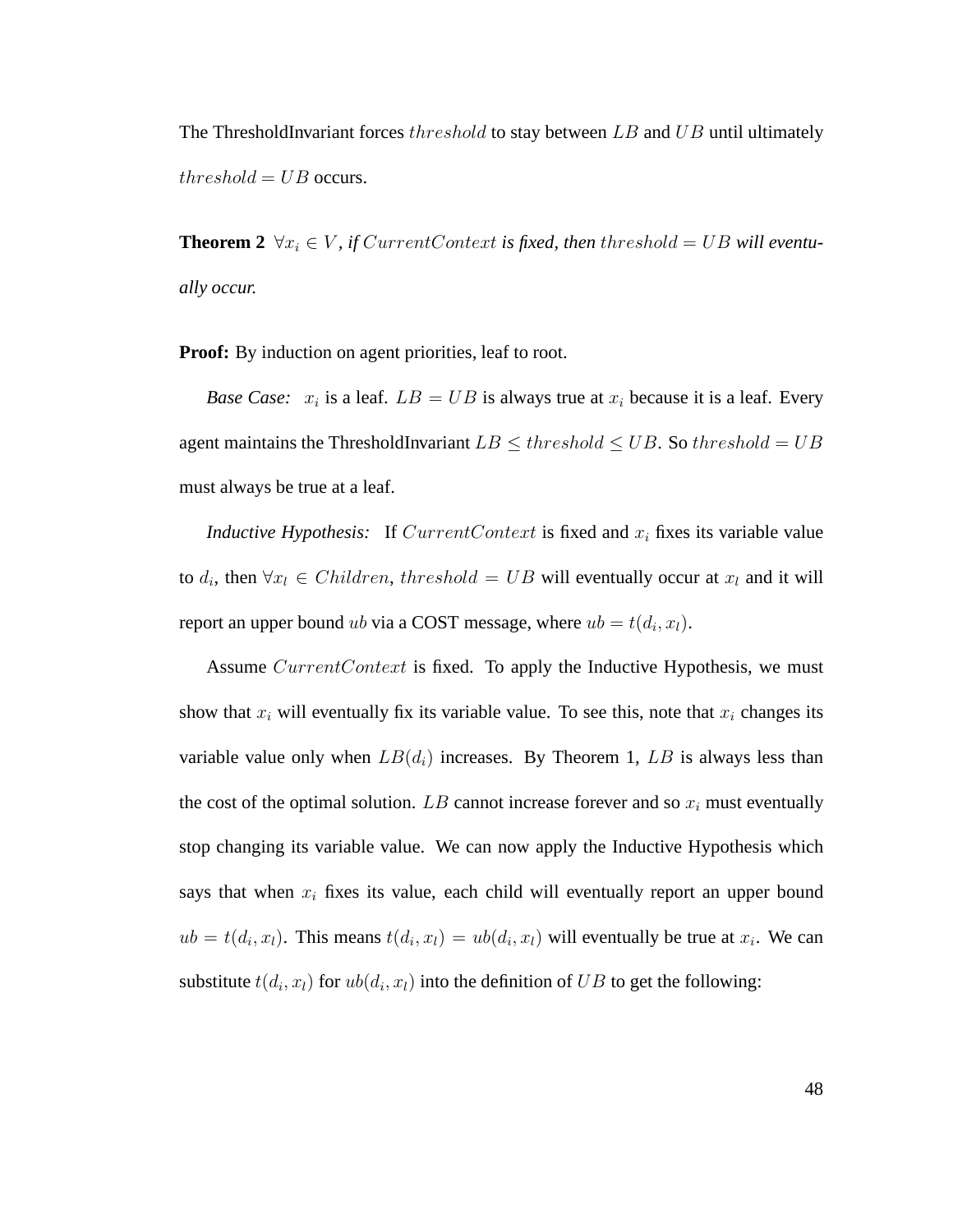$$
UB \stackrel{def}{\leq} UB(d_i) \stackrel{def}{=} \delta(d_i) + \sum_{x_l \in Children} ub(d_i, x_l)
$$

$$
= \delta(d_i) + \sum_{x_l \in Children} t(d_i, x_l)
$$

Using the AllocationInvariant  $threshold = \delta(d_i) + \sum_{x_i \in Children} t(d_i, x_i)$ , we substitute threshold into the above to get  $UB \leq threshold$ . The right-hand side of the ThresholdInvariant states threshold  $\leq UB$ . So we have both  $UB \leq threshold$  and threshold  $\leq UB$ . So threshold = UB must be true and the Theorem is proven.  $\Box$ 

Note that the algorithm behaves differently depending on whether  $x_i$ 's threshold is set below or above the cost of the optimal solution. If threshold is less than the cost of the optimal solution, then when  $LB$  increases above threshold,  $x_i$  will raise threshold until ultimately,  $LB = threshold = UB$  occurs. On the other hand, if threshold is greater than the cost of the optimal solution, then when  $UB$  decreases below threshold,  $x_i$  will lower threshold so threshold = UB occurs. In the second case,  $LB$  may remain less than  $UB$  at termination since some variable values may not be re-explored.

Theorem 2 is sufficent to show algorithm termination because the root has an fixed (empty) CurrentContext and will therefore terminate when threshold =  $UB$  occurs. Before it terminates, it sends a TERMINATE message to its children informing them of its final value (line 48). It is clear to see that when a TERMINATE message is received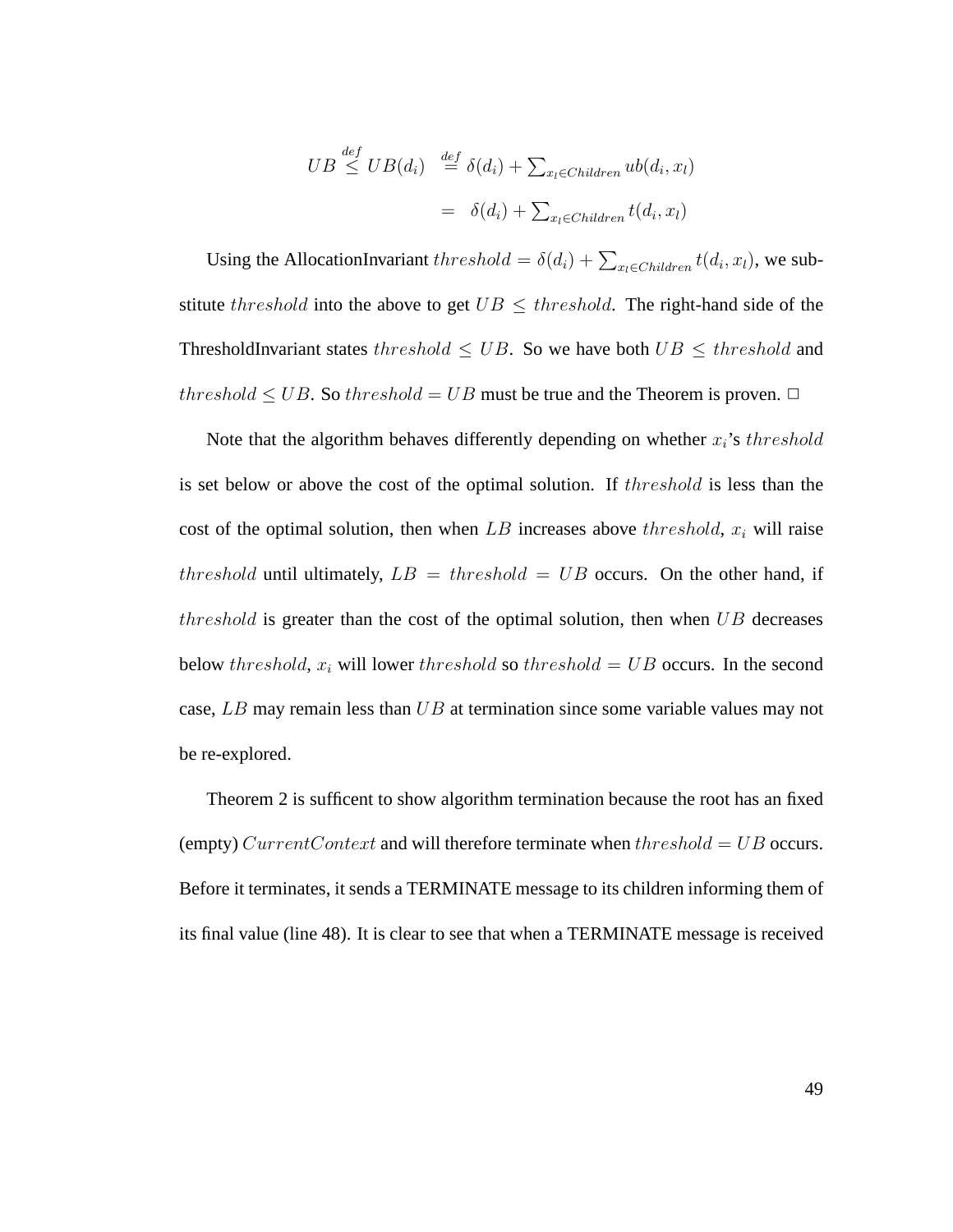from the parent, an agent knows that its current context will no longer change since all higher agents have already terminated.

From Theorem 1, if the condition  $threshold = UB$  occurs at  $x_i$ , then there exists at least one solution within the subtree rooted at  $x_i$  whose cost is less than or equal threshold. From Theorem 2, the condition threshold  $=UB$  necessarily occurs. Next, Theorem 3 shows that the final value of threshold is equal to the cost of the optimal solution.

**Theorem 3**  $\forall x_i \in V$ ,  $x_i$ 's final threshold value is equal to  $OPT(x_i, CurrentContext)$ .

**Proof:** By induction on agent priorities, root to leaf.

*Base Case:*  $x_i$  is the root. The root terminates when its (final) the *reshold* value is equal UB.  $LB = threshold$  is always true at the root because the reshold is initialized to zero and is increased as LB increases. The root does not receive THRESHOLD messages so this is the only way threshold changes. We conclude  $LB = threshold =$  $UB$  is true when the root terminates. This means the root's final  $threshold$  value is the cost of a global optimal solution.

*Inductive Hypothesis:* Let  $x_p$  denote  $x_i$ 's parent.  $x_p$ 's final threshold value is equal to  $OPT(x_p, CurrentContext)$ .

We proceed by contradiction. Suppose  $x_i$ 's final threshold is an overestimate. By the inductive hypothesis,  $x_p$ 's final threshold is not an overestimate. It follows from the AllocationInvariant that if the final threshold given to  $x_i$  (by  $x_p$ ) is too high,  $x_p$  must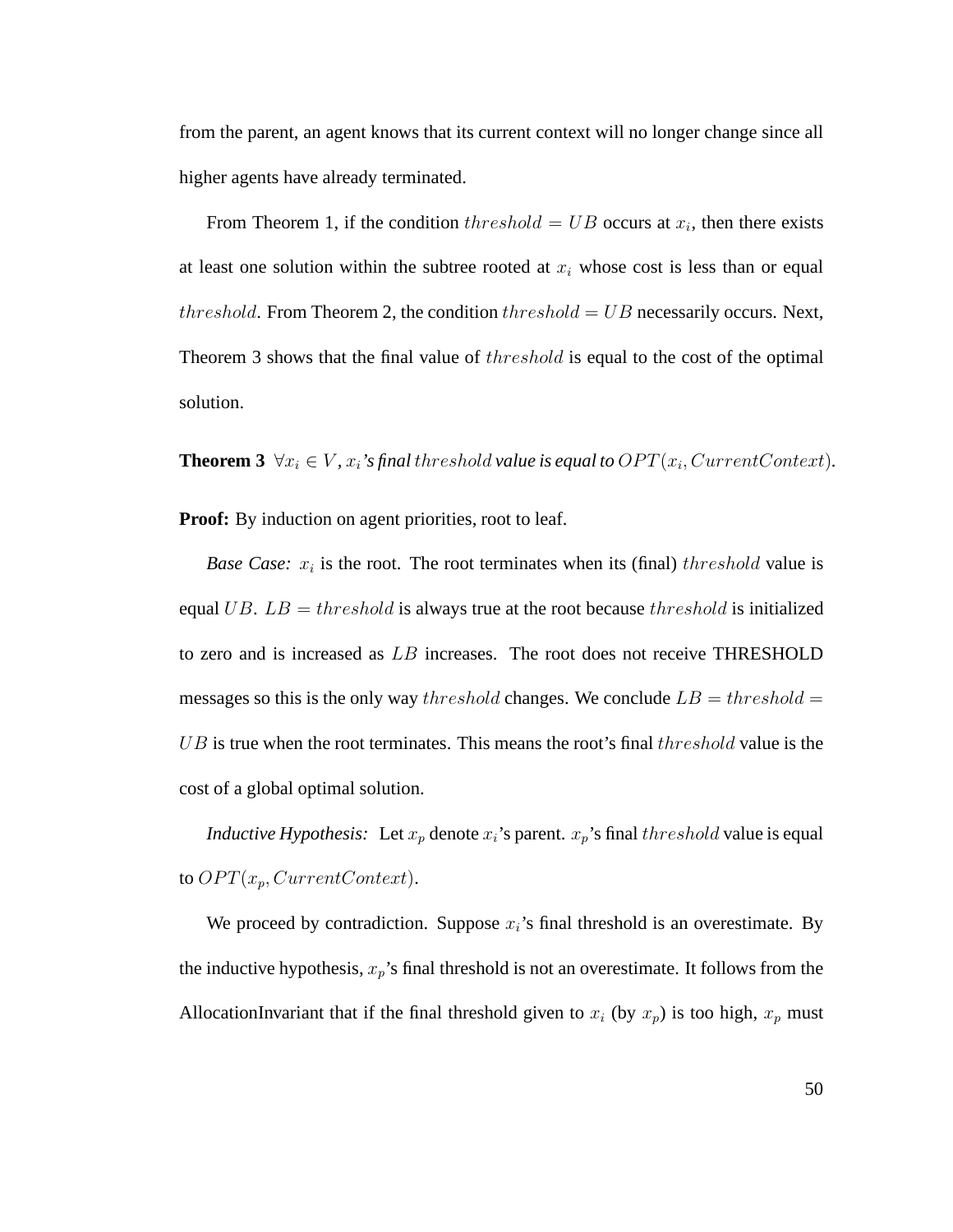have given some other child (a sibling of  $x_i$ ), say  $x_j$ , a final threshold that is too low (See Figure 3.7). Let d denote  $x_p$ 's current value. Since  $x_j$ 's threshold is too low, it will be unable to find a solution under the given threshold and will thus increase its own threshold. It will report *lb* to  $x_p$ , where  $lb > t(d, x_j)$ . Using Adopt's invariants, we can conclude that  $threshold = UB$  cannot be true at  $x_p$ , so  $x_p$  cannot have already terminated. By the ChildThresholdInvariant,  $x_p$  will increase  $x_j$ 's threshold so that  $lb(d, x_j) \le t(d, x_j)$ . Eventually,  $lb(d, x_j)$  will reach an upper bound and  $lb(d, x_j)$  =  $t(d, x_j) = ub(d, x_j)$  will hold. This contradicts the statement that  $x_j$ 's final threshold is too low. By contradiction,  $x_j$ 's final threshold value cannot be too low and  $x_i$ 's final threshold cannot be too high.  $\Box$ 

The worst-case time complexity of Adopt is exponential in the number of variables  $n$ , since constraint optimization is known to be NP-hard. To determine the worst-case space complexity at each agent, note that an agent  $x_i$  needs to maintain a CurrentContext which is at most size n, and an  $lb(d, x_l)$  and  $ub(d, x_l)$  for each domain value and child, which is at most  $|D_i| \times n$ . The  $context(d, x_l)$  field can require  $n^2$  space in the worst case. Thus, we can say the worst-case space complexity of Adopt is polynomial in the number of variables  $n$ . However, it can be reduced to linear at the potential cost of efficiency. Since  $context(d, x_l)$  is always compatible with CurrentContext, CurrentContext can be used in the place of each context $(d, x_l)$ , thereby giving a space complexity of  $|D_i| \times n$ . This can be inefficient since an agent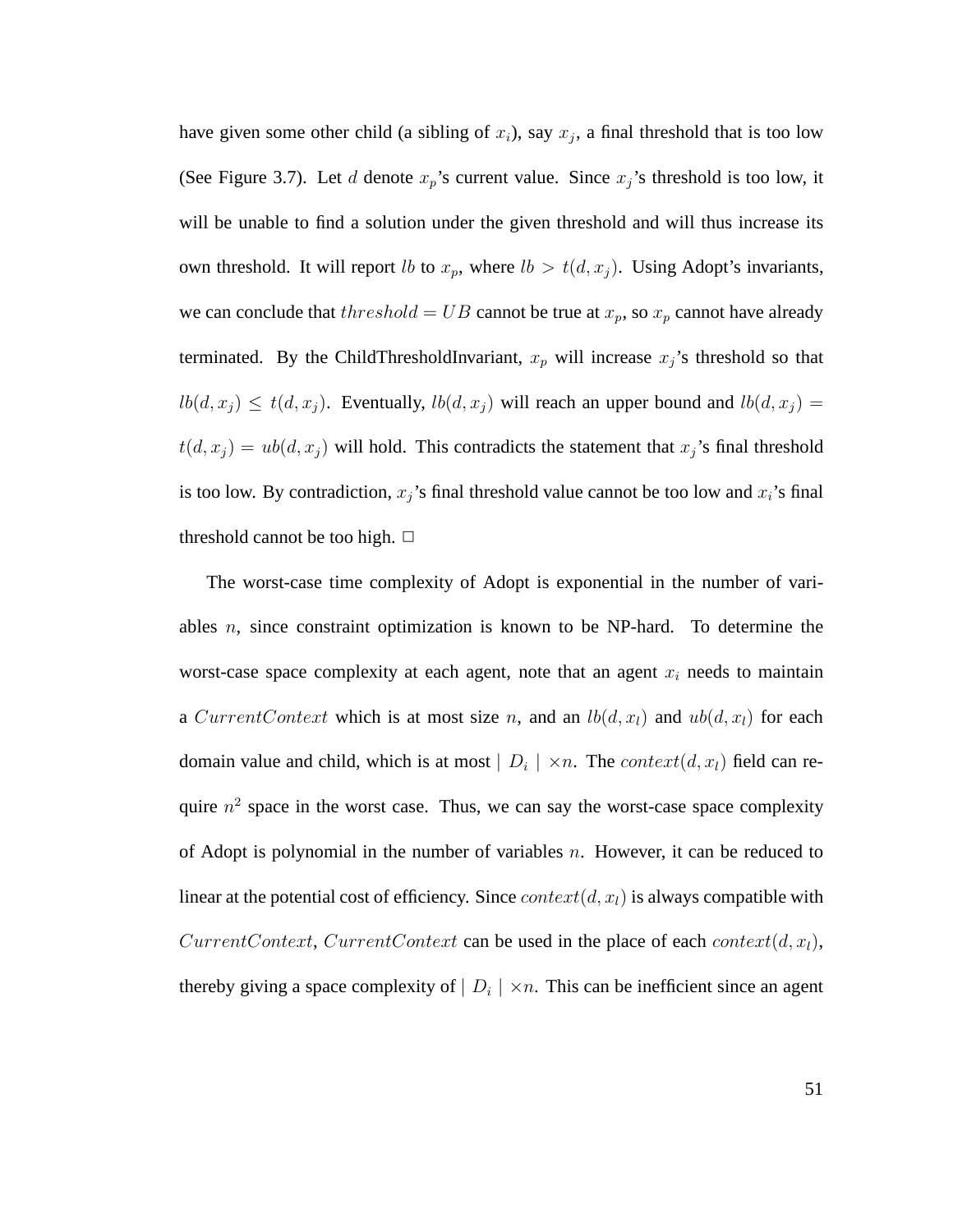must reset all  $lb(d, x_l)$  and  $ub(d, x_l)$  whenever  $CurrentContext$  changes, instead of only when  $context(d, x_l)$  changes.

# **3.4 Evaluation**

As in previous experimental set-ups[17], we experiment on distributed graph coloring with 3 colors. One node is assigned to one agent who is responsible for choosing its color. Cost of solution is measured by the total number of violated constraints. We will experiment with graphs of varying *link density* – a graph with link density d has dn links, where  $n$  is the number of nodes in the graph. For statistical signficance, each datapoint representing number of cycles is the average over 25 random problem instances. The randomly generated instances were not explicitly made to be overconstrained, but note that link density 3 is beyond phase transition, so randomly generated graphs with this link density are almost always overconstrained. The tree-structured DFS priority ordering for Adopt was formed in a preprocessing step. To compare Adopt's performance with algorithms that require a chain (linear) priority ordering, a depth-first traversal of Adopt's DFS tree was used.

As in [17], we measure "time to solution" in terms of synchronous cycles. One *cycle* is defined as all agents receiving all incoming messages and sending all outgoing messages simultaneously. Other evaluation metrics such as "wall clock" time are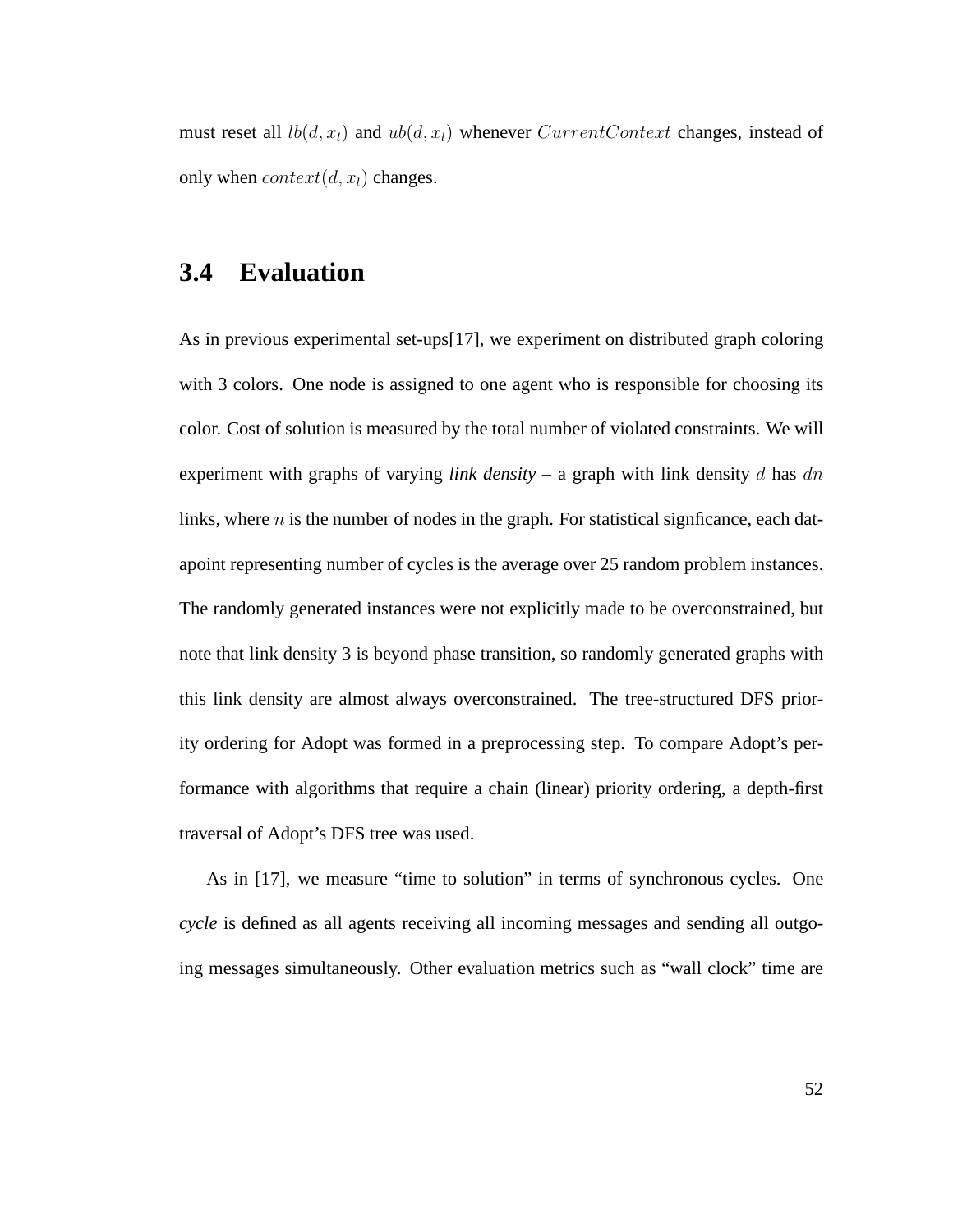

very sensitive to variations in computation speeds at different agents or communication delays between agents. These factors are often unpredictable and we would like to control for them when performing systematic experiments. The synchronous cycle metric allows repeatable experiments and controlled comparisons between different asynchronous algorithms because it is not sensitive to differing computation speeds at different agents or fluctuations in message delivery time.

Figure 3.8: Average number of cycles required to find the optimal solution (MaxCSP)

We present the empirical results from experiments using three different algorithms for DCOP – Synchronous Branch and Bound (SynchBB), Synchronous Iterative Deepening (SynchID) and Adopt. We illustrate that Adopt outperforms SynchBB[16], a distributed version of branch and bound search and the only known algorithm for DCOP that provides optimality guarantees. In addition, by comparing with SynchID we show that the speed-up comes from two sources: a) Adopt's novel search strategy, which uses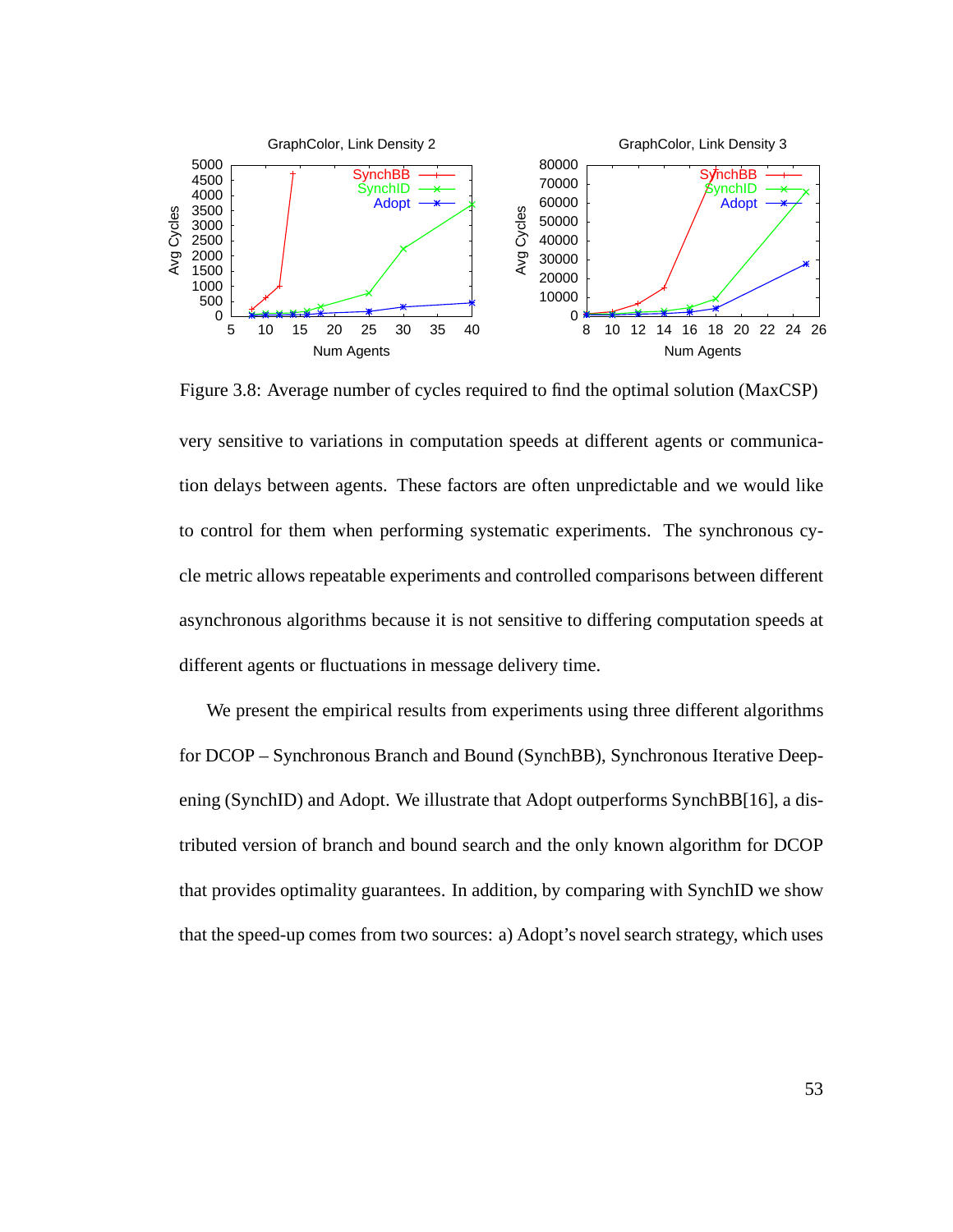

Figure 3.9: Average number of cycles required to find the optimal solution (Weighted CSP)

lower bounds instead of upper bounds to do backtracking, and b) the asynchrony of the algorithm, which enables concurrency.

SynchID is an algorithm we have constructed in order to isolate the causes of speedups obtained by Adopt. SynchID simulates iterative deepening search[21] in a distributed environment. SynchID's search strategy is similar to Adopt since both algorithms iteratively increase lower bounds and use the lower bounds to do backtracking. However, the difference is that SynchID maintains a single global lower bound and agents are required to execute sequentially and synchronously while in Adopt, each agent maintains its own lower bound and agents are able to execute concurrently and asynchronously. In SynchID, the agents are ordered into a linear chain. (A depth-first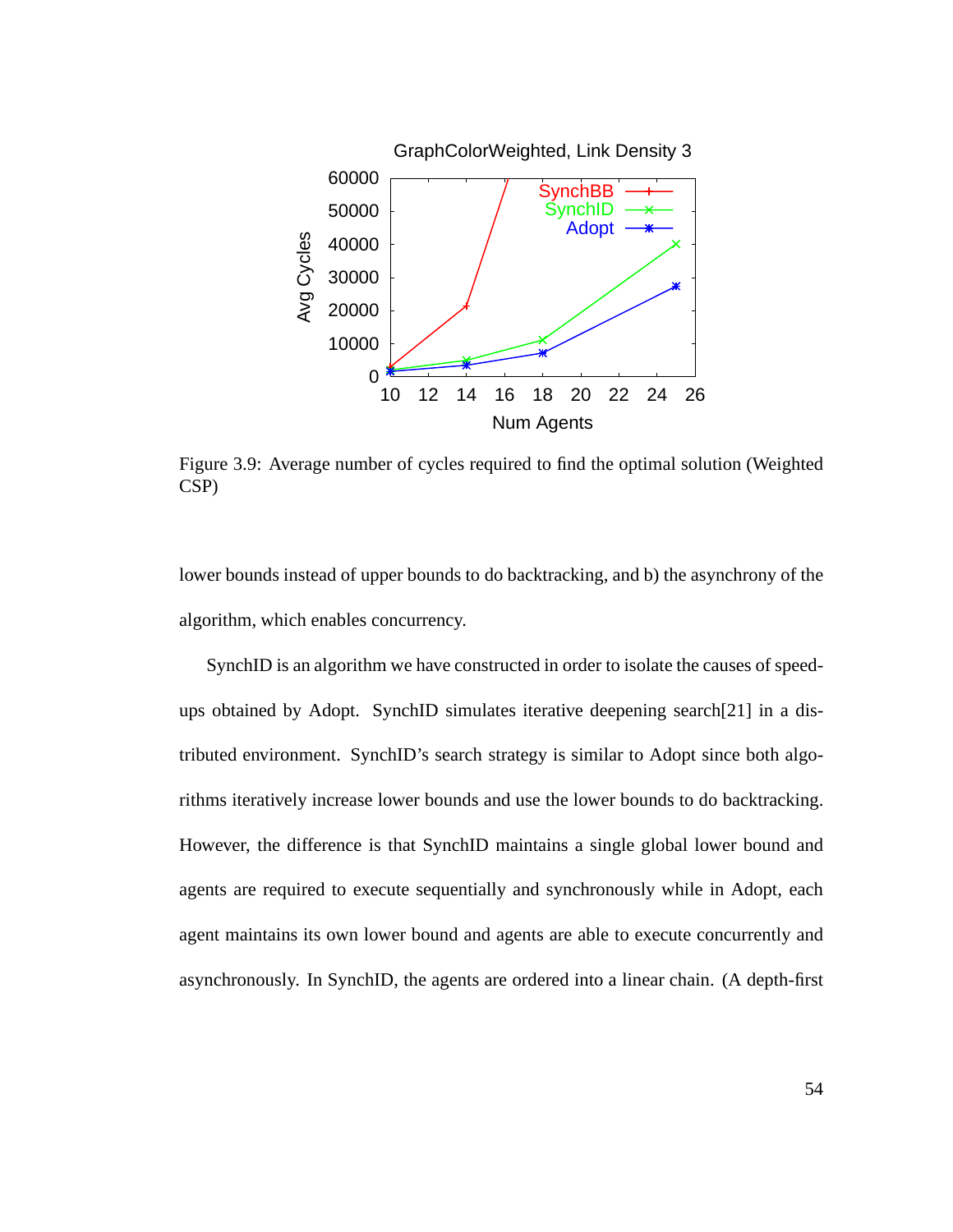traversal of Adopt's DFS tree was used in our experiments.) The highest priority agent chooses a value for its variable first and initializes a global lower bound to zero. The next agent in the chain attempts to extend this solution so that the cost remains under the lower bound. If an agent finds that it cannot extend the solution so that the cost is less than the lower bound, a backtrack message is sent back up the chain. Once the highest priority agent receives a backtrack message, it increases the global lower bound and the process repeats. In this way, agents synchronously search for the optimal solution by backtracking whenever the cost exceeds a global lower bound.

Figure 3.8 shows how SynchBB, SynchID and Adopt scale up with increasing number of agents on graph coloring problems. The results in Figure 3.8 (left) show that Adopt significantly outperforms both SynchBB and SynchID on graph coloring problems of link density 2. The speed-up of Adopt over SynchBB is 100-fold at 14 agents. The speed-up of Adopt over SynchID is 7-fold at 25 agents and 8-fold at 40 agents. The speedups due to search strategy are significant for this problem class, as exhibited by the difference in scale-up between SynchBB and SynchID. In addition, the figure also show the speedup due exclusively to the asynchrony of the Adopt algorithm. This is exhibited by the difference between SynchID and Adopt, which employ a similar search strategy, but differ in amount of asynchrony. In SynchID, only one agent executes at a time so it has no asynchrony, whereas Adopt exploits asynchrony when possible by allowing agents to choose variable values in parallel. In summary, we conclude that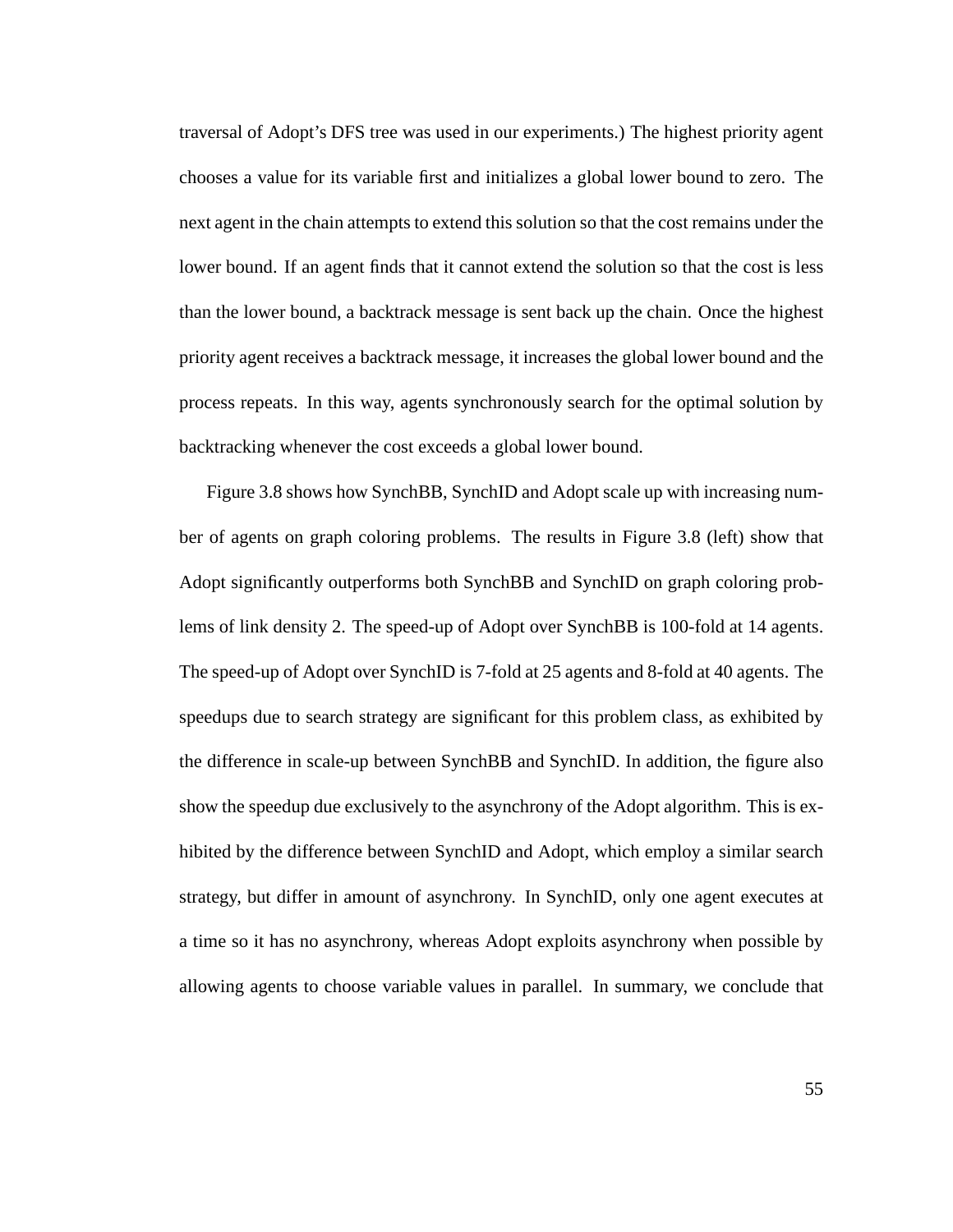Adopt is significantly more effective than SynchBB on sparse constraint graphs and the speed-up is due to both its search strategy and its exploitation of asynchronous processing. Adopt is able to find optimal solutions very efficiently for large problems of 40 agents.

Figure 3.8 (right) shows the same experiment as above, but for denser graphs, with link density 3. We see that Adopt still outperforms SynchBB – around 10-fold at 14 agents and at least 18-fold at 18 agents (experiments were terminated after 100000 cycles). The speed-up between Adopt and SynchID, i.e, the speed-up due to concurrency, is 2.06 at 16 agents, 2.22 at 18 agents and 2.37 at 25 agents. Finally, Figure 3.9 shows results from a weighted version of graph coloring where each constraint is randomly assigned a weight between 1 and 10. Cost of solution is measured as the sum of the weights of the violated constraints. We see similiar results on the more general problem with weighted constraints.

Figure 3.10 shows the average total number of messages sent by all the agents per cycle of execution. As the number of agents is increased, the number of messages sent per cycle increases only linearly. This is in contrast to a broadcast mechanism where we would expect an exponential increase. In Adopt, an agent communicates with only neighboring agents and not with all other agents.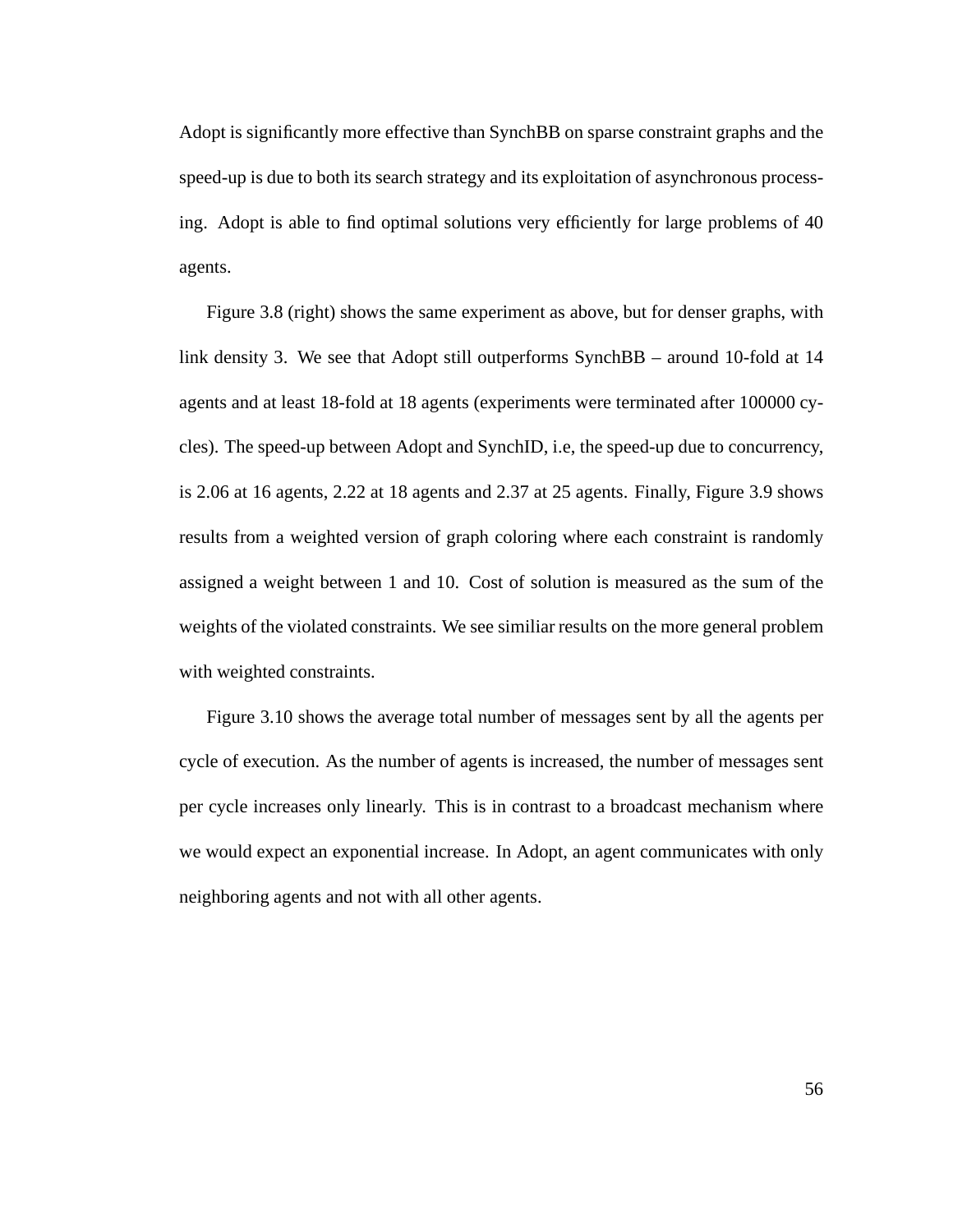

Figure 3.10: Average number of messages per cycle required to find the optimal solution.



Figure 3.11: Run-time required to find the optimal solution on a single processor (MaxCSP)

.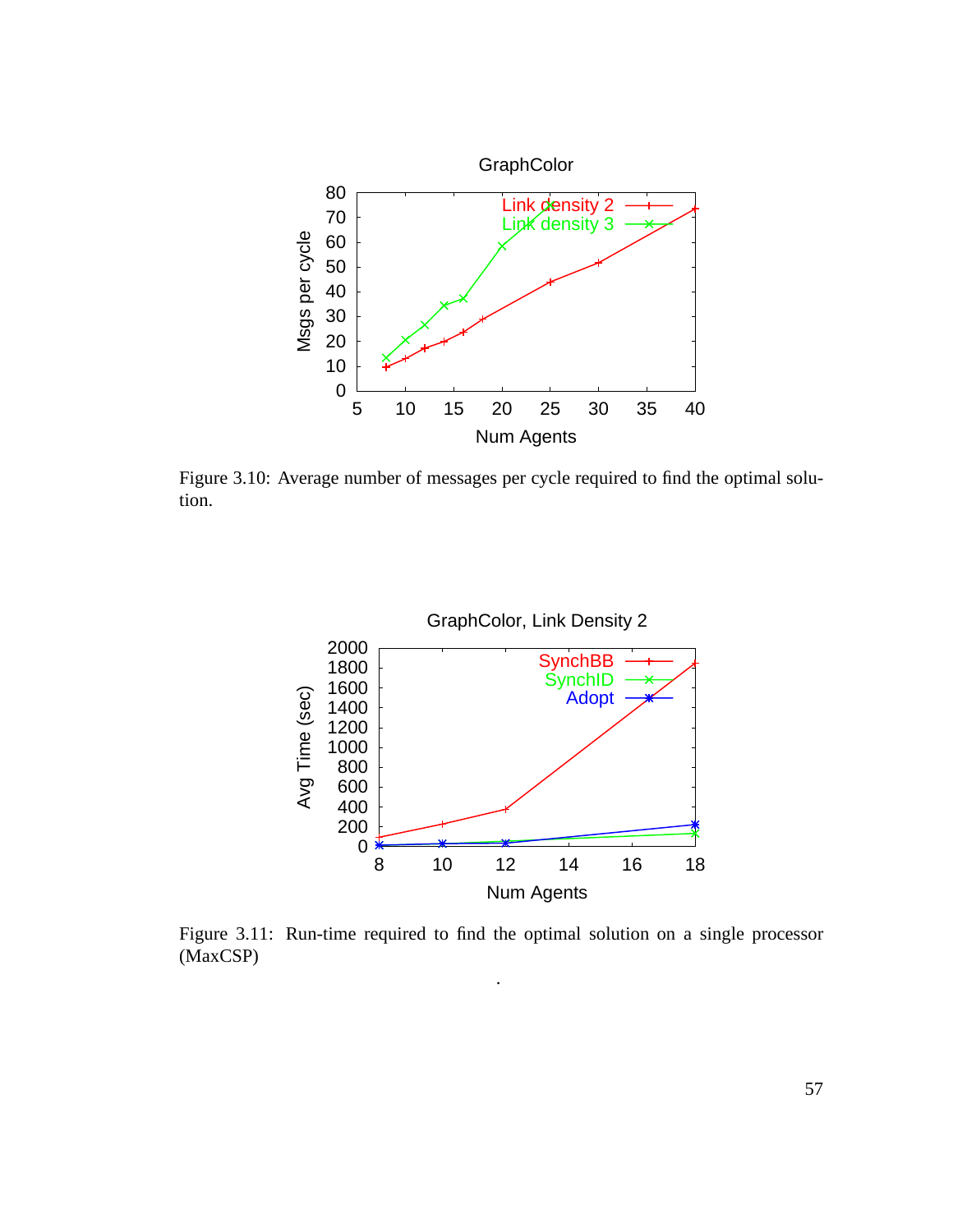# **3.4.1 Measuring Run-Time**

In this section, we address a potential criticism of the above experimental results by presenting additional evidence that Adopt, under certain assumptions about communication infrastructure, outperforms the competing algorithms in terms of actual run-time.

While the experimental results presented in the previous section are encouraging, they leave open one important question. In the previous section, we have presented experimental results demonstrating that Adopt requires fewer cycles than the competing algorithms SynchBB and SynchID. This result is important but it is open to the potential criticism that measuring cycles does not measure run-time directly, which is the real evaluation metric of concern. By "run-time" we mean the actual wall clock time from beginning to end of the algorithm execution. The chief concern is that there is no guarantee that the actual run-time of an Adopt cycle (where agents process multiple messages per cycle and do constraint checks every cycle) is equivalent to the run-time of a SynchBB or SynchID cycle (where one agent processes only one message per cycle and may or may not perform any constraint checks in a given cycle). These differences suggest that each cycle in Adopt takes more time than each cycle in SynchBB or SynchID. The question to be answered is: Given that Adopt consumes fewer cycles than the other algorithms but those cycles may take more time,

• *does Adopt really outperform the competing algorithms in terms of actual runtime?*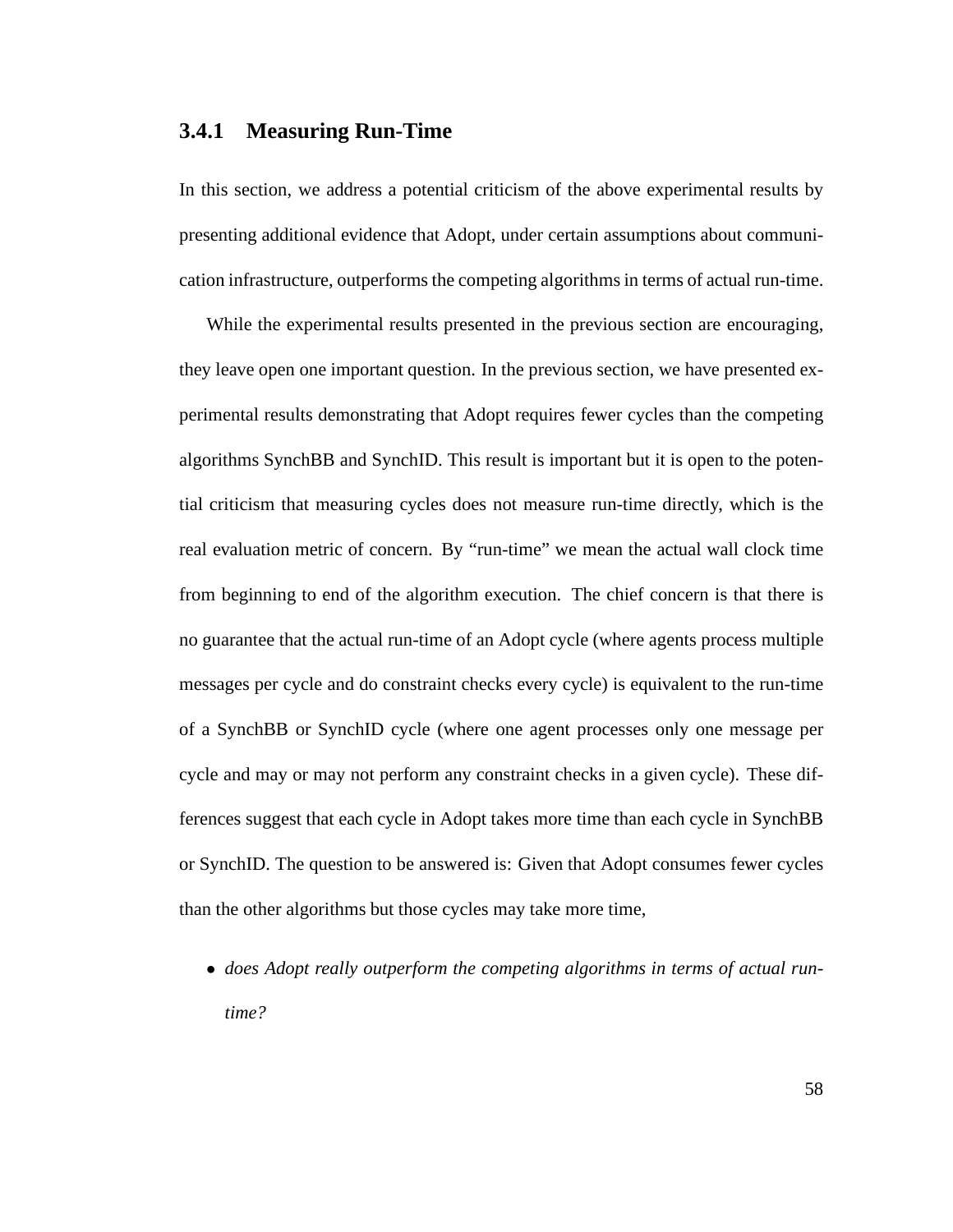In this section, we attempt to answer the above question. As mentioned previously, it is problematic to measure the run-time of an asynchronous implementation directly because such results are very sensitive to the particular experimental set-up, underlying communication infrastructure properties, and other variables. These factors are often unpredictable and vary significantly across domains. Therefore we investigate our question in two alternative ways. First, we simply measure the run-time of the algorithm in our single-processor simulated distributed implementation ignoring communication costs and the potential for speedups due to parallelism. The run-time on single-processer puts a parallel algorithm like Adopt is at a significant disadvantage. However, if Adopt outperforms other algorithms under this disadvantage, it provides evidence that Adopt will also outperform them in a truly distributed setting.

Figure 3.11 shows the result of wall-clock cpu-time for executing the algorithms on a single-processor simulated distributed implementation. Even with the disadvantage, Adopt easily outperforms SynchBB. The run-time of Adopt is about equal to SynchID. This is consistent since both algorithms use the same search strategy (lower-bound based search) and differ only in the amount of parallelism. We can guess that when Adopt is executed on a fully distributed system, it will have obtain additional speedups to outperform SynchID.

As a second method to address our question, we use an analytical model to convert synchronous cycles to actual run-time that takes into account both computation time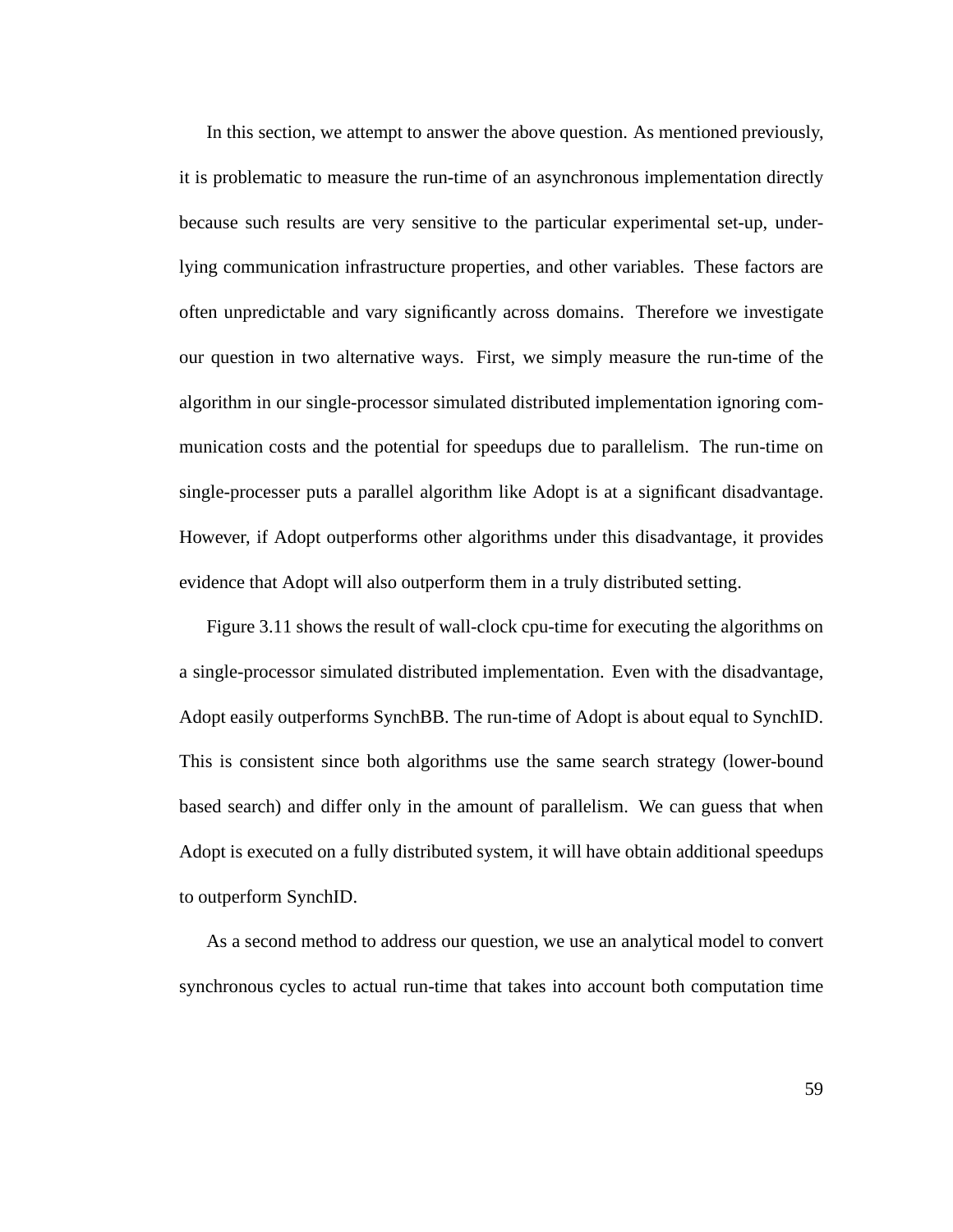and communication time. In the rest of this section, we present this model and apply it to our experimental results from the previous section. We conclude that when communication time dominates computation time and the communication infrastructure is able to transmit multiple messages in parallel, an asynchronous algorithm that terminates with fewer cycles will be faster in terms of run-time than a synchronous algorithm that consumes greater cycles. In other words, synchronous cycles is a valid metric for estimating run-time under those assumptions. However, if communication latencies are low, i.e., on the same scale as computation, then the comparative computation time per cycle becomes the dominating factor.

We now present an analytical model that allows us to calculate run-time from data collected from synchronous cycle experiments. We first define the following terms:

1)  $\mathcal{I}(x_i)$ : number of incoming messages processed by  $x_i$  per cycle

2)  $s$ : computation time to receive one incoming msg

3)  $\mathcal{C}(x_i)$ : number of constraint checks by  $x_i$  per cycle

4)  $t$  : computation time to do one constraint check

5)  $\mathcal{O}(x_i)$ : number of outgoing messages sent by  $x_i$  per cycle

6)  $u$  : computation time to send one outgoing msg

7)  $L(n)$ : time required for the communication infrastructure to transmit n msgs simultaneously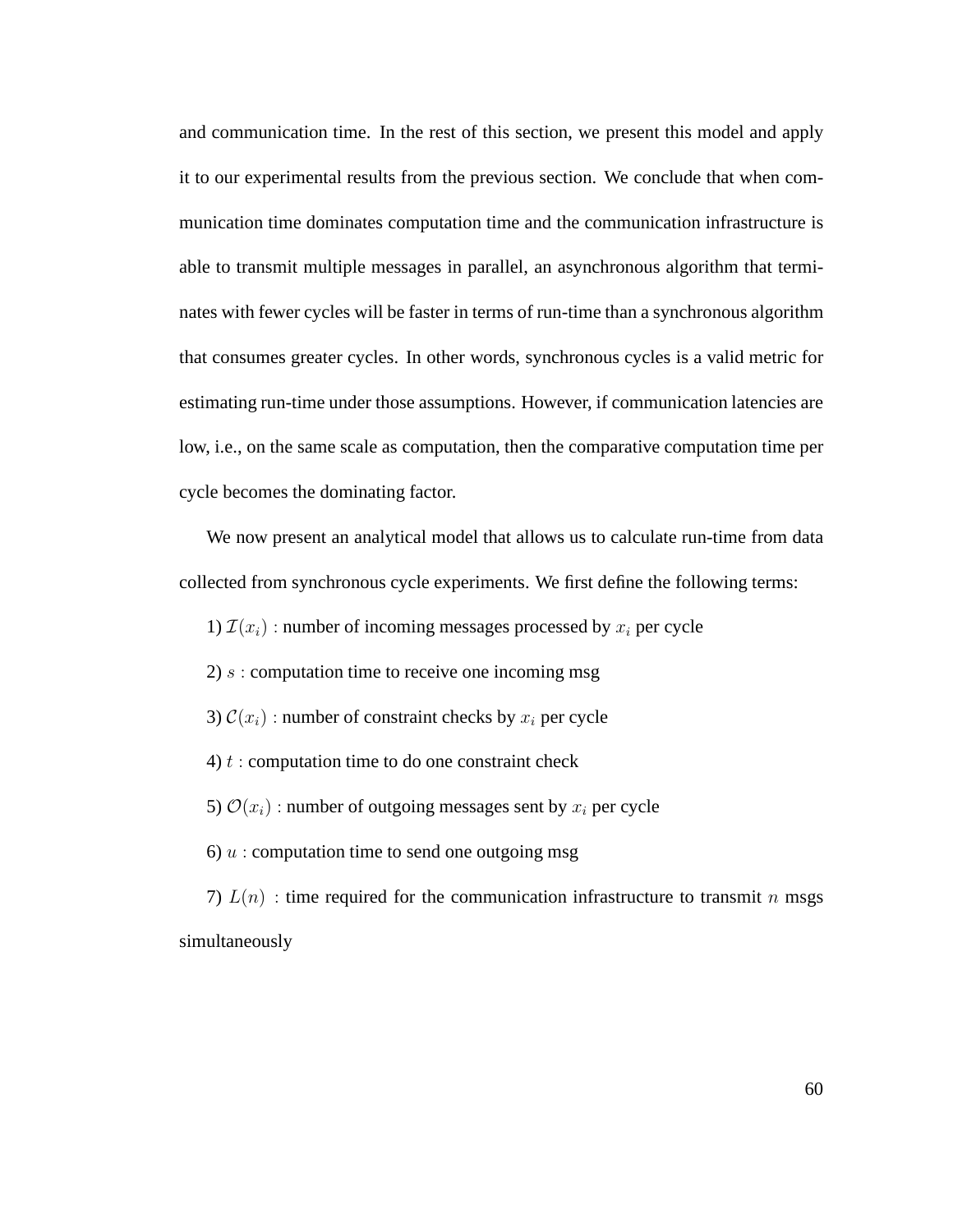Note that the definitions of  $I, C$ , and  $O$  have assumed that an agent processes the same number of messages each cycle, performs the same number of constraint checks on each cycle, and sends the same number of messages each cycle (or at least an upper bound on these numbers can be determined). This is true for all the algorithms under consideration. The values of  $s$ ,  $t$  and  $u$  are determined by the experimental setup (efficiency of implementation, programming language, processor speed, operating system, other CPU load on a shared machine, etc..) and may change across different experimental set-ups. The value of  $L$  is determined by properties of the underlying communication network. For a given number of messages, we have assumed  $L$  is constant (or an average can be determined). Finally, we assume s, t and u are algorithm independent. On the other hand,  $\mathcal{I}, \mathcal{C}$ , and  $\mathcal{O}$  are very much dependent on the algorithm but are independent of experimental set-up.

In each cycle, all agents concurrently process all their incoming messages, do constraint checks and send all their outgoing messages. The total computation time for an algorithm whose execution has been measured in terms of synchronous cycles, denoted total cycles, is given by the following equation.

total computation time = total cycles 
$$
\times \max_{x_i \in Ag} (s \times \mathcal{I}(x_i) + t \times \mathcal{C}(x_i) + u \times \mathcal{O}(x_i))
$$
  
(3.1)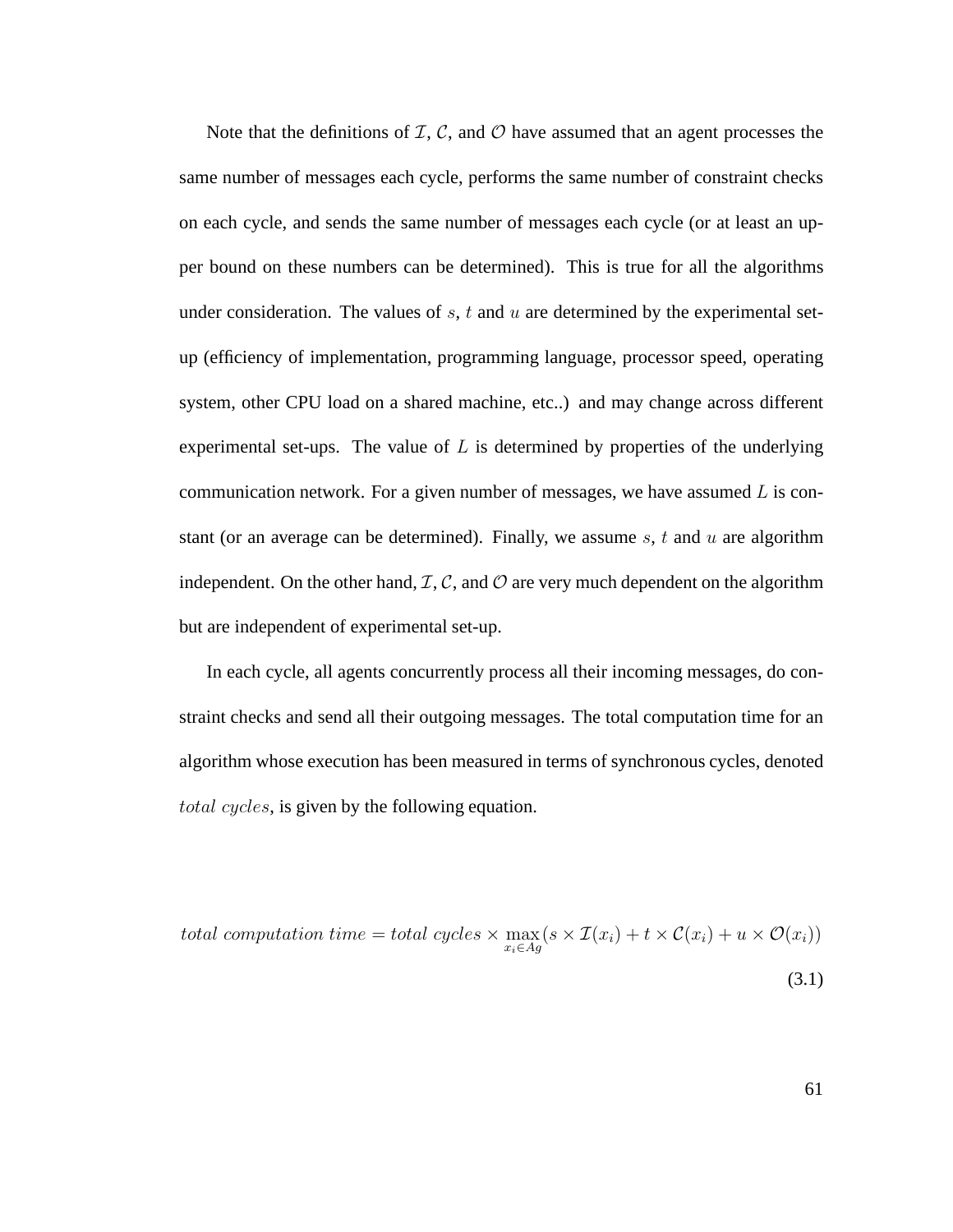In a sequential algorithm, exactly one agent executes in each cycle and all other agents are idle. The executing agent processes exactly one incoming message, may or may not perform a constraint check, and sends exactly one message. So for a sequential algorithm, we have  $\mathcal{I}(x_i) = \mathcal{O}(x_i) = 1$  and  $\mathcal{C}(x_i) \geq 0$  for the executing agent  $x_i$ , and  $\mathcal{I}(x_j) = \mathcal{O}(x_j) = 0$  and  $\mathcal{C}(x_j) = 0$  for all other idle agents  $x_j$ . Let  $\mathcal C$  denote the number of constraint checks by the unique agent who executes each cycle. Thus equation (3.1) for a sequential algorithm simplifies to

total computation time = total cycles 
$$
\times
$$
 (s + t  $\times$  C + u) (3.2)

The communication time per cycle is determined by the number of messages transmitted each cycle. The total communication time consumed by an algorithm whose execution has been measured in terms of synchronous cycles is given by the following equation.

total communication time = total cycles 
$$
\times L(\sum_{x_i \in Ag} \mathcal{O}(x_i))
$$
 (3.3)

Note that we can simplify equation 3.3 for the case of a sequential algorithm where  $\sum_{x_i \in Ag} \mathcal{O}(x_i) = 1.$ 

Finally, the total run-time is given by the sum of total computation time and total communication time over all cycles.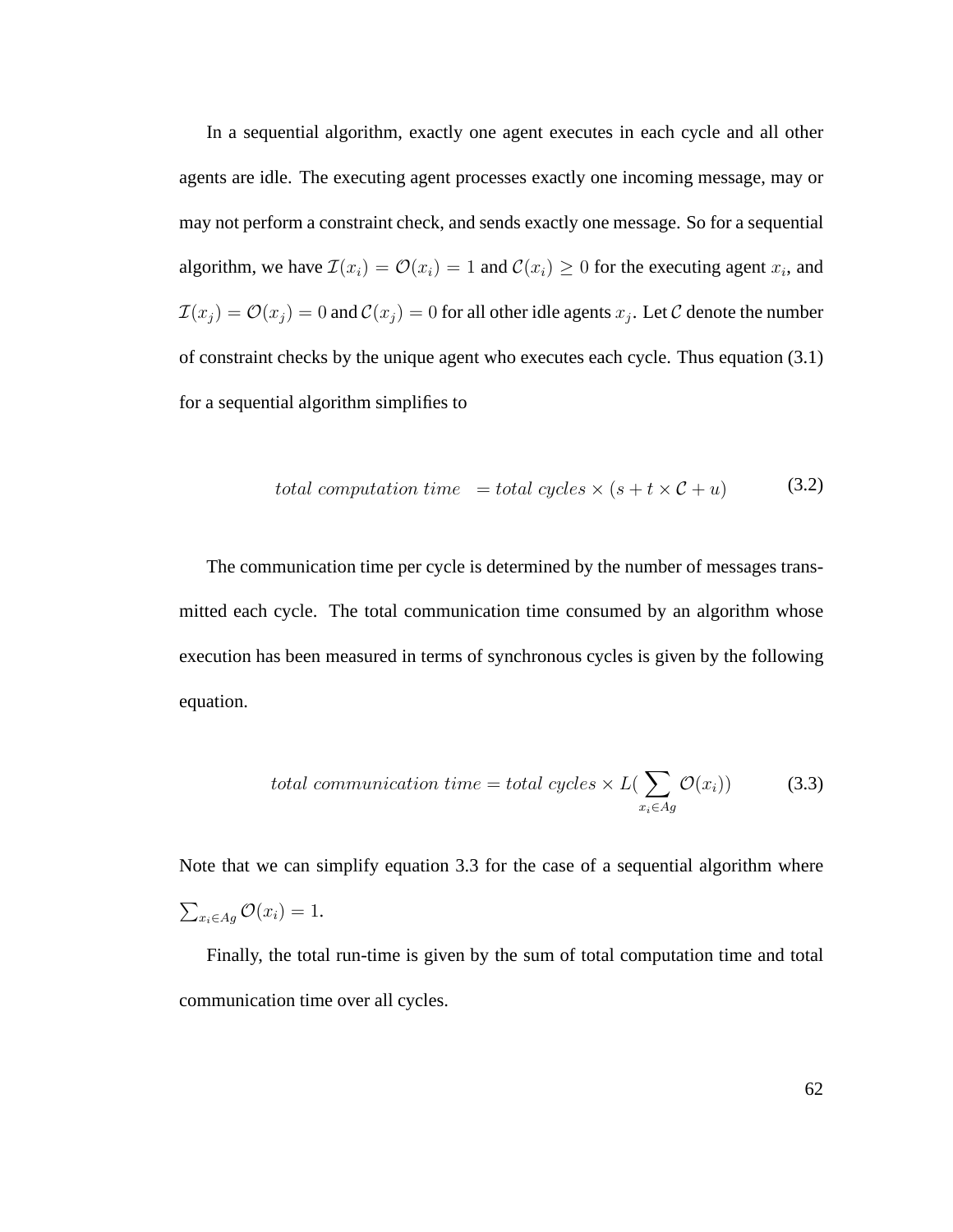This completes the analytical model. This model will allow us to convert our empirical results from the previous section into calculated run-times. We need to only plug in empirically measured values for the terms 1-7. The rest of this section presents our results.

In our measurements we found the following. The time to process one incoming message is about equal to the time required to send an outgoing message, i.e,  $s = u$ . Also, this time is about two orders of magnitude slower than the time required to do a constraint check, i.e.,  $s = u = 100t$ . For each algorithm and each problem class, values for  $I, C$ , and  $O$  were either empirically measured or a rough upper bound was used.

Next, we make an important assumption on the underlying communication infrastructure. Concurrent algorithms are most suitable for communication infrastructures that allow multiple messages to be transmitted in parallel without significant degradation in overall throughput. For communication networks where this assumption does not hold, i.e. each message must be transferred sequentially, the value of a concurrent algorithm (in terms of efficiency) may be signficantly reduced. Thus, we make the following assumption: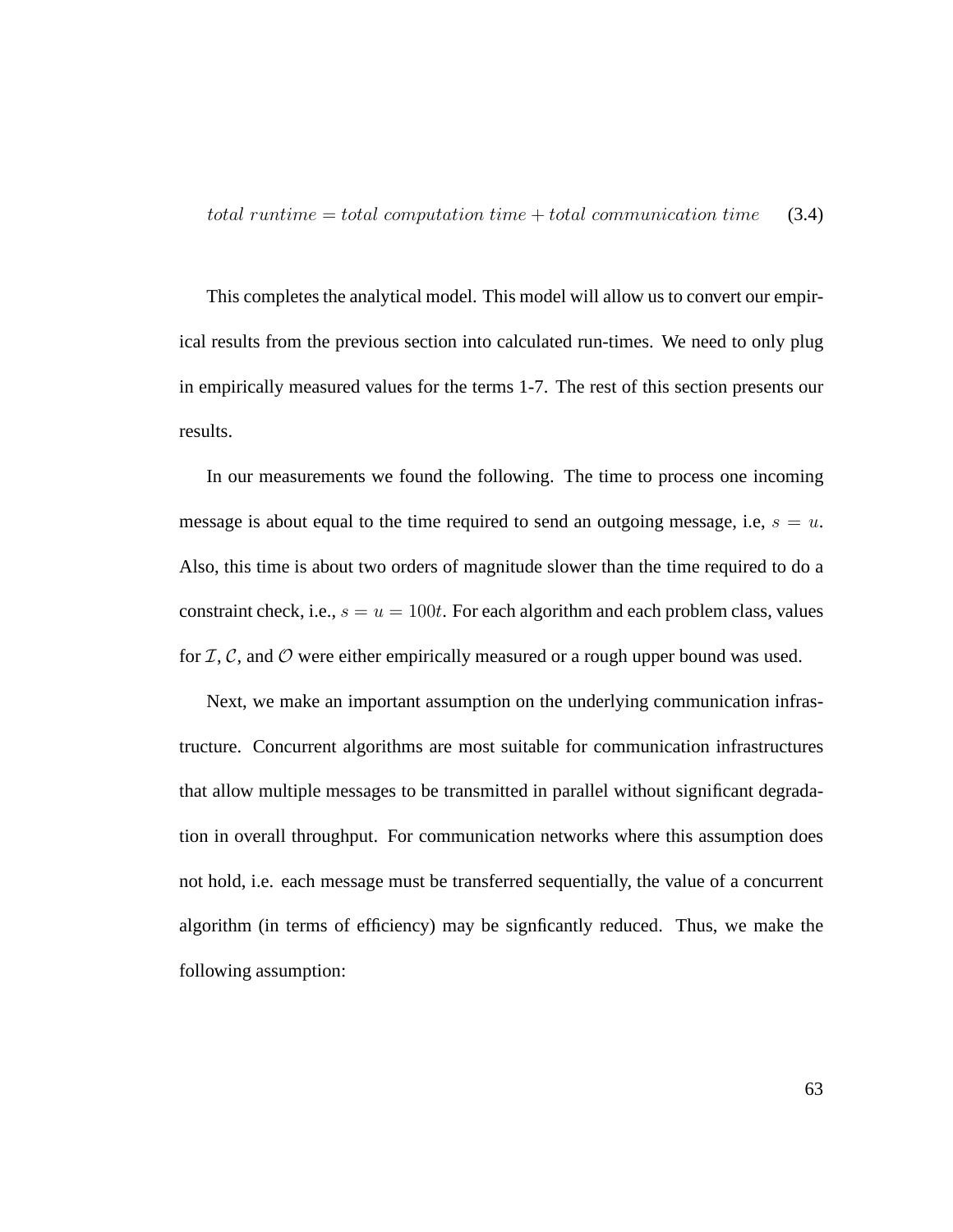• Assumption:  $L(n) = L$ , where L is constant for n less than some reasonable number.

For example, agent A1 sending messages to A2 should not degrade communication among two other agents A3 and A4. Examples include communication infrastructure that has multiple parallel channels or the Internet where the two pairs of agents (A1,A2) and (A3,A4) are on different subnets. Radio-frequency communication where (A1,A2) are spatially separated from (A3,A4) also has these properties.

We will calculate run-time for varying values of  $L$ . In particular we consider four cases: a) when the time required to communicate per cycle, denoted by  $L$ , is on the same order of magnitude as the time required to do a constraint check, denoted by  $t$ , i.e.,  $L = t$ , b) when L is one order of magnitude slower, i.e.,  $L = 10t$ , c) when L is two orders of magnitude slower, i.e.,  $L = 100t$  and finally, d) when L is three orders of magnitude slower, i.e.,  $L = 1000t$ .

Figure 3.12 shows the calculated run-times using the experimental data from Figure 3.8. Graphs are shown for varying values of L. We can see that when communication time is about equal to computation time, the  $L = t$  case, Adopt does not outperform SynchID. However as  $L$  begins to outweigh  $t$ , we see that Adopt begins to do better. In the  $L = 1000t$  case, we see that the graph looks similar to Figure 3.8. We can conclude from our analysis that when communication time significantly outweighs computation time, the cycles metric is an accurate substitute for run-time.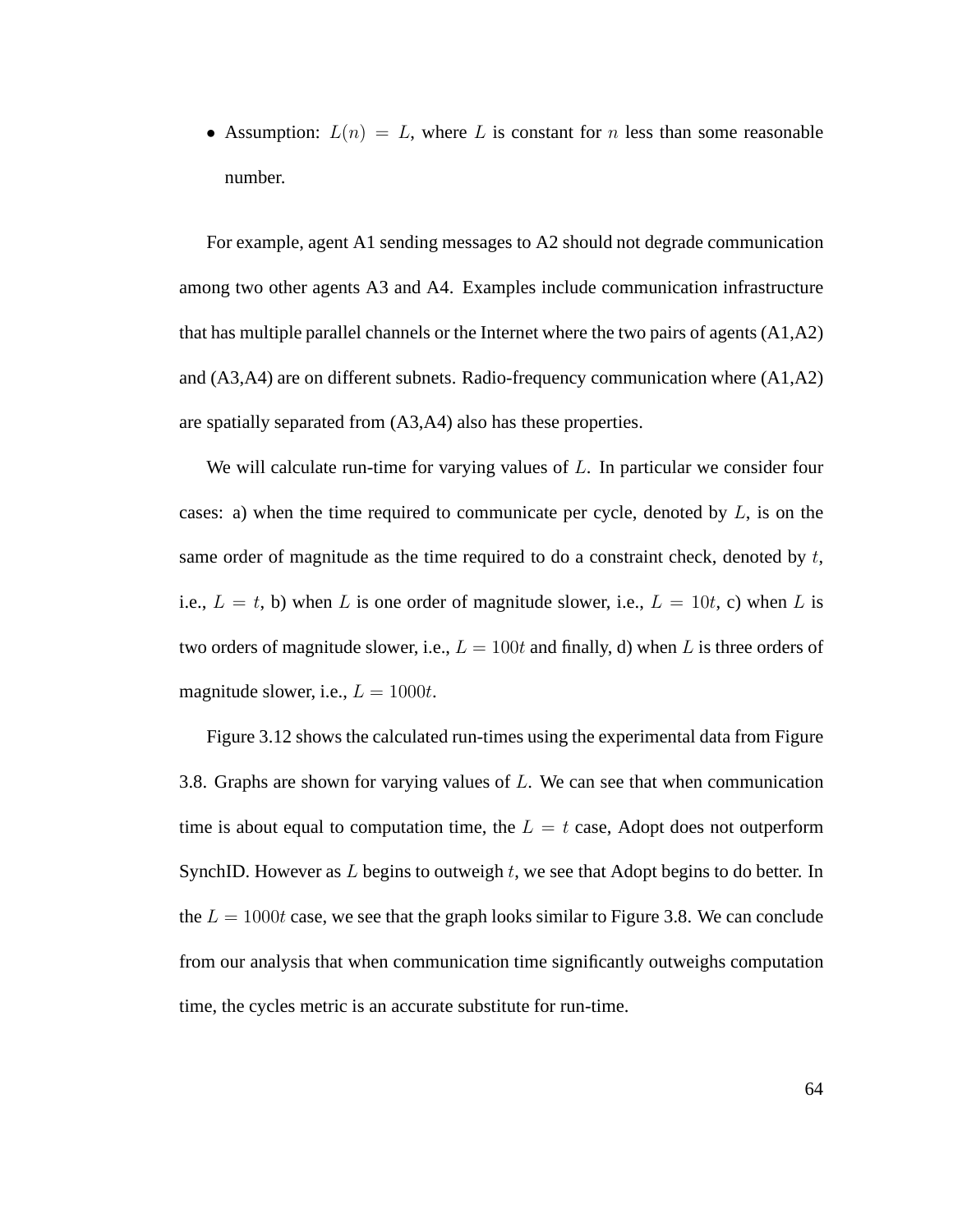

Figure 3.12: Run-time calculated from number of cycles required to find the optimal solution

# **3.5 Algorithmic Variations for Future Work**

Adopt is one example within a space of algorithms that may be designed that exploits our key idea of using lower bounds to perform distributed optimization. In this section, we explore possible algorithmic modifications to Adopt but leave detailed exploration of these issues for future work.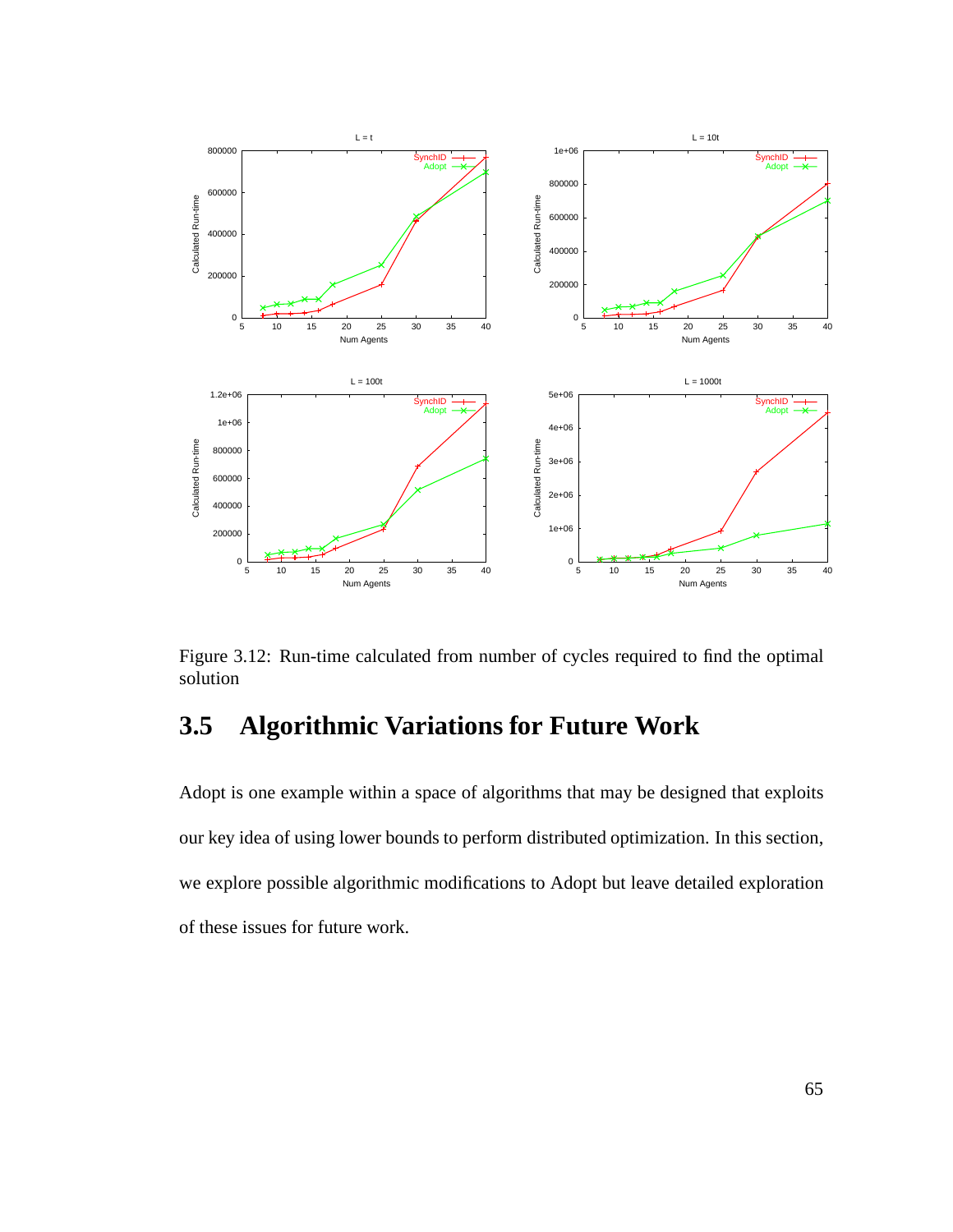*Memory Usage.* We consider how Adopt can be modified to obtain efficiency gains at the expense of the polynomial-space bound at each agent. In Adopt, each agent maintains a single CurrentContext as a partial solution and all stored costs are conditioned on the variable values specified in that context. When context changes occur, agents delete all stored costs. This is necessary to maintain the polynomial-space bound. However, in some cases worst-case exponential-space requirements are tolerable either because sufficient memory is available or the worst-case is sufficiently unlikely to occur. In such cases, we may allow agents to store more than one partial solution at a time. Agents should not delete all stored costs when context changes and instead agents should maintain multiple contexts and their associated costs. In this way, if a previously explored context should become current again due to variable value changes at higher agents, then the stored costs will be readily available instead of having to be recomputed. Preliminary experiments (not reported here) have shown this technique can dramatically decrease solution time.

*Reducing Communication.* We consider how Adopt can be modified to reduce the number of messages communicated. In Adopt, an agent always sends VALUE and COST messages every time it receives a message from another agent, regardless of whether its variable value or costs have changed. As a consequence, an agent often sends a message that is identical to a message that it sent in the immediately prior cycle. Although this is seemingly wasteful, it is a sufficient mechanism to ensure liveness.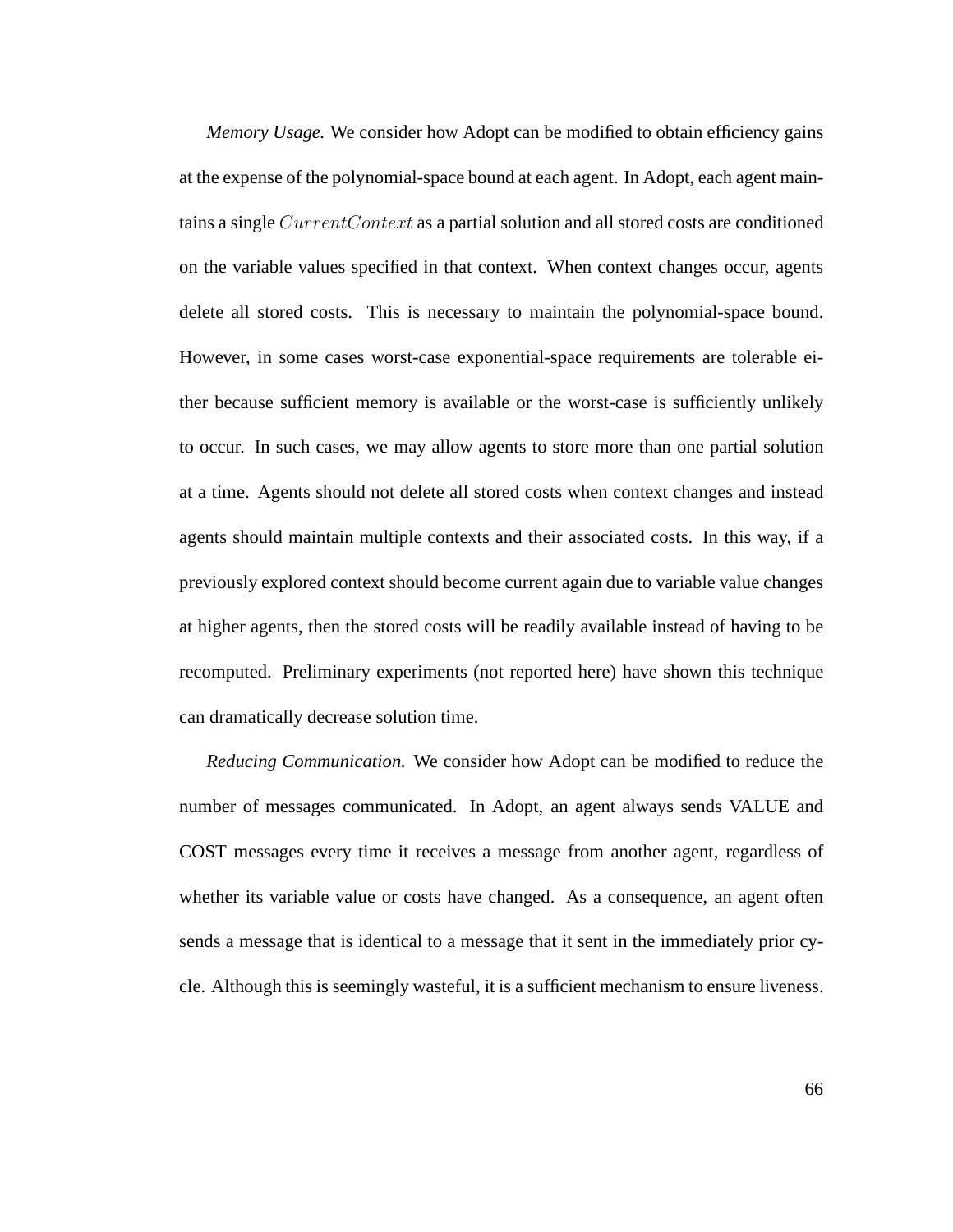However, if other mechanisms are employed to ensure liveness, then it may be possible to reduce the number of messages dramatically<sup>1</sup>. Briefly, an agent can deterimine whether a message should be sent by simply checking whether a message it is about to send is identical to the message it sent in the immediately prior cycle. The message is sent if and only if the message is different from the previous one. Thus, an agent only sends a message if it has new information to communicate.

*Sending COST messages to non-parent ancestors.* We consider how Adopt can be modified to allow COST messages to be sent to multiple ancestors instead of only to the parent. To see how such reporting may decrease solution time, consider the following scenario. Suppose  $x_r$  is the root agent and it has a constraint with neighbor  $x_i$  who is very low in the tree, i.e., the length of p is large, where p is the path from  $x_r$  to  $x_i$  obtained by traversing only parent-child edges in the tree-ordering. If  $x_r$  initially chooses a bad variable value that causes a large cost on the constraint shared with  $x_i$ , we would like  $x_r$  to be informed of this cost as soon as possible so that it may explore other value choices. In Adopt,  $x_i$  will send a COST message only to its immediate parent and not to  $x_r$ . The parent will then pass the cost up to its parent and so on up the tree. This method of passing costs up the tree is sufficient to ensure completeness, however, the drawback in this case is that since the length of  $p$  is large, it will take a

<sup>&</sup>lt;sup>1</sup>An alternative mechanism for ensuring liveness through the use of timeouts is described in Section 4.3.1.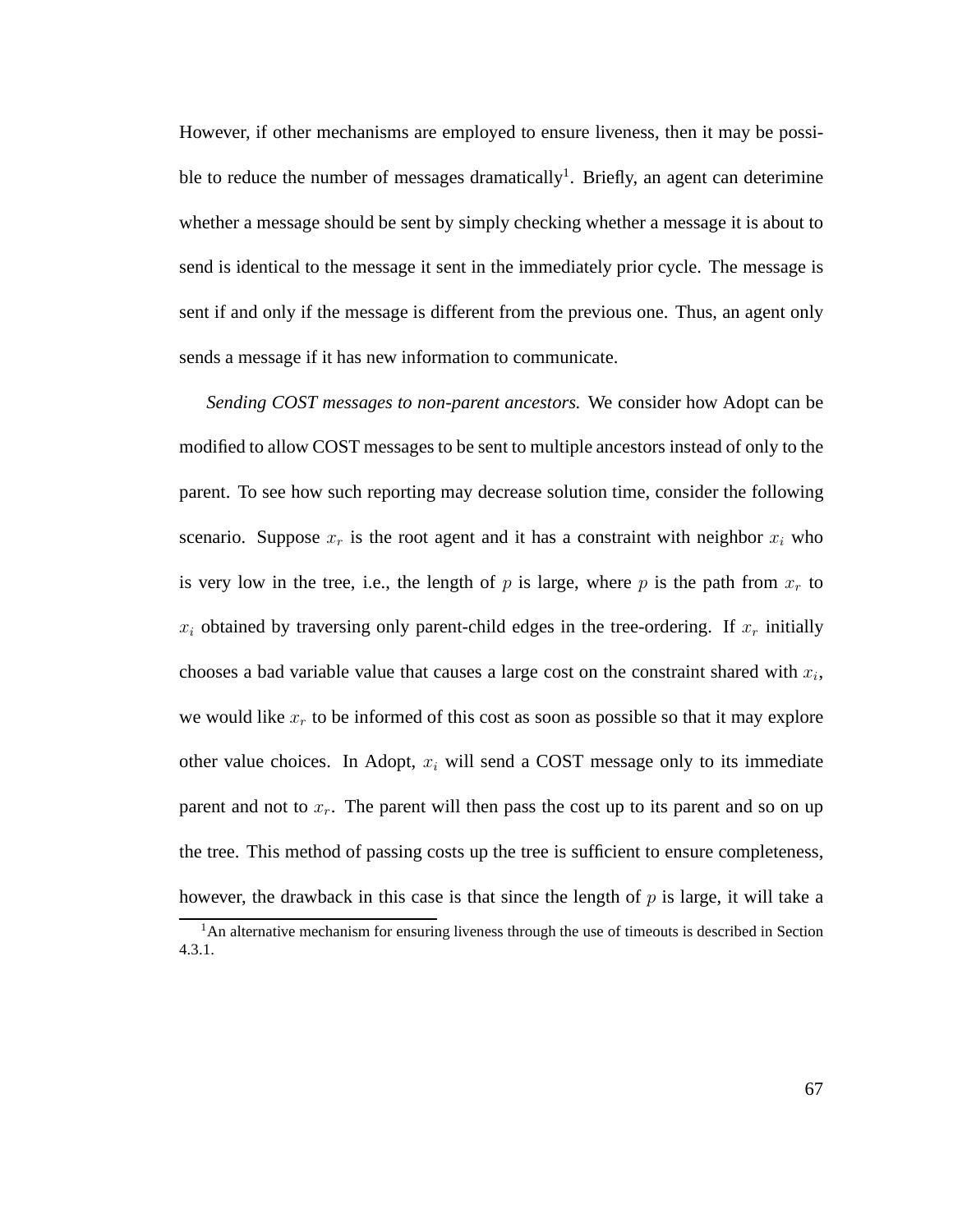long time for  $x_r$  to be informed of the cost incurred by  $x_i$ . Thus, it may take a long time before  $x_r$  will abandon its bad choice resulting in wasted search.

To resolve this problem, we may allow an agent to report cost directly to all its neighbors higher in the tree. The key difficulty is that when an agent receives multiple COST messages it cannot safely sum the lower bounds in those messages to compute a new lower bound as in Definition 3 of Section 3.2.1 because double-counting of costs may occur. Such double-counting will violate our completeness guarantee. We can resolve this difficulty by attaching a list of agent names to every COST message (in addition to the information already in the COST messages). This list of names corresponds to those agents whose local costs were used to compute the cost information in that message. A receiving agent can use this list to determine when two COST messages contain overlapping costs.

More precisely, a leaf agent attaches its own name to every COST message it sends. When an agent receives a COST message, it appends its own name to the list contained in that message and attaches the new list to every COST message it sends. When an agent receives multiple COST messages, the lower bounds received in those messages are summed if and only if the attached list of agent names are disjoint. If they are not disjoint, the information in the message with the bigger list is used and the other message is discarded. Although we do not yet have a proof that is method is complete, it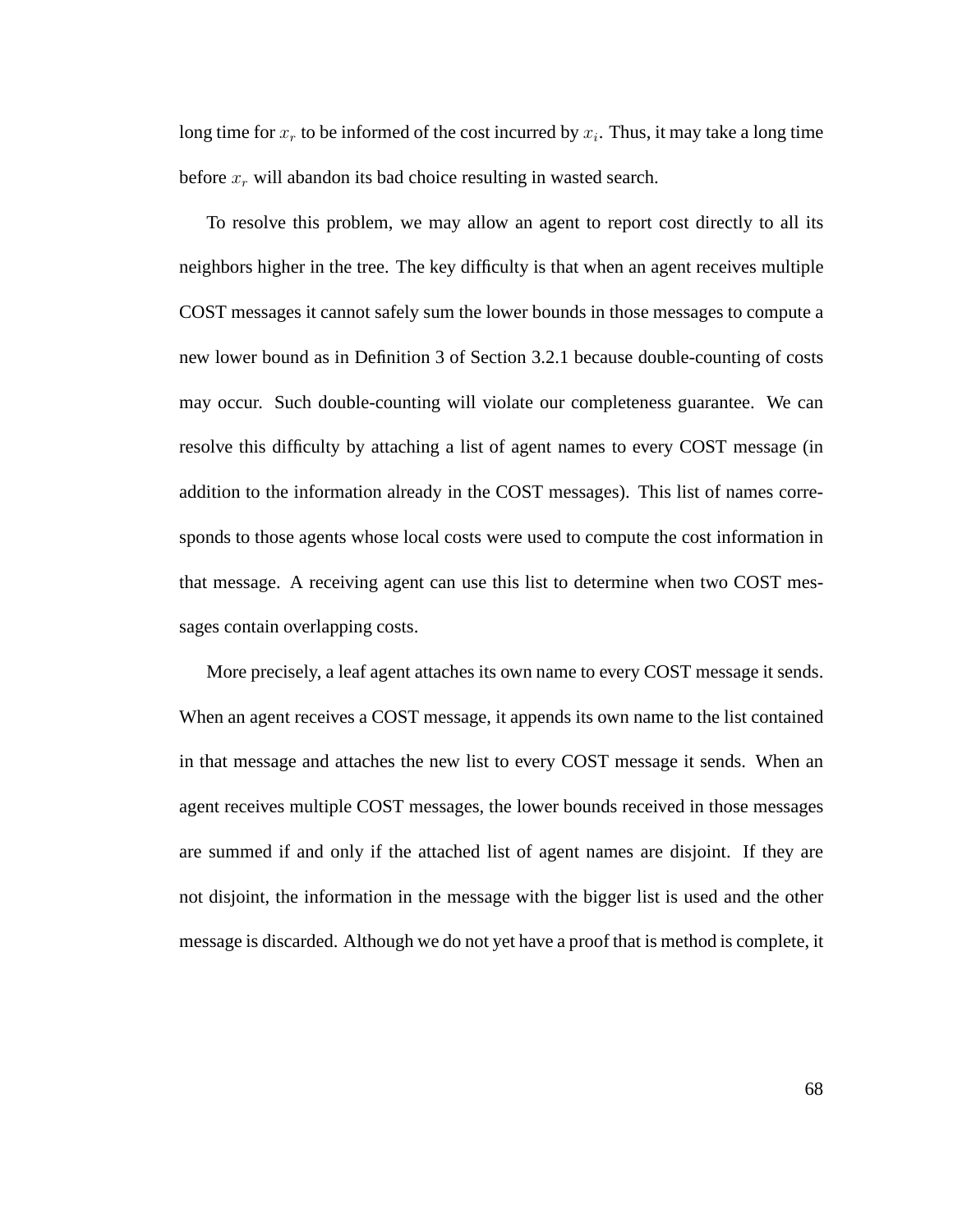seems like a promising approach for improving the Adopt algorithm while maintaining completeness.

*Extension to n-ary constraints.* Adopt can be easily extended to operate on DCOP where constraints are defined over more than two variables. Suppose we are given a DCOP that contains a ternary constraint  $f_{ijk}$  :  $D_i \times D_j \times D_k \to N$  defined over 3 variables  $x_i$ ,  $x_j$ ,  $x_k$ , as shown in Figure 3.13. The tree ordering procedure must ensure that  $x_i$ ,  $x_j$  and  $x_k$  lie on a single path from root to leaf (they may not be in different subtrees since all three are considered neighbors). Suppose  $x_i$  and  $x_j$  are ancestors of  $x_k$ . With binary constraints, the ancestor would send a VALUE message to the descendent. With our ternary constraint, both  $x_i$  and  $x_j$  will send VALUE messages to  $x_k$ .  $x_k$  then evaluates the ternary constraint and sends COST messages back up the tree as normal. The way in which the COST message is received and processed by an ancestor is unchanged. Thus, we deal with an n-ary constraint by assigning responsiblity for its evaluation to the lowest agent involved in the constraint. The only difference between evaluation of an n-ary constraint and a binary one is that the lowest agent must wait to receive all ancestors' VALUE messages before evaluating the constraint. For this reason operating on problems with n-ary constraints may decrease concurrency and efficiency of the Adopt algorithm. However this seems unavoidable due to the inherent complexity of n-ary constraints.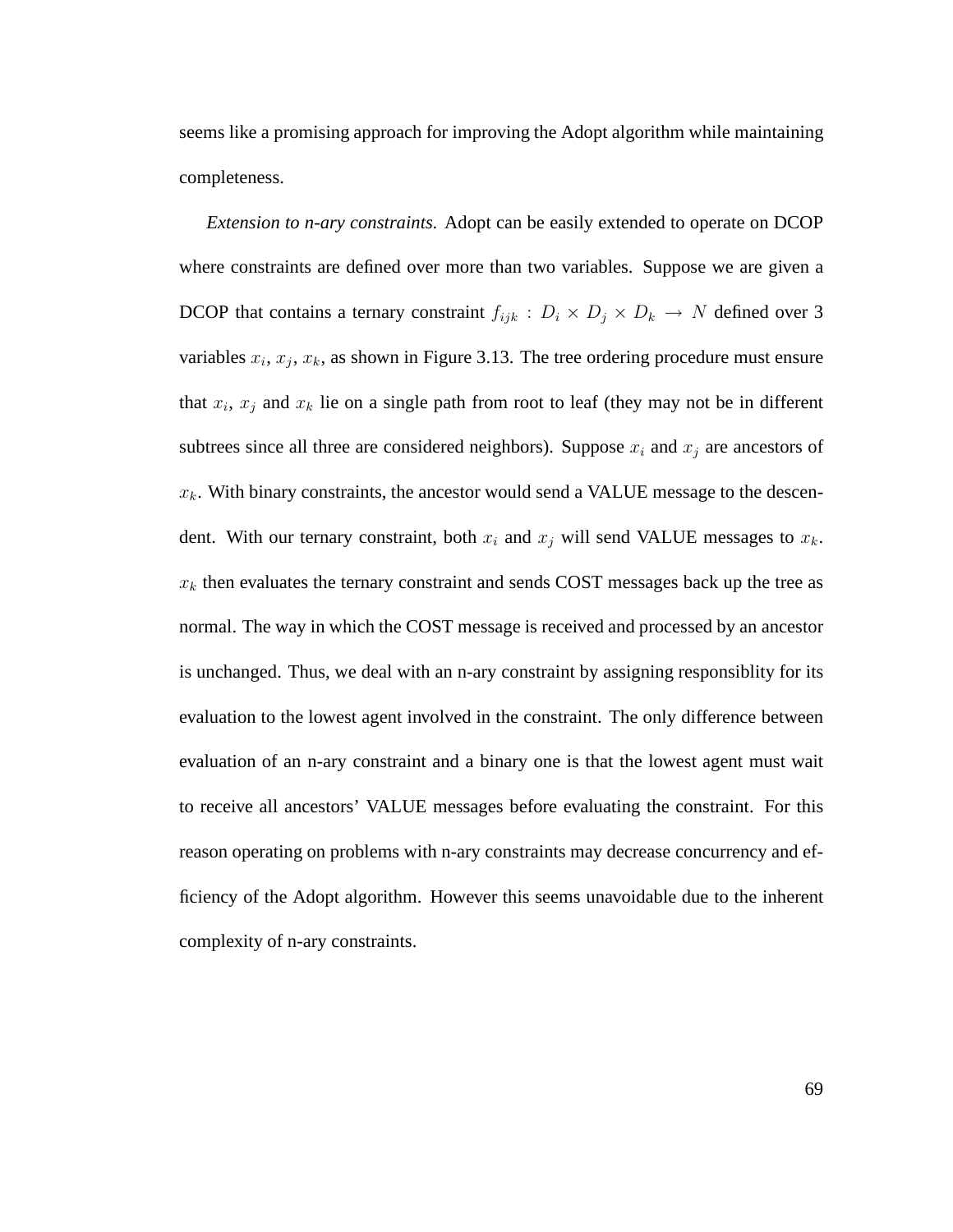

Figure 3.13: A ternary constraint

*Extension to multiple variables per agent.* Our assumption of one variable per agent can be problematic in domains where agents have complex local subproblems that are more appropriately modeled using multiple variables. We outline two simple methods that exist for dealing with this problem and point out their drawbacks. These methods are also described by Yokoo et al [52] in the context of Distributed Constraint Satisfaction. We then propose a third method which may be more effective than either of these two simple methods.

First, it is always possible to convert a constraint reasoning problem involving multiple variables into a problem with only one variable by defining a new variable whose domain is the cross product of the domains of each of the original variables. This method can in principle be used to convert an agent's complex local subproblem into a subproblem with only one variable. This would allow Adopt to be applied without any modifications. Second, another method is to create multiple virtual agents within a single real agent and assign one local variable to each virtual agent. Each virtual agent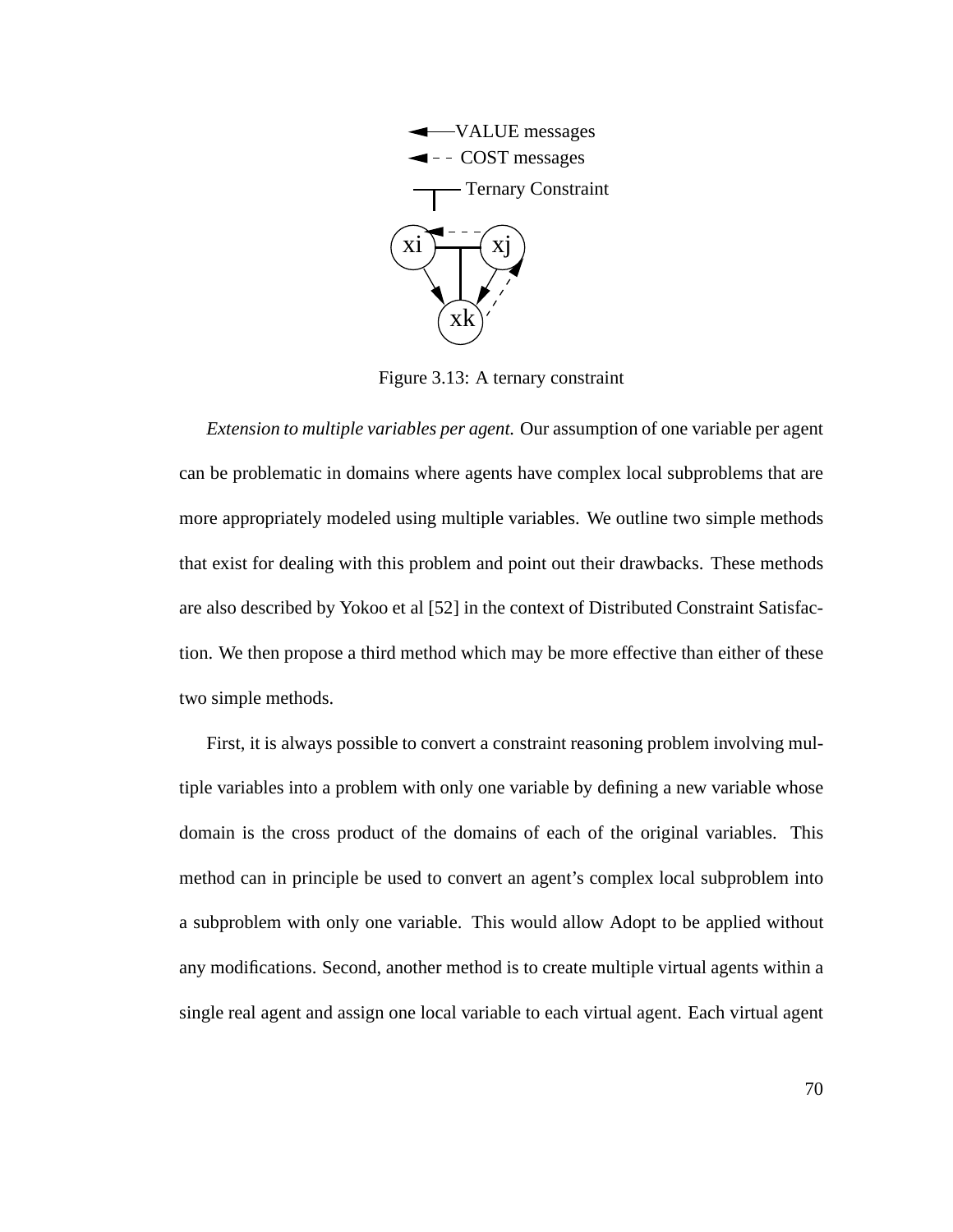then operates as an independent Adopt agent. In principle, this method also allows Adopt to be applied without any modifications.

While the above methods work in principle they may have significant problems in practice. In the first method, the domain size of the new variable will be exponential in the number of variables in the original problem. Exhaustively searching over all the domain values for the new variable can be prohibitively expensive. On the other hand, the virtual agent approach is inefficient since it does not take advantage of the fact that the virtual agents within a single real agent have direct access to each others memory.

A key choice to be made in dealing with multiple variables per agent is whether to form the (DFS tree) ordering over the problem variables or over the agents. The first method described above (in which a local subproblem is converted into a single variable) forms the ordering over the agents. The second method (in which virtual agents are employed) forms the ordering over the problem variables. Forming the ordering over agents is criticised by Yokoo et al. [52] (in the context of DisCSP) because an agent must perform an exhaustive search over its subproblem before it is able to send a NOGOOD message. If a higher agent makes a bad choice, the lower agent must do a lot of work before it can inform the higher agent of the bad choice. Thus, the authors propose an algorithm which chooses to order over problem variables.

However Yokoo's criticism of ordering over agents does not apply in our case of DCOP. The reason is that an agent need not do an exhaustive search over its local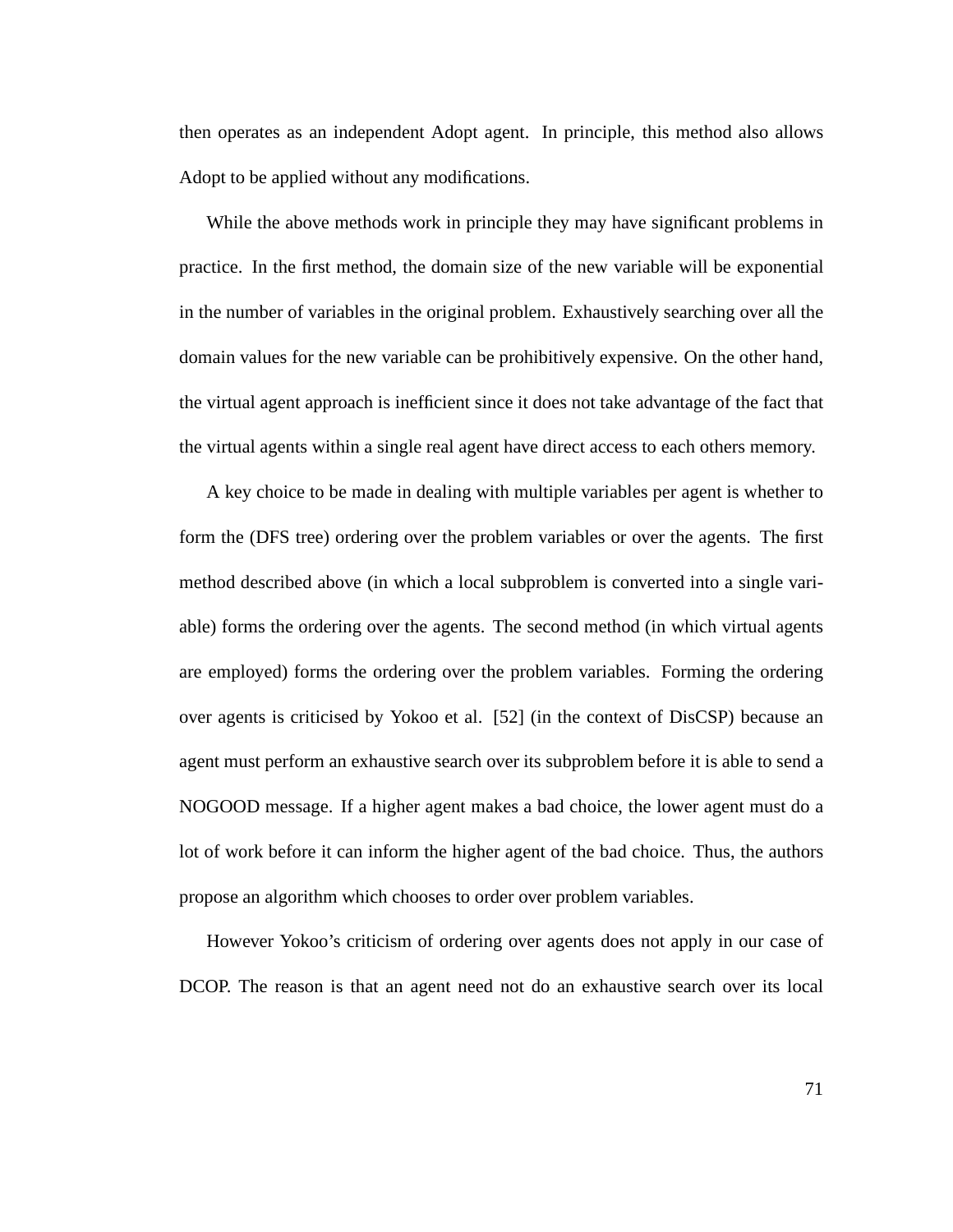subproblem in order to compute a lower bound for its subproblem. Therefore, it can send feedback to higher agents in the form of a lower bound in COST messages without doing exhaustive search. We propose forming the ordering over the agents, but avoid converting the local subproblem into a single variable. Instead, each agent searches over its local subproblem of multiple variables using a centralized lower-bound based optimization method, e.g., IDA\* search [33]. IDA\* is a suitable method for use in Adopt with multiple variables per agent because it allows an agent to compute a lower bound for its subproblem without exhaustively searching the entire subproblem. In Adopt, an agent could use IDA\* to compute a lower bound for its subproblem quickly and send a COST message immediately to its parent without having to exhaustively search its entire subproblem first. A key open question is how the agent should order its local variables before employing IDA\*. A rational strategy may be to place higher in the local ordering those variables that have constraints with higher priority agents. In conclusion, we believe this is a promising approach for dealing with multiple variables per agent in Adopt. However, how these approaches may actually work in practice is an empirical question which requires further investigation.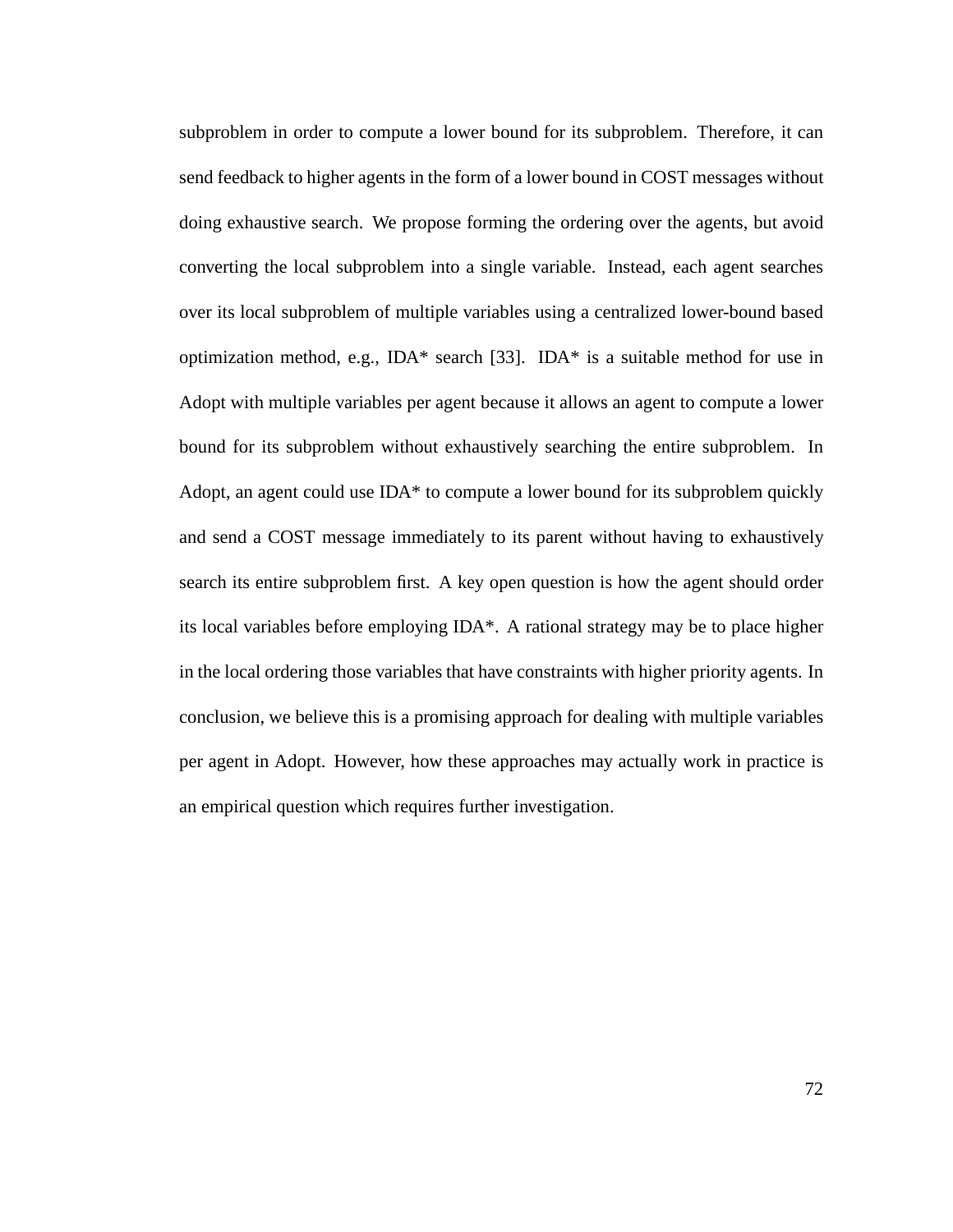# **Chapter 4**

# **Limited Time and Unreliable Communication**

In this chapter we extend the method presented in the previous chapter to deal with two practical issues that arise in real-world domains: Limited time and unreliable communication. The first section describes our approach for reducing solution time and presents empirical results demonstrating the ability to perform principled tradeoffs between solution time and quality. The second section demonstrates robustness to message loss.

# **4.1 Limited Time**

In this section we consider how agents can perform distributed optimization when sufficient time to find the optimal solution is not available. This is significant because in many time-critical domains there exist hard or soft *deadlines* before which decisions must be made. These deadlines restrict the amount of time available for problemsolving so that it becomes infeasible to determine the optimal solution. This problem is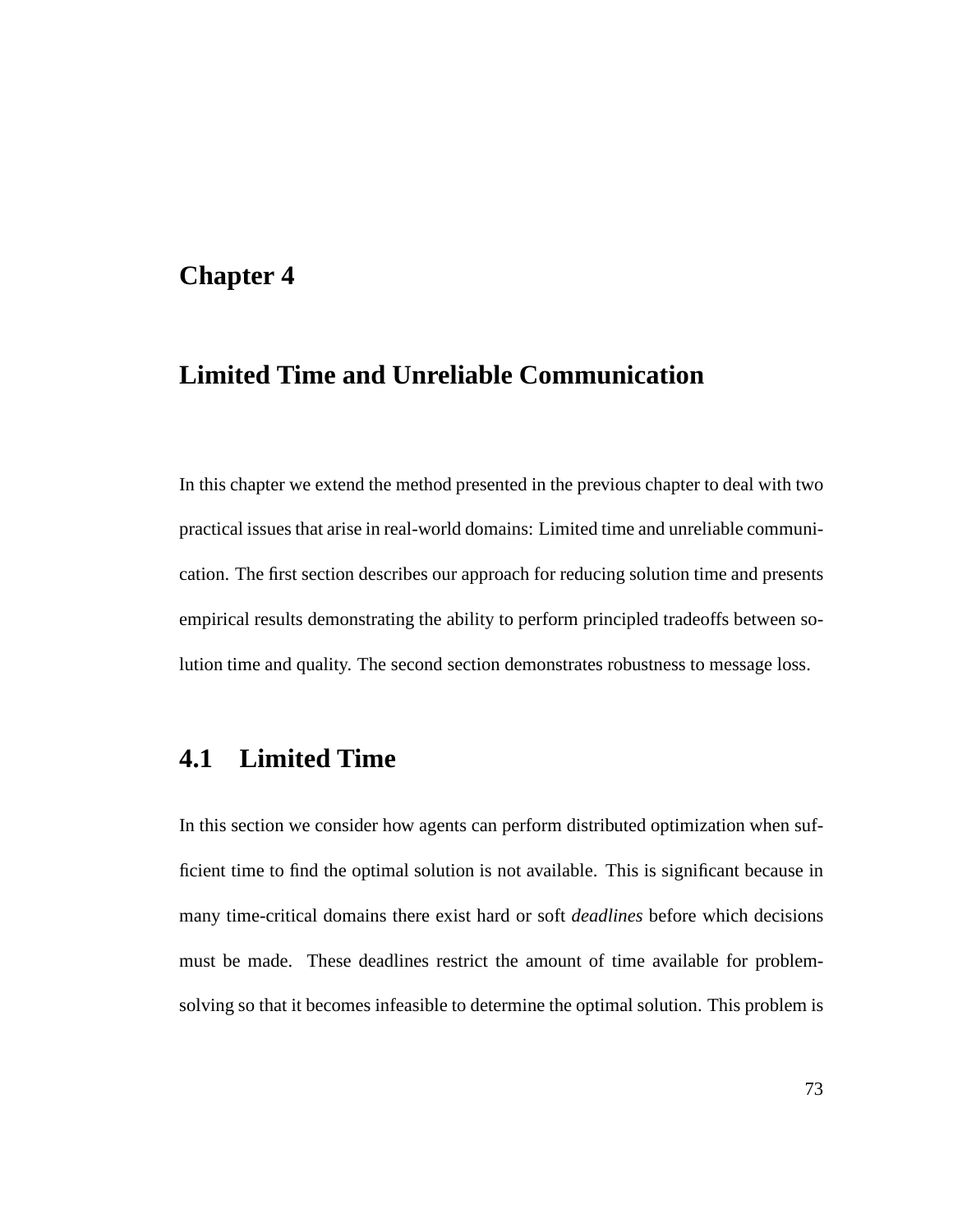important because it is known that DCOP is NP-hard, so time required to find optimal solutions cannot be done efficiently in the worst-case.

Previous approaches to this problem have typically abandoned systematic global search in favor of incomplete local methods that rely exclusively on local information. This approach is effective in reducing solution time in many domains but the reduction is accomplished by abandoning all theoretical guarantees on solution quality. Instead of theoretical guarantees, empirical evaluations on a necessarily limited number of domains are used to demonstrate algorithm effectiveness. This approach has a three significant drawbacks. First, the reliance on solely empirical evaluation makes it difficult to predict the effectiveness of a given method in new unseen domains. Little can be said about solution quality or solving time when the method is translated to new problems. Second, incomplete local methods cannot guarantee optimal solutions no matter how much time is allowed. Even in situations where more time is available, an incomplete local method is unable to take advantage of this additional time to guarantee better solution quality. Finally, agents cannot know the global quality of the solutions they have obtained. This prevents agents from performing any kind of reasoning about how or whether they should terminate or continue searching for better solutions.

We present a more flexible method called *bounded error approximation* whereby agents can find global solutions that may not be optimal but are within a given distance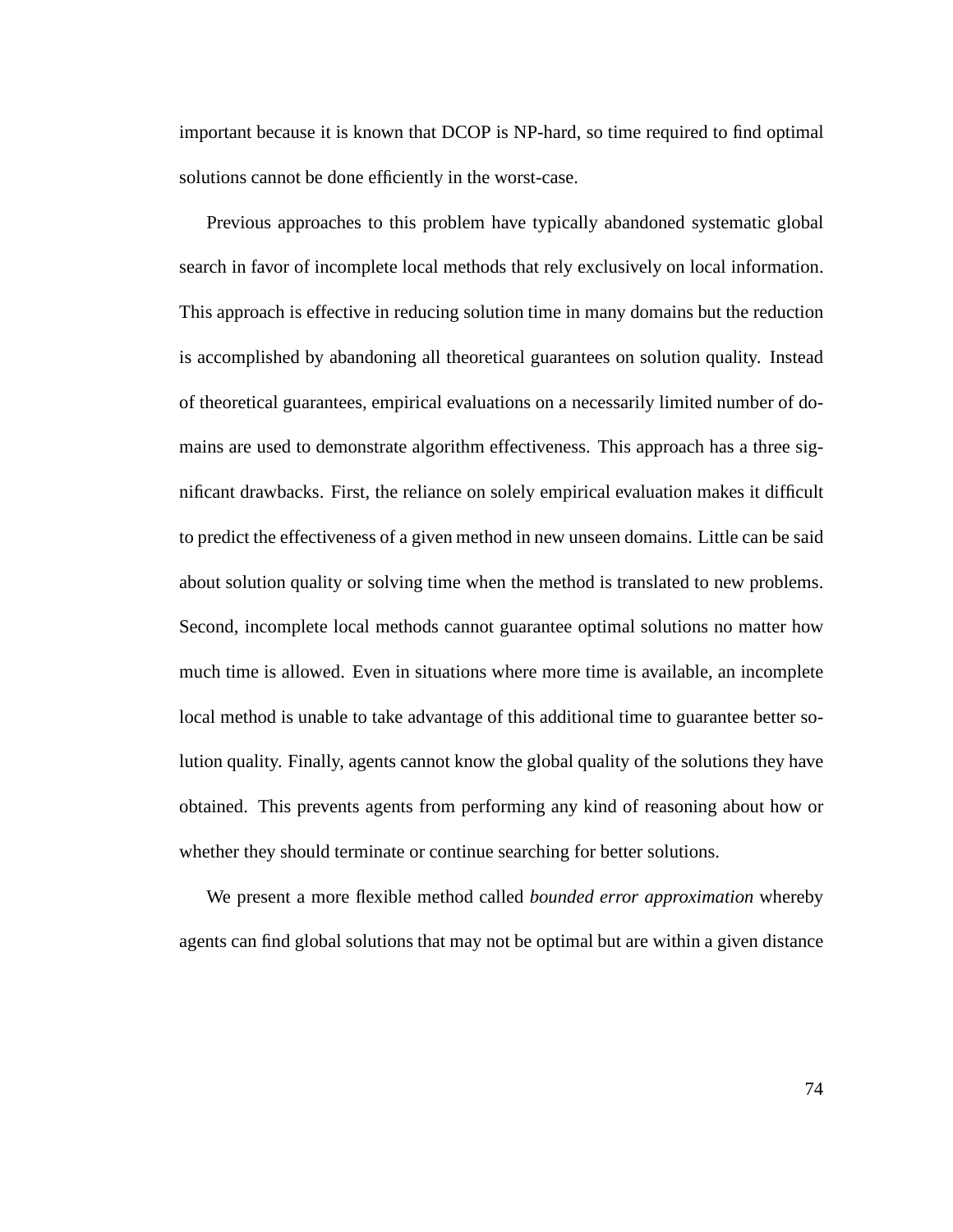from optimal. This method decreases solution time for application in time limited domains. Bounded error approximation is similar to incomplete search in that approximate suboptimal solutions are found fast, but is different from incomplete search in that theoretical guarantees on global solution quality are still available.

#### **4.1.1 Bounded-error Approximation**

We consider the situation where the user provides Adopt with an error bound  $b$ , which is interpreted to mean that any solution whose cost is within  $b$  of the optimal is acceptable. More formally, we wish to find any solution S where  $cost(S) \leq cost($ optimal solution)  $+ b$ . For example in overconstrained graph coloring, if the optimal solution requires violating 3 constraints,  $b = 5$  indicates that 8 violated constraints is an acceptable solution. Note that this measure allows a user to specify an error bound without a priori knowledge of the cost of the optimal solution.

The key difficulty is that the cost of the optimal solution is unknown in advance so it is hard to know if the cost of an obtained solution is within the user-defined bound. We solve this problem in Adopt by using the best known lower bound as an *estimate* of the cost of the optimal solution. Then, the agents search for a complete solution whose cost is b over the best known lower bound. If such a solution is found, it can be returned as a solution within the given error bound.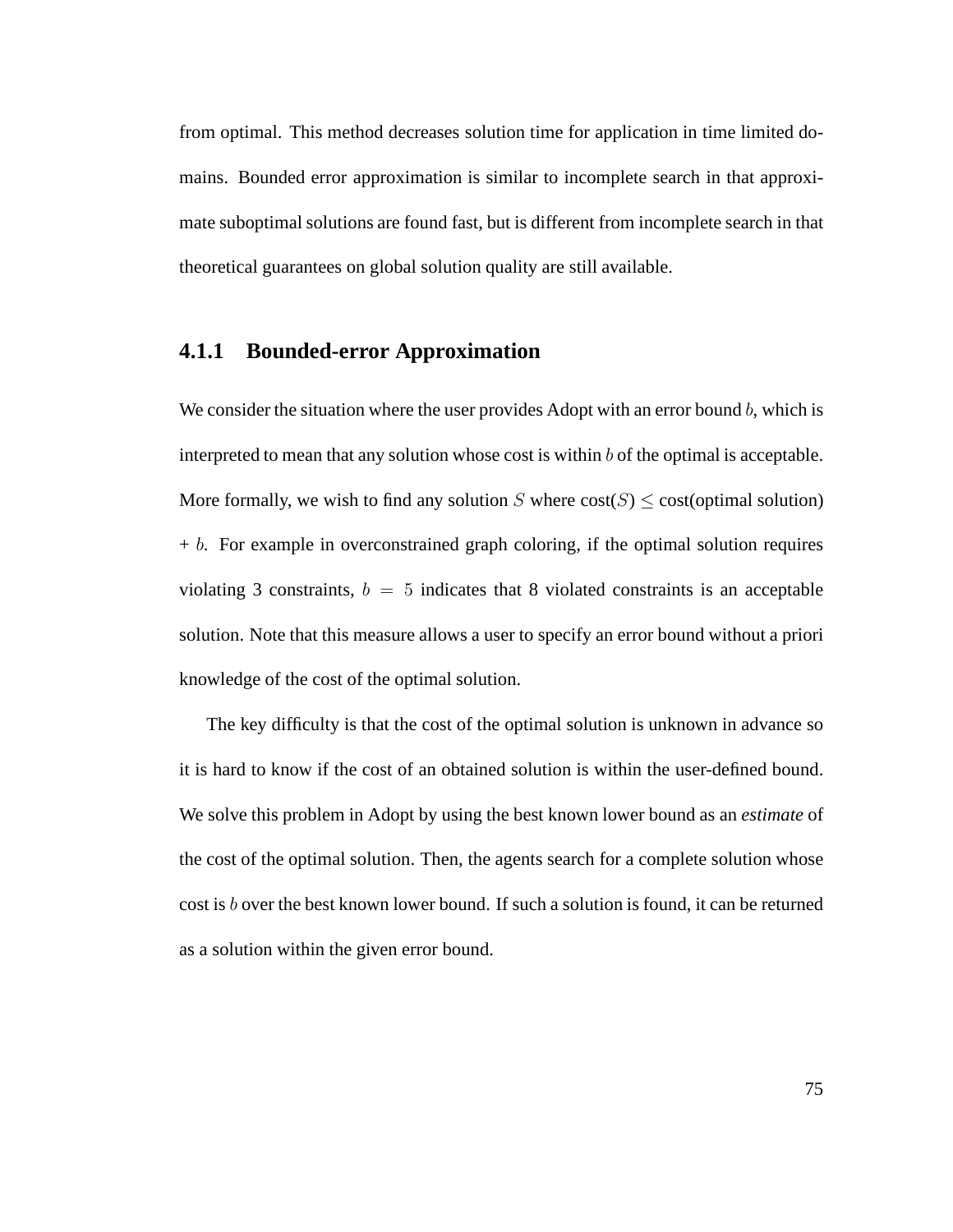More formally, Adopt can be guaranteed to find a global solution within bound  $b$  of the optimal by allowing the root's backtrack threshold to overestimate by b. The root agent uses b to modify its ThresholdInvariant as follows:

• **ThresholdInvariant For Root (Bounded Error):**  $min(LB+b, UB) = threshold$ . The root agent always sets *threshold* to b over the currently best known lower bound LB, unless the upper bound UB is known to be less than  $LB + b$ .

Let us revisit the example shown in figure 2.2. We will re-execute the algorithm, but in this case the user has given Adopt an error bound  $b = 4$ . Instead of initializing threshold to zero, the root agent  $x_1$  will initialize threshold to b. Note that LB is zero upon initialization and UB is  $Inf$  upon initialization. Thus,  $min(LB + b, UB) =$  $min(4, Inf) = 4$  and the thresholdInvariant above requires  $x_1$  to set threshold = 4. In addition, the AllocationInvariant requires  $x_1$  to set  $t(0, x_2) = 4$  since the invariant requires that threshold =  $4 = \delta(0) + t(0, x_2) = 0 + t(0, x_2)$  hold.

In figure 4.1.a, all agents again begin by concurrently choosing value 0 for their variable and sending VALUE messages to linked descendents. In addition,  $x_1$  sends a THRESHOLD message to  $x_2$ . Upon receipt of this message,  $x_2$  sets threshold = 4 (line 8).

Each agent computes  $LB$  and  $UB$  and sends a COST message to its parent (figure 4.1.b). This was described previously in section 3.2.2 and shown in figure 3.6.b. The execution path is the same here.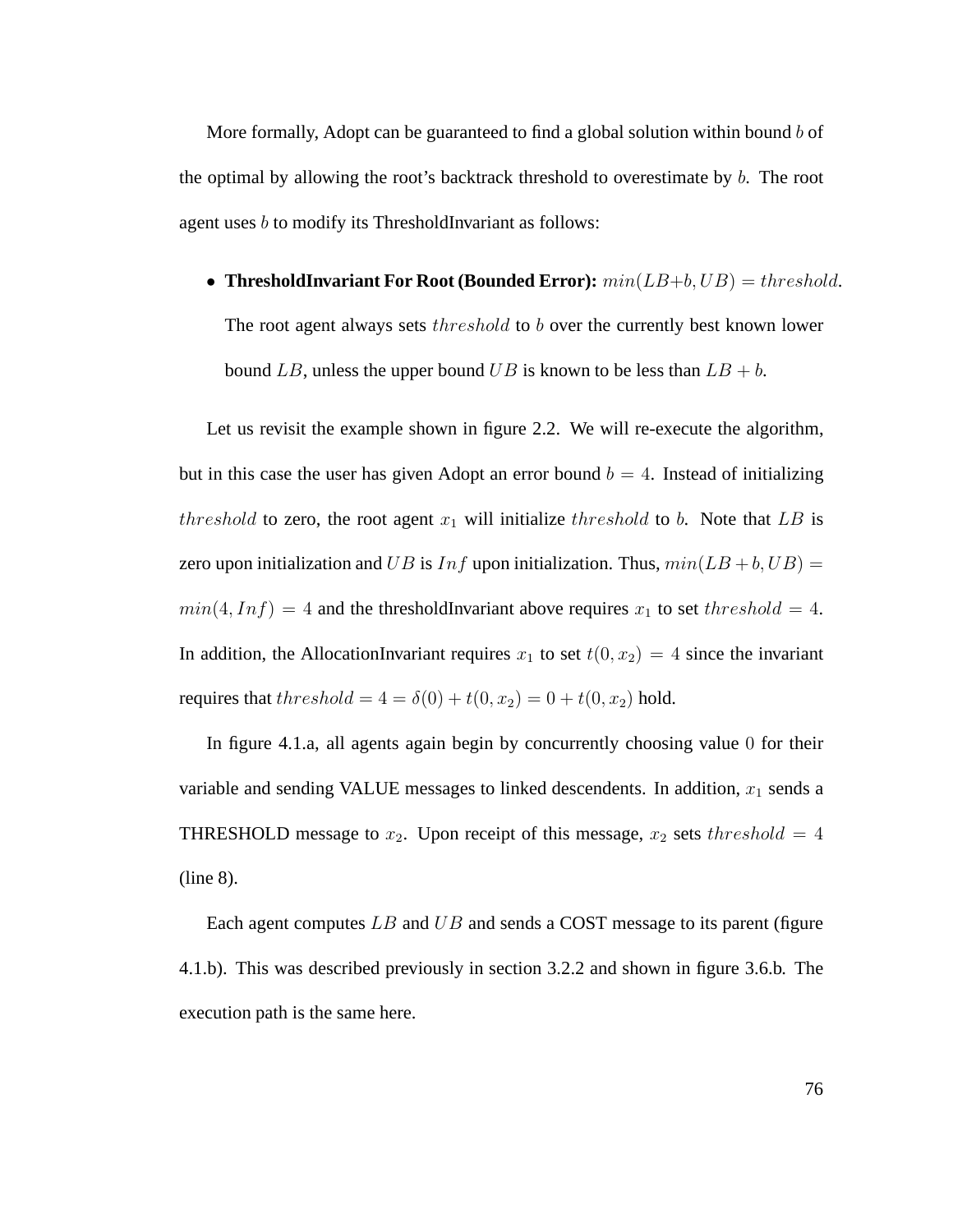Next,  $x_1$  receives  $x_2$ 's COST message. As before, the received costs will be stored in lines 32-33 as  $lb(0, x_2) = 1$  and  $ub(0, x_2) = Inf$ . In line 37, execution enters the **backTrack** procedure.  $x_1$  computes  $LB(1) = \delta(1) + lb(1, x_2) = 0 + 0 = 0$ and  $LB(0) = \delta(0) + lb(0, x_2) = 0 + 1 = 1$ . Since  $LB(1) < LB(0)$ , we have  $LB = LB(1) = 0$ .  $UB(0)$  and  $UB(1)$  are computed as  $Inf$ , so  $UB = Inf$ . Since threshold = 4 is not equal  $UB = Inf$ , the test in line 38 fails. So far, the execution is exactly as before. Now however, the test in line 40 fails because  $LB(d_i) = LB(0) = 1$ is not greater than  $threshold = 4$ . Thus,  $x_1$  *will not switch value* to  $x_1 = 1$  and will instead keep its current value of  $x_1 = 0$ .

Next,  $x_2$  receives the COST messages sent from  $x_3$  and  $x_4$ . The received costs will be stored in lines 32-33 as  $lb(0, x_3) = 2$ ,  $ub(0, x_3) = 2$ ,  $lb(0, x_4) = 1$ , and  $ub(0, x_4) =$ 1. In line 37, execution enters the **backTrack** procedure.  $x_2$  computes  $LB(0) = \delta(0) +$  $lb(0, x_3) + lb(0, x_4) = 1 + 2 + 1 = 4$  and  $LB(1) = \delta(1) + lb(1, x_3) + lb(1, x_4) =$  $2 + 0 + 0 = 2$ . Thus,  $LB = LB(1) = 2$ . Similarly,  $x_2$  computes  $UB(0) = \delta(0) +$  $ub(0, x_3) + ub(0, x_4) = 1 + 2 + 1 = 4$  and  $UB(1) = \delta(1) + ub(1, x_3) + ub(1, x_4) =$  $2 + Inf + Inf = Inf$ . Thus,  $UB = UB(0) = 4$ . Since threshold =  $UB = 4$ , the test in line 38 succeeds. However,  $x_2$  will not switch value since its current value is the one that minimizes  $UB(d)$ . Note that the equivalent test in line 45 succeeds, but the test in line 46 fails since  $x_2$  has not yet received a TERMINATE message from  $x_1$ . So,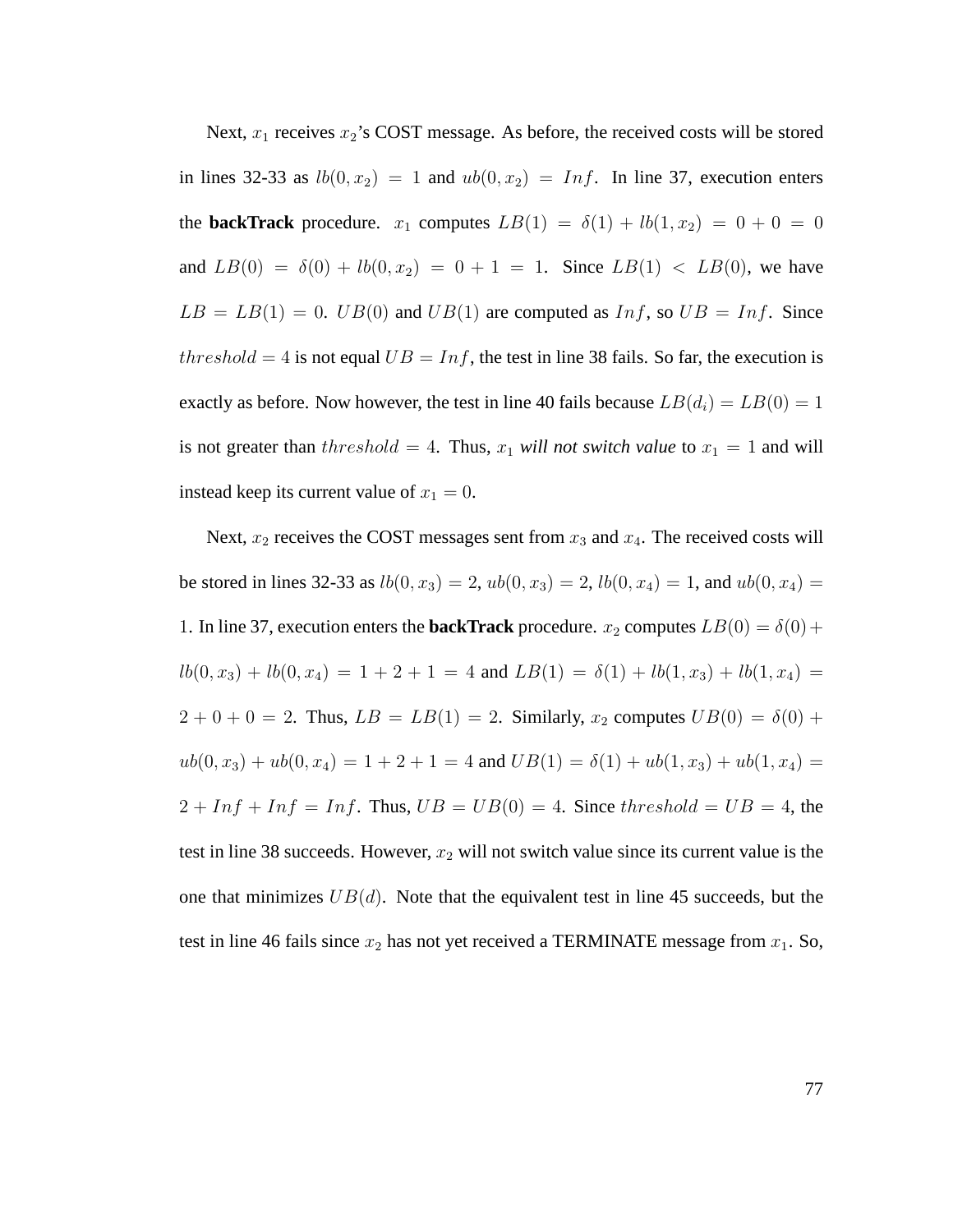$x_2$  does not terminate. Instead, execution proceeds to line 52 where a COST message is sent to  $x_1$ . This is depicted in figure 4.1.c.

Next,  $x_1$  receives  $x_2$ 's COST message. The received costs will be stored as  $lb(0, x_2) =$ 2 and  $ub(0, x_2) = 4$ .  $x_1$  now computes  $LB(1) = \delta(1) + lb(1, x_2) = 0 + 0 + 0$ and  $LB(0) = \delta(0) + lb(0, x_2) = 0 + 2 = 2$ . Similarly,  $x_1$  computes  $UB(1) =$  $\delta(1) + ub(1, x_2) = 0 + Inf = Inf$  and  $UB(0) = \delta(0) + ub(0, x_2) = 0 + 4 = 4$ . Thus,  $UB = UB(0) = 4$ . So, now we have the test threshold  $== UB$  in line 45 evaluate to true, since threshold =  $UB = 4$ . Since  $x_1$  is the root, the test in line 47 succeeds and  $x_1$  will terminate with value  $x_1 = 0$ . It will send a TERMINATE message to  $x_2$  and the other agents will terminate in a similar manner.

In this way, we see the agents have ultimately settled on a configuration with all values equal to 0, with a total cost of 4. Since the optimal solution has cost 0, the obtained solution is indeed within the given error bound of  $b = 4$ . The solution was found faster because less of the solution space was explored. In particular, note that  $x_1$ never had to explore solutions with  $x_1 = 1$ .

Theorems 1 and 2 still hold with the bounded-error modification to the Threshold-Invariant. Also, agents still terminate when threshold value is equal UB. The root's final threshold value is the cost of a global solution within the given error bound. Using this error bound, Adopt is able to find a solution faster than if searching for the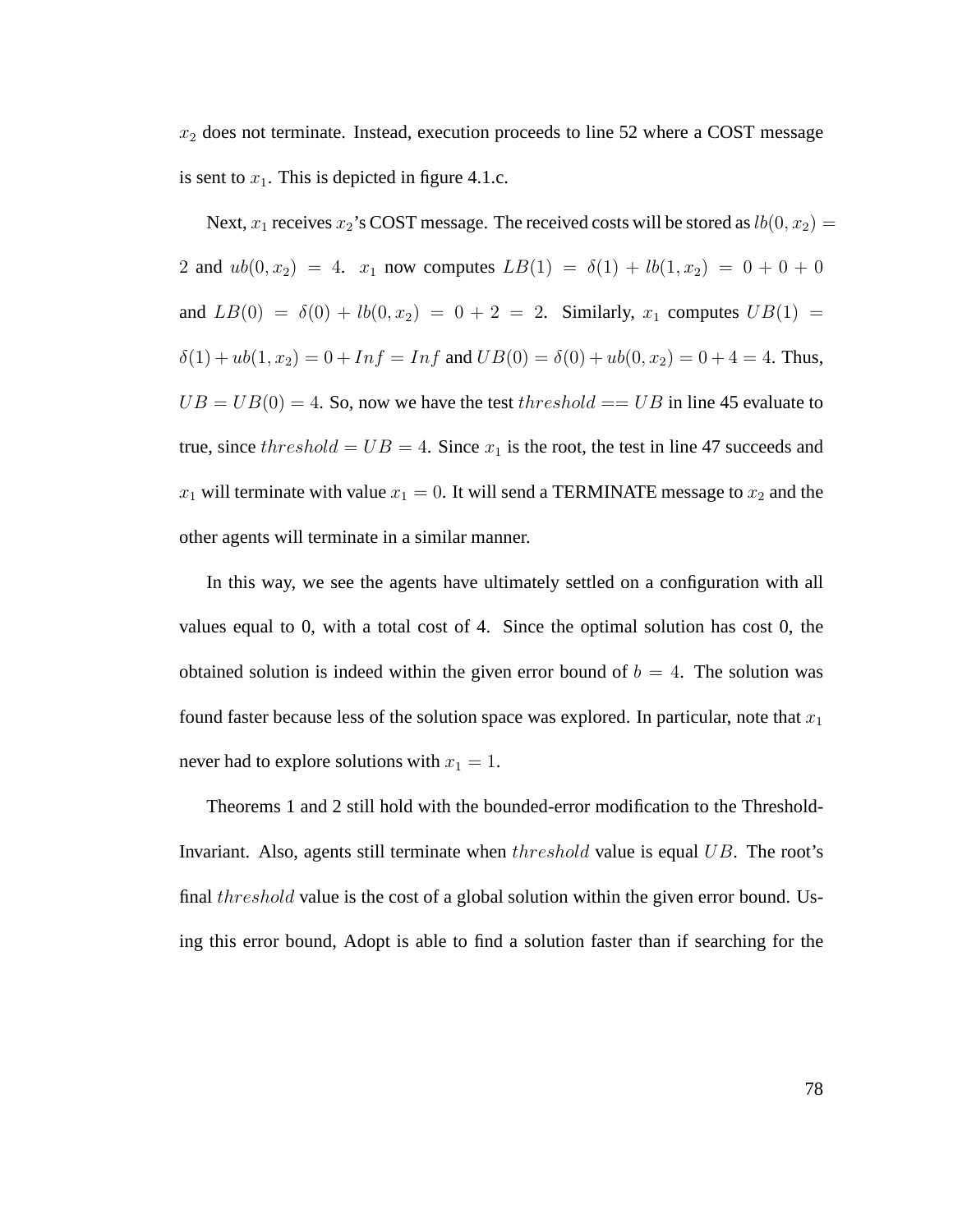

Figure 4.1: Example Adopt execution for the DCOP shown in figure 2.2, with error bound  $b = 4$ .

optimal solution, thereby providing a method to trade-off computation time for solution quality. This trade-off is principled because a theoretical quality guarantee on the obtained solution is still available.

### **4.1.2 Experiments**

We evaluate the effect on time to solution (as measured by cycles) and the total number of messages exchanged, as a function of error bound b in Figure 4.2. Error bound  $b = 0$ indicates a search for the optimal solution. Figure 4.2 (left) shows that increasing the error bound significantly decreases the number of cycles to solution. At 18 agents, Adopt finds a solution that is guaranteed to be within a distance of 5 from the optimal in under 200 cycles, a 30-fold decrease from the number of cycles required to find the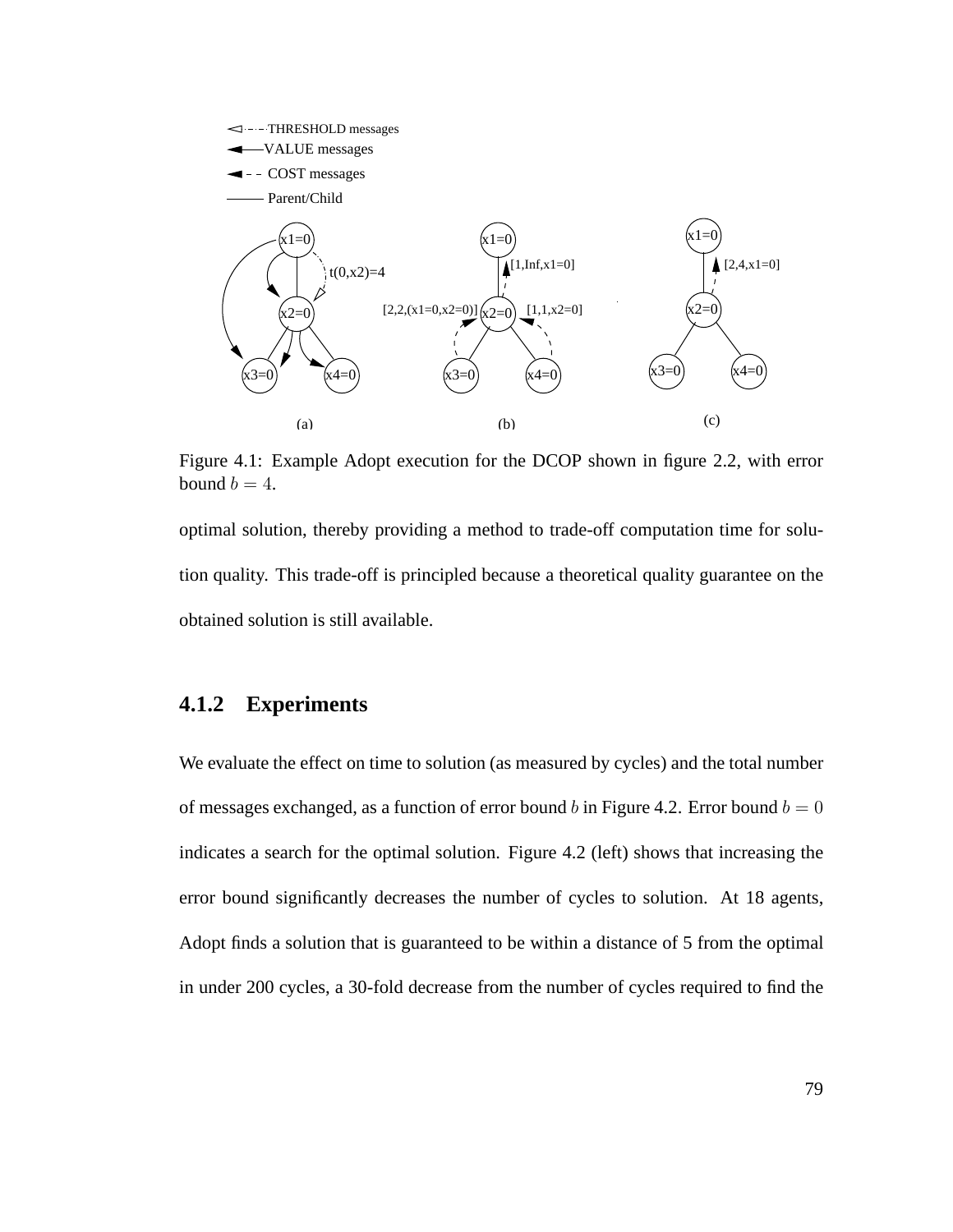optimal solution. Similarly, figure 4.2 (right) shows that the total number of messages exchanged per agent decreases significantly as b is increased.

We evalute the effect on cost of obtained solution as a function of error bound b. Figure 4.3 shows the cost of the obtained solution for the same problems in Figure 4.2. (Data for problems instances of 18 agents is shown, but the results for the other problem instances are similar.) The x-axis shows the "distance from optimal" (cost of obtained solution minus cost of optimal solution for a particular problem instance) and the y-axis shows the percentage of 25 random problem instances where the cost of the obtained solution was at the given distance from optimal. For example, the two bars labeled " $b = 3$ " show that when b is set to 3, Adopt finds the optimal solution for 90 percent of the examples and a solution whose cost is at a distance of 1 from the optimal for the remaining 10 percent of the examples. The graph shows that in no cases is the cost of the obtained solution beyond the allowed bound, validating our theoretical results. The graph also shows that the cost of the obtained solutions are often much better than the given bound, in some cases even optimal.

The above results support our claim that varying  $b$  is an effective method for doing principled tradeoffs between time-to-solution and quality of obtained solution. These results are significant because, in contrast to incomplete search methods, Adopt provides the ability to find solutions faster when time is limited but without giving up theoretical guarantees on solution quality.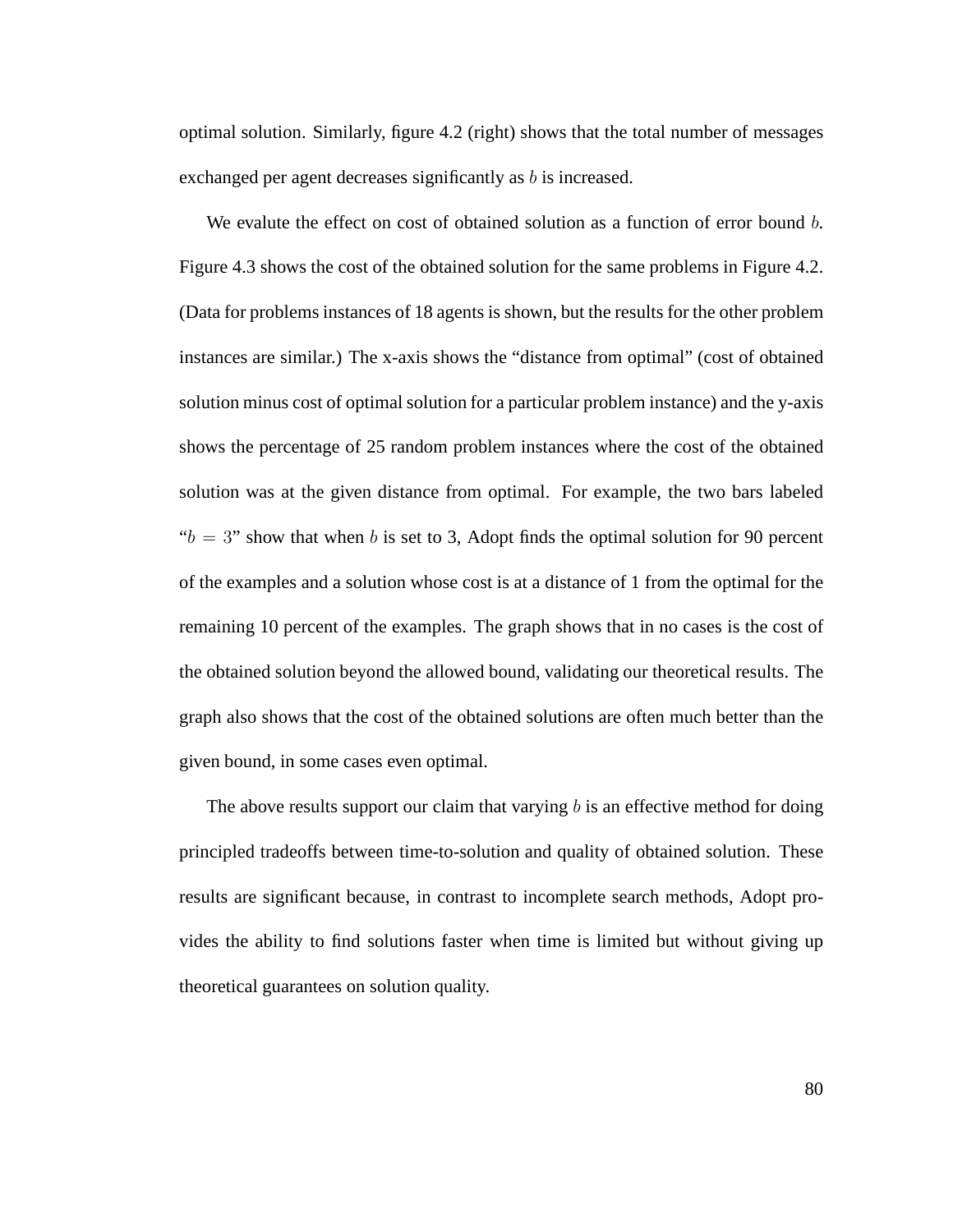

Figure 4.2: Average number of cycles required to find a solution (left) and the average number of messages exchanged per agent (right) for given error bound b.



Figure 4.3: Percentage of problem instances where obtained cost was at a given distance from optimal (18 agents)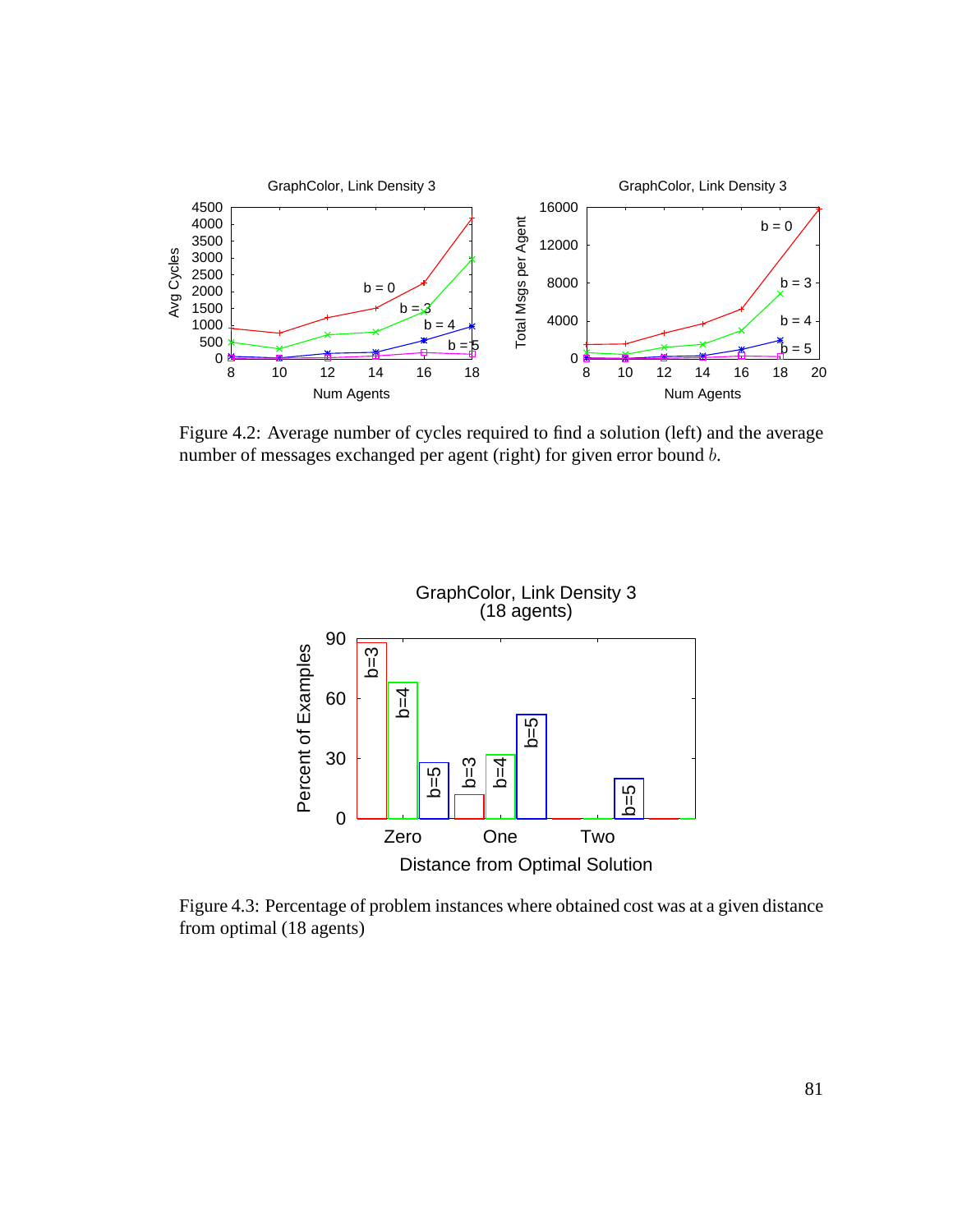# **4.2 Extensions for Future Work**

In our view, the bounded-error approximation technique presented above represents a novel method for performing optimization under limited time. Given that the algorithm parameter b provides agents with the ability to effectively trade speed for solution quality, it is natural to begin thinking about ways in which one can use this ability. We believe this opens up a wide array of possiblities for future work in distributed reasoning algorithms. We briefly discuss two interesting avenues.

*Anytime Algorithms.* When time is limited, agents could potentially set b very high initially to quickly find a greedy solution. After terminating the search, if more time for problem solving is available, they could iteratively decrease the error bound  $b$  in attempts to find better solutions. In this way, Adopt can be used in an *anytime* fashion, where at any time during algorithm execution, a candidate solution with some upper bound on cost is available.

*Meta-level Reasoning* Suppose agents know that they have 20 seconds to find a solution to a given DCOP. How should they set the b parameter to ensure with some sufficient probability that a solution will be found in 20 seconds? One approach is to use meta-level reasoning where agents use performance profiles to predict for a given problem, or class of problems, how long problem-solving is expected to take at a given error bound. Hansen and Zilberstein [15] present some methods for doing this in centralized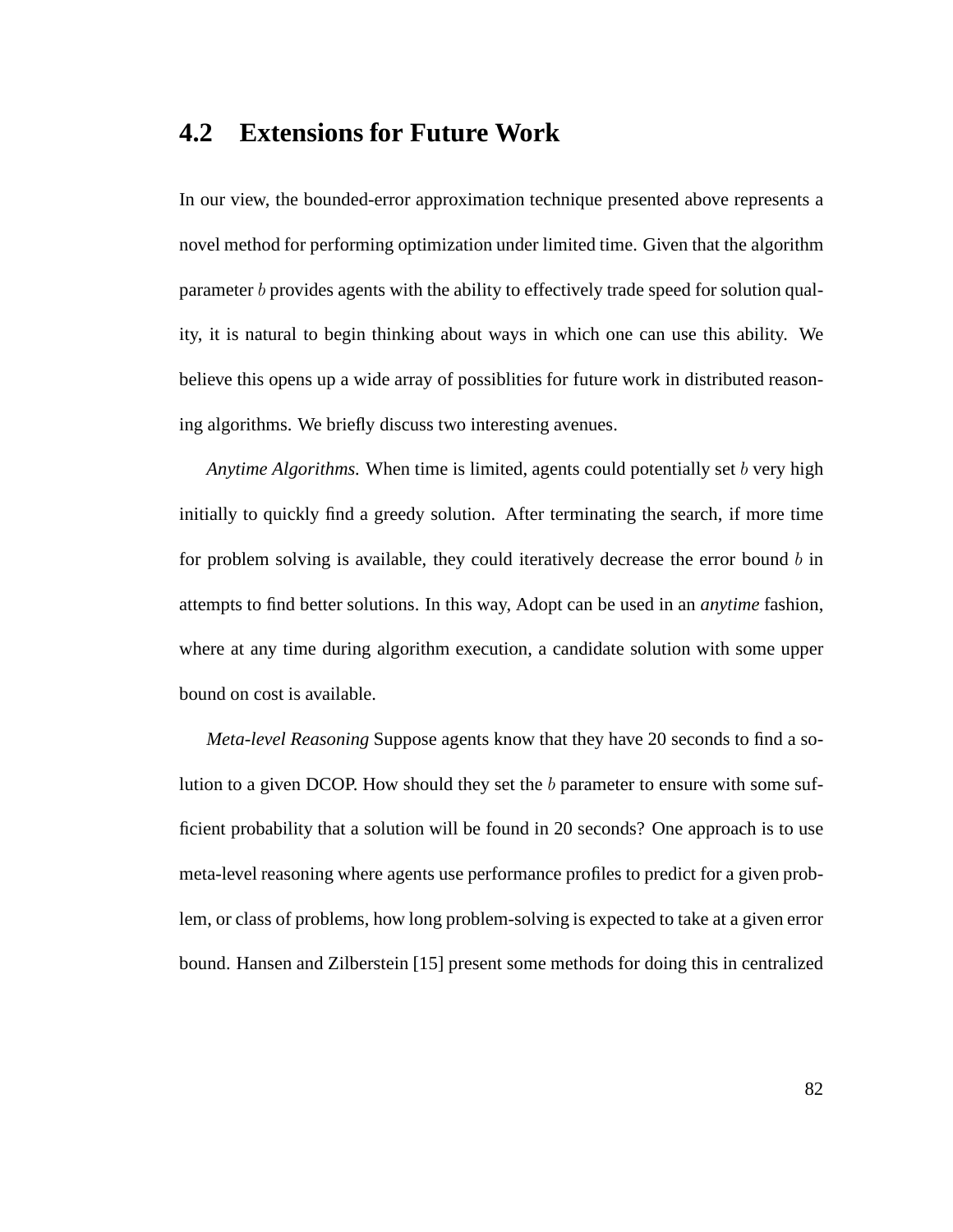algorithms. They present a general framework for meta-level control of anytime algorithms [15]. This framework allows a meta-level controller to obtain the highest quality solution when taking into account the time necessary to find it. Their techniques could be adapted to the distributed case using Adopt and bounded-error approximation as tools.

# **4.3 Unreliable Communication**

In this section we consider how agents can perform distributed optimization when message delivery is unreliable, i.e. messages may be dropped. Existing work in DCR algorithms typically assume that communication is perfect. This assumption is problematic because unreliable communication is a common feature of many real-world multiagent domains. Limited bandwidth, interference, loss of line-of-sight are some reasons why communication can fail. We introduce a novel method for dealing with message loss in the context of a particular DCR algorithm named Adopt. The key idea in our approach is to let the DCR algorithm inform the lower error-correction software layer which key messages are important and which can be lost without significant problems. This allows the algorithm to flexibly and robustly deal with message loss. Results show that with a few modifications, Adopt can be guaranteed to terminate with the optimal solution even in the presence of message loss and that time to solution degrades gracefully as message loss probability increases.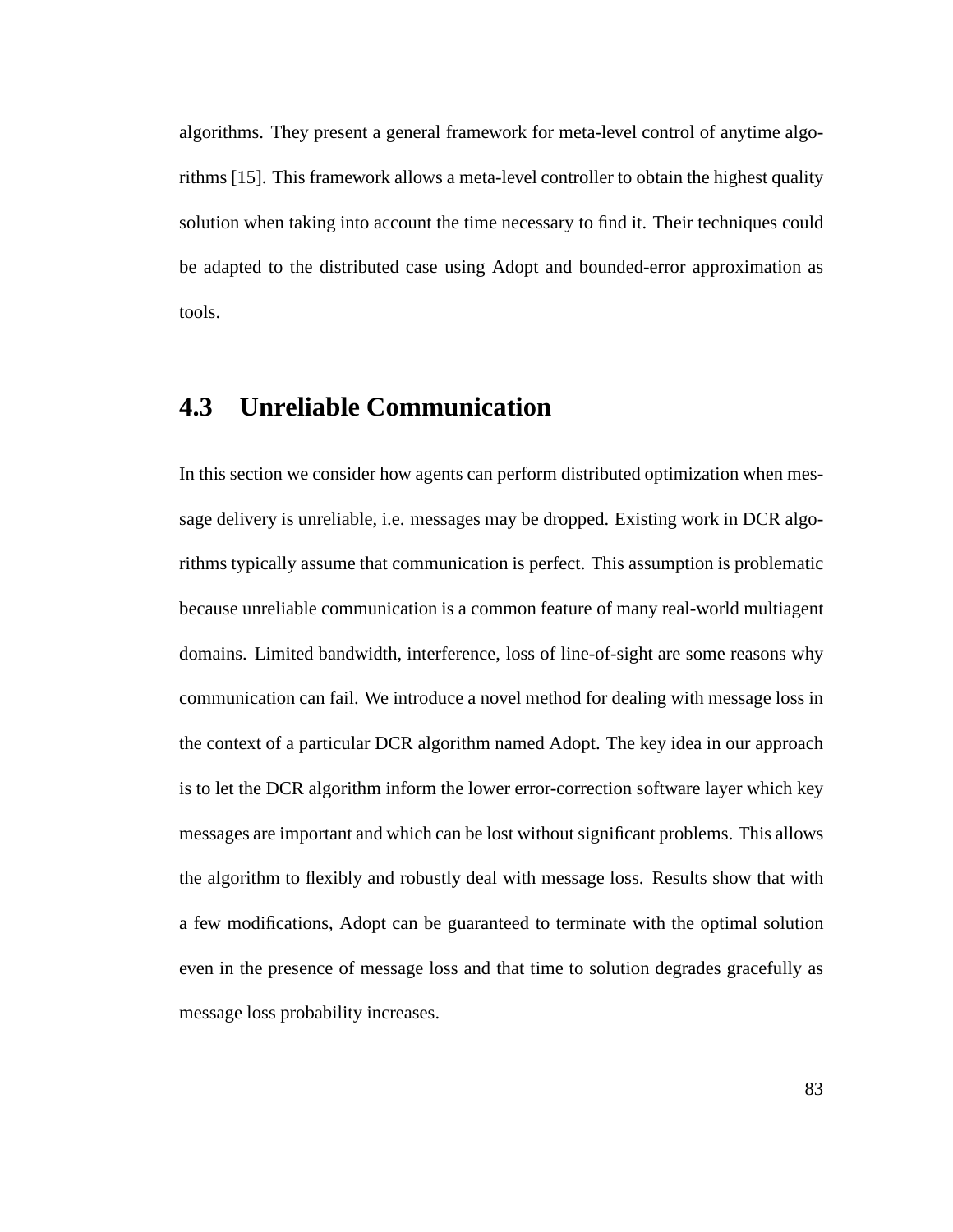In order to provide strong guarantees on the correctness and completeness of DCR algorithms, algorithm designers have typically made the following two assumptions about the communication infrastructure on which the distributed algorithm operates:

- *Reliable*: Delay in delivering a message is finite, i.e., every message sent is eventually received.
- *Atomic*: Order is preserved in transmissions between any pair of agents.

We consider how we can relax the reliability assumption without giving up key algorithm properties such as the guarantee of termination with a correct solution. We assume a simple form of unreliable communication: the communication infrastructure has an unknown *loss probability* r< 1, where a message is dropped (not delivered) with probability r. In our experiments we will assume r is constant over time, but this is not strictly necessary. Investigation for relaxation of the atomic assumption is an issue for future work.

A common method for dealing with unreliable channels in communication networks is to implement an error correction layer in software that can ensure reliable message delivery even when the communication infrastructure itself is inherently unreliable. This is typically done through an acknowledgment protocol where ACK messages are used to verify that a message has been received. A number of such protocols have been developed in the field of computer networking, the most popular of which is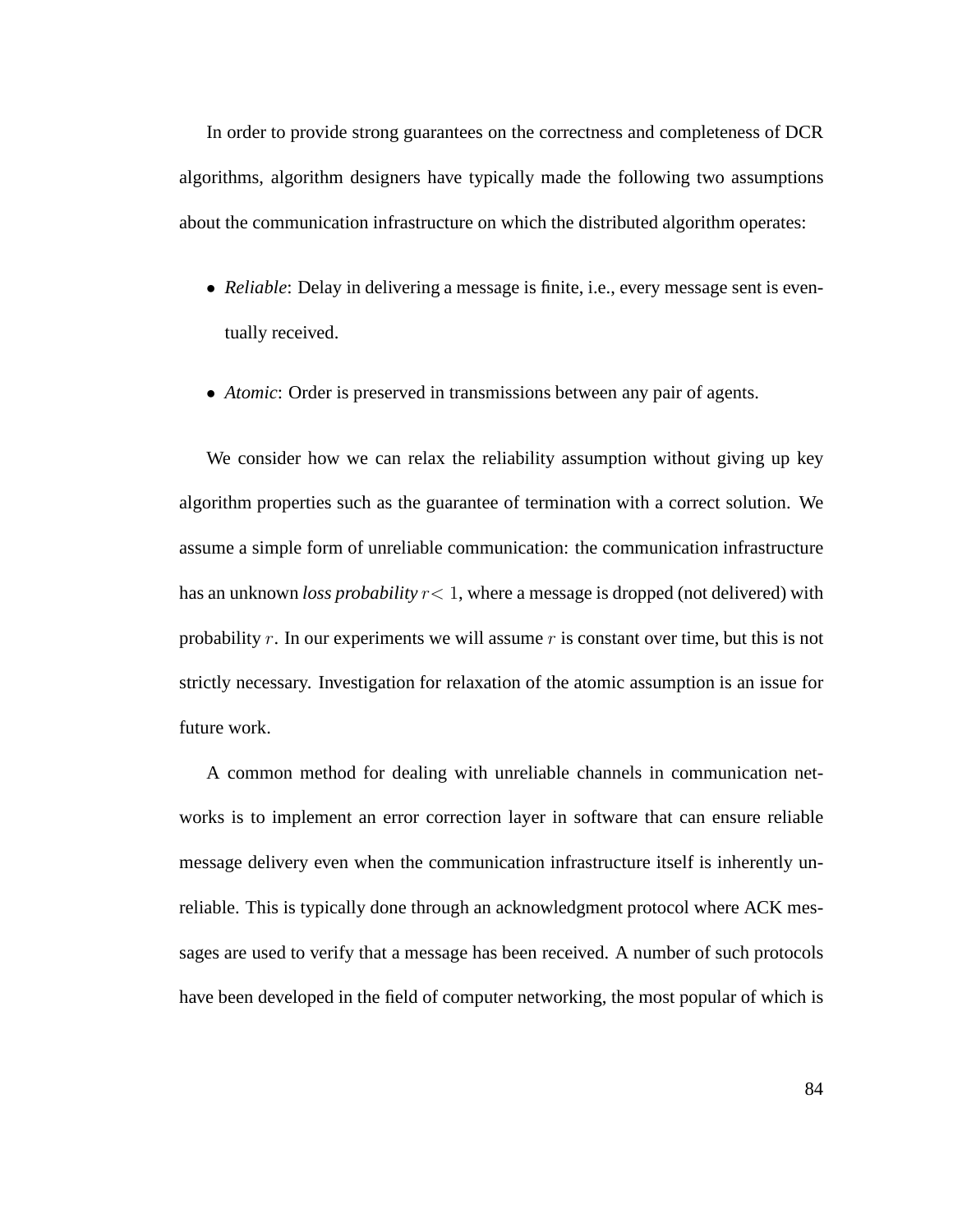TCP [42]. Unfortunately, recent research provides evidence that TCP is infeasible in many types of communication networks important for applications in multiagent systems, such as wireless and ad-hoc networks [2] [30].

Simply relying on a lower layer error-correction mechanism to ensure reliable delivery is an inadequate approach for dealing with unreliable communication infrastructure when developing multiagent algorithms. First, it can significantly increase the number of messages that must be communicated since every message must be acknowledged. Second, a sender cannot send any messages to a given agent  $x_i$  until the ACK for a previously sent message is received from  $x_i$  for fear of the violating the atomic assumption mentioned earlier. The time cost in waiting for ACKs can degrade performance and reduce the efficiency of the higher-level DCR algorithm. Third, this method is unable to take advantage of the fact that it may be okay for some messages to be lost without large negative effects on the higher-level DCR algorithm.

We propose a novel approach to dealing with message loss in DCR algorithms. We assume the availability of an asynchronous DCR algorithm and a lower error-correction software layer. Instead of relying exclusively on the error-correction layer, we advocate giving the DCR algorithm itself the control to decide which messages must be communicated reliably and which can be lost. The idea is that by requiring only key messages be communicated reliably while allowing other messages to be lost, we can design DCR algorithms that are more flexible and robust to message loss.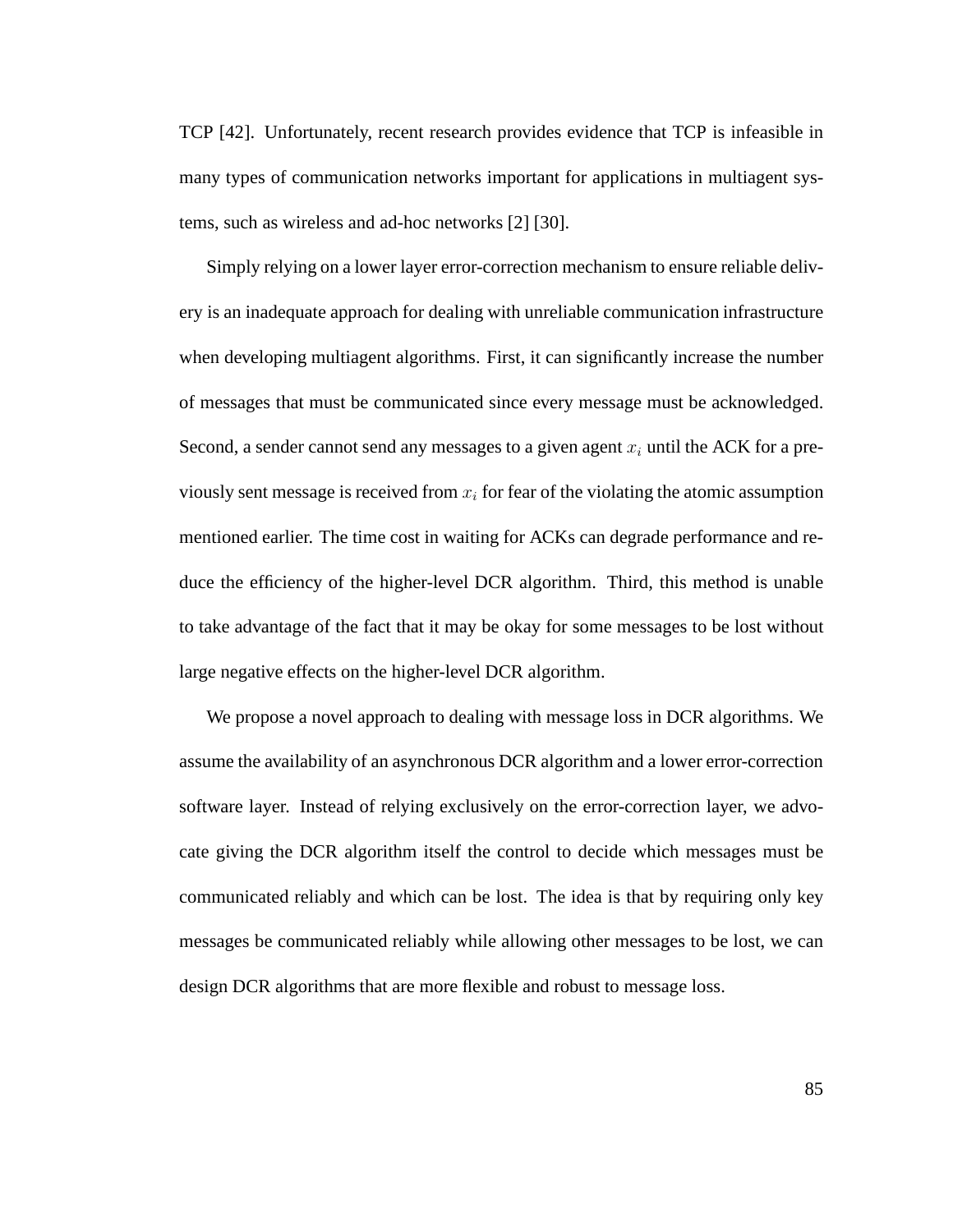We show how this idea can be implemented within the context of the Adopt algorithm and the benefits that are derived. With a few modifications, we show that Adopt is still guaranteed to terminate with the optimal solution even if communication is unreliable. Experimental results show that Adopt's performance degrades gracefully with message loss. We also present results that suggest that artificially introducing message loss even when communication is reliable could be a way to decrease the amount of work agents need to do to find the optimal solution. Indeed, previous work by Fernandez et al. has shown that artificially introducing communication delay in DCR can have beneficial effects on the performance of DCR algorithms.

#### **4.3.1 Algorithm Modifications for Message Loss**

Since Adopt is completely asynchronous, we hypothesize it is well suited for operating under unreliable communication infrastructure. In particular, agents are able to process messages no matter when they are received and are insensitive to the order in which messages are received (provided the messages come from different agents). This is in contrast to synchronous algorithms which require messages to be received and sent in a particular order. For example in synchronous algorithms such as Synchronous Branch and Bound [16], if a message is lost no progress can be made until that message is successfully retransmitted.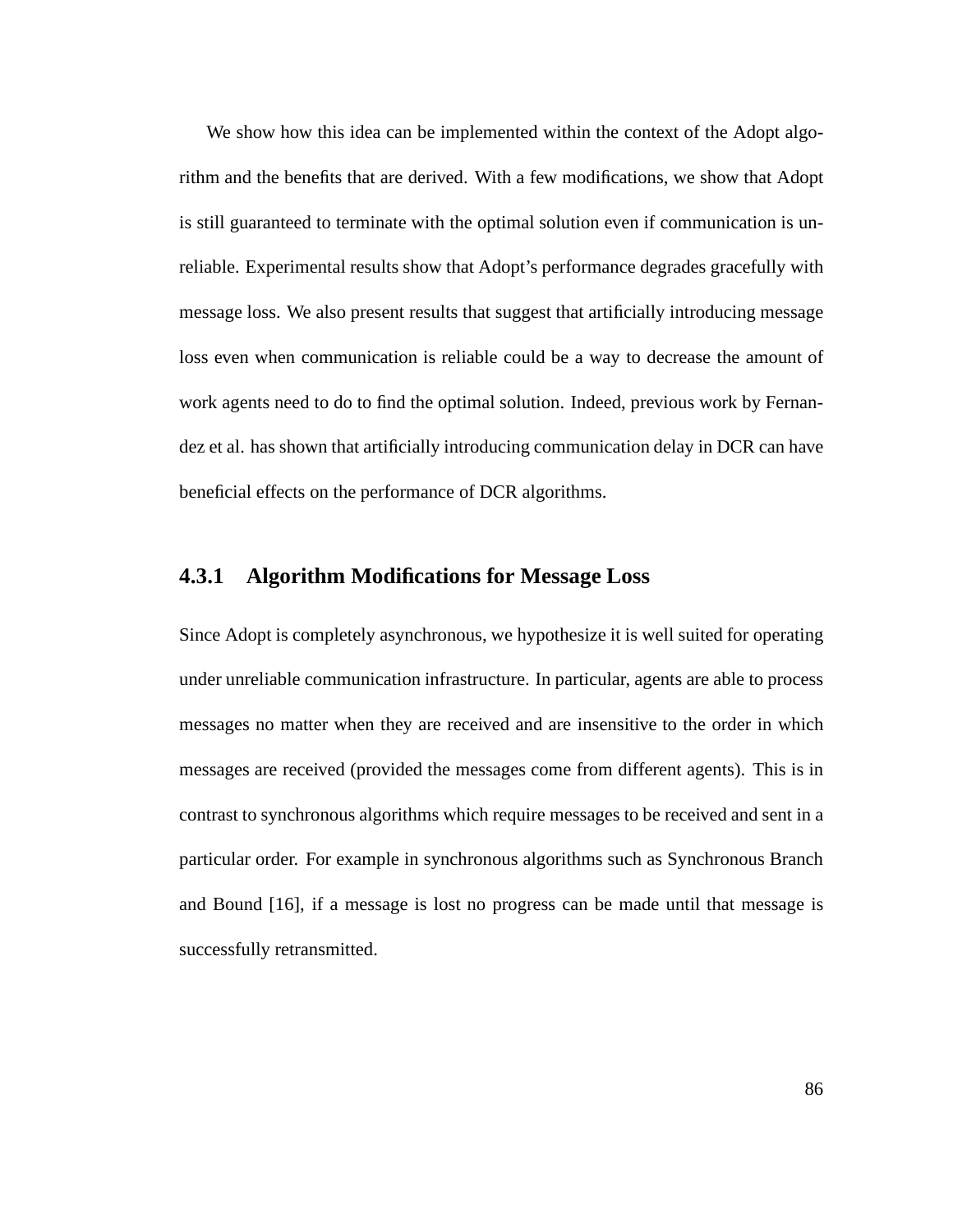While asynchrony is a key advantage, the major difficulty that arises is the danger of deadlock. Deadlock can occur for two reasons: the loss of VALUE/COST messages, or the loss of TERMINATE message. We consider each case separately. If VALUE or COST messages are lost, we could have a deadlock situation with agents waiting for each other to communicate. For example, consider two agents  $x_1$  and  $x_2$ .  $x_1$  sends a VALUE message to  $x_2$ .  $x_2$  evaluates and sends back to  $x_1$  a COST message. Suppose this message gets lost. At this point,  $x_1$  is now waiting for a COST message from  $x_1$ , while  $x_2$  is waiting for another VALUE message from  $x_1$ . Thus, the loss of one message has resulted in the agents getting deadlocked.

We can overcome deadlock problems arising from loss of VALUE and COST messages due to another key novelty of the Adopt algorithm: Adopt's built-in termination detection. The termination condition allows an agent to locally determine whether the algorithm has terminated. If no messages are received for a certain amount of time and an agent's termination condition is not true, then that agent can conclude that a deadlock may have occurred due to message loss. The agent can then resend VALUE and COST messages to its neighbors in order to trigger the other agents and break the deadlock. This method requires the implementation of a timeout mechanism at each agent. The value of the timeout can be set according to the average time between successive messages. This solution is more flexible and efficient than the alternative approach of dealing with message loss at a lower error-correction software layer. Instead, the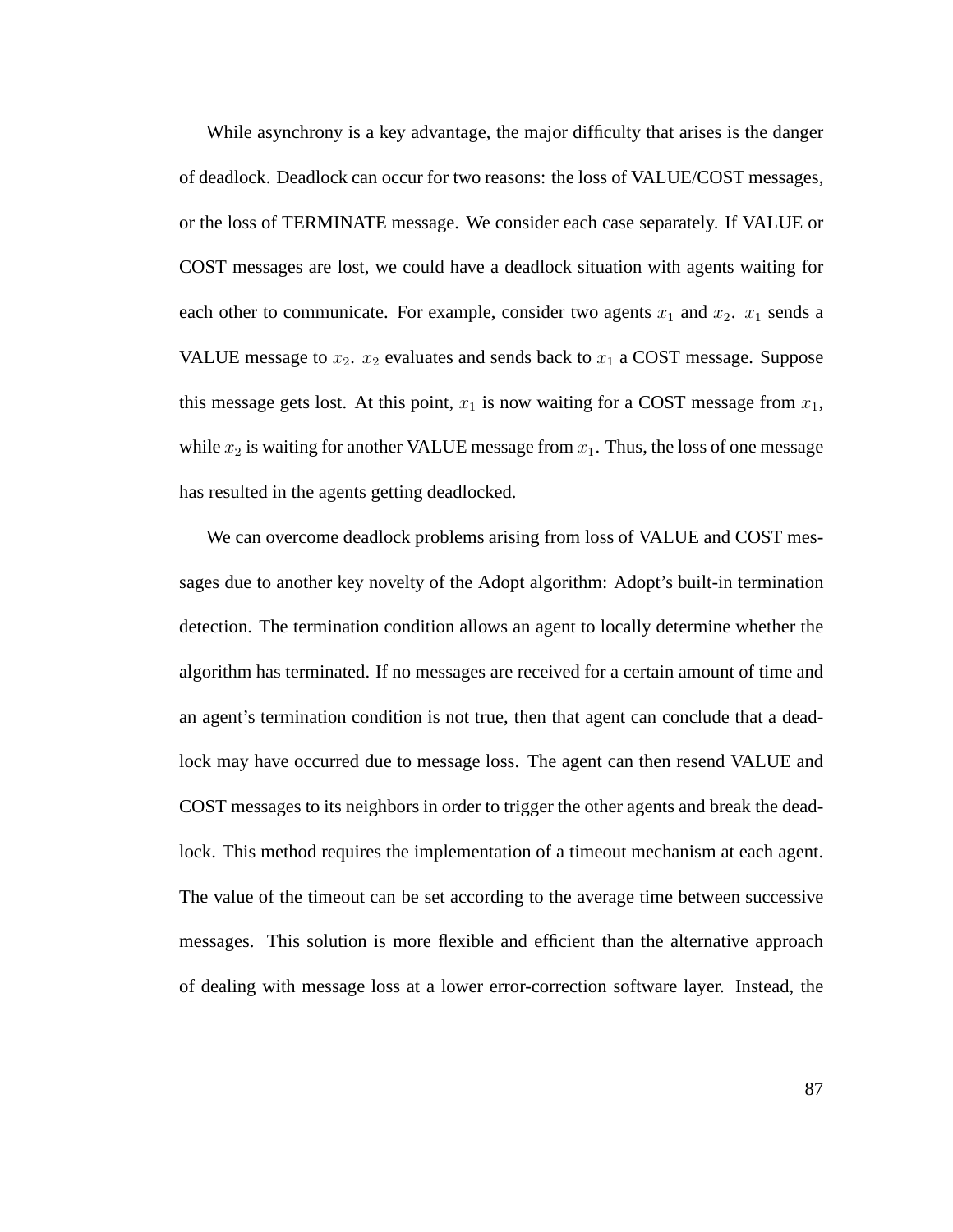algorithm intelligently determines when messages need to be resent by using the local termination condition as a guide. This method is also stateless in the sense that an agent does not need to remember the last message it sent in case a resend is needed. The agent can simply send out its current value and current cost whenever a timeout occurs.

Another reason deadlock can occur is if a TERMINATE message is lost. Agents terminate execution in response to the TERMINATE message received from their parents. If that message gets lost, an agent has no knowledge that the rest of the agents have come to a stop. The TERMINATE messages are essentially a distributed snapshot mechanism [6] whereby the agents determine that the termination condition is true at all the other agents. Unfortunately, distributed snapshot algorithms require reliable communication. Thus, Adopt requires that TERMINATE messages be sent reliably. This is can be done through an acknowledgment protocol where each TERMINATE message sent must be acknowledged by the recipient by responding to the sender with an ACK message. The sender will resend its message if an ACK is not received after certain amount of time. The sender continues to resend until an ACK is eventually received. Since  $r < 1$ , the TERMINATE message and the ACK will eventually (in the limit) go through. Since TERMINATE messages only need to be communicated once between parent and child, the overhead for this is not very severe, and is certainly less than requiring every message to be communicated reliably.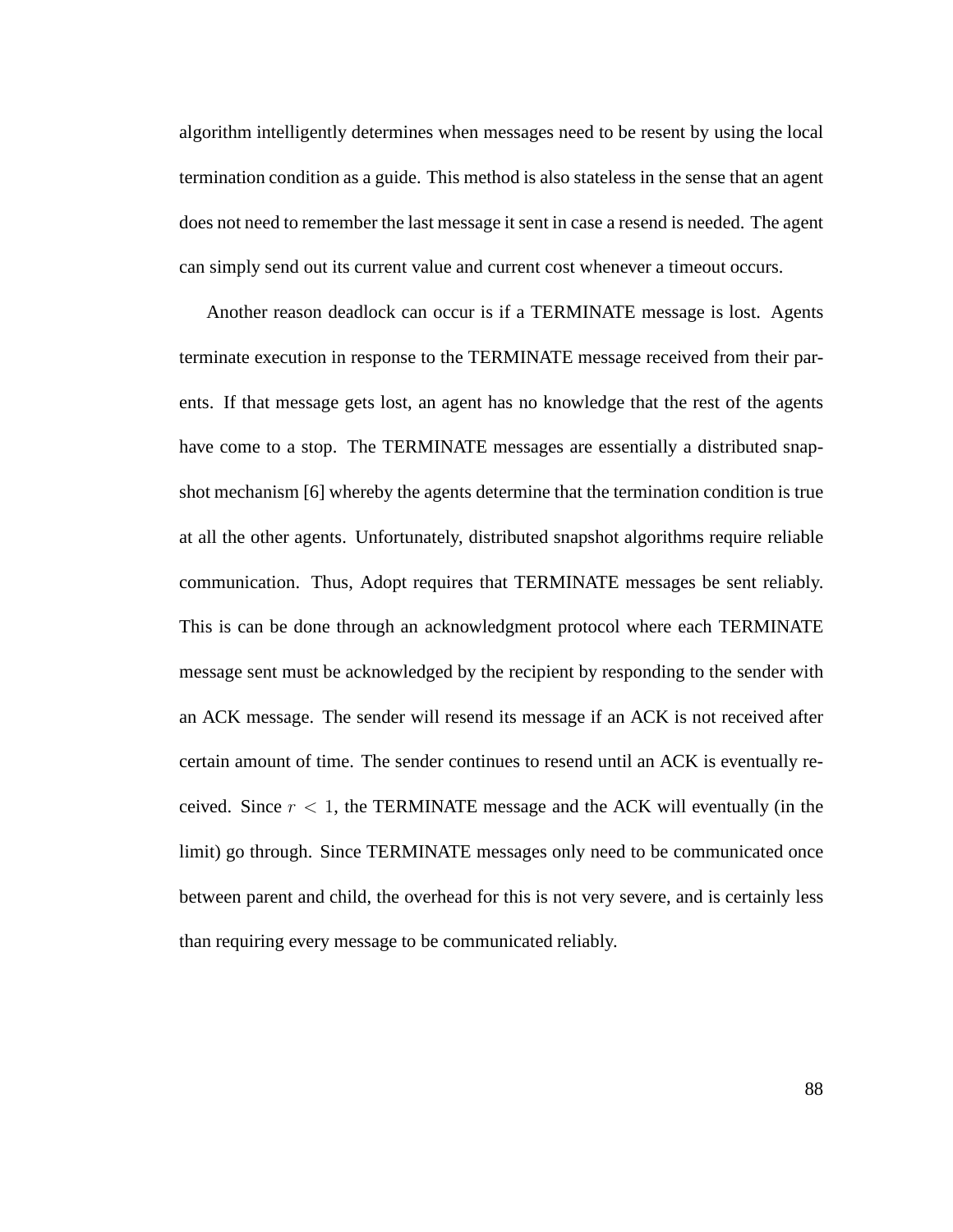With these modifications it can be ensured that Adopt will eventually terminate with the optimal solution, regardless of the amount of network disturbance, so long as the probability of a message being lost is less than 1. To see that Adopt will eventually terminate, realize the deadlock detection timeout will ensure that an agent  $x_i$  will not sit waiting forever for a message that may not come when its own termination condition is not true. Instead,  $x_i$  will continue sending messages to its children until a reply is received. Thus, each child will eventually report to  $x_i$  a lower bound that is also an upper bound. When this occurs,  $x_i$ 's termination condition will finally be true and it can terminate.

#### **4.3.2 Experiments**

We experiment on distributed graph  $3$ -coloring.<sup>1</sup> One node is assigned to one agent who is responsible for its color. Global cost of solution is measured by the total number of violated constraints. We experiment with graphs of link density  $3 - a$  graph with link density  $d$  has  $dn$  links, where  $n$  is the number of nodes in the graph. We average over 6 randomly generated problems for each problem size and each problem was run three times for each loss probability, for a total of 18 runs for each datapoint. Each agent runs in a separate thread and time to solution is measured as CPU time. We use a uniform

<sup>&</sup>lt;sup>1</sup>I thank Syed Muhammed Ali and Rishi Goel for their assistance with these experiments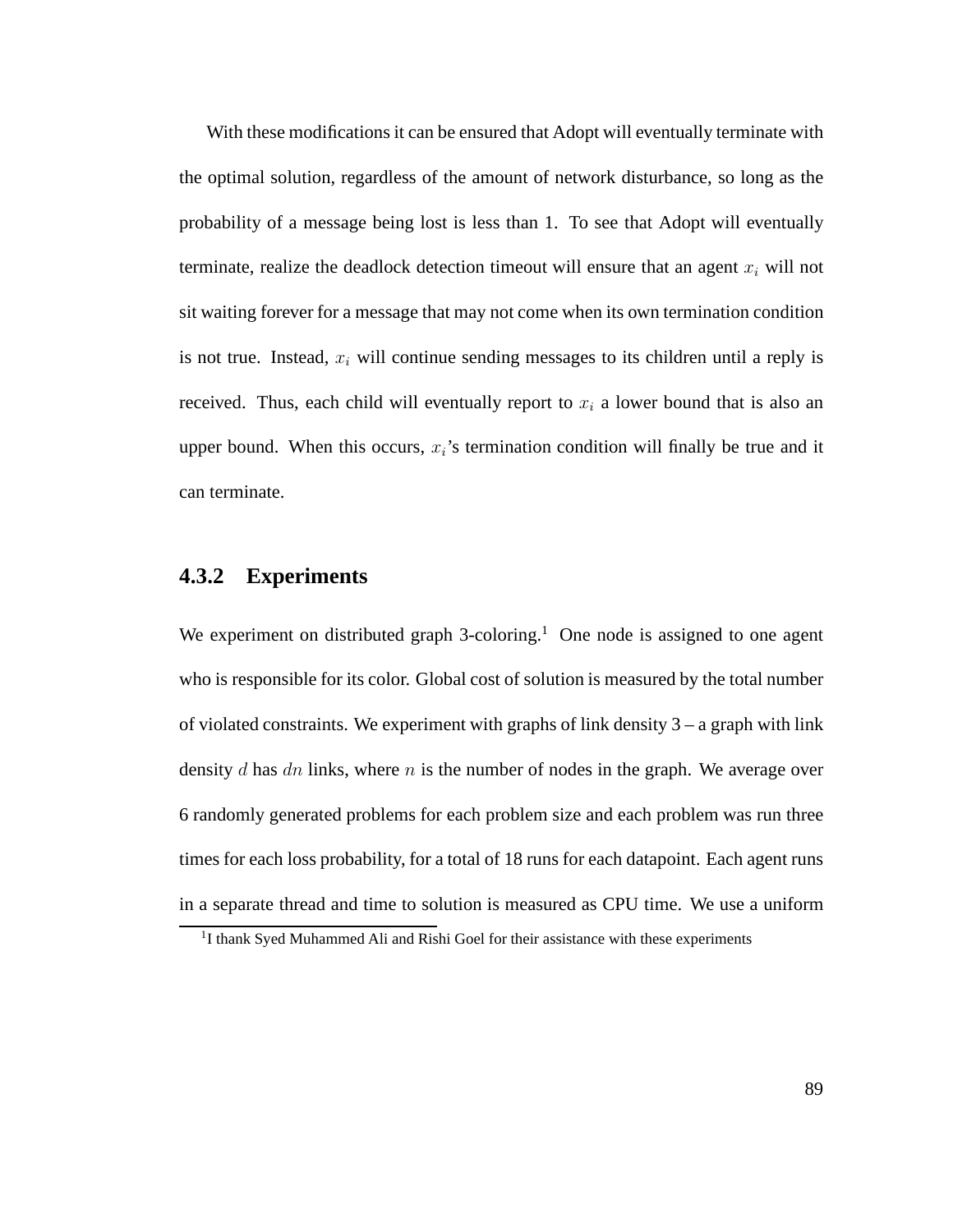timeout value of 10 seconds. We ensured consistent system load between runs and each run produced an optimal solution.

Table 4.1 shows the relative change in running time as a percentage of the running time when communication is perfect  $(r = 0)$ . We see that as loss probability r increases from 0% to 10%, the running time increases very little – only 5.88% for 10 agents and 4.66% for 12 agents. At loss probablity of 20%, we begin to see more severe effects on running time – 20.95% for 10 agents and 19.31% for 12 agents. The data provides initial evidence that Adopt's performance degrades gracefully as message loss rate increases.

In addition to solution time, we would also like to know if the agents are doing more or less work when messages are being lost as compared to when communication is perfect. One measure of "work" is the total number of messages processed. Table 4.2 shows the relative change in the total number of messages processed as a percentage of the number of messages processed when communication is perfect. We see that agents process fewer messages as message loss rate increases – around 8% less for 12 agents at 20% loss. These results show that agents are able to obtain a solution of optimal quality but by processing fewer messages as compared to the perfect communication case. This suggests that artificially introducing message loss even when communication is reliable could be a way to decrease the amount of work agents need to do to find the optimal solution. In fact, recent work by Fernandez et al. has shown that artificially introducing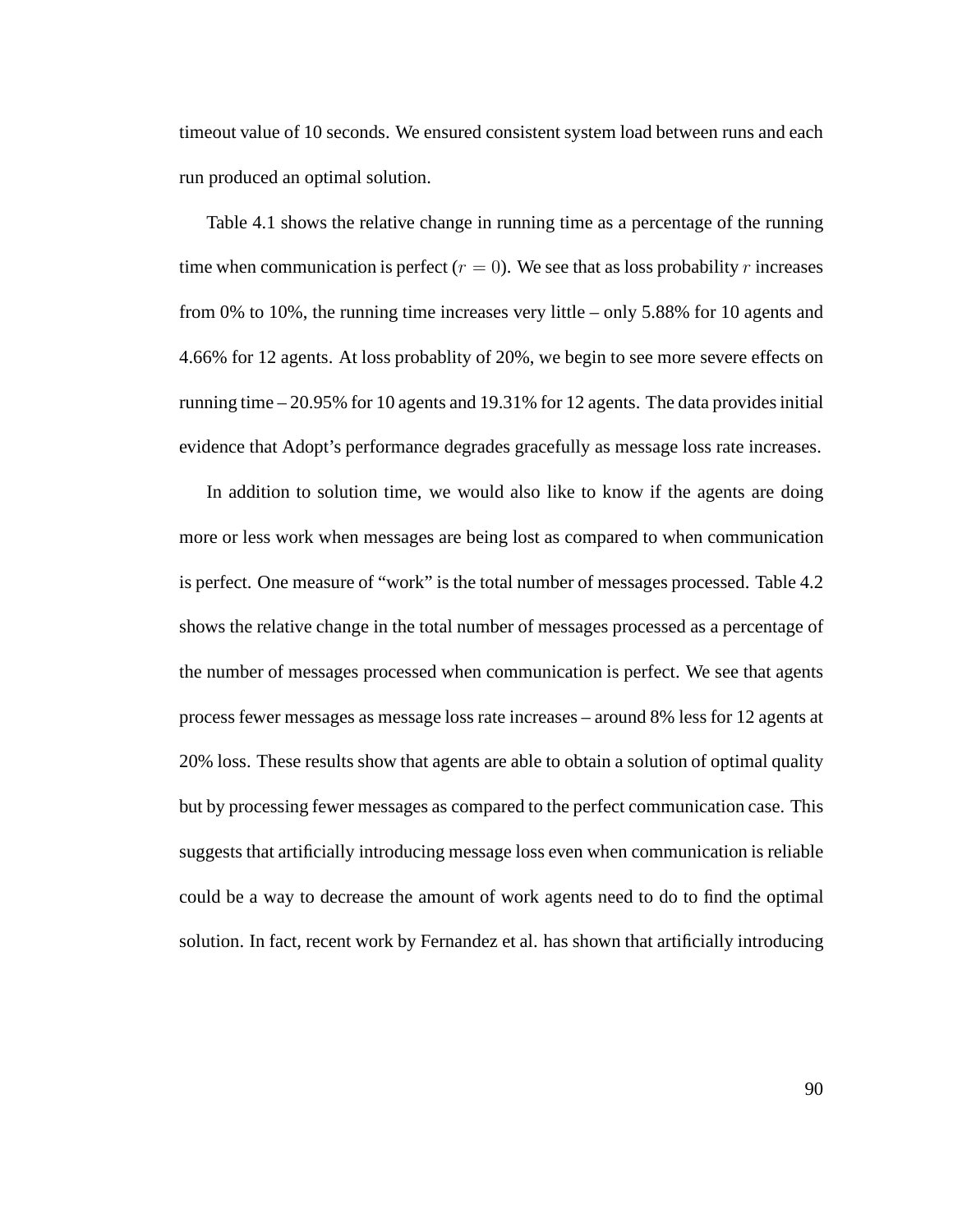| Loss rate $(r)$ | 8 Agents | 10 Agents | 12 Agents |
|-----------------|----------|-----------|-----------|
| $0\%$           | 100.00%  | 100.00%   | 100.00%   |
| 2%              | 99.61%   | 98.84%    | 100.17%   |
| 5%              | 103.94%  | 100.40%   | 100.01%   |
| 10%             | 110.78%  | 105.88%   | 104.66%   |
| 20%             | 128.93%  | 120.95%   | 119.31%   |

Table 4.1: Running time as a percentage of when there is zero loss.

Table 4.2: Number of messages processed (rcvd) as a percentage of when there is zero loss

| Loss rate $(r)$ | 8 Agents | 10 Agents | 12 Agents |
|-----------------|----------|-----------|-----------|
| $0\%$           | 100.00%  | 100.00%   | 100.00%   |
| 2%              | 98.80%   | 98.01%    | 98.36%    |
| 5%              | 98.44%   | 96.47%    | 95.27%    |
| 10%             | 98.63%   | 95.04%    | 93.02%    |
| 20%             | 97.58%   | 92.24%    | 92.59%    |

communication delay in DCR can have beneficial effects on the performance of DCR algorithms [11]. This is something we will explore in future work.

To summarize, we found that while sending acknowledgements for every message was excessive and too expensive, and sending none was problematic, the right tradeoff was to allow the DCR algorithm to control which key messages need to be sent reliably. We showed that this method allows an asynchronous algorithm to tolerate message loss and still terminate with the globally optimal solution. Empirical results showed that time-to-solution increased gradually as message loss rate is increased which is a desireable property in a DCR algorithm. We also found that agents need to process fewer messages to find the optimal solution when messages may be lost, which suggests that an active loss mechanism may improve algorithm performance.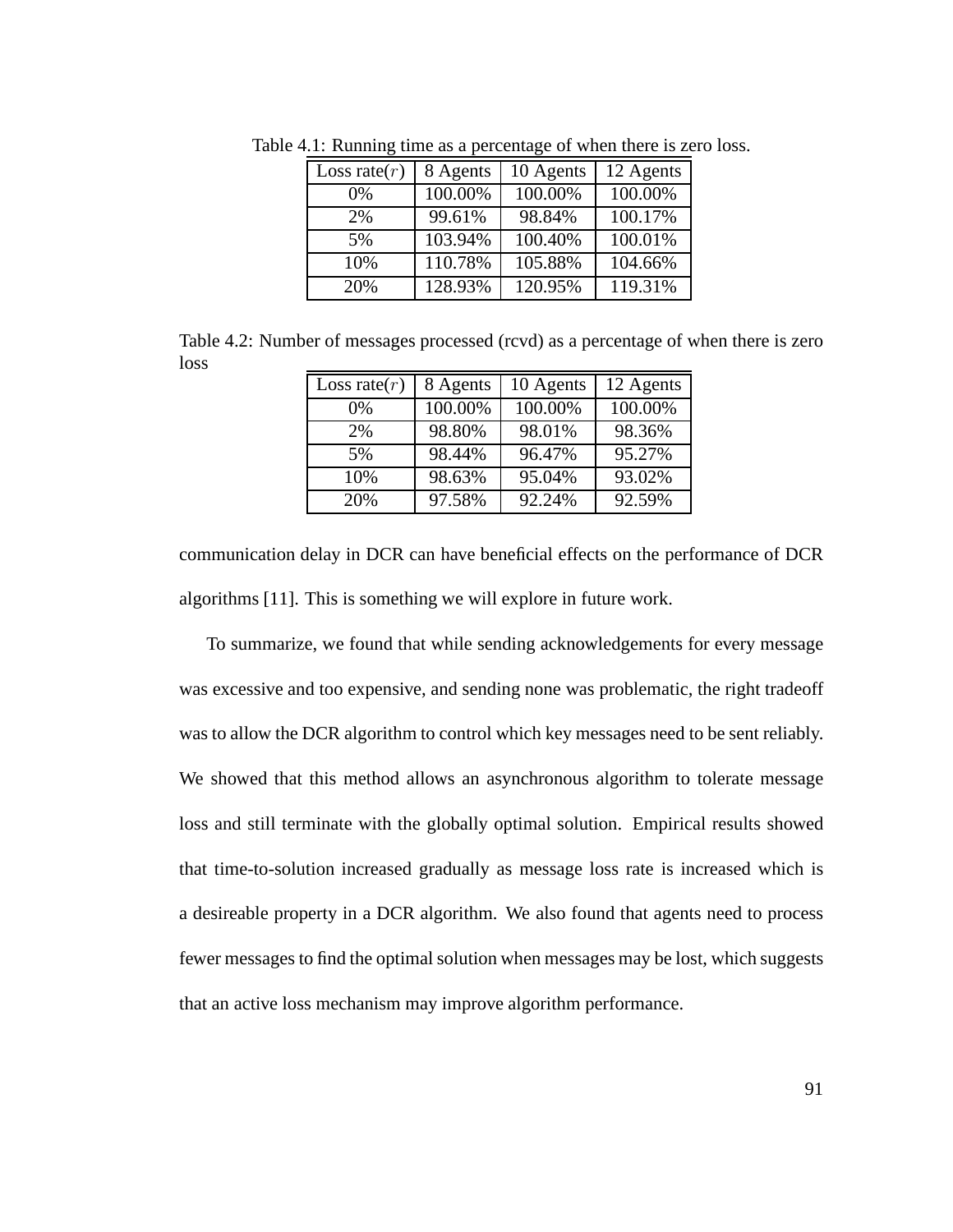# **Chapter 5**

### **Modeling Real-world Problems**

In this chapter, we illustrate that the Distributed Constraint Reasoning (DCR) paradigm can be used to represent and solve an important class of Distributed Resource Allocation problem. We develop an abstract formalization of the Distributed Resource Allocation problem that allows detailed complexity analysis and general mappings into the DCR representation. Previous work in modeling Distributed Resource Allocation has lacked a systematic formalization of the problem and a general solution strategy. In particular, formalizations that allow detailed complexity analysis and general mappings into DCR are missing.

Figure 5.1 depicts the overall methodology. First, we propose an abstract formalization of Distributed Resource Allocation (shown as box (a)) that is able to capture both the distributed and dynamic nature of the problem. The abstract formalization is significant because it allows us to understand the complexity of different types of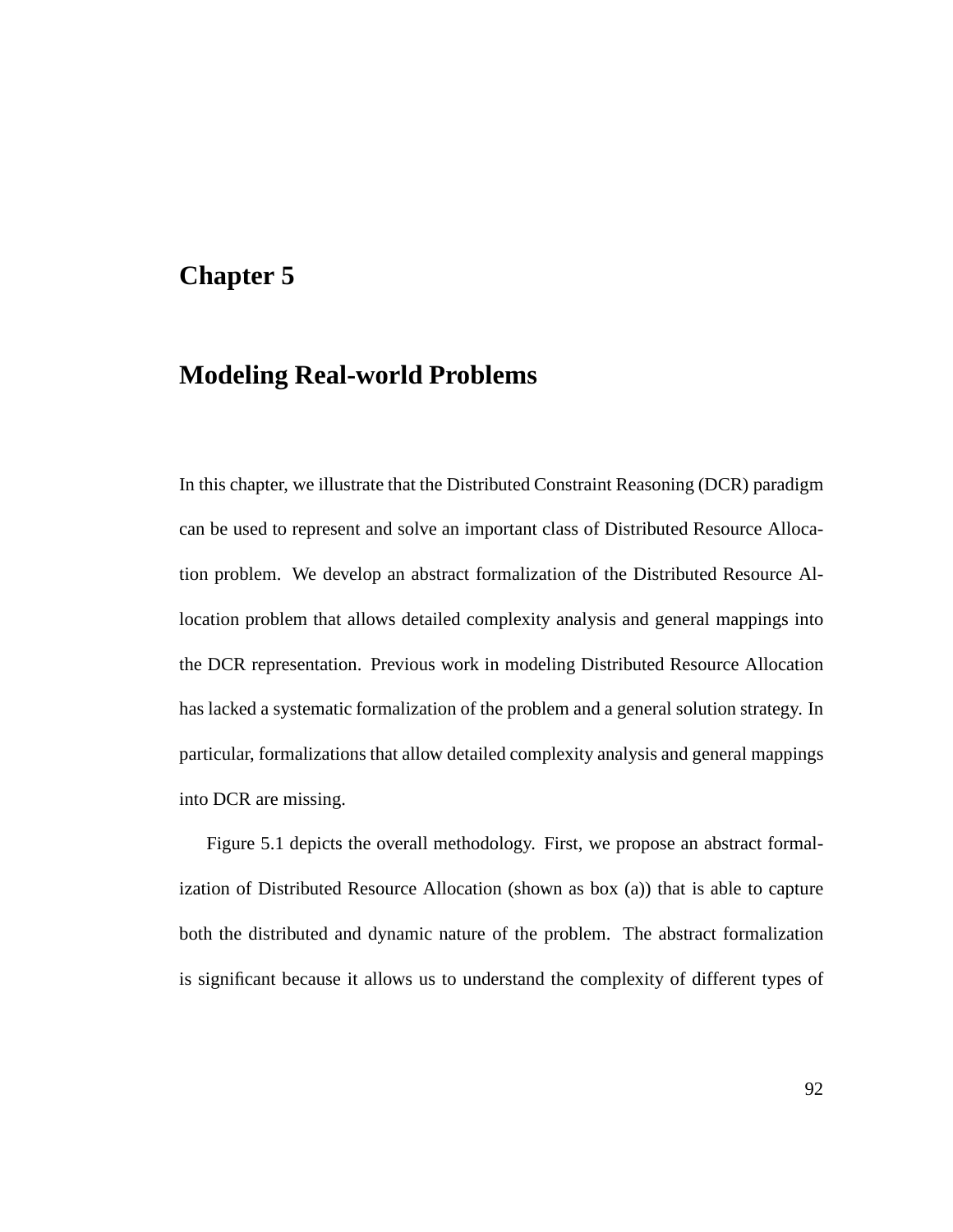Distributed Resource Allocation problems and allows tractable problem subclasses to be identified. Next, we develop generalized mappings into DCR (shown as box (b)). In particular, we will consider two specific DCR representations: DCOP which was previously defined in chapter 2 and DyDisCSP which is defined in this chapter. DCOP can represent optimization problems but cannot represent dynamic problems. On the other hand, DyDisCSP is able to represent dynamic problems at the expense of limiting to a satisfaction-based representation. The Adopt algorithm can be used to solve DCOPs while the LD-AWC algorithm presented in this chapter can be used to solve Dy-DisCSPs. Unfortunately sound and complete algorithms for dynamic optimization are currently unavailable. Thus, we will present mappings into both DCOP and DyDisCSP, each concerned with different aspects of the problem ( optimization and dynamics).

The general mapping strategies are significant because they enable existing DCR technologies to be brought to bear directly onto the distributed resource allocation problem. In particular with these mappings, we can use DCR algorithms like Adopt and LD-AWC in particular to automatically solve distributed resource allocation problems. In addition, they allow future algorithmic advances in DCR to also be directly applied to the distributed resource allocation problem without significant re-modeling effort. Thus, our formalism and generalized mappings may provide researchers with tools for both representing and solving their resource allocation problem using DCR.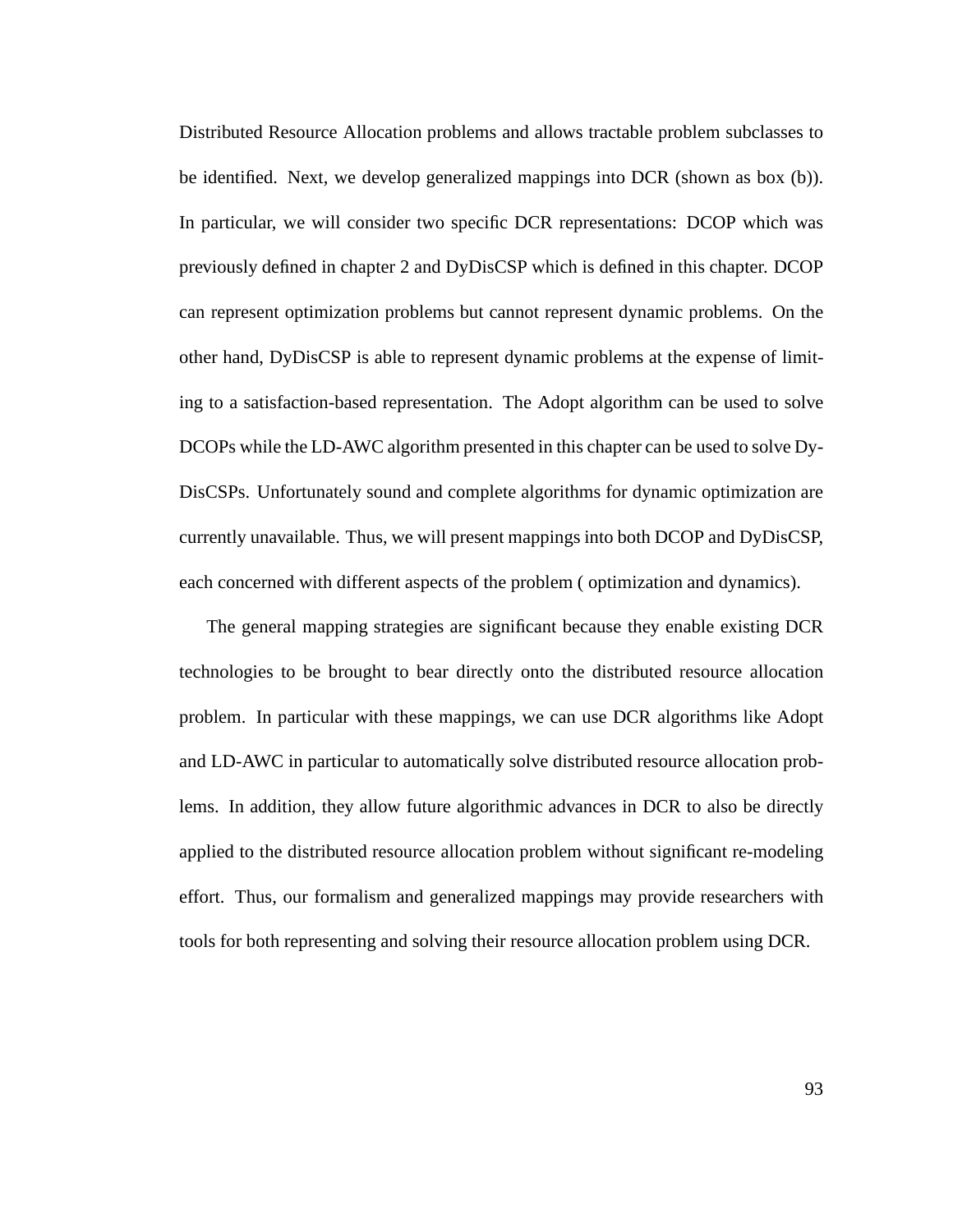In section 5.1, we will describe the details of the distributed sensor network problem as a concrete example of the Distributed Resource Allocation problem. This domain is then used to illustrate the formal definitions in section 5.2 which formalize our abstract model of Distributed Resource Allocation. Properties and complexity classes are defined in section 5.3 and 5.4. In section 5.5, we define the Dynamic Distributed Constraint Satisfaction Problem (DyDisCSP) and the LD-AWC algorithm for solving DyDisCSP. Sections 5.6 and 5.7 define our mappings of Distributed Resource Allocation into DyDisCSP. Section 5.8 defines our mapping into DCOP.

# **5.1 Application Domain**

Our distributed sensor network problem introduced previously is used to illustrate the difficulties described above and to also illustrate our formalization of Distributed Resource Allocation that is described later. The domain consists of multiple stationary sensors, each controlled by an independent agent, and targets moving through their sensing range. Figure 2.1 shows the hardware. Each sensor is equipped with a Doppler radar with three sector heads. Each sector head covers 120 degrees and only one sector can be active at a time. While all of the sensor agents must choose to activate their sector heads to track the targets, there are some key difficulties in such tracking.

The first difficulty is that the domain is inherently distributed. In order for a target to be tracked accurately, at least three agents must collaborate. They must concurrently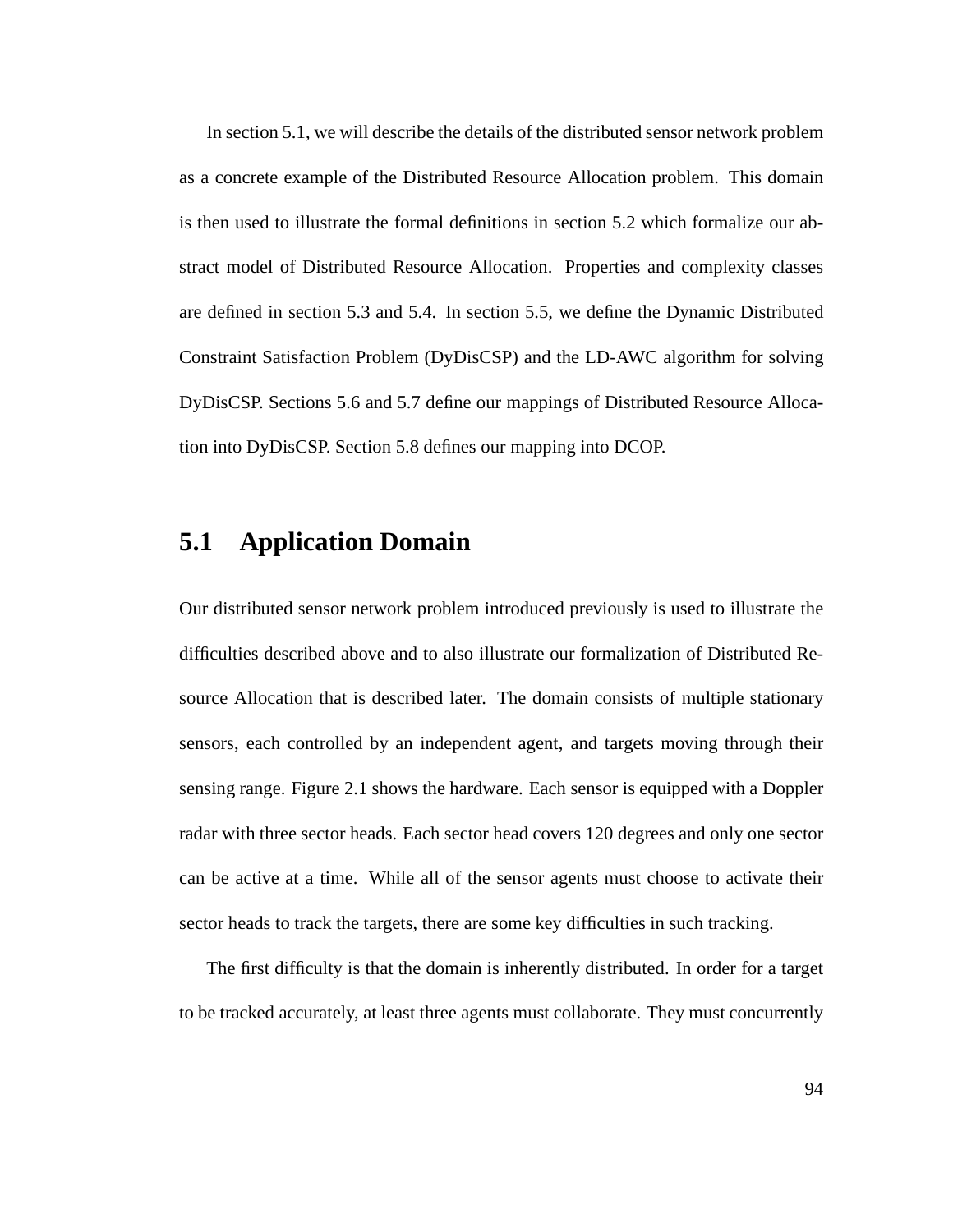

Figure 5.1: Graphical depiction of the described methodology.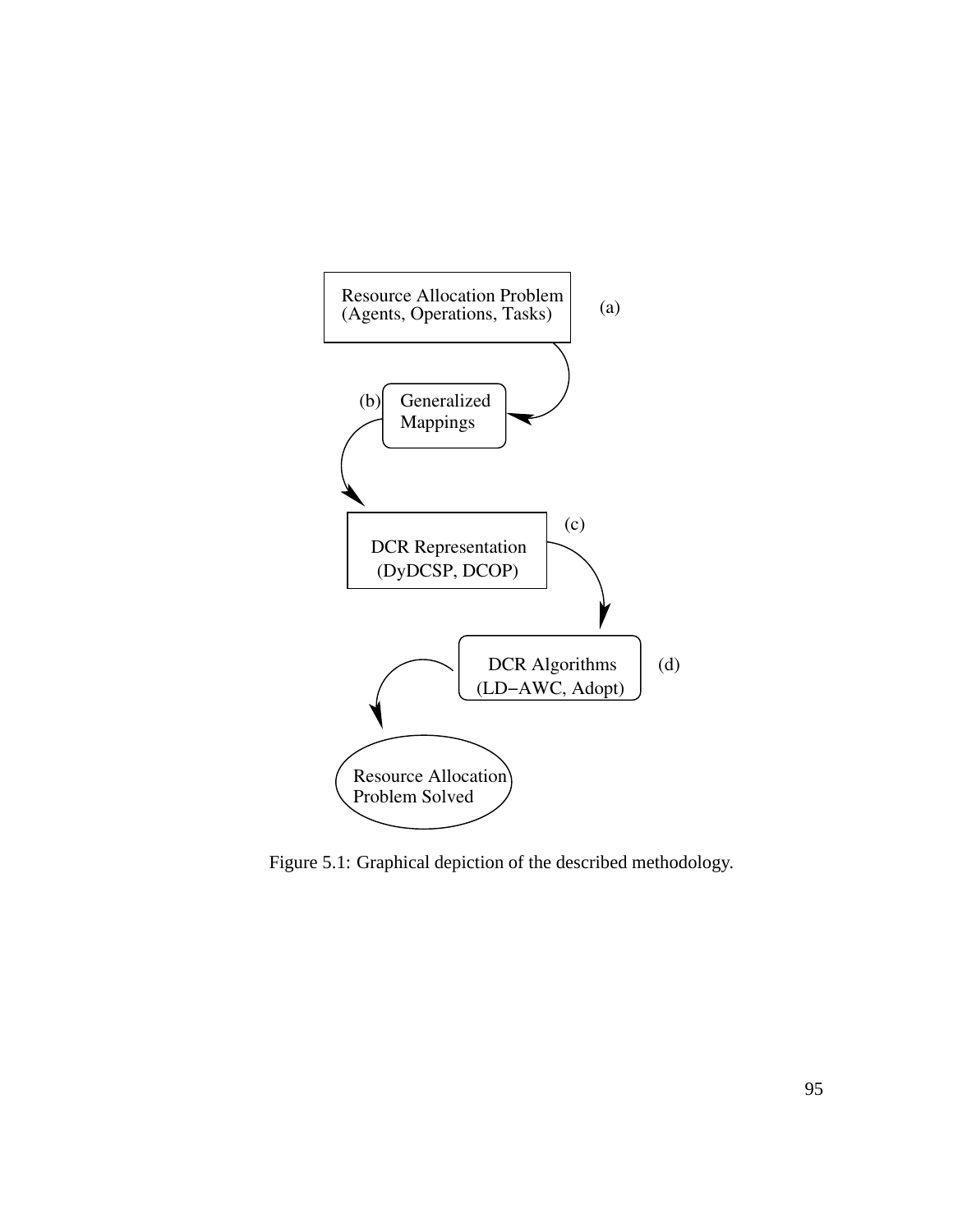

Figure 5.2: A schematic of four sensor nodes.

activate their sectors so the target is sensed by at least three overlapping sectors. For example, in Figure 5.2, if an agent A1 detects target 1 in its sector 0, it must inform two of its neighboring agents, A2 and A4 for example, so that they activate their respective sectors that overlap with A1's sector 0.

The second difficulty with accurate tracking is that when an agent is informed about a target, it may face ambiguity in which sector to activate. Each sensor can detect only the distance and speed of a target, so an agent that detects a target can only inform another agent about the general area of where a target may be, but cannot tell other agents specifically which sector they must activate. For example, suppose there is only target 1 in Figure 5.2 and agent A1 detects that a target is present in its sector 0. A1 can tell A2 that a target is somewhere in the region of its sector 0, but it cannot tell A2 which sector to activate because A2 has two sectors (sector 1 and 2) that overlap with A1's sector 0. In order to resolve this ambiguity, A2 may be forced to first activate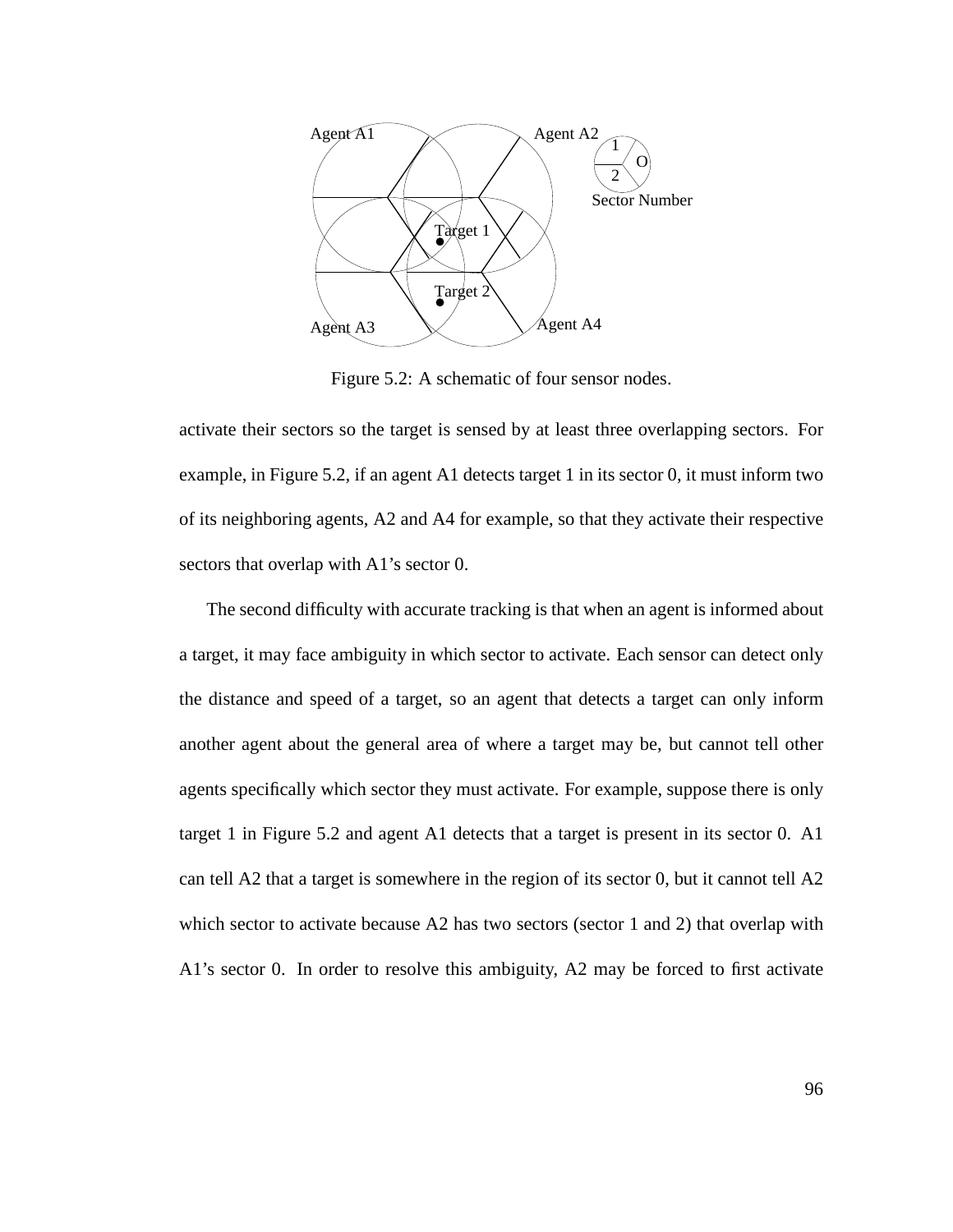its sector 1, detect no target, then try its sector 2. Thus, activating the correct sector requires a collaboration between A1 and A2. A1 informs A2 that a target exists in some ambiguous region and A2 then resolves the remaining ambiguity. The significance here is that no single agent can determine the correct allocation of all sectors to targets.

The third difficulty is that resource contention may occur when multiple targets must be tracked simultaneously. For instance, in Figure 5.2, A4 needs to decide whether to track target 1 or target 2 and it cannot do both since it may activate only one sector at a time. A4 should choose to track target 2 since there is no other way for target 2 to be tracked. A4 is "critical" for tracking target 2. In general, determining whether an agent is "critical" for a particular target requires non-local information about targets out of an agent's immediate sensing range. In this example, note that target 1 and 2 are tasks that conflict with one another. Targets that are spatially distant do not conflict with each other and thus can easily be tracked without resource contention. Thus, as we will see, the relationship among tasks will affect the difficulty of the overall resource allocation problem.

Finally, the situation is dynamic because targets move through the sensing range. Even after agents find a configuration that is accurately tracking all targets, they may have to reconfigure themselves as targets move over time.

The above application illustrates the difficulty of resource allocation among distributed agents in a dynamic environment. Lack of a formalism for dynamic distributed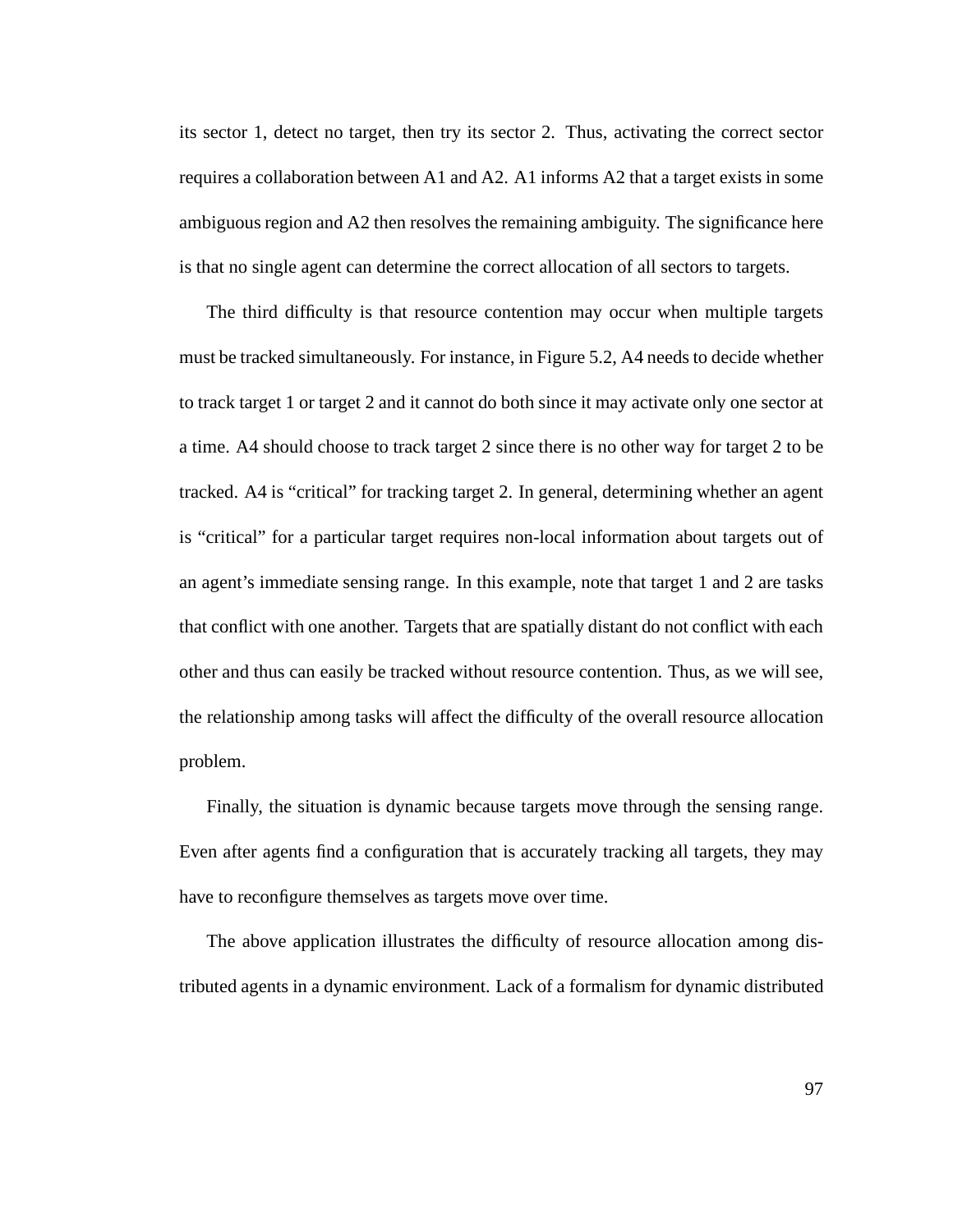resource allocation problem can lead to ad-hoc methods which cannot be easily reused. Instead, our adoption of a formal model allows our problem and its solution to be stated in a more general way, possibly increasing our solution's usefulness. More importantly, a formal treatment of the problem also allows us to study its complexity and provide other researchers with some insights into the difficulty of their own resource allocation problems. Finally, a formal model allows us to provide guarantees of soundness and completeness of our results. The next section presents our formal model of resource allocation.

# **5.2 Formal Definitions**

A Distributed Resource Allocation Problem consists of 1) a set of agents that can each perform some set of operations, and 2) a set of tasks to be completed. In order to be completed, a task requires some subset of agents to perform certain operations. We can define a task by the operations that agents must perform in order to complete it. The problem is to find an allocation of agents to tasks such that all tasks are performed. In this way, we view the agents as the resources to be allocated. This problem is formalized next.

• **Definition 1**: A Distributed Resource Allocation Problem is a structure  $\langle \mathcal{A}, \Omega, \Omega \rangle$  $\Theta$  where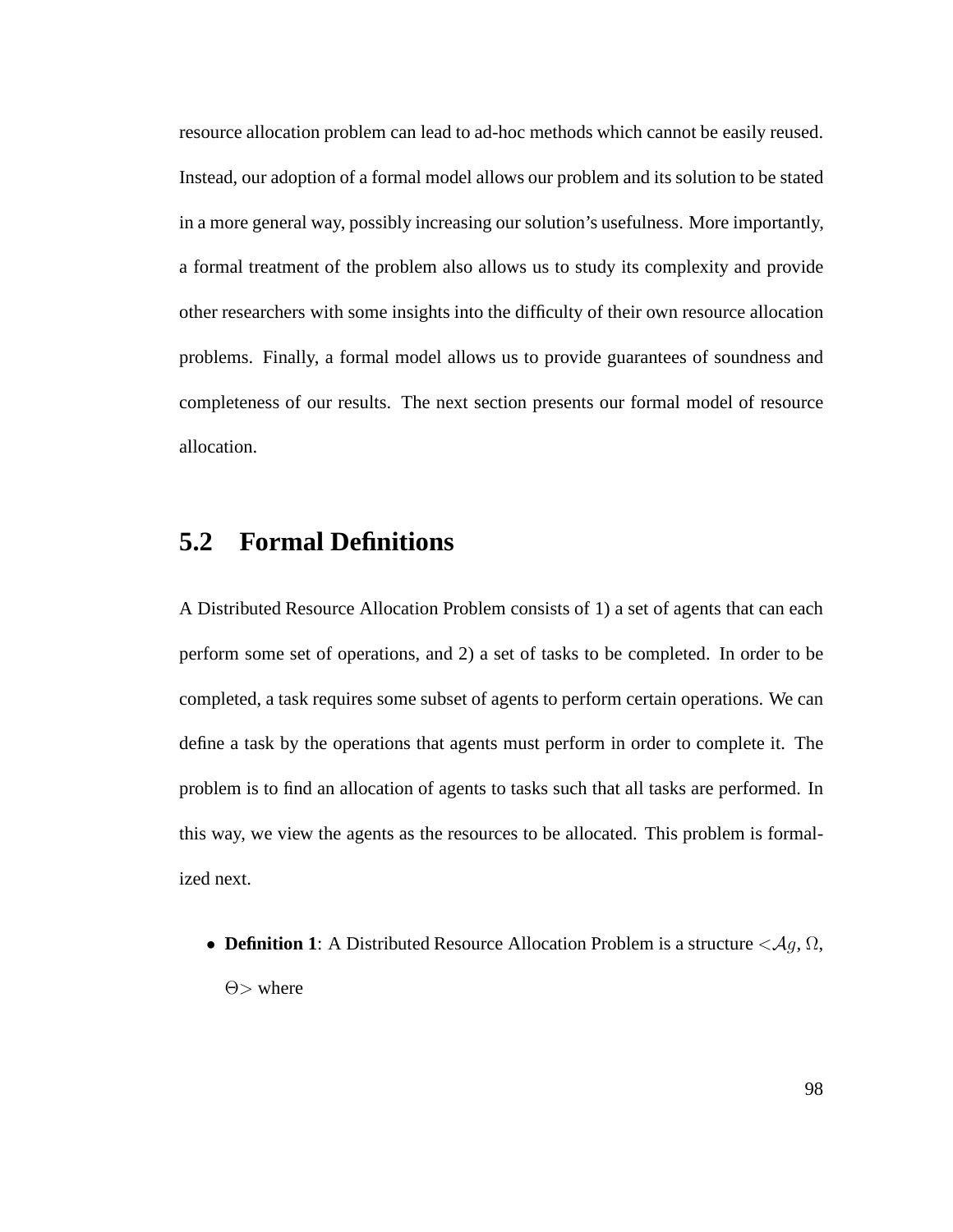- $-$  *Ag* = { $A_1$ ,  $A_2$ , ...,  $A_n$ } is a set of agents.
- $\Omega = \{O_1^1, O_2^1, ..., O_p^i, ..., O_q^n\}$  is a set of operations, where operation  $O_p^i$ denotes the p'th operation of agent  $A_i$ . An operation can either succeed or fail. Let  $Op(A_i)$  denote the set of operations of  $A_i$ .
- $\Theta = \{T_1, T_2, ..., T_n\}$  is a set of tasks, where each task  $T \in \Theta$  is a set of sets  $\{t_1, t_2, ..., t_n\}$  and each  $t_i \in T$  is a set of operations. Each  $t_i$  is called a *minimal set*.

Intuitively, the minimal sets of a task specify the alternative ways (sets of operations) to perform the task. We assume that tasks are either performed or not performed. We do not model varying degrees of task performance. Tasks are performed by executing all the operations in one of its minimal sets. No more (or less) operations are needed. Thus, we require that each minimal set  $t_r$  of a given task T is "minimal" in the sense that no other minimal set in T is a subset of  $t_r$ . Beyond the minimal resources required for a task, we do not model more complex task features such as task duration, task difficulty, task performance cost, etc. although we note that these are features that are important in many domains and deserve attention.

We assume operations in  $Op(A_i)$  are *mutually exclusive* in the sense that an agent can only perform one operation at a time. This is an assumption that holds in our domain of distributed sensor networks and in many other domains. However, in order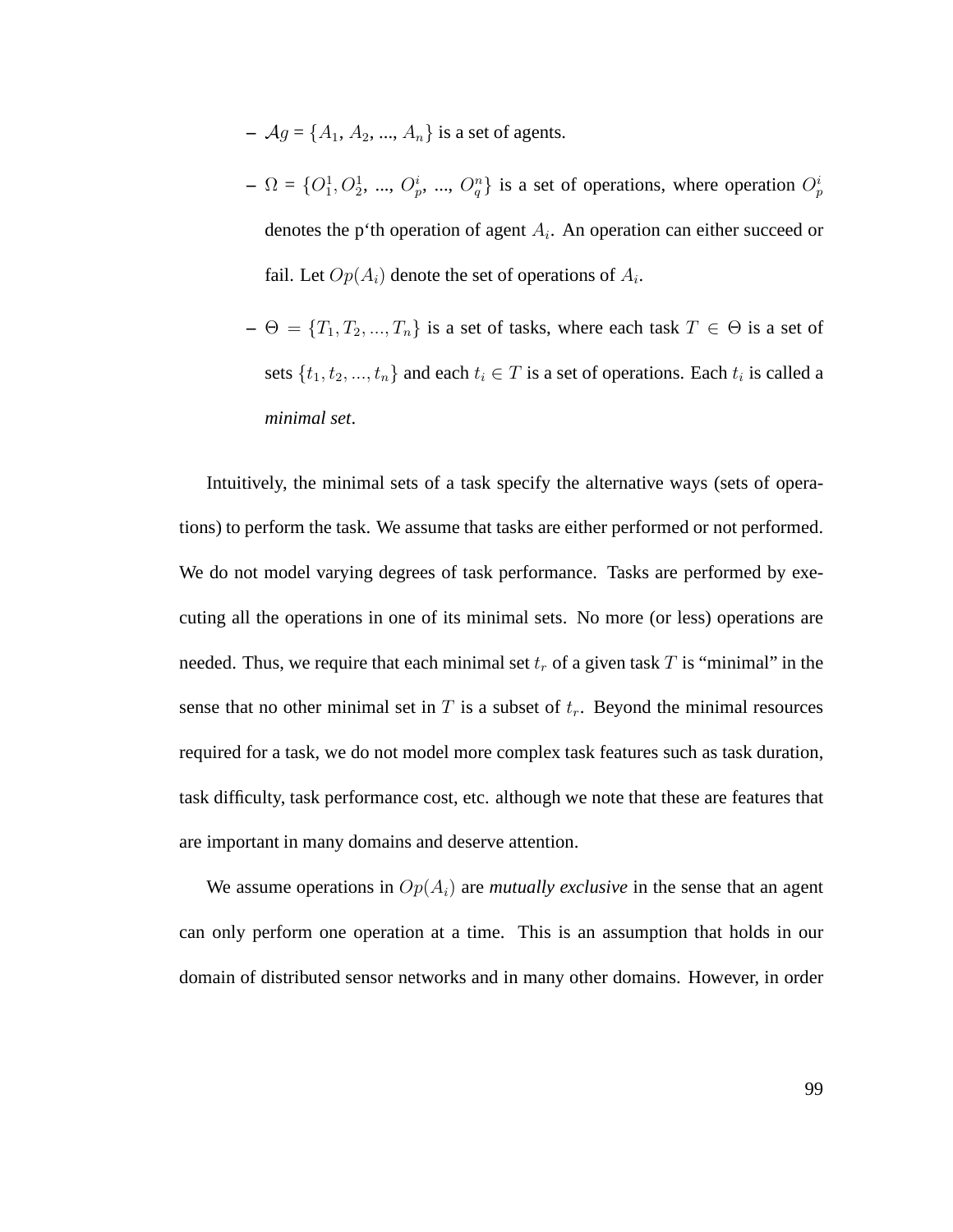to capture domains where agents are able to perform multiple operations and do many tasks at once, this assumption must be relaxed in future work.

A *solution* to a resource allocation problem is to choose a minimal set for each present task such that the chosen minimal sets do not conflict. We say that two minimal sets of two different tasks *conflict* if they each contain an operation belonging to the same agent. Since we assume that an agent can only perform one operation at a time, it is not possible for all the operations in two conflicting minimal sets to be executed simultaneously. In general when there are too many tasks and not enough agents, it may not be possible to choose non-conflicting minimal sets for every present task. In such cases, we wish the agents to allocate resources only to the most important tasks. More formally, we wish to find  $\Theta_{sat} \subseteq \Theta_{current}$ , such that  $\langle Ag, \Omega, \Theta_{sat} \rangle$  has a solution and  $| \Theta_{sat} |$  is maximized. In other words, we must solve the optimization problem where we wish to choose a subset of the tasks so that the maximum number of tasks are completed.

To illustrate this formalism in the distributed sensor network domain, we cast each sensor as an agent and activating one of its (three) sectors as an operation. We will use  $O_p^i$  to denote the operation of agent  $A_i$  activating sector p. For example, in Figure 5.2, we have four agents, so  $Ag = \{A_1, A_2, A_3, A_4\}$ . Each agent can perform one of three operations, so  $\Omega = \{O_0^1, O_1^1, O_2^1, O_0^2, O_1^2, O_2^2, O_0^3, O_1^3, O_2^3, O_0^4, O_1^4, O_2^4\}$ . To specify the

100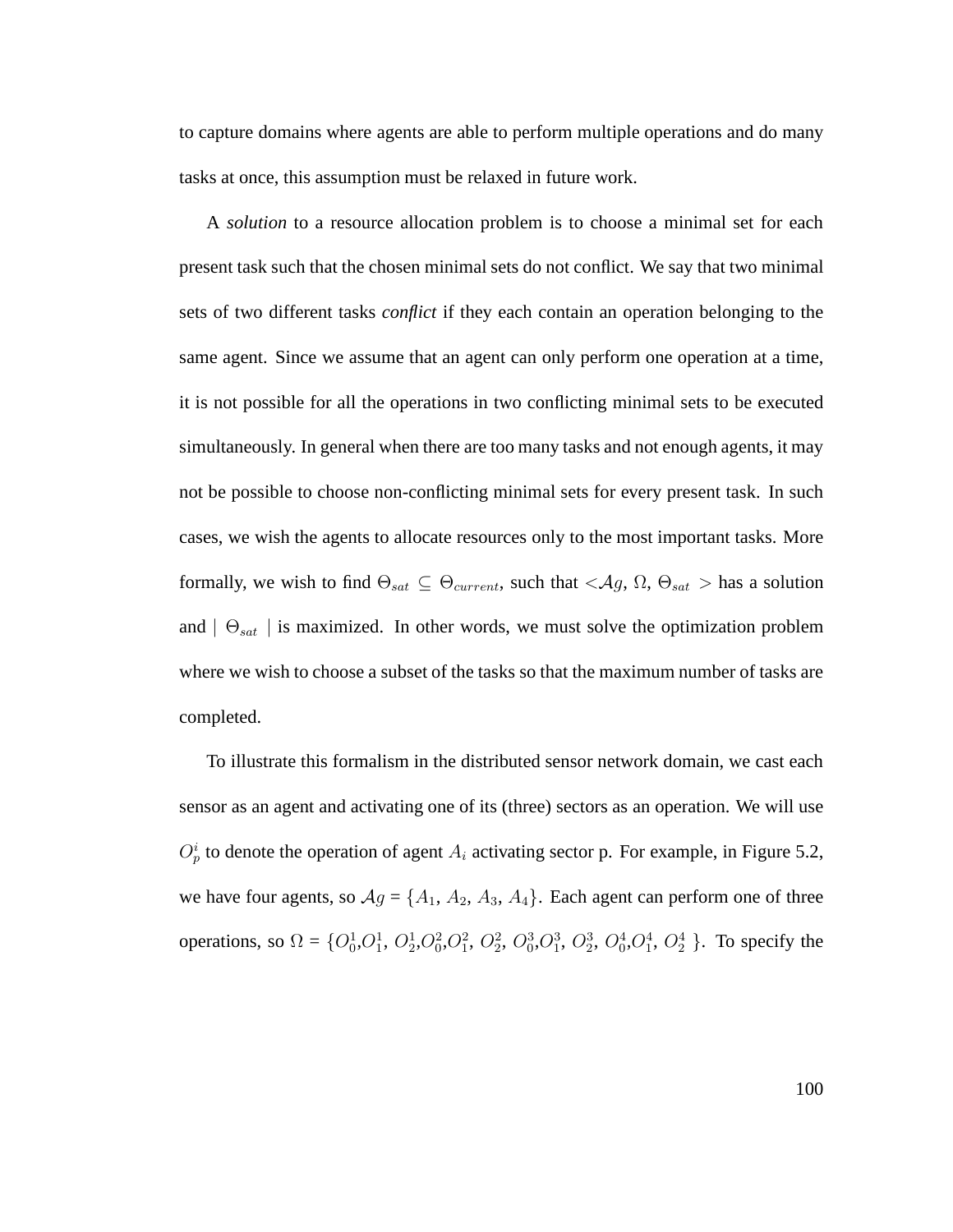subset of operations belonging to a particular agent, say  $A_1$ , we use  $Op(A_1) = \{O_0^1, O_1^1,$  $O^1_2$  }.

We distinguish between tasks that are *present* and *not present*. Present tasks require resources, while tasks that are not present do not require resources. Tasks change from being present to not present and vice versa over time. Θ (defined above) corresponds to the set of all tasks, present or not. We use  $\Theta_{current} (\subseteq \Theta)$  to denote the set of tasks that are currently present. We call a resource allocation problem *static* if  $\Theta_{current}$  is constant over time and *dynamic* otherwise. In our distributed sensor network example, since targets come and go, the problem is a dynamic one. We do not model resource allocation problems where the resources may be dynamic (i.e., where agents may come and go).

Returning to our example, we now define our task set Θ. We define a separate task for each region of overlap of sectors where a target may potentially be present. In other words, tasks correspond to spatially segmented regions of space. The existence of an actual target in a particular segmented region corresponds to a present task. Regions of overlap that do not currently contain a target are tasks that do not currently need to be performed. Associated with each region is the set of operations that can sense that space, i.e., the sensor sectors that cover it. In the situation illustrated in Figure 5.2, we have two targets shown. We define our current task set as  $\Theta_{current} = \{T_1, T_2\}$ . In the figure, there are many other regions of overlap for which tasks are defined, but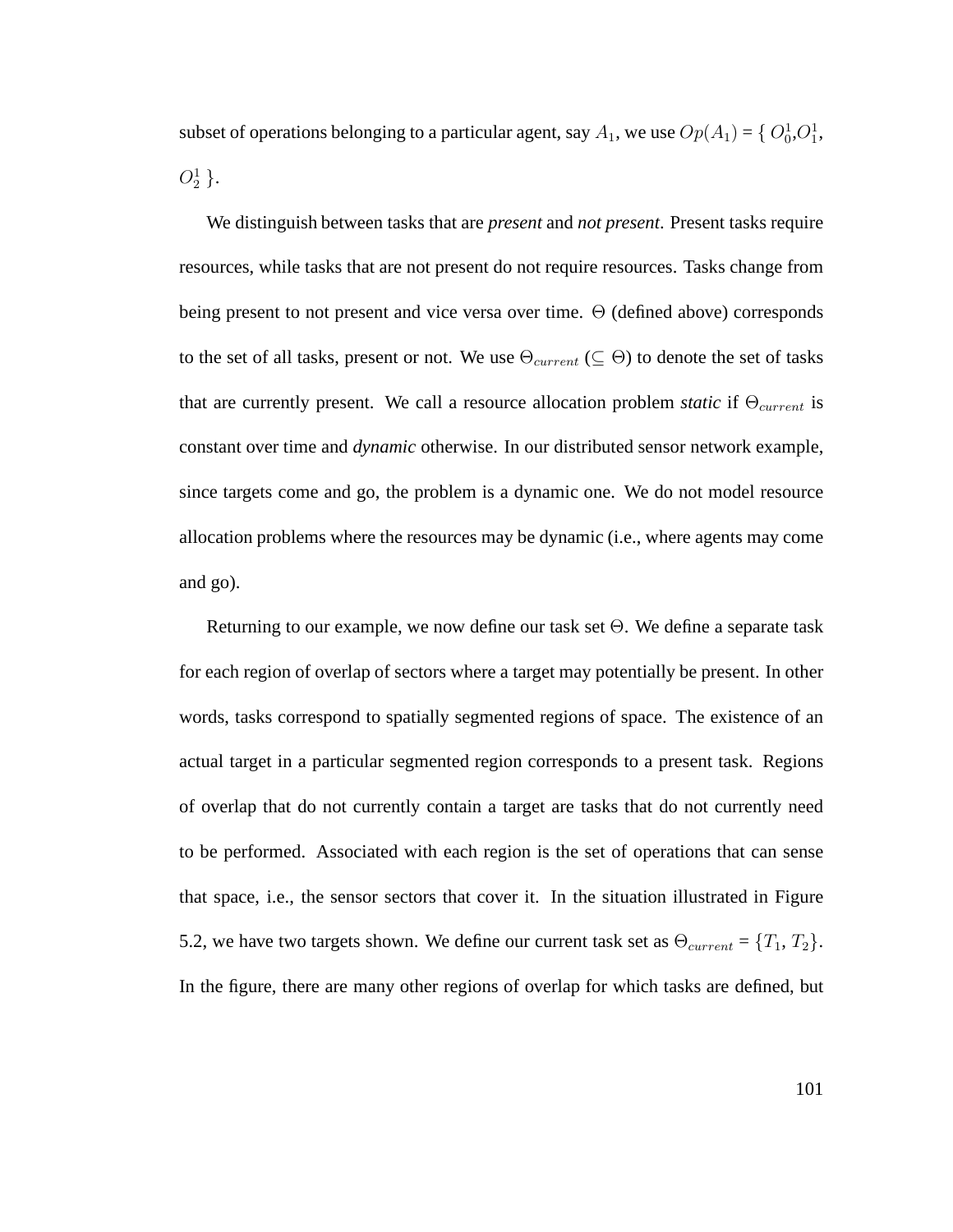we omit description of the full set  $\Theta$  for simplicity. Task  $T_1$  requires any three of the four possible agents to activate their corresponding sector, so we define a minimal set corresponding to all the  $\binom{4}{3}$ <sup>4</sup>/<sub>3</sub>) combinations. Thus,  $T_1 = \{ \{O_0^1, O_2^2, O_0^3\}, \{O_2^2, O_0^3, O_1^4\},\}$  $\{O_0^1, O_0^3, O_1^4\}$ ,  $\{O_0^1, O_2^2, O_1^4\}$ . Note that the subscript of the operation denotes the number of the sector the agent must activate. In the example, task  $T_2$  can only be tracked by two sectors, so  $T_2 = \{\{O_0^3, O_2^4\}\}.$ 

For each task, we use  $\Upsilon(T_r)$  to denote the union over all the minimal sets of  $T_r$ , and for each operation, we use  $T(O_p^i)$  to denote the set of tasks  $T_r$  for which  $O_p^i$  can contribute, that is, those tasks that include  $O_p^i$  in  $\Upsilon(T_r)$ . For instance,  $\Upsilon(T_1) = \{O_0^1, O_2^2, O_3^2\}$  $O_0^3$ ,  $O_1^4$ } and  $T(O_0^3) = \{T_1, T_2\}$  in the example above.

The set  $\Theta_{current}$  is determined by the environment and not necessarily immediately known to all the agents. It also changes over time. A key difficulty is how the agents can come to know which tasks are currently present. We will discuss this question shortly after the following two definitions. We assume that when an agent *executes* one of its operations, the operation either succeeds or fails depending on the presence or absence of tasks in the environment at the time the operation is executed.

• **Definition 2**: Let  $O_p^i \in \Omega$  be an operation executed by  $A_i$ . If  $\exists T_r \in \Theta_{current}$  such that  $O_p^i \in \Upsilon(T_r)$ , then  $O_p^i$  succeeds. If  $O_p^i$  has no corresponding task in  $\Theta_{current}$ , the operation *fails*.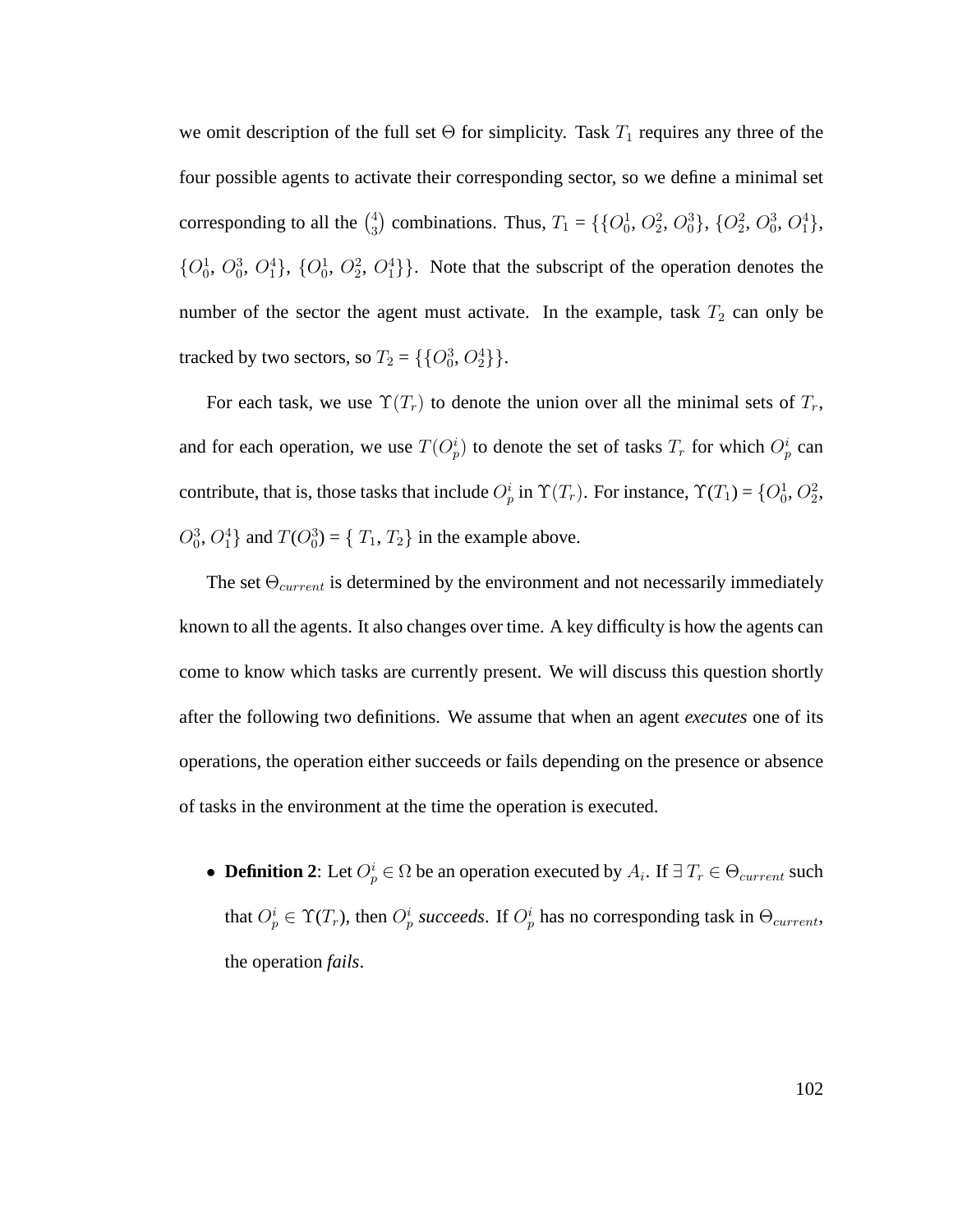In our example, if agent  $A_1$  executes operation  $O_0^1$  (activates sector 1) and if  $T_1 \in$  $\Theta_{current}$  (target 1 is present), then  $O_0^1$  will succeed ( $A_1$  will detect a target), otherwise it will fail. Note that our notion of operation failure corresponds to a sensor signal indicating the absence of a task, not actual hardware failure. Hardware failure or sensor noise is an issue not modeled. However, an actual system built using this formalism has been able to incorporate techniques for dealing with noise and failure by using a two-layered architecture, where a lower layer of the implementation deals with these issues[36].

We say a task is (being) *performed* when all the operations in some minimal set succeed. More formally,

• **Definition 3**:  $\forall T_r \in \Theta$ ,  $T_r$  is *performed* iff there exists a minimal set  $t_r \in T_r$ such that all the operations in  $t_r$  succeed. A task that is not present cannot be performed, or equivalently, a task that is performed must be included in  $\Theta_{current}$ .

The intuition is that as long as the task is present, it can (and should) be performed. When it is no longer present, it cannot (and need not) be performed. This is different from the notion of agents working on a task until it is "completed". In our formalism, agents have no control over task duration.

For example, task  $T_2$  is performed (target  $T_2$  is tracked) if  $A_3$  executes operation  $O_0^3$  and A4 executes operation  $O_2^4$ . The task continues to be performed as long as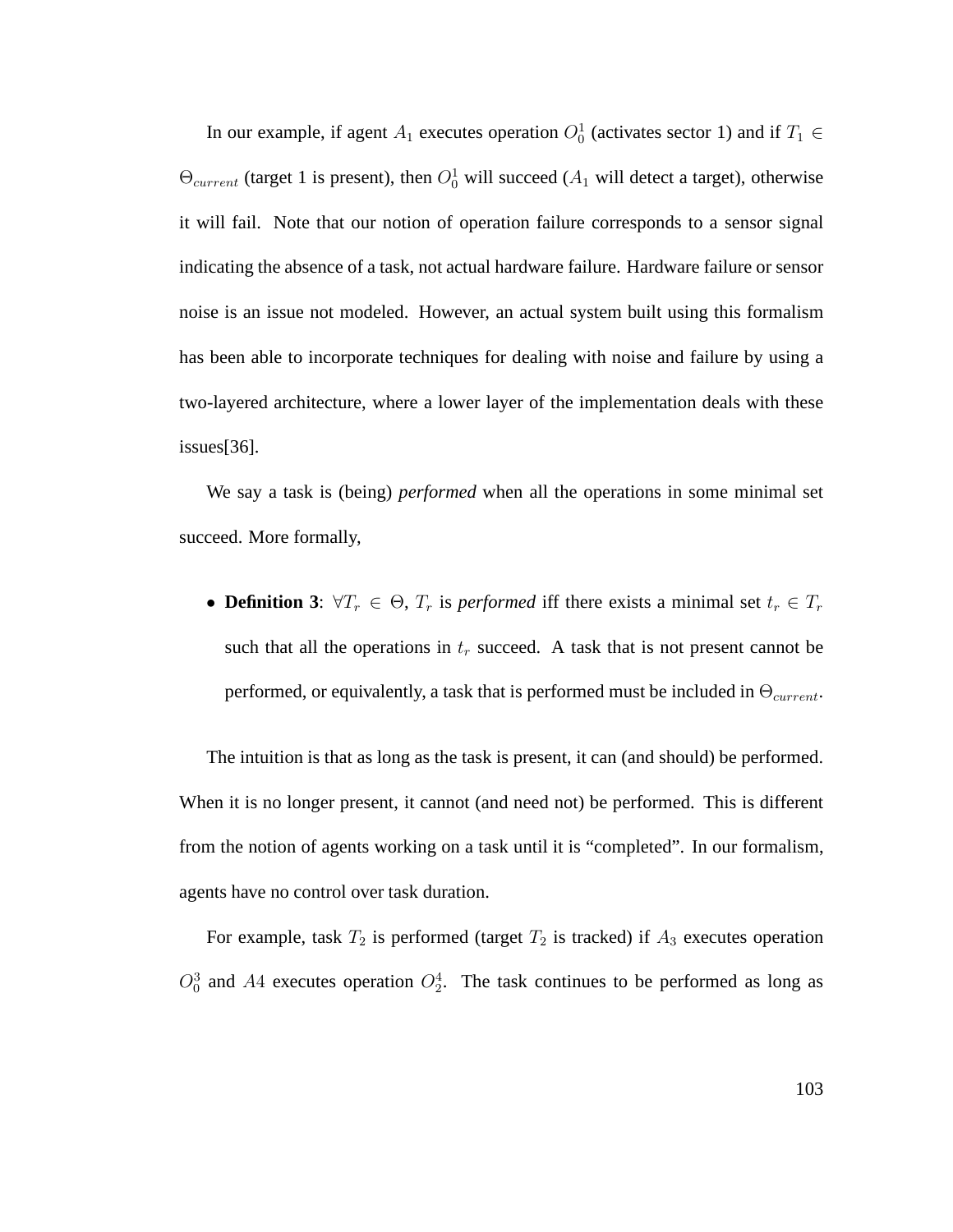those operations are being executed and the task is present i.e., the target remains in the specified region of space.

To summarize our formalism and terminology:

- Tasks are *present* or *not present*, as determined by the environment.
- Operations are *executed* by the agents and executed operations *succeed* or *fail* depending on the presence or absence of corresponding tasks.
- Tasks are *performed* when all the operations in some minimal set succeed.

As mentioned above, a key difficulty is how the agents can come to know which tasks are currently present. In our model, agents execute their operations to not only perform existing tasks, but also to detect when new tasks have appeared and when existing tasks disappear. Thus, agents must continually interleave problem solving and operator execution.

If a new task appears and an agent executes its operation, the operation will succeed and signal to the agent that some task is present. It may not necessarily know exactly which task is present, since there may be multiple tasks for which the same operation may succeed. Aside from this difficulty (which we will address in our solution methodology), another tricky issue is ensuring that every new task will eventually be detected by some agent, i.e., some agent will execute its operation to detect it. We must avoid situations where all agents are busy doing other tasks or sleeping and ignoring new tasks.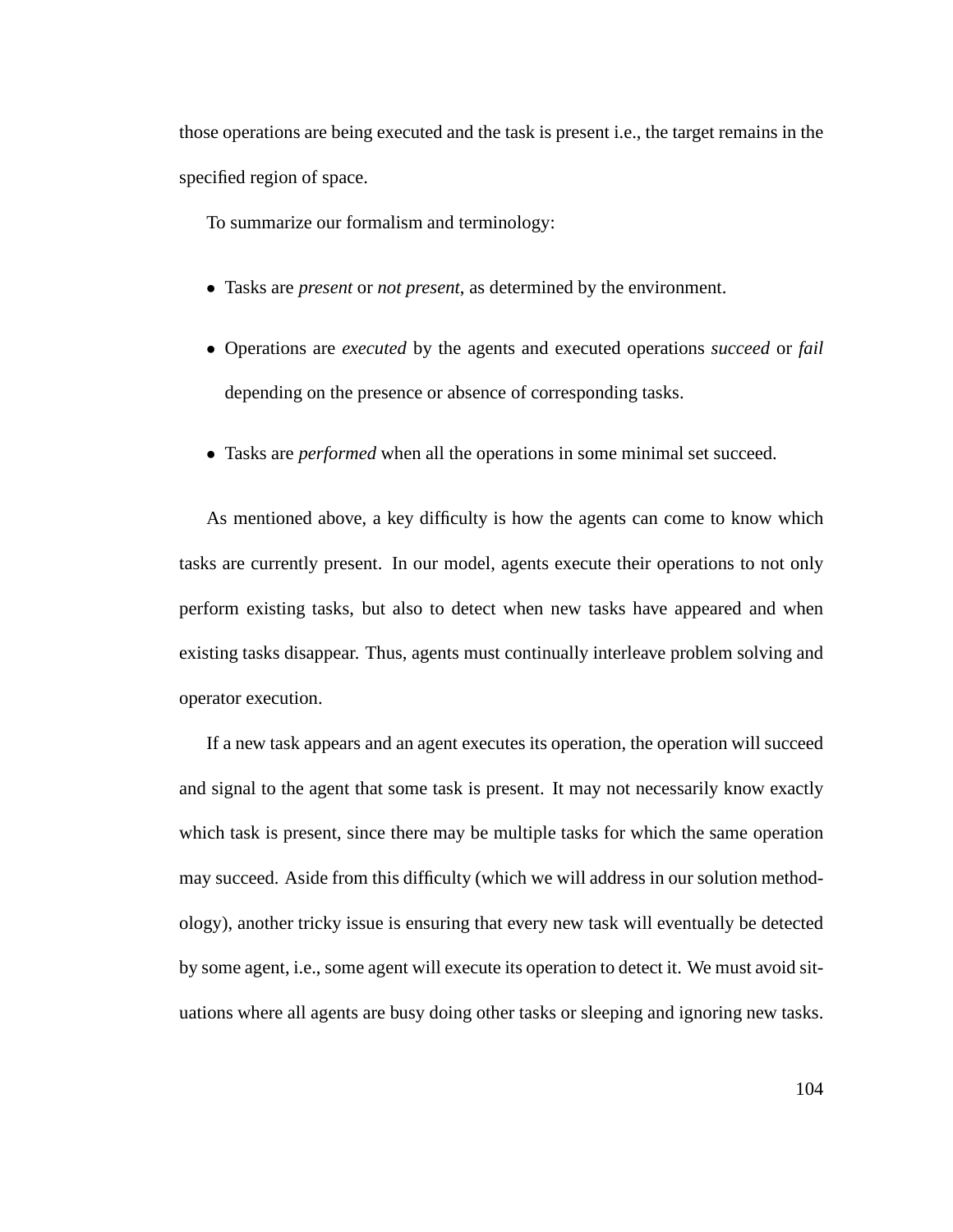This can be done in various ways depending on the particular domain. In the sensor domain, we require agents to "scan" for targets by activating different sectors when they are currently not involved in tracking any target. Thus, our model relies on the following assumption which ensures that no present task goes unnoticed by everyone.

#### • **Notification assumption**:

– (i) If task  $T_r$  is present, then at least one agent executes an operation for  $T_r$ :  $\forall T_r \in \Theta$ , if  $T_r \in \Theta_{current}$ , then  $\exists O_p^i \in \Upsilon(T_r)$  such that  $O_p^i$  is executed (and since  $T_r$  is present,  $O_p^i$  succeeds).

$$
- ii) \,\forall T_s(\neq T_r) \in \Theta_{current}, O_p^i \notin \Upsilon(T_s).
$$

(ii) states that the notifying operation  $O_p^i$  (from (i)) must not be part of any other present task. This only implies that the success of operation  $O_p^i$  will uniquely identify the task  $T_r$  among all present tasks, but not necessarily among all (e.g., not present) tasks. Thus, the difficulty of global task ambiguity remains. This assumption is only needed to prevent two present tasks from being detected by one agent through the execution of a single operation, in which case the agent must choose one of them, leaving the other task undetected by anyone. In distributed sensor networks, hardware restrictions preclude the possibility of two targets being detected by a single sector, so this assumption is naturally satisfied.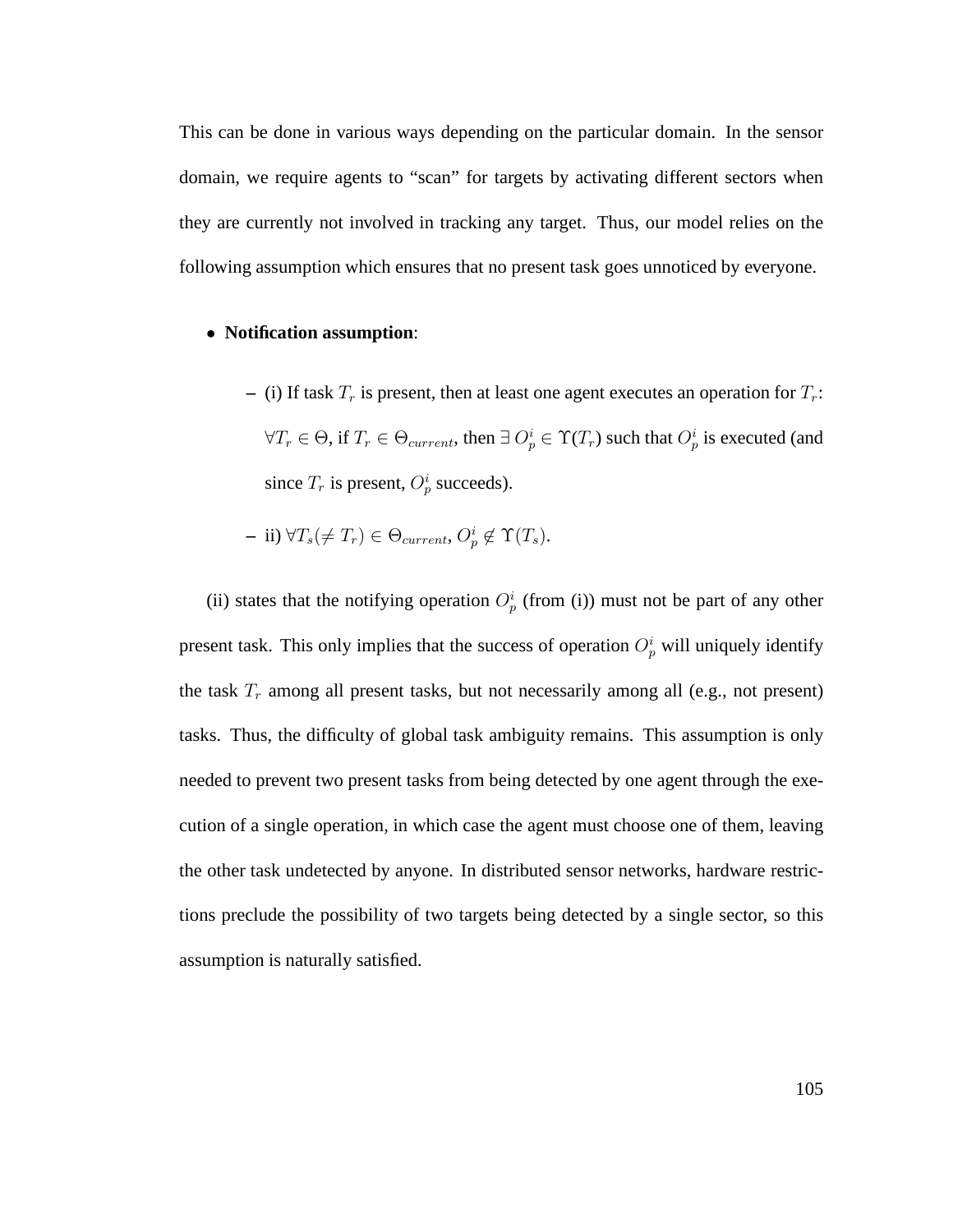This concludes our model. In later sections, we will map this Distributed Resource Allocation model into a Dynamic Distributed Constraint Satisfaction Problem. We will show how these mappings and associated algorithms can be used to address the problems of distribution, task dynamics, resource contention, and global task ambiguity that arise within our model.

# **5.3 Properties of Resource Allocation**

We now state some definitions that will allow us to categorize a given resource allocation problem and analyze its difficulty. In particular, we notice some properties of task and inter-task relationships. We choose to identify these properties because, as we will see, they have a bearing on the computation complexity of the overall resource allocation problem. Definitions 4 through 7 are used to describe the complexity of a given task in a given problem, i.e., the definitions relate to properties of an *individual task*. Next, definitions 8 through 10 are used to describe the complexity of inter-task relationships, i.e., the definitions relate to the interactions between a *set of tasks*.

### **5.3.1 Task Complexity**

For our purposes, we consider a particular notion of task complexity, namely, the expressiveness allowed by the minimal set representation. In its most general form (the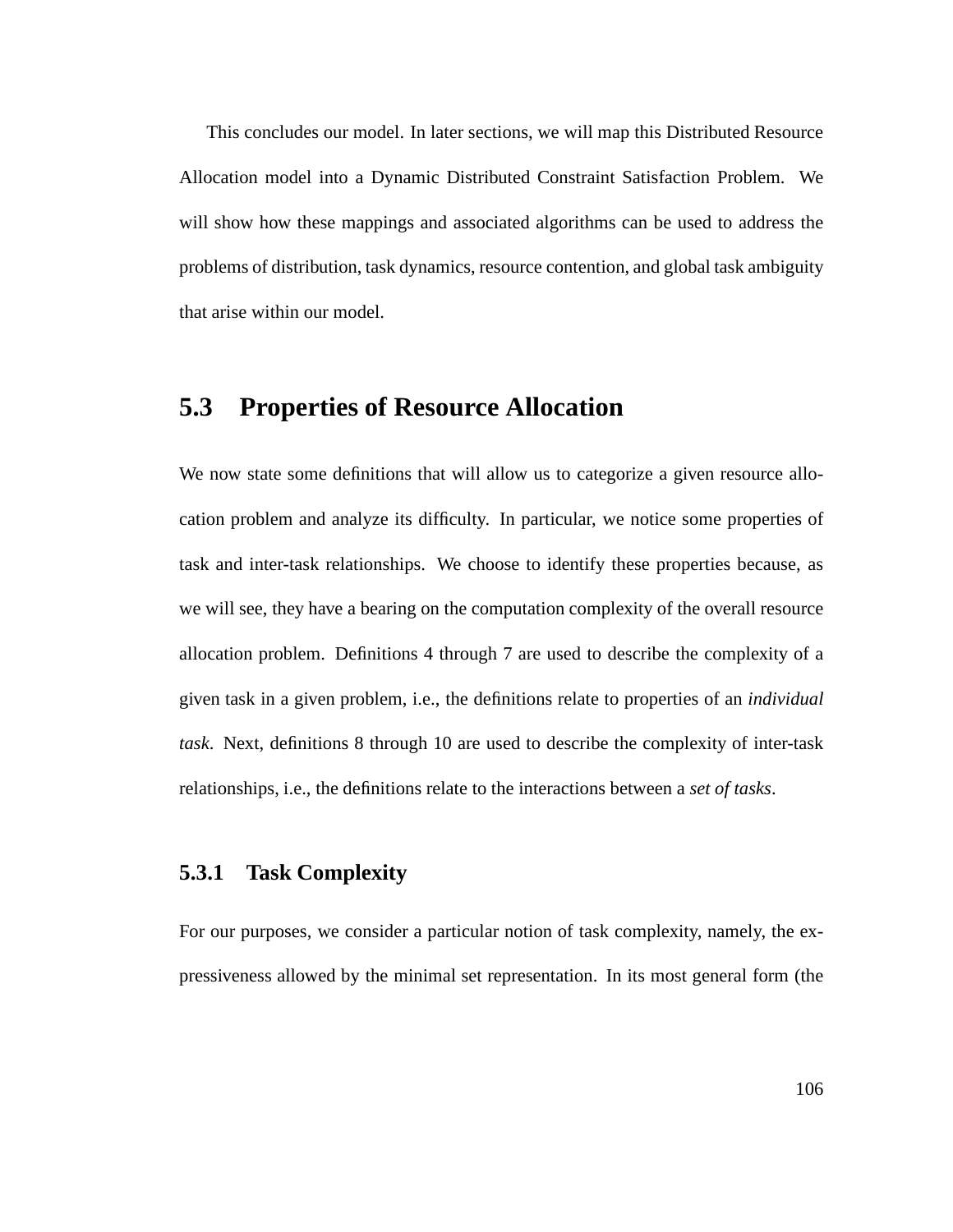Unrestricted class defined below), one can express a variety of minimal sets. However, for certain problem classes, we can limit the minimial set representation to reduce computational complexity. We now define some of these types of problem classes.

One class of resource allocation problems have the property that each task requires any k agents from a pool of  $n (n \ge k)$  available agents. That is, the task contains a minimal set for each of the  $\binom{n}{k}$  $\binom{n}{k}$  combinations. The following definition formalizes this notion.

• **Definition 4**:  $\forall T_r \in \Theta, T_r$  is **task-** $\binom{n}{k}$  $\binom{n}{k}$ **-exact** iff  $T_r$  has exactly  $\binom{n}{k_r}$  $\binom{n}{k_r}$  minimal sets of size  $k_r$ , where  $n = |\Upsilon(T_r)|$  and  $k_r (\leq n)$  depends on  $T_r$ .

For example, the task  $T_1$  (corresponding to target 1 in Figure 5.2) is task- $\binom{4}{3}$  $_{3}^{4}$ )-exact because it has exactly  $\binom{4}{3}$  $_3^4$ ) minimal sets of size  $k = 3$ , where  $n = 4 = |\Upsilon(T_1)|$ . The following definition defines the class of resource allocation problems where every task is task- $\binom{n}{k}$  $\binom{n}{k}$ -exact.

• **Definition 5** :  $\binom{n}{k}$  $\mathbf{F}_{k}^{n}$ )**-exact** denotes the class of resource allocation problems < Ag,  $\Omega, \Theta > \text{such that } \forall T_r \in \Theta, T_r \text{ is task-} \binom{n}{k_r}$  $\binom{n}{k_r}$ -exact.

We find it useful to define a special case of  $\binom{n}{k}$  $\binom{n}{k}$ -exact resource allocation problems, namely those when  $k = n$ . Intuitively, all agents are required so each task contains only a single minimal set.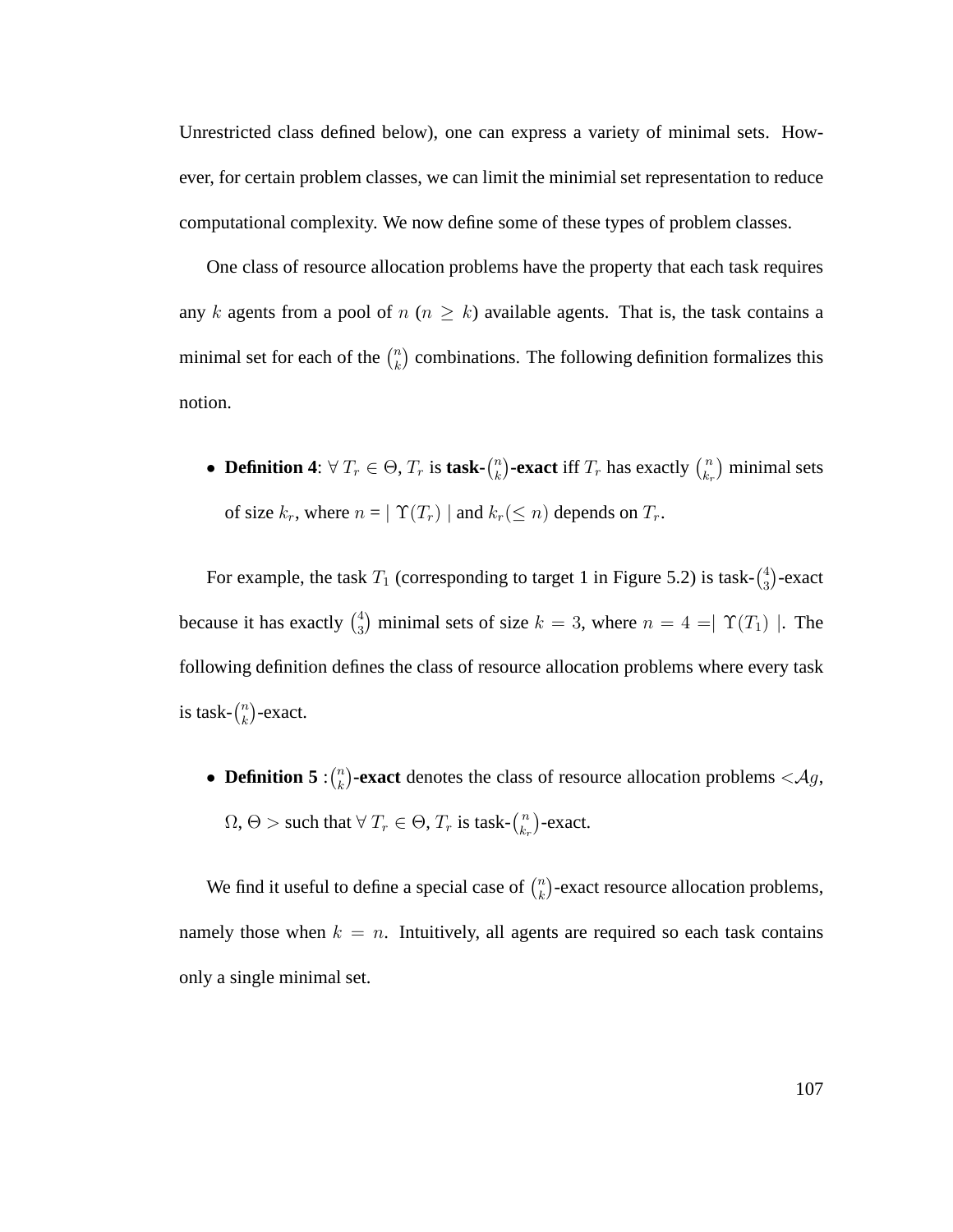• **Definition 6:**  $\binom{n}{n}$  $\binom{n}{n}$ -exact denotes the class of resource allocation problems <Ag,  $\Omega$ ,  $\Theta$  > such that  $\forall T_r \in \Theta$ ,  $T_r$  is task- $\binom{n_r}{k_r}$  $\binom{n_r}{k_r}$ -exact, where  $n_r = k_r = |\Upsilon(T_r)|$ .

For example, the task  $T_2$  (corresponding to target 2 in Figure 5.2) is task- $\binom{2}{3}$  $_{2}^{2}$ )-exact.

• **Definition 7**: **Unrestricted** denotes the class of resource allocation problems  $\langle \mathcal{A}, \Omega, \Theta \rangle$  with no restrictions on tasks.

Note that  $\binom{n}{n}$  $\binom{n}{n}$ -exact  $\subset \binom{n}{k}$  ${k \choose k}$ -exact  $\subset$  Unrestricted.

### **5.3.2 Task Relationship Complexity**

The following definitions refer to relations between tasks. We define two types of *conflict-free* to denote resource allocation problems that have solutions, or equivalently, problems where all tasks can be performed concurrently.

• **Definition 8**: A resource allocation problem is called **Strongly Conflict Free (SCF)** if for all  $T_r$ ,  $T_s \in \Theta_{current}$  and  $\forall A_i \in \mathcal{A}_g$ ,  $\mid Op(A_i) \cap \Upsilon(T_r) \mid + \mid$  $Op(A_i) \cap \Upsilon(T_s) \leq 1$ , i.e., no two tasks have in common an operation from the same agent.

The SCF condition implies that we can choose any minimal set out of the given alternatives for a task and be guaranteed that it will lead to a solution where all tasks are performed, i.e., no backtracking is ever required to find a solution.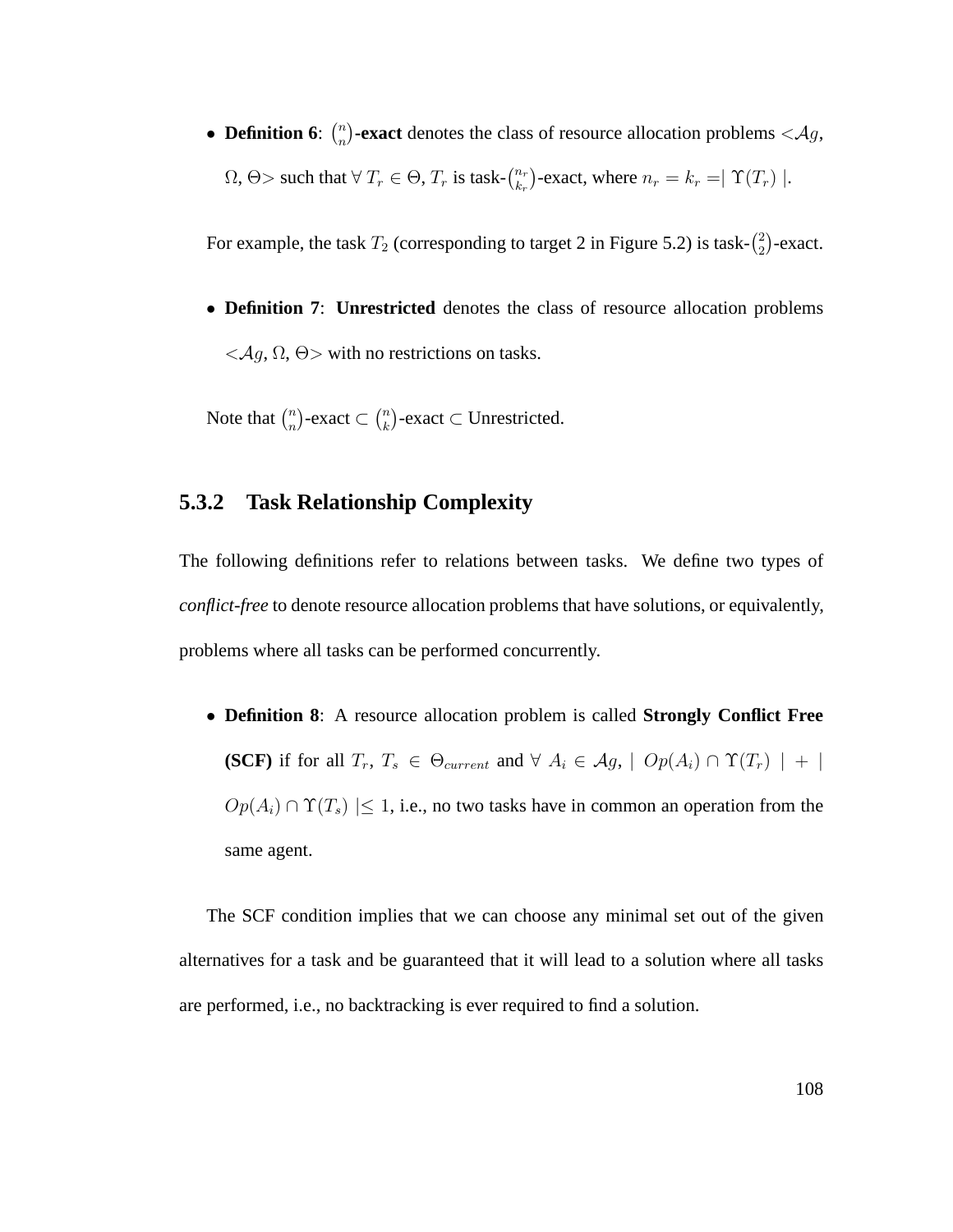• **Definition 9**: A resource allocation problem is called **Weakly Conflict Free (WCF)** if there exists some choice of minimal set for every present task such that all the chosen minimal sets are non-conflicting.

The WCF condition is much weaker that the SCF condition since it only requires that there exists some solution. However, a significant amount of search may be required to find it. Finally, we define problems that may not have any solution.

• **Definition 10**: A resource allocation problem that cannot be assumed to be WCF is called **(possibly) over-constrained (OC)**. In OC problems, all tasks may not necessarily be able to be performed concurrently because resources are insufficient.

Note that  $SCF \subset WCF \subset OC$ .

## **5.4 Complexity Classes of Resource Allocation**

Given the above properties, we can define 9 subclasses of problems according to their task complexity and inter-task relationship complexity: SCF and  $\binom{n}{n}$  $\binom{n}{n}$ -exact, SCF and  $\binom{n}{k}$  $\binom{n}{k}$ -exact, SCF and unrestricted, WCF and  $\binom{n}{n}$  $\binom{n}{n}$ -exact, WCF and  $\binom{n}{k}$  $\binom{n}{k}$ -exact, WCF and unrestricted, OC and  $\binom{n}{n}$  $\binom{n}{n}$ -exact, OC and  $\binom{n}{k}$  $\binom{n}{k}$ -exact, OC and unrestricted.

Table 5.1 summarizes our complexity results for the subclasses of resource allocation problems just defined. The columns of the table, from top to bottom, represent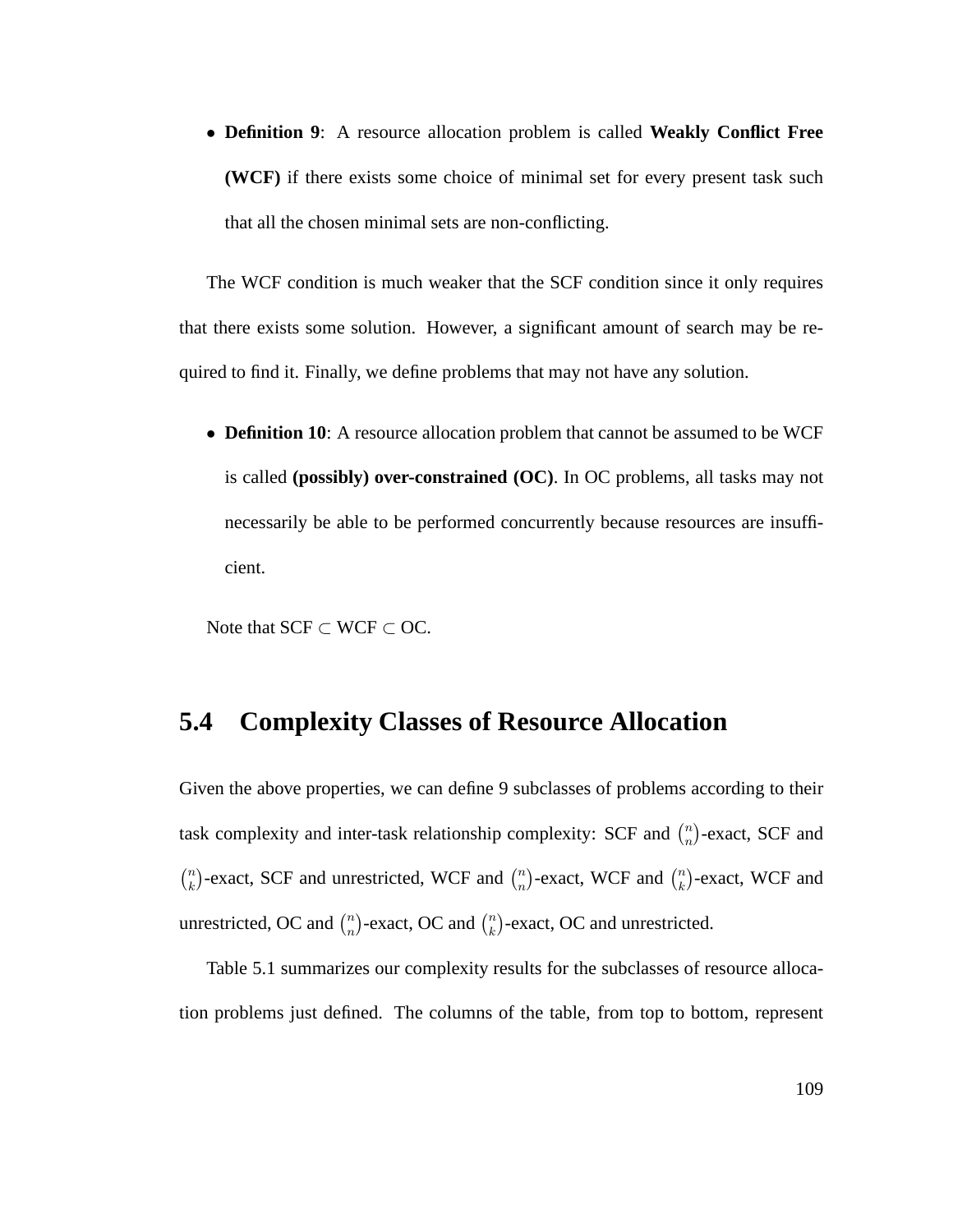increasingly complex tasks. The rows of the table, from left to right, represent increasingly complex inter-task relationships. We refer the reader to [29] for detailed proofs.

Although our formalism and mappings addresses dynamic problems, our complexity analysis here deals with a static problem. A dynamic resource allocation problem can be cast as solving a sequence of static problems, so a dynamic problem is at least as hard as a static one. Furthermore, all our complexity results are based on a centralized problem solver. In terms of computational complexity, a distributed problem can always be solved by centralizing all the information. However, we note that this model of complexity ignores issues such as communication costs, communication delays, message loss, limited communication range/bandwith, etc.

**Theorem 4** *Unrestricted SCF resource allocation problems can be solved in time linear in the number of tasks*

Proof: Greedily choose any minimal set for each task. They are guaranteed not to conflict by the Strongly Conflict Free condition.  $\Box$ 

**Theorem 5**  $\binom{n}{n}$  $\binom{n}{n}$ -exact WCF resource allocation problems can be solved in time linear *in the number of tasks.*

**Proof:** Greedily choose the single minimal set for each task.

**Theorem 6**  $\binom{n}{k}$ <sup>n</sup>)-exact WCF resource allocation problems can be solved in time poly*nomial in the number of tasks and operations.*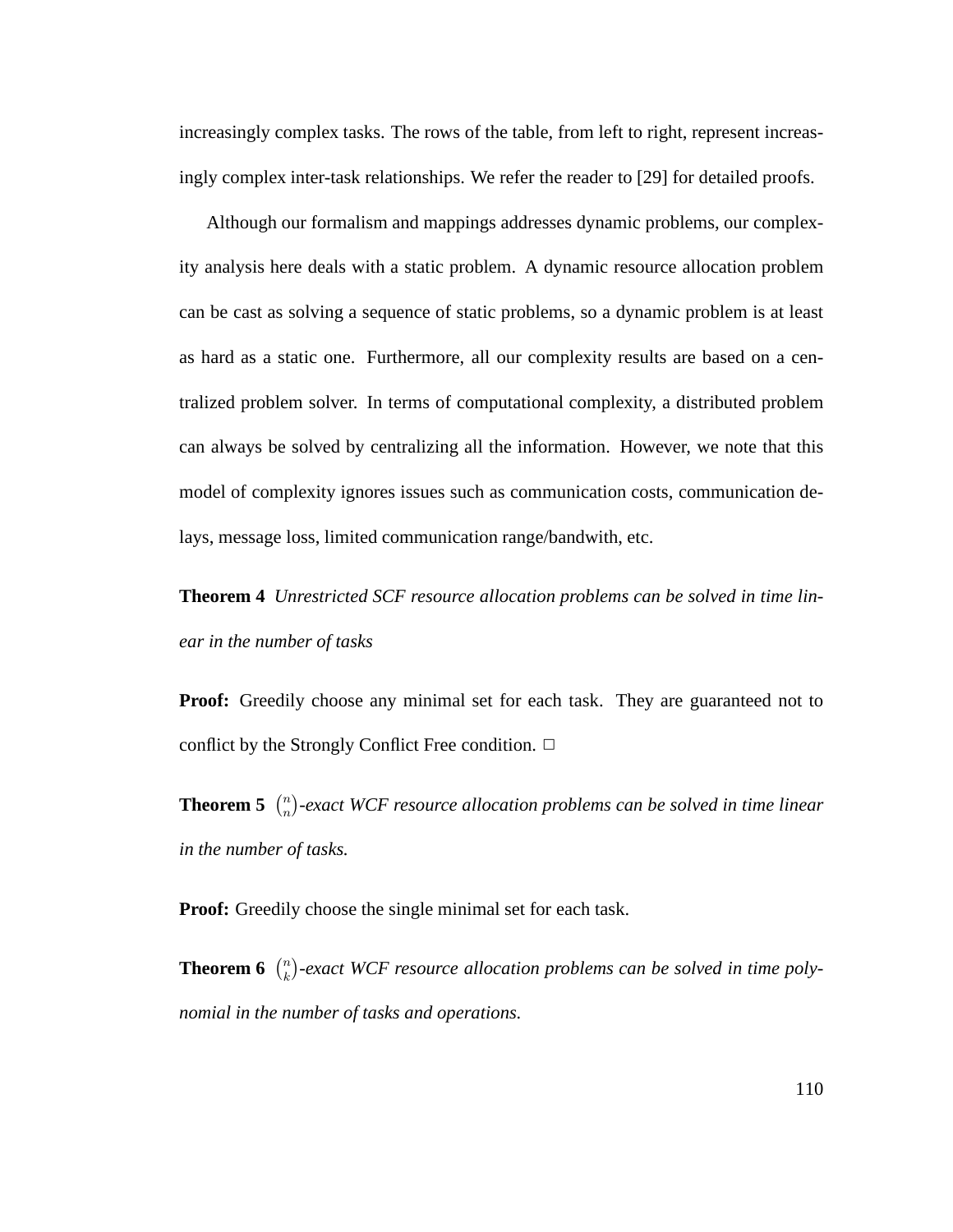**Proof:** We can convert a given  $\binom{n}{k}$  $\binom{n}{k}$ -exact resource allocation problem to a networkflow problem, which is known to be polynomial time solvable [31]. We first construct a tripartite graph from a given resource allocation problem and then convert the graph into a network-flow problem.

Let  $\langle \mathcal{A}g, \Omega, \Theta \rangle$  be an  $\binom{n}{k}$  $\binom{n}{k}$ -exact problem. Construct a tripartite graph as follows:

- Create three empty sets of vertices, U, V, and W and an empty edge set E.
- For each task  $T_r \in \Theta$ , add a vertex  $u_r$  to U.
- For each agent  $A_i \in \mathcal{A}g$ , add a vertex  $v_i$  to V.
- For each agent  $A_i$ , for each operation  $O_p^i \in Op(A_i)$ , add a vertex  $w_p^i$  to W.
- For each agent  $A_i$ , for each operation  $O_p^i \in Op(A_i)$ , add an edge between vertices  $v_i$ ,  $w_p^i$  to E.
- For each task  $T_r$ , for each operation  $O_p^i \in \Upsilon(T_r)$ , add an edge between vertices  $u_r$ ,  $w_p^i$  to E.

We convert this tripartite graph into a network-flow graph in the following way. Add two new vertices, a supersource  $s$ , and supersink  $t$ . Connect  $s$  to all vertices in V and assign a max-flow of 1. For all edges among V, W, and U, assign a max-flow of 1. Now, connect t to all vertices in U and for each edge  $(u_r, t)$ , assign a max-flow of  $k_r$ . We now have a network flow graph with an upper limit on flow of  $\sum_{i=1}^{|\theta|} k_i$ .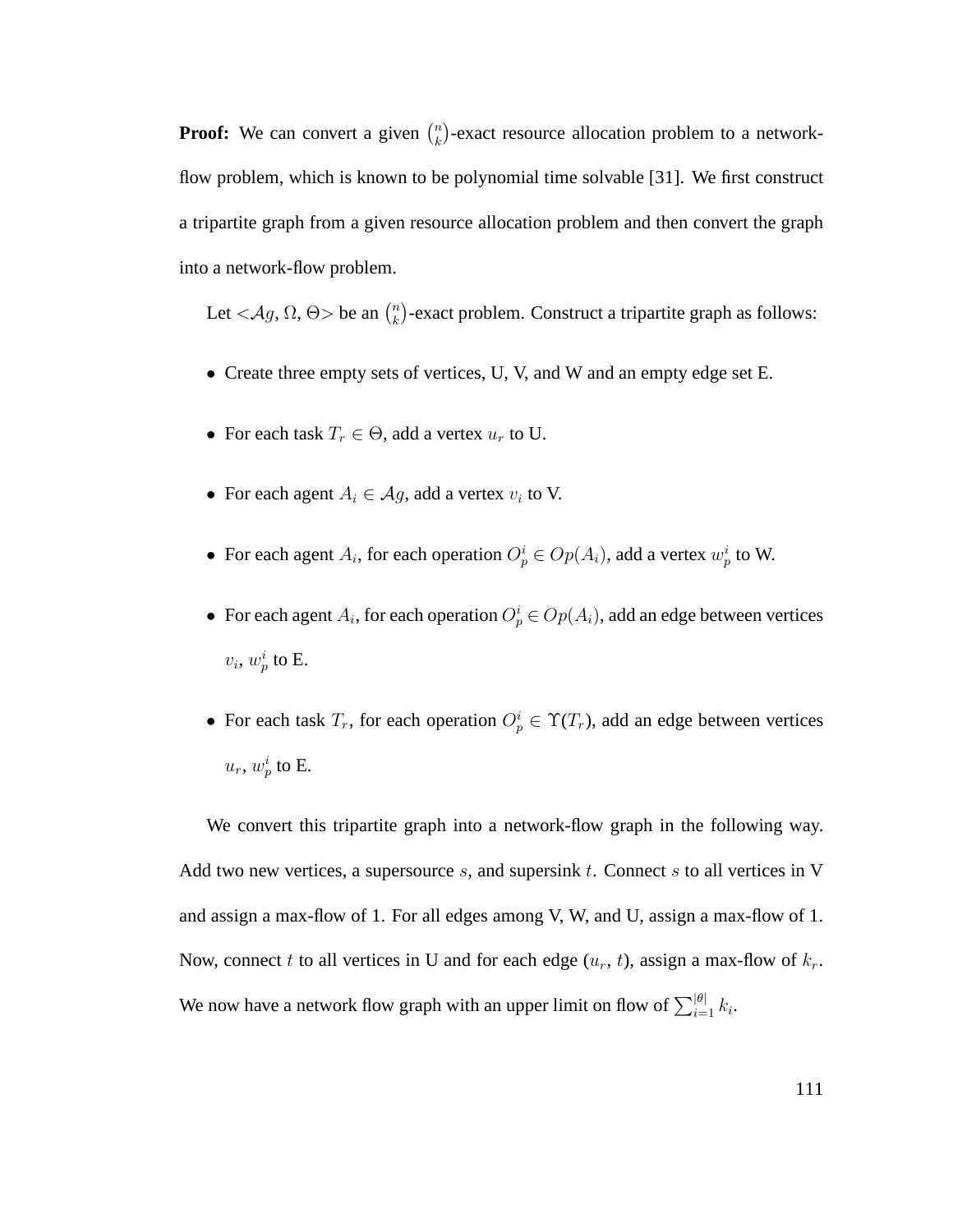We show that the resource allocation problem has a solution if and only if the maxflow is equal to  $\sum_{i=1}^{|\theta|} k_i$ .

 $\Rightarrow$  Let a solution to the resource allocation problem be given. We will now construct a flow equal to  $\sum_{i=1}^{|\theta|} k_i$ . This means, for each edge between vertex  $u_r$  in U and t, we must assign a flow of  $k_r$ . It is required that the in-flow to  $u_r$  equal  $k_r$ . Since each edge between W and U has capacity 1, we must choose  $k_r$  vertices from W that have an edge into  $u_r$  and fill them to capacity. Let  $T_r$  be the task corresponding to vertex  $u_r$ , and  $t_r \in T_r$  be the minimal set chosen in the given solution. We will assign a flow of 1 to all edges  $(w_p^i, u_r)$  such that  $w_p^i$  corresponds to the operation  $O_p^i$  that is required in  $t_r$ . There are exactly  $k_r$  of these. Furthermore, since no operation is required for two different tasks, when we assign flows through vertices in U, we will never choose  $w_p^i$  again. For vertex  $w_p^i$  such that the edge  $(w_p^i, u_r)$  is filled to its capacity, assign a flow of 1 to the edge  $(v_i, w_p^i)$ . Here, when a flow is assigned through a vertex  $w_p^i$ , no other flow is assigned through  $w_q^i \in Op(A_i)$  ( $p \neq q$ ) because all operations in  $Op(A_i)$ are mutually exclusive. Therefore,  $v_i$ 's outflow cannot be greater than 1. Finally, the assignment of flows from  $s$  to V is straightforward. Thus, we will always have a valid flow (inflow=outflow). Since all edges from U to  $t$  are filled to capacity, the max-flow is equal to  $\sum_{i=1}^{|\theta|} k_i$ .

 $\Leftarrow$  Assume we have a max-flow equal to  $\sum_{i=1}^{|\theta|} k_i$ . Then for each vertex  $u_r$  in U, there are  $k_r$  incoming edges filled to capacity 1. By construction, the set of vertices in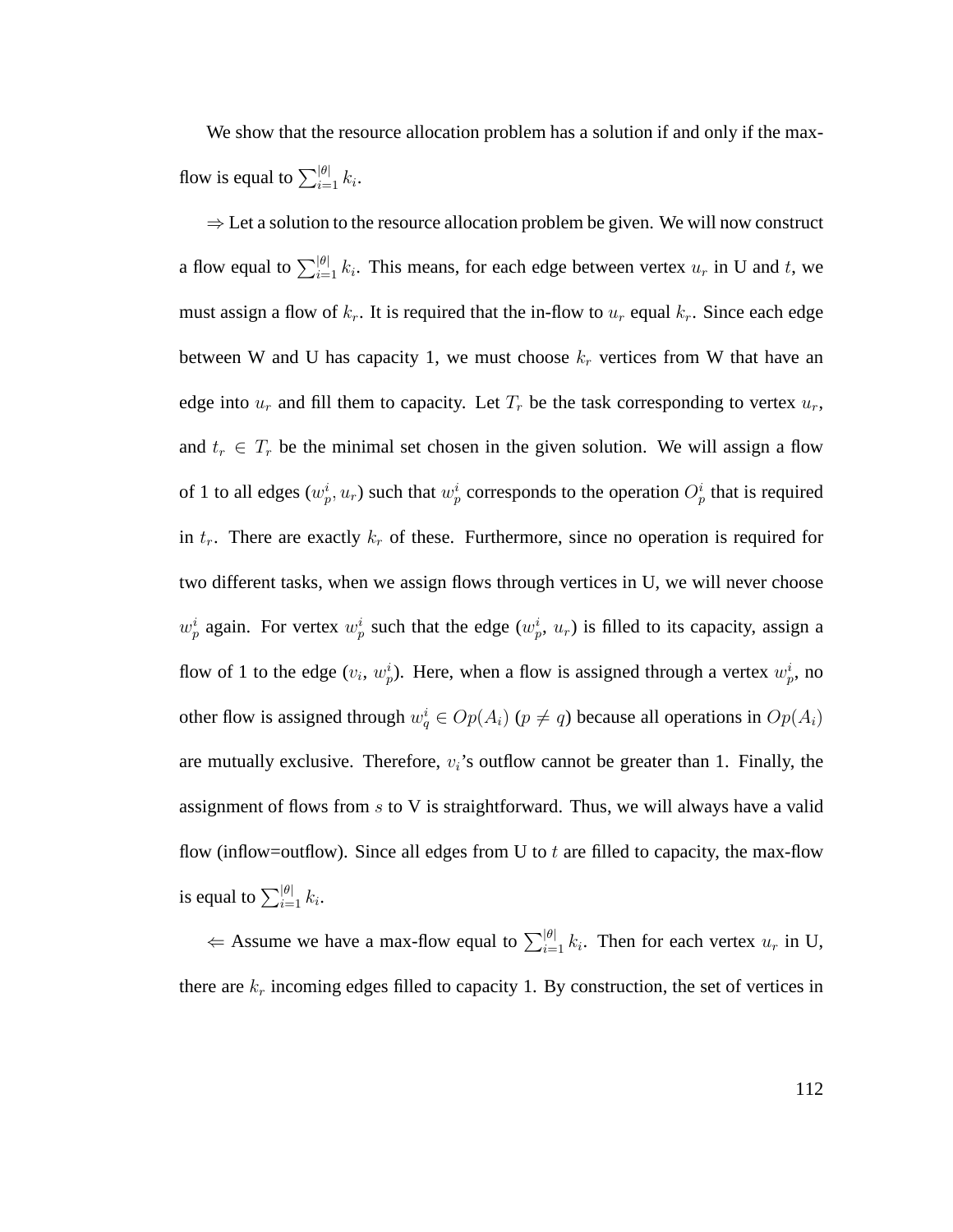W matched to  $u_r$  corresponds to a minimal set in  $T_r$ . We choose this minimal set for the solution to the resource allocation problem. For each such edge  $(w_p^i, u_r)$ ,  $w_p^i$  has an in-capacity of 1, so every other edge out of  $w_p^i$  must be empty. That is, no operation is required by multiple tasks. Furthermore, since outgoing flow thorough  $v_i$  is 1, no more than one operation in  $Op(A_i)$  is required. Therefore, we will not have any conflicts between minimal sets in our solution.  $\Box$ 

**Theorem 7** *Determining whether an unrestricted resource allocation problem is Weakly Conflict Free is NP-Complete.*

**Proof:** We reduce from 3 coloring problem. For reduction, let an arbitrary instance of 3-color with colors  $c_1, c_2, c_3$ , vertices V and edges E, be given. We construct the resource allocation problem as follows:

- For each vertex  $v \in V$ , add a task  $T_v$  to  $\Theta$ .
- For each task  $T_v \in \Theta$ , for each color  $c_k$ , add a minimal set  $t_v^{c_k}$  to  $T_v$ .
- For each edge  $v_i, v_j \in E$ , for each color  $c_k$ , add an operator  $O_{v_i, v_j}^{c_k}$  to  $\Omega$  and add this operator to minimal sets  $t_{v_i}^{c_k}$  and  $t_{v_j}^{c_k}$ .
- Assign each operator to a unique agent  $A_{O_{v_i,v_j}^{c_k}}$  in  $Ag$ .

Figure 5.3 illustrates the mapping from a 3 node graph to a resource allocation problem. With the mapping above, we can show that the 3-color problem has a solution if and only if the constructed resource allocation problem is weakly conflict free.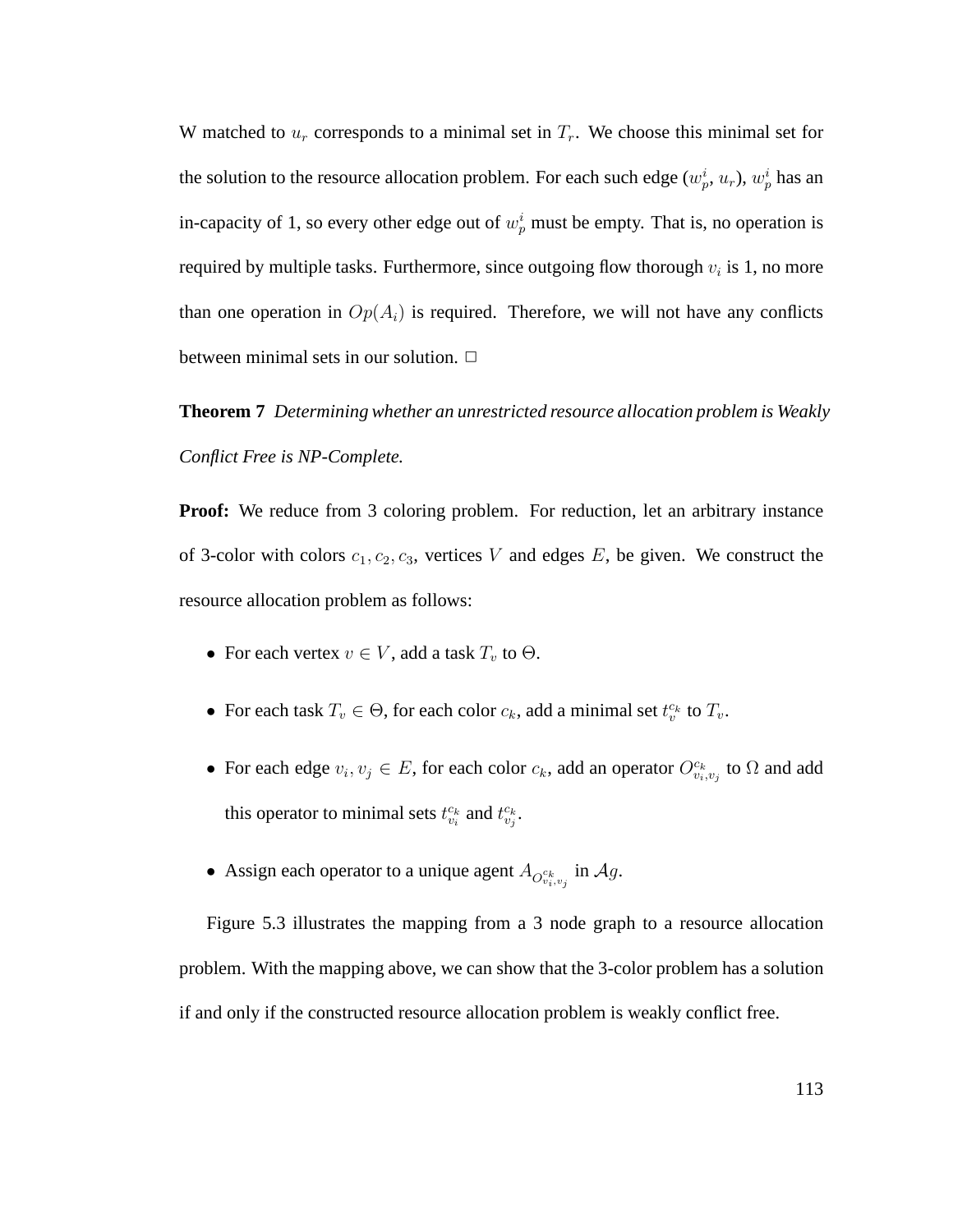$\Rightarrow$  Assume the 3-color problem has a solution. Then there exists a coloring such that no adjacent vertices have the same color. Let  $v_i$  and  $v_j$  be two arbitrary vertices that are colored  $c_k$  and  $c_l$ . Then we can choose  $t_{v_i}^{c_k}$  and  $t_{v_j}^{c_l}$  as minimal sets for tasks  $T_{v_i}$ and  $T_{v_j}$ , respectively. We need to show that the WCF condition holds between these two tasks for all agents. We will show it for one agent and the proof for all agents is identical. Let  $O_{v_i,v_m}^{c_k}$  be an operator in  $t_{v_i}^{c_k}$ . By construction,  $\{O_{v_i,v_m}^{c_k}\}=Op(A_{O_{v_i,v_m}^{c_k}})$ . So we have  $|t_{v_i}^{c_k} \cap Op(A_{O_{v_i,v_m}})| = 1$ . Then, the WCF condition is violated just in case  $O_{v_i,v_m}^{c_k}$  is in  $t_{v_j}^{c_l}$ . This is only possible if m=j and k=l. But m=j means that the two vertices we picked are adjacent and  $k=1$  means they are colored the same color, which cannot be a solution to the 3-color problem. So the problematic case is ruled out and the resource allocation problem is WCF.

 $\Leftarrow$  Assume our constructed resource allocation problem is WCF. Let  $t_{v_i}^{c_k}$  and  $t_{v_j}^{c_l}$  be WCF minimal sets for tasks  $T_{v_i}$  and  $T_{v_j}$ . Then we can color  $v_i$  and  $v_j$  with colors  $c_k$  and  $c_l$  respectively. The only case where there could be a problem is if  $(v_i, v_j)$  is in E and k=l. Assume this is the case. Then, by construction, there exists an operator  $O_{v_i,v_j}^{c_k}$  that is in  $t_{v_i}^{c_k}$ . But this operator is also in  $t_{v_j}^{c_k} (= t_{v_j}^{c_l})$ , which violates WCF. So the problematic case is ruled out and we have a valid 3-coloring.  $\Box$ 

In OC problems sufficient resources may not be available to complete all present tasks. Instead, we may wish to find  $\Theta_{sat} \subseteq \Theta_{current}$ , such that  $\langle Ag, \Omega, \Theta_{sat} \rangle$  has a solution and  $\mid \Theta_{sat} \mid$  is maximized. In other words, we wish to choose a subset of the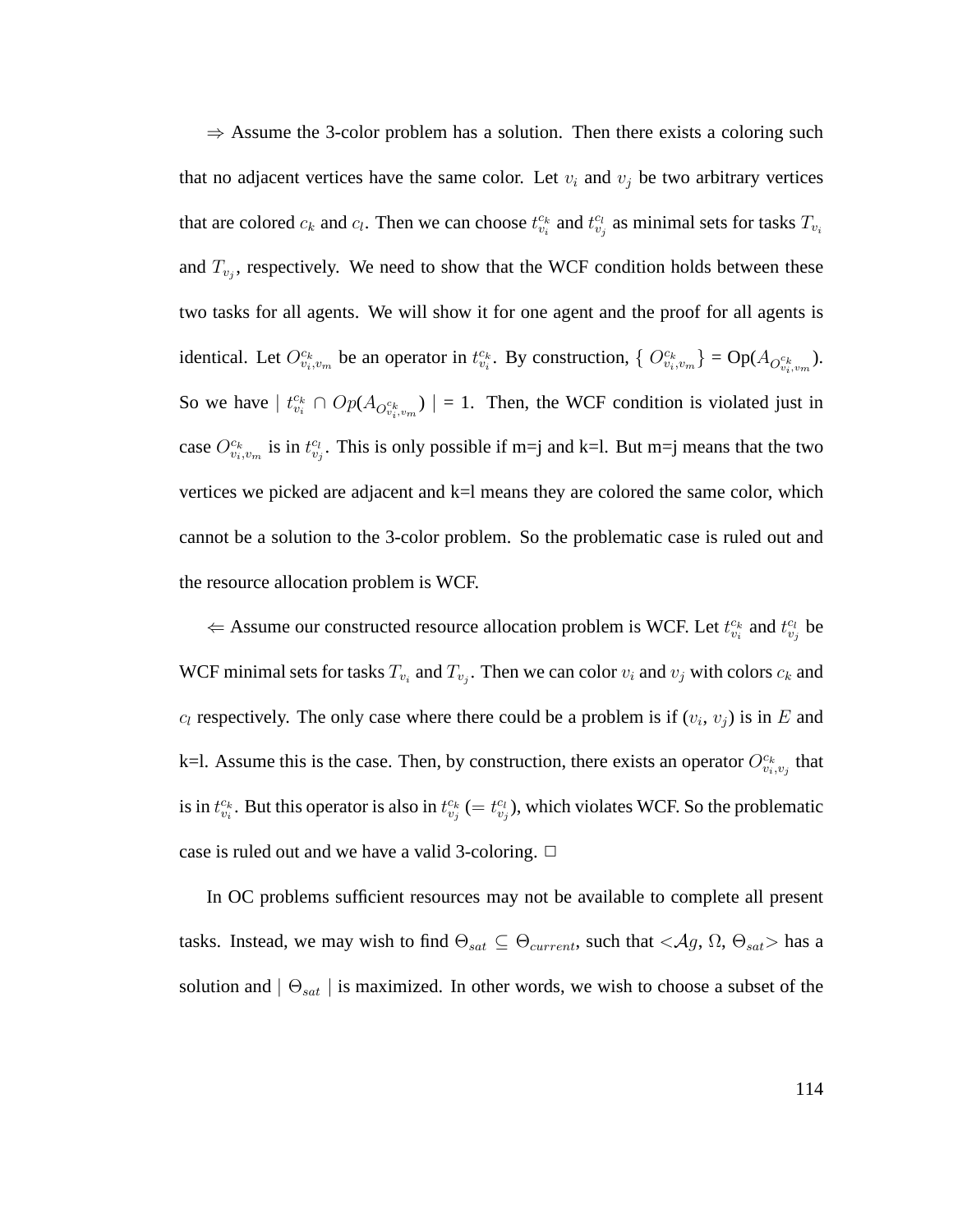tasks so that the maximum number of tasks are completed. We show complexity of this problem to be NP-Complete.

#### **Theorem 8** *The OC Distributed Resource Allocation problem is NP-Complete.*

**Proof:** We show that a special case is NP-Complete, namely, assume the problem is  $\binom{n}{n}$  $_n^n$ )-exact. If we are given a subset of  $\Theta$ , we can determine if the RAP is solvable in linear time (by Theorem 5). So the problem is in NP. To show this problem is NP-hard, we will reduce from the INDEPENDENT-SET problem [31]. INDEPENDENT-SET is defined as: Let  $G = (V, E)$  be an undirected graph, and let  $I \subseteq V$ . The set I is *independent* if whenever  $i, j \in I$  then there is no edge between i and j. The goal is to find the largest independent set in graph G.

The reduction from INDEPENDENT-SET is as follows. For each node  $i$ , we create a task  $T_i$  with exactly one minimal set. For each edge,  $i, j \in E$ , we create an operation  $O_{i,j}$  and add it to the minimal set of  $T_i$  and  $T_j$ . Finally, create one agent for each operation. We can see that two tasks conflict if and only if their nodes in G have an edge between them. Let  $I \subseteq V$  be is a solution to the INDEPENDENT-SET. Let  $\Theta_{sat}$ be the set of tasks corresponding to the nodes in I. There is no edge between any  $i, j \in I$ , so there cannot be any operation in common between  $T_i$  and  $T_j$  in  $\Theta_{sat}$ . Thus,  $\Theta_{sat}$  is the solution to the resource allocation problem. The reverse direction is similar.  $\Box$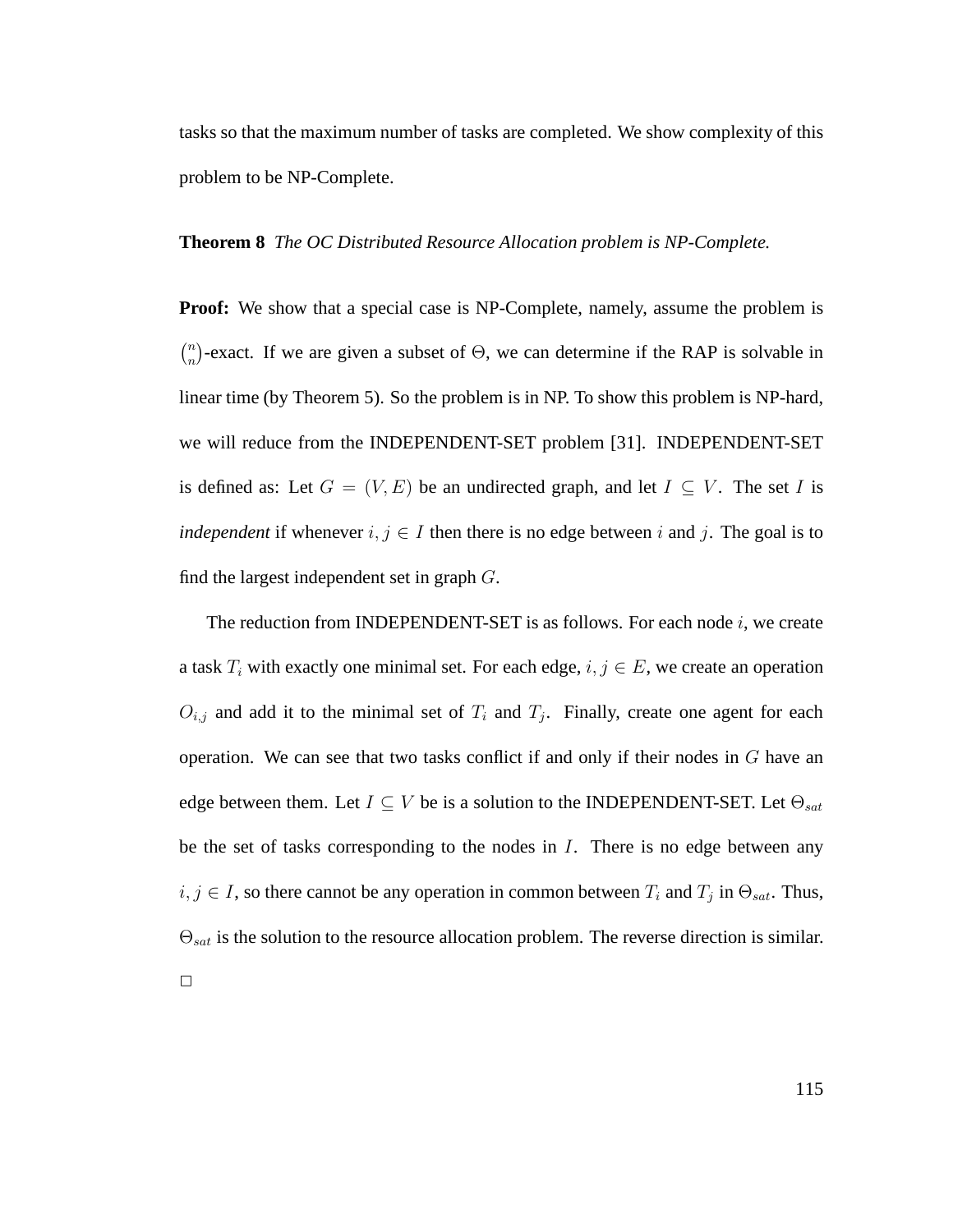

Figure 5.3: Reduction of graph 3-coloring to Resource Allocation Problems

Table 5.1: Complexity Classes of Resource Allocation,  $n =$  size of task set  $\Theta$ ,  $m =$  size of operation set  $\Omega$ . Columns represent task complexity and rows represent inter-task relationship complexity.

|                       | <b>SCF</b> | WCF          | $\bullet$ )( $\bullet$ |
|-----------------------|------------|--------------|------------------------|
| $\, n \,$<br>)-exact  | O(n)       | O(n)         | NP-Complete            |
| $\binom{n}{k}$ -exact | O(n)       | $O((n+m)^3)$ | NP-Complete            |
| unrestricted          | O(n)       | NP-Complete  | NP-Complete            |

# **5.5 Dynamic Distributed CSP (DyDisCSP)**

In order to solve resource allocation problems captured by our formalized model, we will use distributed constraint satisfaction techniques. The following section defines the notion of a Dynamic Distributed Constraint Satisfaction Problem (DyDisCSP). Existing approaches to distributed constraint satisfaction fall short for our purposes because they cannot capture the dynamic aspects of the problem. In dynamic problems, a solution to the resource allocation problem at one time may become obsolete when the underlying tasks have changed. This means that once a solution is obtained, the agents must continuously monitor it for changes and must have a way to express such changes in the problem. This section presents DyDisCSP in order to address this shortcoming,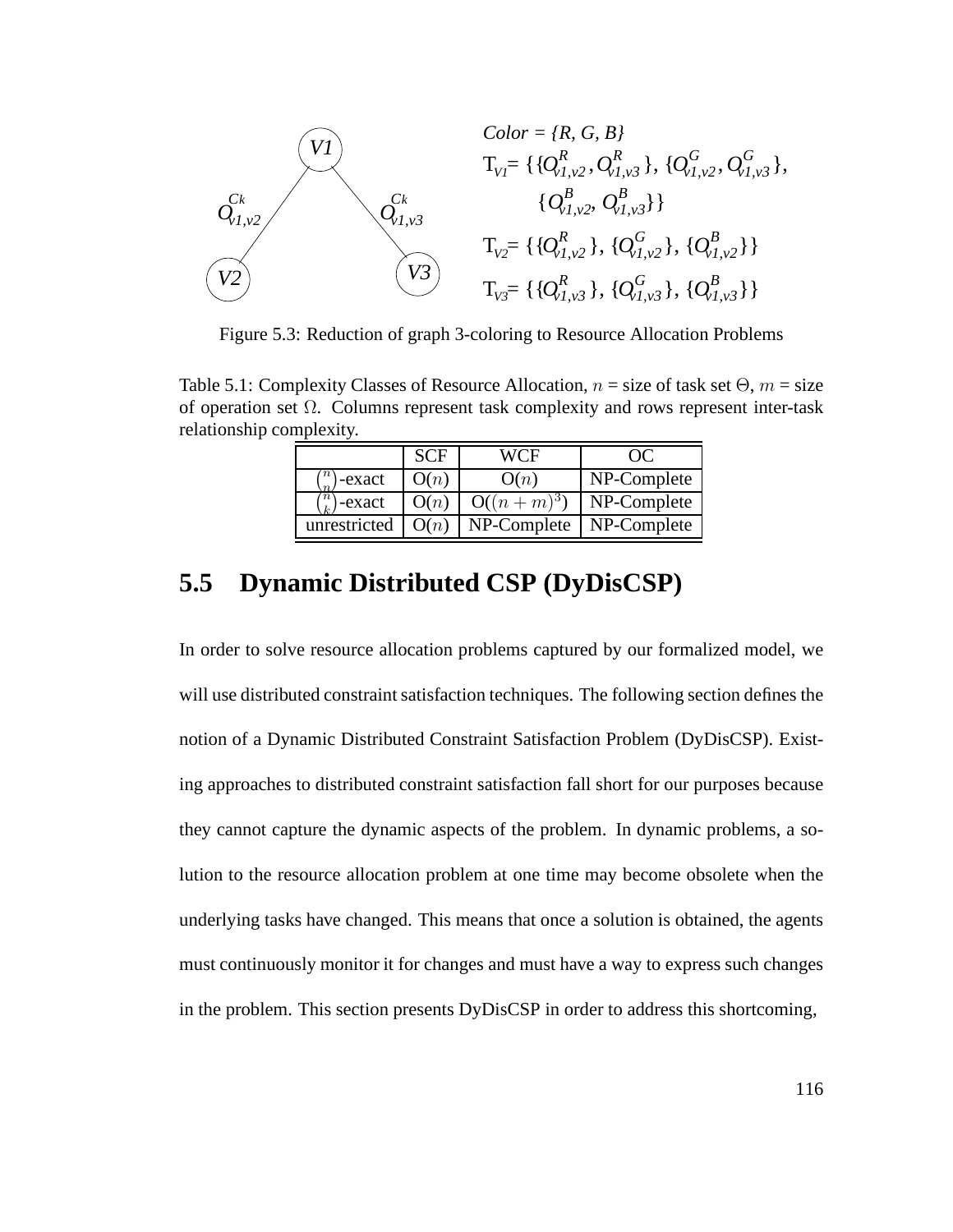DisCSP assumes that the set of constraints are fixed in advance. This assumption is problematic when we attempt to apply DisCSP to domains where the environment is unknown and changes over time. For example, in distributed sensor networks, agents do not know where the targets will appear and how they will move. This makes it difficult to specify the DisCSP constraints in advance. Rather, we desire agents to sense the environment and then activate or deactivate constraints depending on the result of the sensing action. We formalize this idea next.

We take the definition of DisCSP one step further by defining Dynamic DCSP (Dy-DisCSP). A DyDisCSP is a DisCSP where constraints are allowed to be dynamic, i.e., agents are able to add or remove constraints from the problem according to changes in the environment. More formally,

• **Definition 11**: A *dynamic* constraint is given by a tuple (P, C), where P is a arbitrary predicate that is evaluated to true or false by an agent sensing its environment and C is a familiar constraint from DisCSP.

When P is true, C must be satisfied in any DyDisCSP solution. When P is false, it is okay for C to be violated. An important consequence of dynamic DisCSP is that agents no longer terminate when they reach a stable state. They must continue to monitor P, waiting to see if it changes. If its value changes, they may be required to search for a new solution. Note that a solution when P is true is also a solution when P is false, so the deletion of a constraint does not require any extra computation. However, the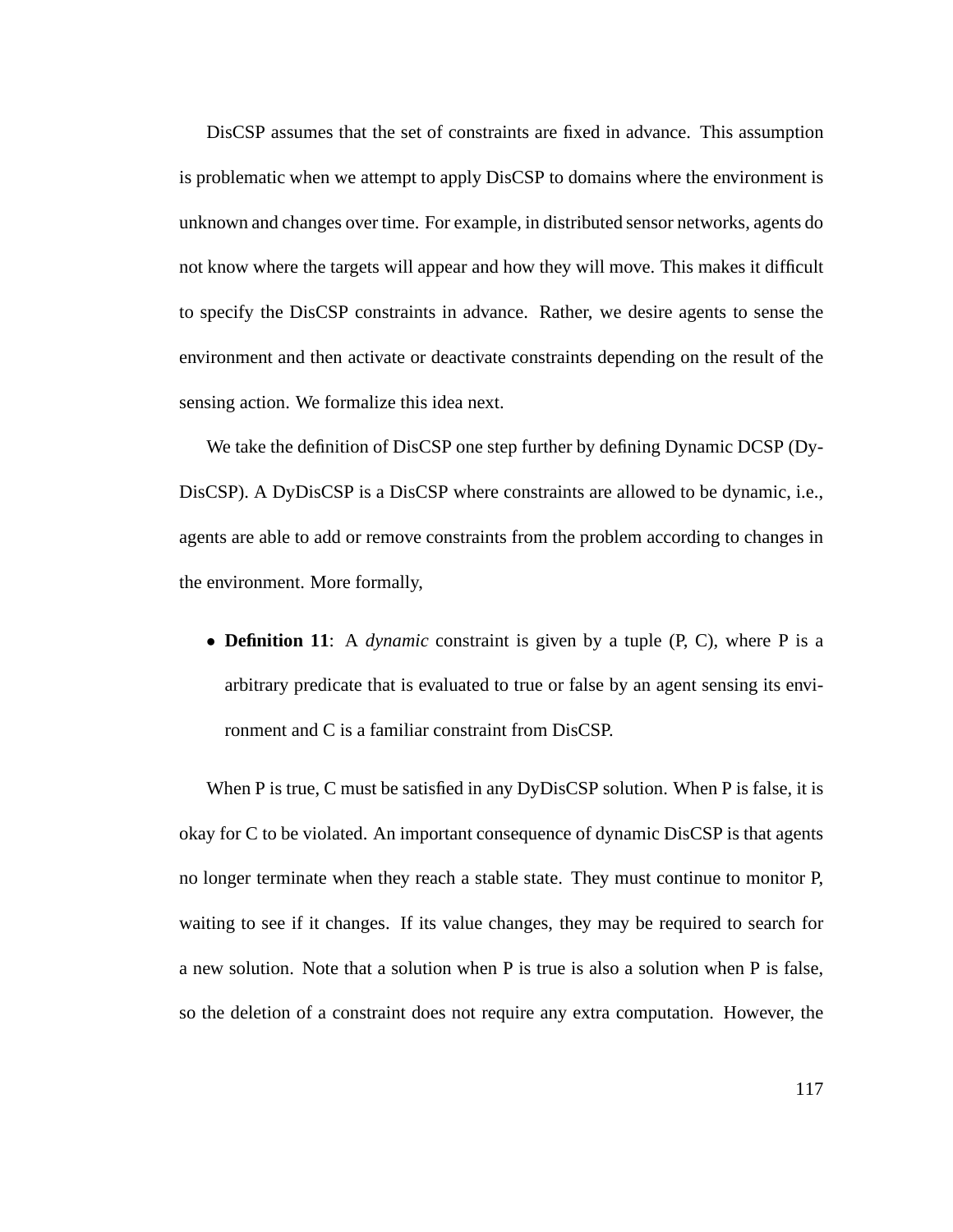converse does not hold. When a constraint is added to the problem, agents may be forced to compute a new solution. In this work, we only need to address a restricted form of DyDisCSP where only *local constraints* are allowed to be dynamic. We will see that this is sufficient to model the types of problems we are interested in. Next, we discuss how we can solve such restricted DyDisCSPs through a simple modification to an existing DisCSP algorithm.

Asynchronous Weak Commitment (AWC) [52] is a sound and complete algorithm for solving DisCSPs. An agent with local variable  $A_i$ , chooses a value  $v_i$  for  $A_i$  and sends this value to agents with whom it has external constraints. It then waits for and responds to messages. When the agent receives a variable value  $(A_i = v_i)$  from another agent, this value is stored in an AgentView. Therefore, an AgentView is a set of pairs  $\{(A_j, v_j), (A_k, v_k), ...\}$ . Intuitively, the AgentView stores the current value of non-local variables. A subset of an AgentView is a "NoGood" if an agent cannot find a value for its local variable that satisfies all constraints. For example, an agent with variable  $A_i$ may find that the set  $\{(A_j, v_j), (A_k, v_k)\}\$ is a NoGood because, given these values for  $A_j$  and  $A_k$ , it cannot find a value for  $A_i$  that satisfies all of its constraints. This means that these value assignments cannot be part of any solution. In this case, the agent will request that the others change their variable value and a search for a solution continues. To guarantee completeness, a discovered NoGood is stored so that that assignment is not considered in the future.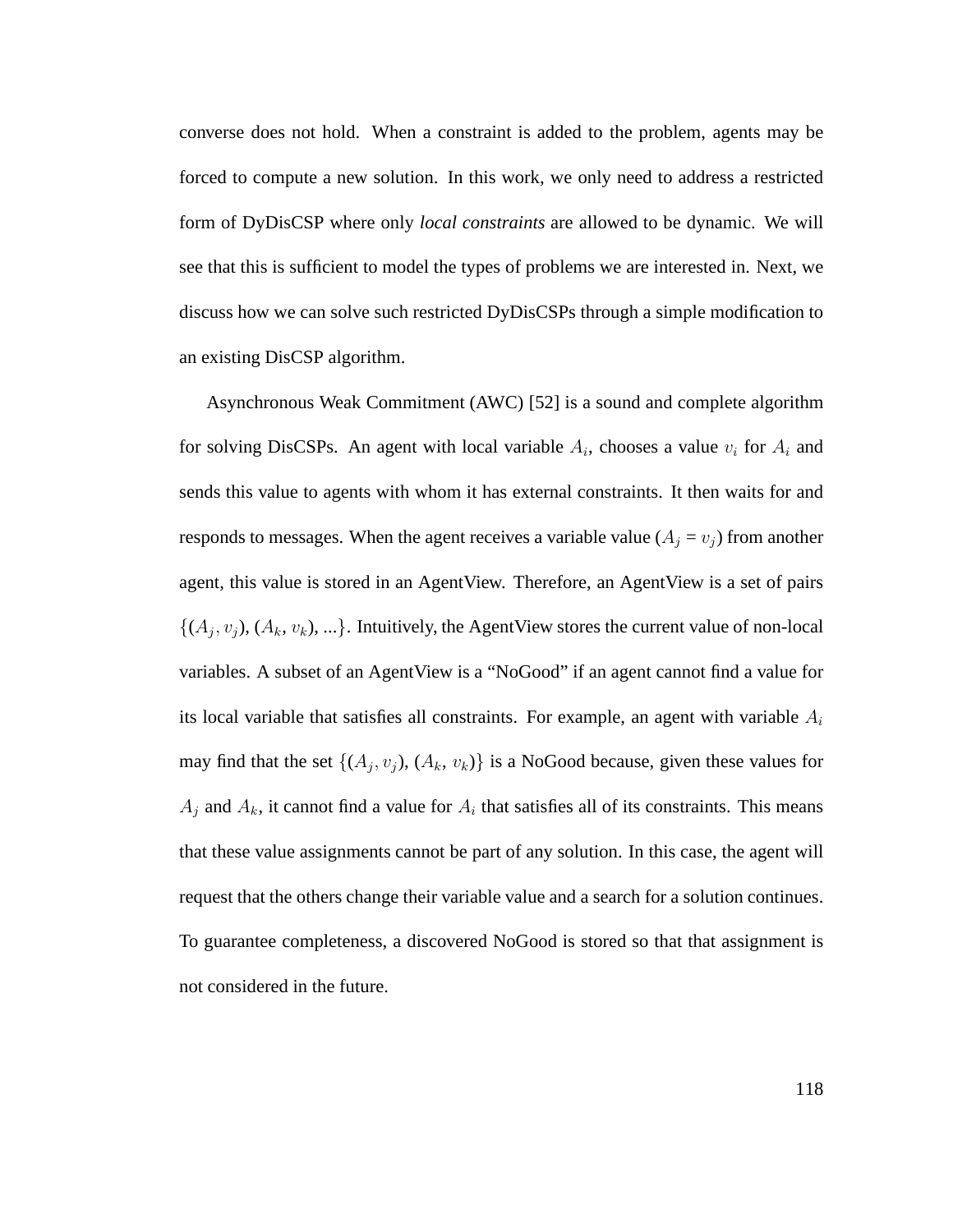The most straightforward way to attempt to deal with dynamism in DisCSP is to consider AWC as a subroutine that is invoked anew everytime a constraint is added. Unfortunately, in domains such as ours, where the problem is dynamic but does not change drastically, starting from scratch may be prohibitively inefficient. Another option, and the one that we adopt, is for agents to continue their computation even as local constraints change asynchronously. The potential problem with this approach is that when constraints are removed, a stored NoGood may now become part of a solution. We solve this problem by requiring agents to store their own variable values as part of non-empty NoGoods. For example, if an agent with variable  $A_i$  finds that a value  $v_i$  does not satisfy all constraints given the AgentView  $\{(A_j, v_j), (A_k, v_k)\},$ it will store the set  $\{(A_i, v_i), (A_j, v_j), (A_k, v_k)\}\$  as a NoGood. With this modification to AWC, NoGoods remain "no good" even as local constraints change. Let us call this modified algorithm Locally-Dynamic AWC (LD-AWC) and the modified No-Goods "LD-NoGoods" in order to distinguish them from the original AWC NoGoods. The following lemma establishes the soundness and completeness of LD-AWC.

**Lemma I**: LD-AWC is sound and complete.

The soundness of LD-AWC follows from the soundness of AWC. The completeness of AWC is guaranteed by the recording of NoGoods. A NoGood logically represents a set of assignments that leads to a contradiction. We need to show that this invariant is maintained in LD-NoGoods. An LD-NoGood is a superset of some non-empty AWC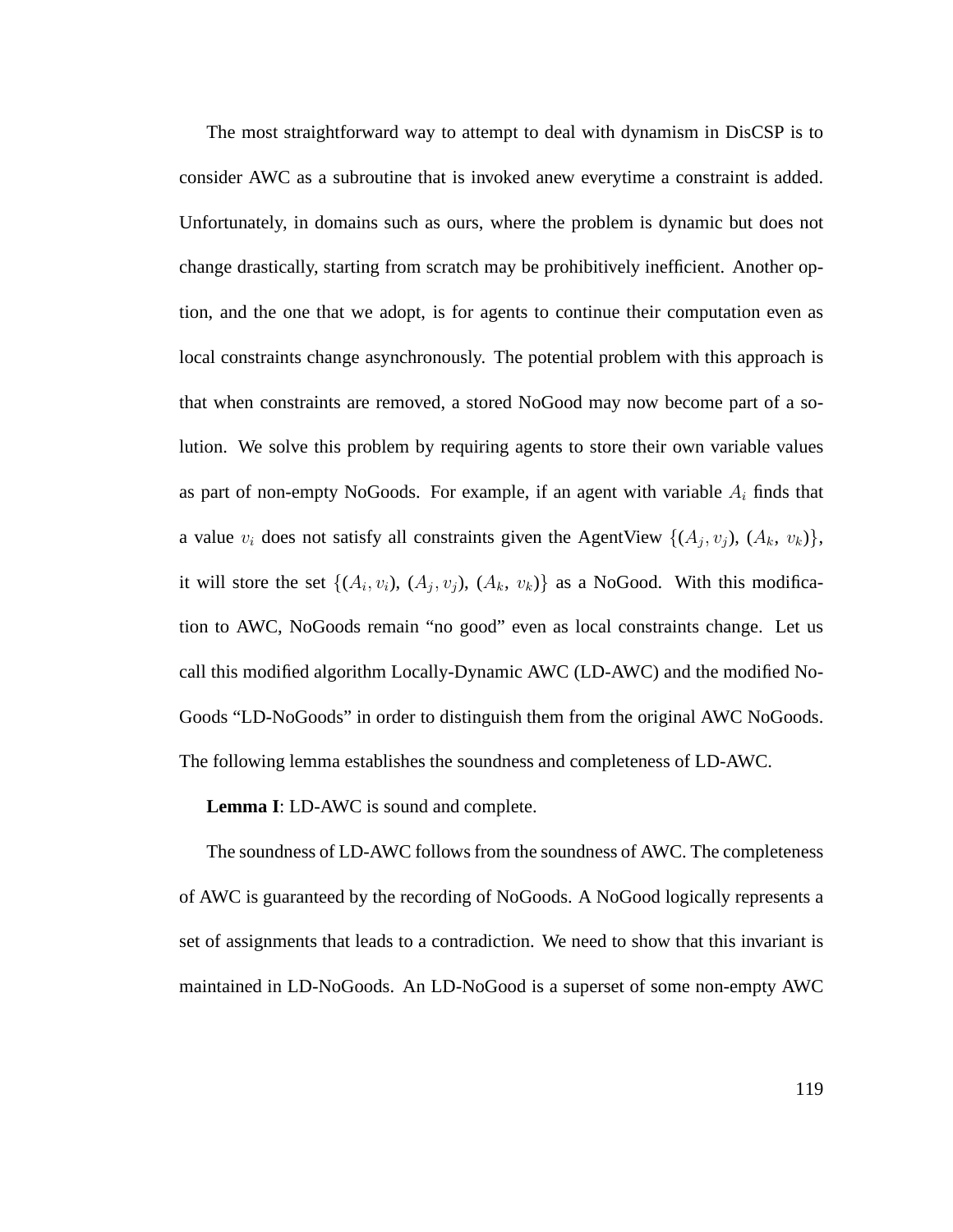NoGood and since every superset of an AWC NoGood is no good, the invariant is true when a LD-NoGood is first recorded. The only problem that remains is the possibility that an LD-NoGood may later become good due to the dynamism of local constraints. A LD-NoGood contains a specific value of the local variable that is no good but never contains a local variable exclusively. Therefore, it logically holds information about external constraints only. Since external constraints are not allowed to be dynamic in LD-AWC, LD-NoGoods remain valid even in the face of dynamic local constraints. Thus the completeness of LD-AWC is guaranteed.

## **5.6 Mapping SCF Problems into DyDisCSP**

We now describe a solution to the SCF subclass of resource allocation problems, defined in Definition 8 of Section 5.2, by mapping onto DyDisCSP. We choose DyDisCSP instead of DCOP for two reasons: DyDisCSP is able to represent dynamic problems and the SCF condition guarantees that a satisfactory solution exists so optimization is not necessary. Our goal is to provide a general mapping, named Mapping I, that allows any dynamic unrestricted SCF resource allocation problem to be modeled as DyDisCSP by applying this mapping.

Mapping I is motivated by the following idea. The goal in DyDisCSP is for agents to choose values for their variables so all constraints are satisfied. Similarly, the goal in resource allocation is for the agents to choose operations so all tasks are performed.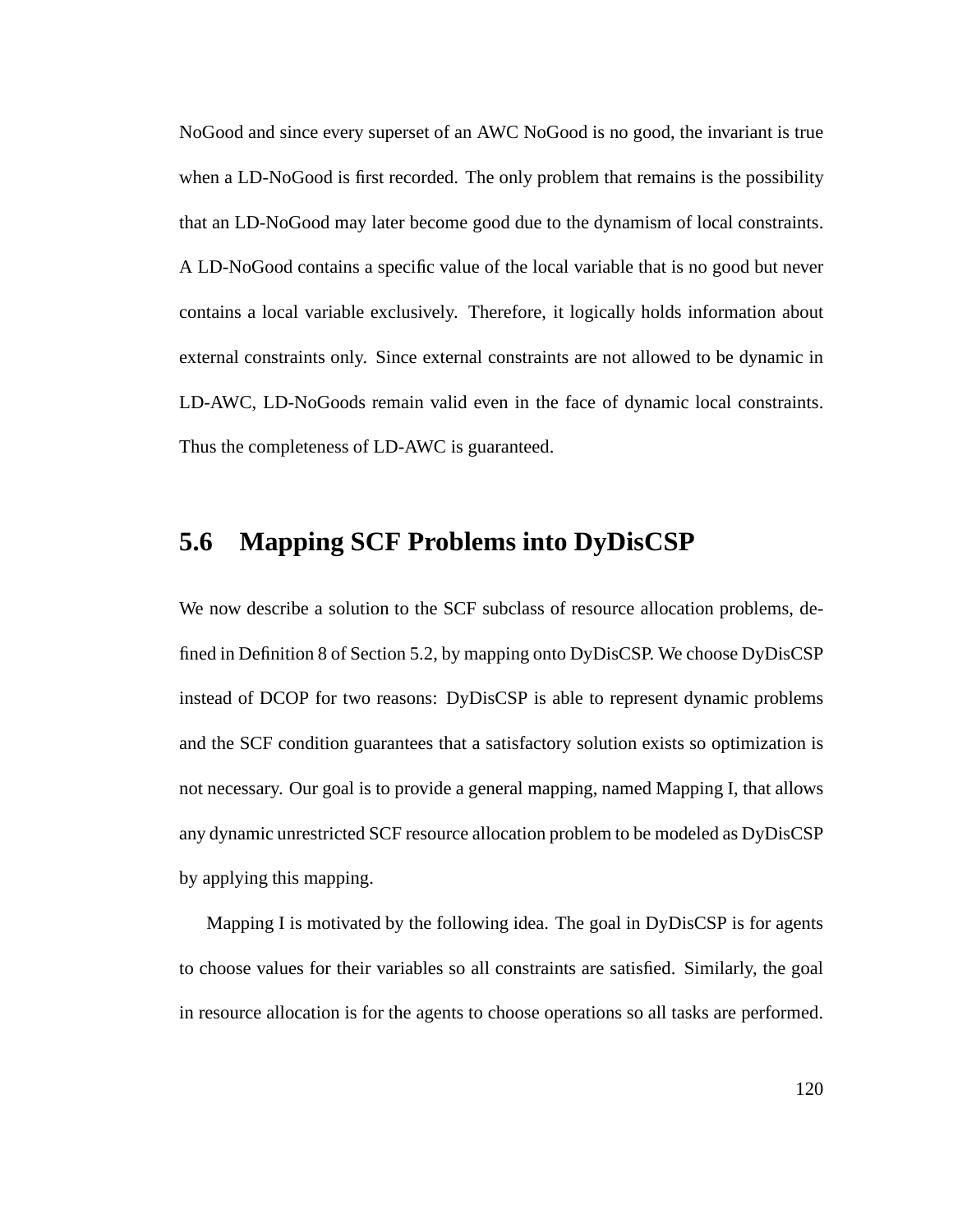Therefore, in our first attempt we map agents to variables and operations of agents to values of variables. For example, if an agent  $A_i$  has three operations it can perform,  $\{O_1^i, O_2^i, O_3^i\}$ , then the variable corresponding to this agent will have three values in its domain. However, this simple mapping attempt fails due to the dynamic nature of the problem; operations of an agent may not always succeed. Therefore, we define two values for every operation, one for success and the other for failure. In our example, this would result in six values for each variable  $A_i$ :  $\{O_1^i$ yes,  $O_2^i$ yes,  $O_3^i$ yes,  $O_1^i$ no,  $O_2^i$ no,  $O_3^i$ no }.

It turns out that even this mapping is inadequate due to ambiguity. Ambiguity arises when an operation can be required for multiple tasks but only one task is actually present. To resolve ambiguity, we desire agents to be able to not only communicate about which operation to perform, but also to communicate for which task they intend the operation. For example in Figure 5.2, Agent A3 is required to activate the same sector for both targets 1 and 2. We want A3 to be able to distinguish between the two targets when it communicates with A2, so that A2 will be able to activate its correct respective sector. For each of the values defined so far, we will define new values corresponding to each task that an operation may serve.

**Mapping I:** Given a Resource Allocation Problem  $\langle Ag, \Omega, \Theta \rangle$ , the corresponding DyDisCSP is defined over a set of  $n$  variables.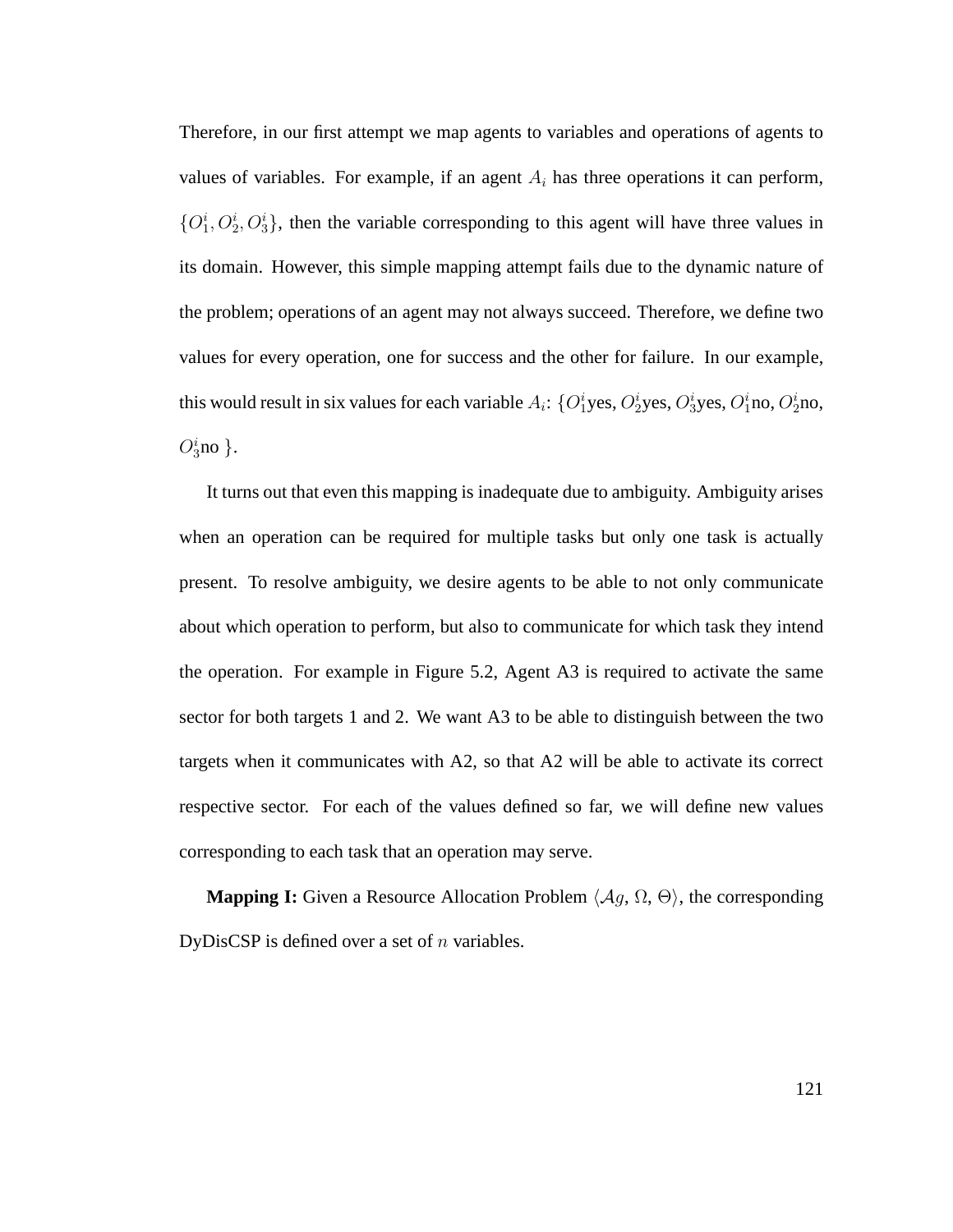•  $A = \{A_1, A_2, ..., A_n\}$ , one variable for each  $A_i \in \text{Ag. We will use the notation } A_i$ to interchangeably refer to an agent or its variable.

The domain of each variable is given by:

• 
$$
\forall A_i \in \mathcal{A}\mathcal{G}
$$
, Dom $(A_i) = \bigcup_{O_p^i \in \Omega} O_p^i x T(O_p^i) x \{ \text{yes,no} \}.$ 

In this way, we have a value for every combination of operations an agent can perform, a task for which this operation is required, and whether the operation succeeds or fails. For example in Figure 5.2, Agent A3 has one operation (sector 0) with two possible tasks (target 1 and 2). Although the figure does not show targets in sector 1 and sector 2 of agent A3, let us assume that targets may appear there for this example. Thus, let task  $T_3$  be defined as a target in A3's sector 1 and let task  $T_4$  be defined as a target in A3's sector 2. This means A3 would have 8 values in its domain:  ${O_0^3T_1yes}$ ,  $O_0^3T_1$ no,  $O_0^3T_2$ yes,  $O_0^3T_2$ no,  $O_1^3T_3$ yes,  $O_1^3T_3$ no,  $O_2^3T_4$ yes,  $O_2^3T_4$ no }.

A word about notation:  $\forall O_p^i \in \Omega$ , the set of values in  $O_p^i \times T(O_p^i) \times \{ \text{yes} \}$  will be abbreviated by the term  $O_p^i$  yes and the assignment  $A_i = O_p^i$  yes denotes that  $\exists v \in$  $O_p^i$  yes such that  $A_i = v$ . Intuitively, the notation is used when an agent detects that an operation is succeeding, but it is not known which task is being performed. This is analogous to the situation in the distributed sensor network domain where an agent may detect a target in a sector, but does not know its exact location. Finally, when a variable  $A_i$  is assigned a value, the corresponding agent executes the corresponding operation.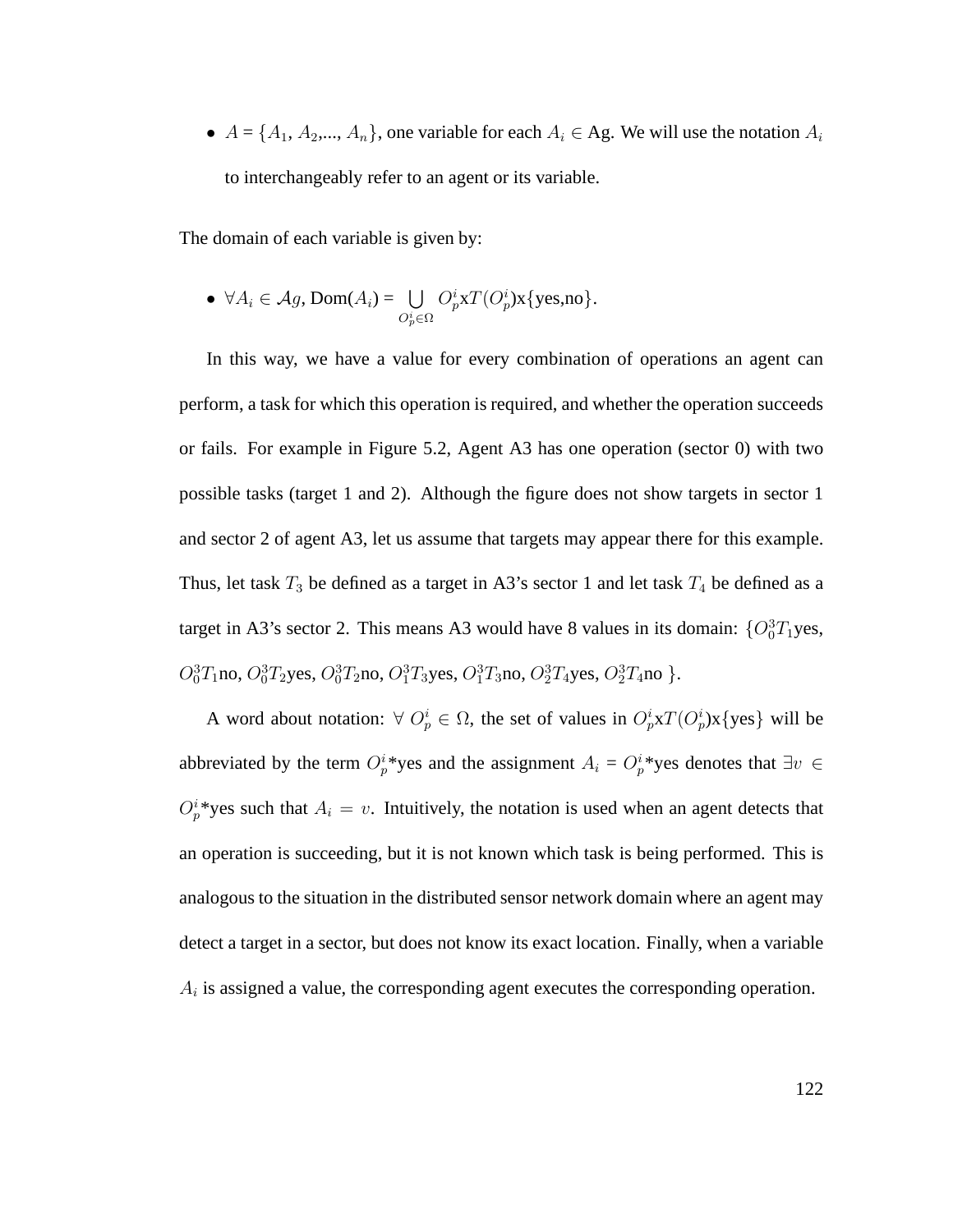Next, we must constrain agents to assign "yes" values to variables only when an operation has succeeded. However, in dynamic problems, an operation may succeed at some time and fail at another time since tasks are dynamically added and removed from the current set of tasks to be performed. Thus, every variable is constrained by the following *dynamic* local constraints (as defined in Section 5.5).

• **Dynamic Local Constraint 1 (LC1)**:  $\forall T_r \in \Theta$ ,  $\forall O_p^i \in \Upsilon(T_r)$ ,

LC1( $A_i$ ) = (P, C), where Predicate P:  $O_p^i$  succeeds.

$$
Construction: A_i = O_p^{i*}yes
$$

• **Dynamic Local Constraint 2 (LC2)**:  $\forall T_r \in \Theta$ ,  $\forall O_p^i \in \Upsilon(T_r)$ ,

LC2( $A_i$ ) = (P, C), where Predicate P:  $O_p^i$  does not succeed.

$$
Construction: A_i \neq O_p^{i*}yes
$$

The truth value of P is not known in advance. Agents must execute their operations, and based on the result, locally determine if C needs to be satisfied. In dynamic problems, where the set of current tasks is changing over time, the truth value of P will also change over time, and hence the corresponding DyDisCSP will need to be continually monitored and resolved as necessary.

We now define the External Constraint (EC) between variables of two different agents. EC is a normal static constraint and must always be satisfied.

• **External Constraint**:  $\forall T_r \in \Theta$ ,  $\forall O_p^i \in \Upsilon(T_r)$ ,  $\forall A_j \in A$ ,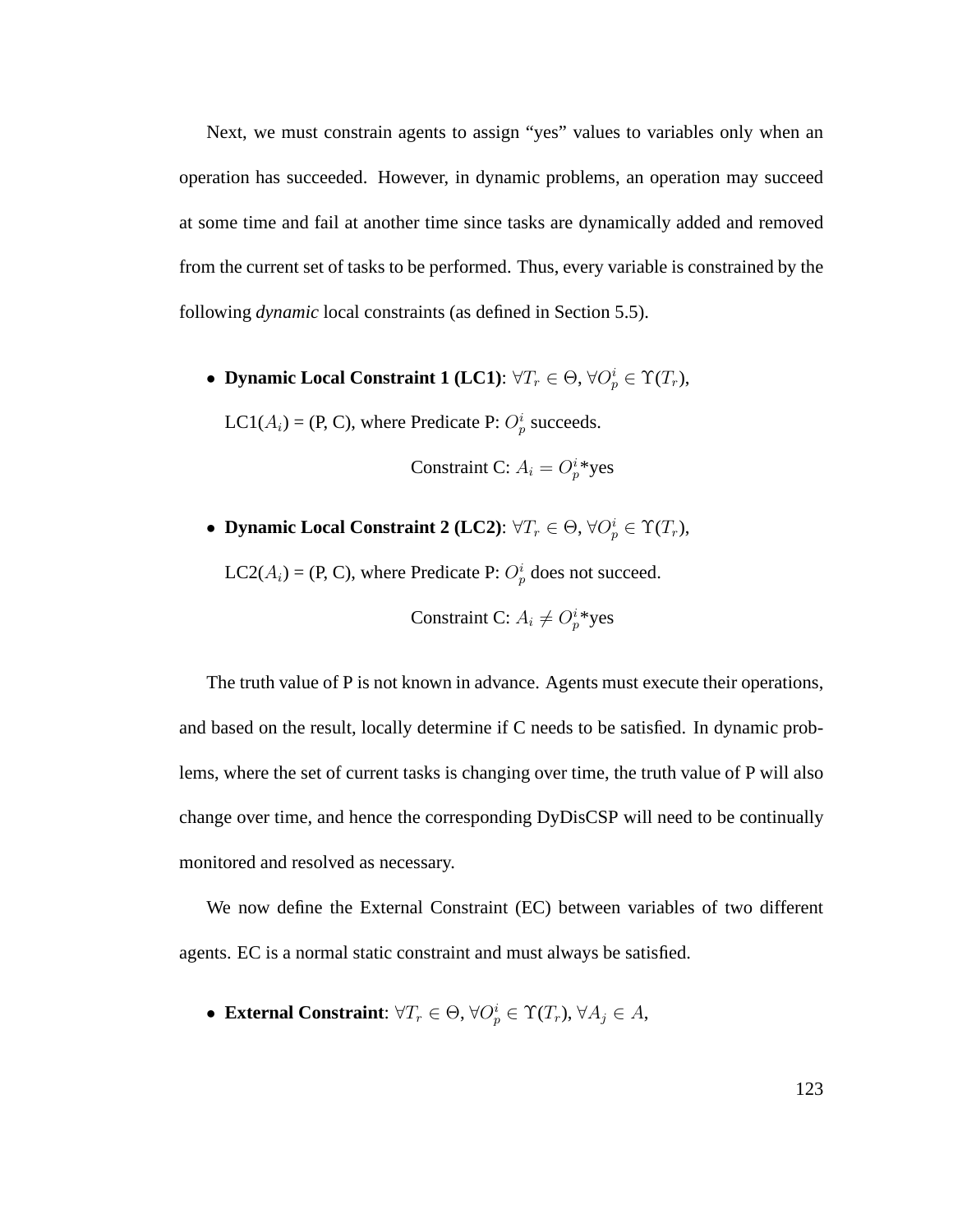EC( $A_i$ ,  $A_j$ ): (1)  $A_i = O_p^i T_r$ yes, and  $(2) \,\forall t_r \in T_r, O_p^i \in t_r, \exists q \, O_q^j \in t_r.$  $\Rightarrow A_j = O_q^j T_r$ yes

The EC constraint requires some explanation. It says that if  $A_i$  detects a task, then other agents in minimal set  $t_r$  must also help with the task. In particular, Condition (1) states that an agent  $A_i$  is executing a successful operation  $O_p^i$  for task  $T_r$ . Condition (2) quantifies the other agents whose operations are also required for  $T_r$ . If  $A_j$  is one of those agents, i.e.,  $O_q^j$  is an operation that can help perform  $T_r$ , the consequent requires  $A_j$  to choose operation  $O_q^j$ . Note that every pair of variables  $A_i$  and  $A_j$  have an EC constraint between them. If  $A_j$  is not required for  $T_r$ , condition (2) is false and EC is trivially satisfied.

### **5.6.1 Correctness of Mapping I**

We now show that Mapping I can be used to model a given SCF resource allocation problem as a DyDisCSP. Theorem 9 states that our DyDisCSP always has a solution. This means the constraints as defined above are not inconsistent and thus, it is always possible to solve the resulting DyDisCSP. Theorem 10 then states that if agents reach a solution, all tasks are (being) performed. Note that the converse of the Theorem 10 does not hold, i.e. it is possible for agents to be performing all tasks *before* a solution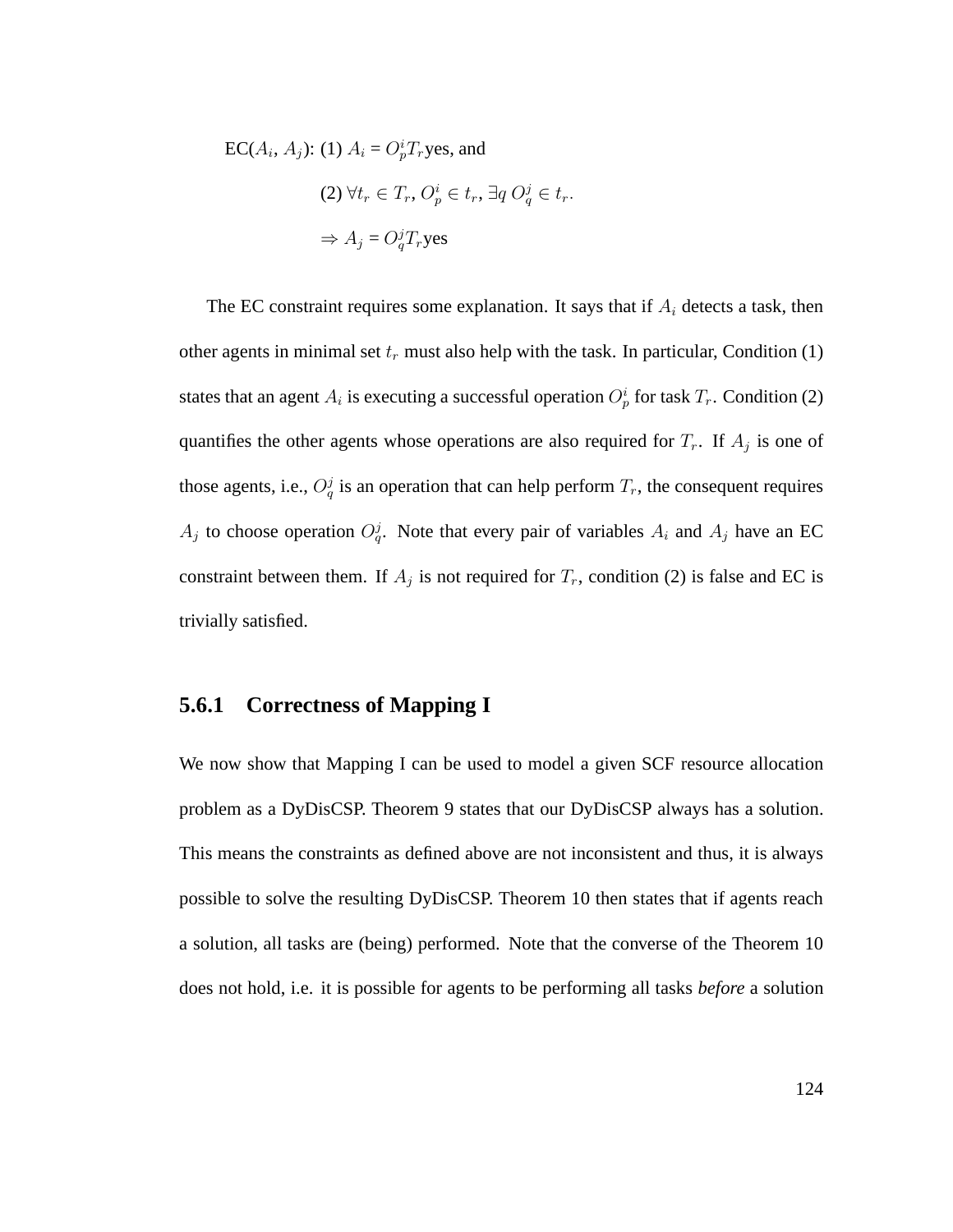to the DyDisCSP is reached. This is due to the fact that when all current tasks are being performed, agents whose operations are not necessary for the current tasks could still be violating some constraints.

**Theorem 9** *Given an unrestricted SCF Resource Allocation Problem*  $\langle Ag, \Omega, \Theta \rangle$ ,  $\Theta_{current}$ ⊆ Θ*, a solution always exists for the DyDisCSP obtained from Mapping I.*

**Proof:** We proceed by presenting a solution to any given DyDisCSP problem obtained from Mapping I.

Let  $B = \{A_i \in A \mid \exists T_r \in \Theta_{current}, \exists O_p^i \in \Upsilon(T_r)\}\$ . B contains precisely those agents who have an operation that can contribute to some current task. We will first assign values to variables in  $B$ , then assign values to variables that are not in  $B$ . If  $A_i \in B$ , we assign  $A_i = O_p^i T_r yes$ , where  $T_r \in \Theta_{current}$  and  $O_p^i \in \Upsilon(T_r)$ . We know such  $T_r$  and  $O_p^i$  exist by the definition of B. If  $A_i \notin B$ , we may choose any  $O_p^i T_r n o \in$ Domain( $A_i$ ) and assign  $A_i = O_p^i T_r$ no.

To show that this assignment is a solution, we first show that it satisfies the EC constraint. We arbitrarily choose two variables,  $A_i$  and  $A_j$ , and show that  $EC(A_i, A_j)$ is satisfied. We proceed by cases. Let  $A_i, A_j \in A$  be given.

• *case 1:*  $A_i \notin B$  Since  $A_i = O_p^i T_r n_o$ , condition (1) of EC constraint is false and thus EC is trivially satisfied.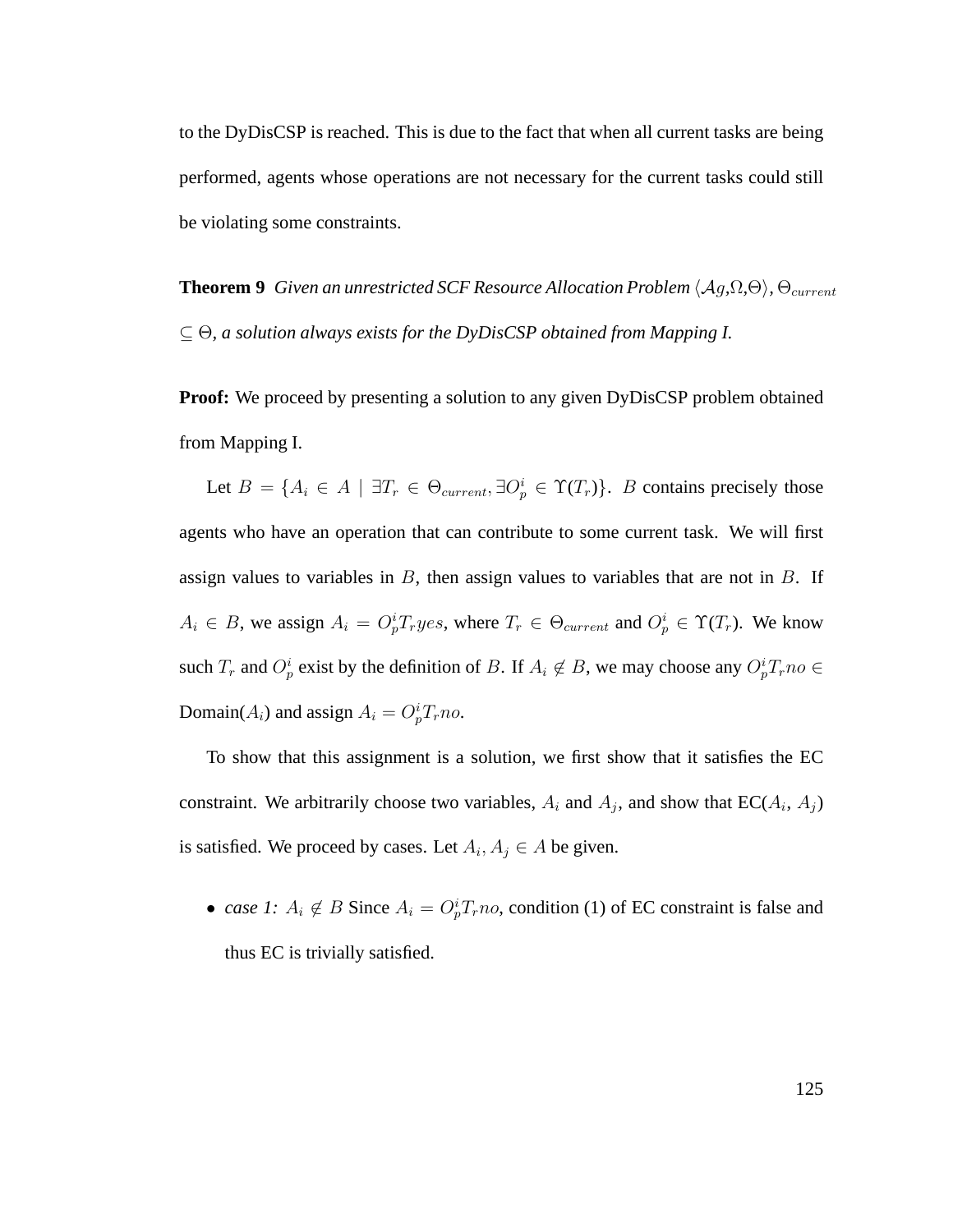- *case 2:*  $A_i \in B$ ,  $A_j \notin B$   $A_i = O_p^i T_r yes$  in our solution. Let  $t_r \in T_r$ ,  $O_p^i \in t_r$ . We know that  $T_r \in \Theta_{current}$  and since  $A_j \notin B$ , we conclude that  $\Box Q_q^j \in t_r$ . Condition (2) of the EC constraint is false and thus EC is trivially satisfied.
- *case 3:*  $A_i \in B$ ,  $A_j \in B$   $A_i = O_p^i T_r$  yes and  $A_j = O_q^i T_s$  yes in our solution. Let  $t_r \in T_r$ ,  $O_p^i \in t_r$ .  $T_s$  and  $T_r$  must be strongly conflict free since both are in  $\Theta_{current}$ . If  $T_s \neq T_r$ , then  $\Box Q_n^j \in \Omega$ ,  $O_n^j \in t_r$ . Condition (2) of EC( $A_i, A_j$ ) is false and thus EC is trivially satisfied. If  $T_s = T_r$ , then EC is satisfied since  $A_j$  is helping  $A_i$  perform  $T_r$ .

Next, we show that our assignment satisfies the LC constraints. If  $A_i \in B$  then  $A_i = O_p^i T_r yes$ , and LC1, regardless of the truth value of P, is clearly not violated. Furthermore, it is the case that  $O_p^i$  succeeds, since  $T_r$  is present. Then the predicate P of LC2 is not true and thus LC2 is not present. If  $A_i \notin B$  and  $A_i = O_p^i T_r n o$ , it is the case that  $O_p^i$  is executed and, by definition, does not succeed. Then, the predicate P of LC1 is not satisfied and thus LC1 is not present. LC2, regardless of the truth value of P, is clearly not violated. Thus, the LC constraints are satisfied by all variables. We can conclude that all constraints are satisfied and our value assignment is a solution to the DyDisCSP.  $\Box$ 

**Theorem 10** *Given an unrestricted SCF Resource Allocation Problem*  $\langle Ag, \Omega, \Theta \rangle$ *,*  $\Theta_{current}$ ⊆ Θ *and the DyDisCSP obtained from Mapping I, if an assignment of values to variables in the DyDisCSP is a solution, then all tasks in*  $\Theta_{current}$  *are performed.*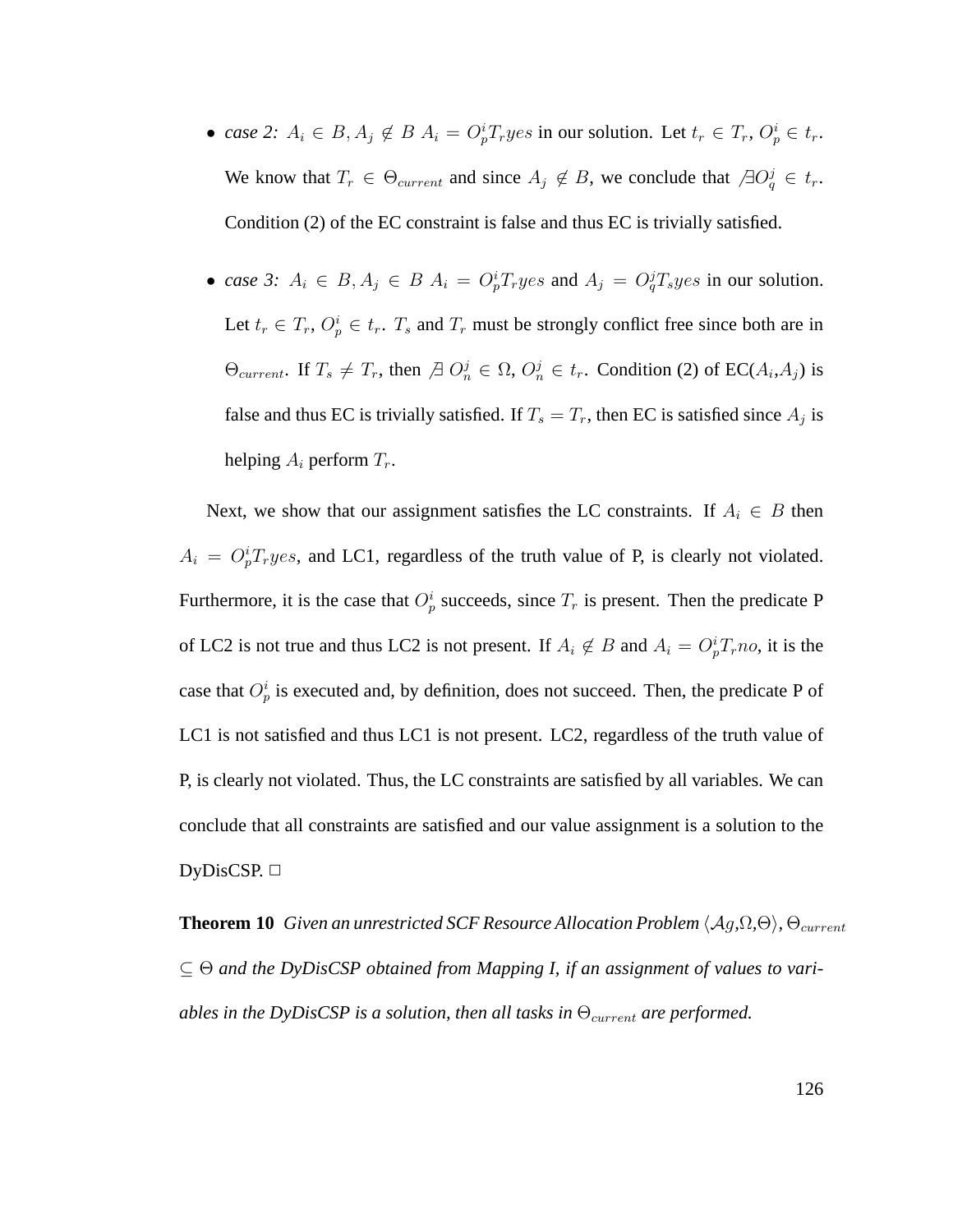**Proof:** Let a solution to the DyDisCSP be given. We want to show that all tasks in  $\Theta_{current}$  are performed. We proceed by choosing a task  $T_r \in \Theta_{current}$ . Since our choice is arbitrary and tasks are strongly conflict free, if we can show that it is indeed performed, we can conclude that all members of  $\Theta_{current}$  are performed.

Let  $T_r \in \Theta_{current}$  be given. By the **Notification Assumption**, some operation  $O_p^i$ , required by  $T_r$  will be executed. However, the corresponding agent  $A_i$ , will be unsure as to which task it is performing when  $O_p^i$  succeeds. This is due to the fact that  $O_p^i$ may be required for many different tasks. It may choose a task,  $T_s \in T(O_p^i)$ , and LC1 requires it to assign the value  $O_p^i T_s$ yes. We will show that  $A_i$  could not have chosen incorrectly since we are in a solution state. The EC constraint will then require that all other agents  $A_j$ , whose operations are required for  $T_s$  also execute those operations and assign  $A_j = O_q^j T_s yes$ . We are in a solution state, so LC2 cannot be present for  $A_j$ . Thus,  $O_q^j$  succeeds. Since all operations required for  $T_s$  succeed,  $T_s$  is performed. By definition,  $T_s \in \Theta_{current}$ . But since we already know that  $T_s$  and  $T_r$  have an operation in common, the Strongly Conflict Free condition requires that  $T_s = T_r$ . Therefore,  $T_r$ is indeed performed.**□**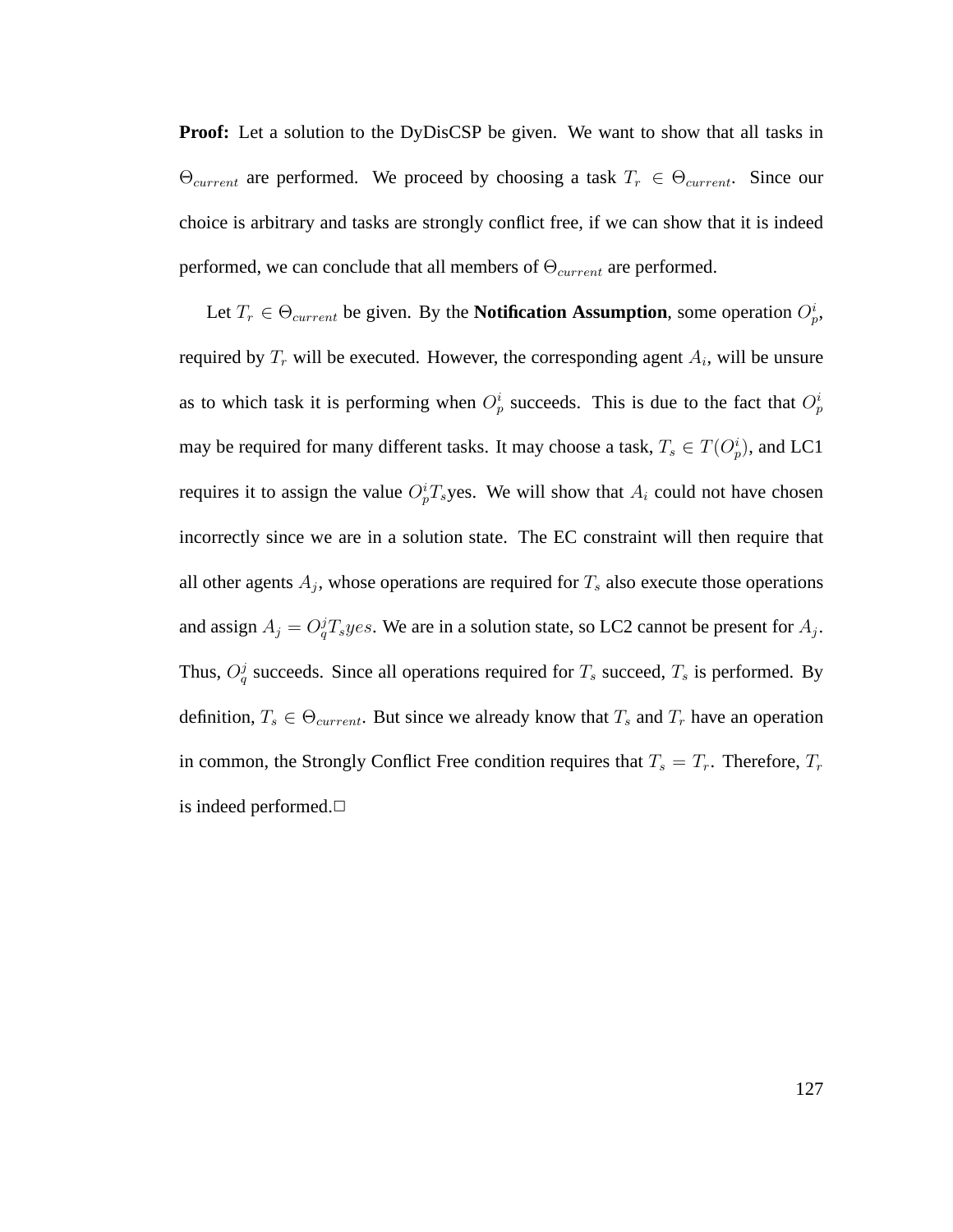# **5.7 Mapping WCF Problems into DyDisCSP**

This section begins with a discussion of the difficulty in using Mapping I for solving WCF problems. This leads to the introduction of a second mapping, Mapping II, which is able to map WCF problems into DyDisCSP.

Our first mapping has allowed us to solve SCF resource allocation problems. However, when we attempt to solve WCF resource allocation problems with this mapping, it fails because the DyDisCSP becomes overconstrained. This is due to the fact that Mapping I requires all agents who can possibly help perform a task to do so. If only three out of four agents are required for a task, Mapping I will still require all four agents to perform the task. In some sense, this results in an overallocation of resources to some tasks. This is not a problem when all tasks are independent as in the SCF case. However, in the WCF case, this overallocation may leave other tasks without sufficient resources to be performed. One way to solve this problem is to modify the constraints in the mapping to allow agents to reason about relationships among tasks. However, this requires adding n-ary  $(n > 2)$  external constraints to the mapping. This is problematic in a distributed situation because there are no efficient algorithms for non-binary distributed CSPs. Existing methods require extraordinary amounts of interagent communication. Instead, we create a new mapping by extending mapping I to n-ary constraints, then taking its dual representation. In the dual representation, variables correspond to tasks and values correspond to operations. This allows all n-ary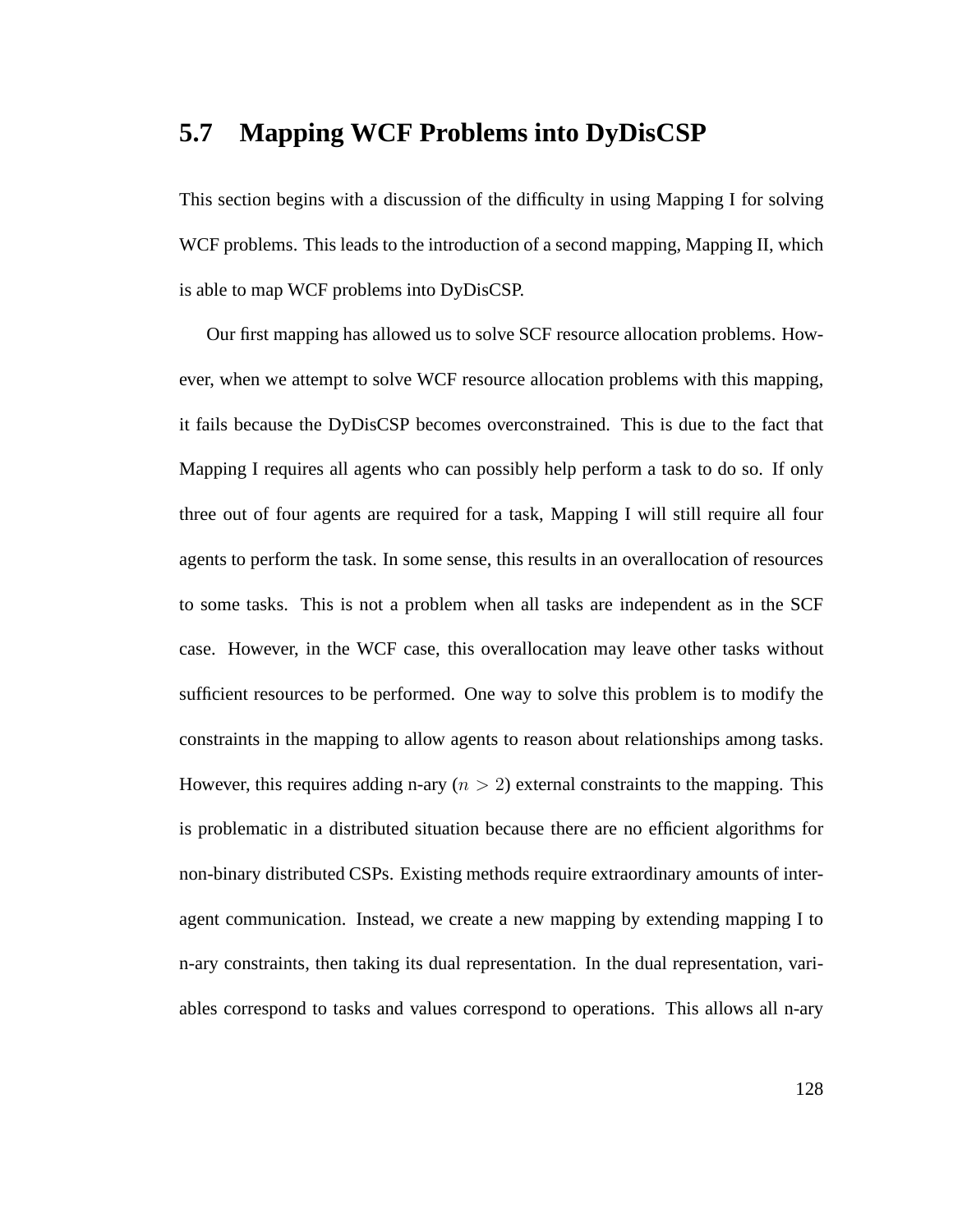constraints to be *local* within an agent and all external constraints are reduced to equality constraints. Restricting n-ary constraints to be local rather than external is more efficient because it reduces the amount of communication needed between agents. This new mapping, Mapping II, allocates only minimal resources to each task, allowing WCF problems to be solved. Mapping II is described next and proven correct. Here, each agent has a variable for each task in which its operations are included.

**Mapping II:** Given a Resource Allocation Problem  $\langle Ag, \Omega, \Theta \rangle$ , the corresponding DyDisCSP is defined as follows:

- **Variables:**  $\forall T_r \in \Theta, \forall O_p^i \in \Upsilon(T_r)$ , create a DyDisCSP variable  $T_{r,i}$  and assign it to agent  $A_i$ .
- **Domain:** For each variable  $T_{r,i}$ , create a value  $t_{r,i}$  for each minimal set in  $T_r$ , plus a "NP" value (not present). The NP value allows agents to avoid assigning resources to tasks that are not present and thus do not need to be performed.

In this way, we have a variable for each task and a copy of each such variable is assigned to each agent that has an operation for that task. For example in Figure 5.2, Agent A1 has one variable,  $T_{1,1}$ , Agent A2 has one variable  $T_{1,2}$ , Agent A3 has two variables,  $T_{1,3}$  and  $T_{2,3}$ , one for each task it can perform, and Agent A4 has two variables,  $T_{1,4}$  and  $T_{2,4}$ . The domain of each  $T_{1,i}$  variable has five values, one for each of the four minimal sets as described in Section 5.2, plus the NP value.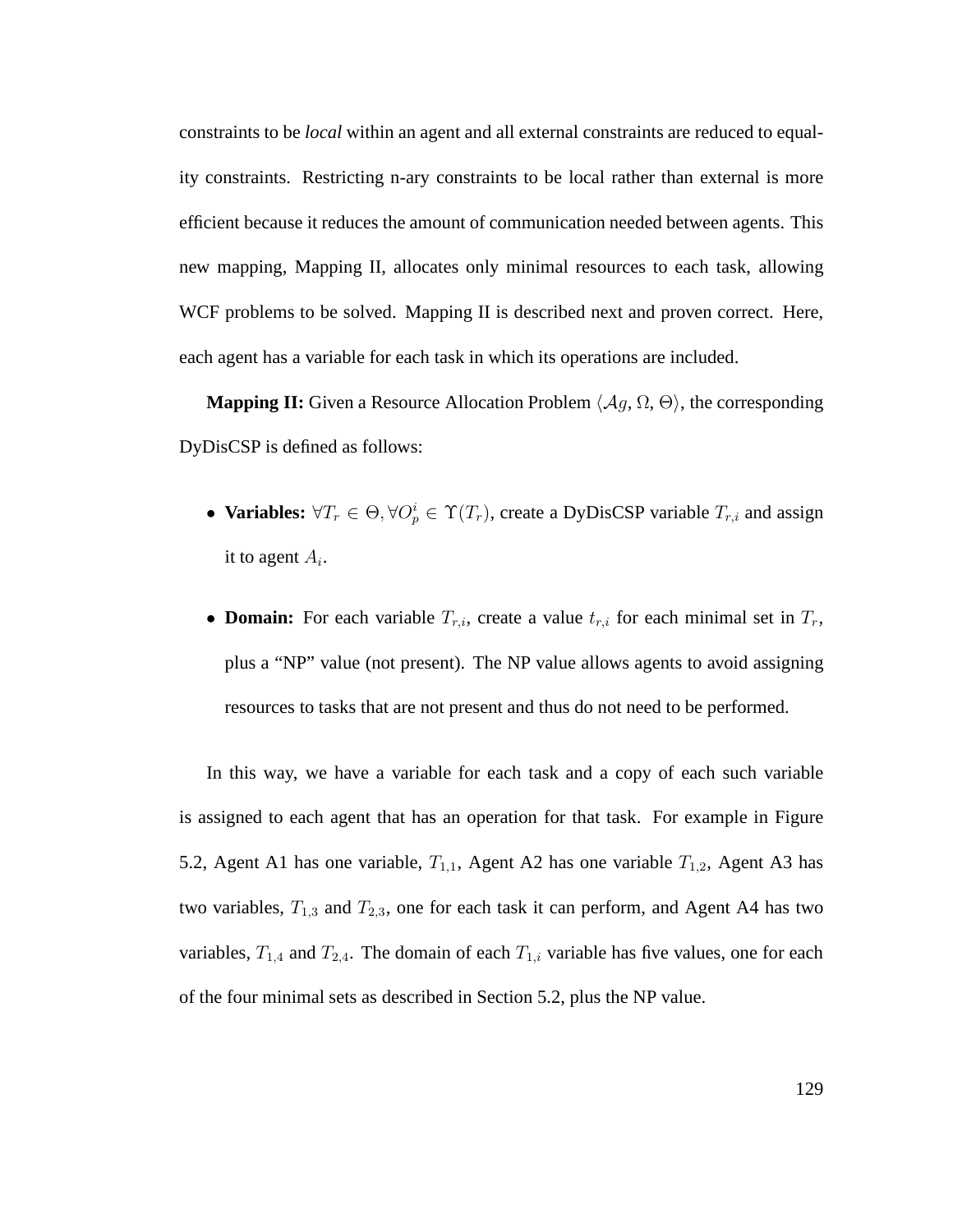Next, we must constrain agents to assign non-NP values to variables only when an operation has succeeded, which indicates the presence of the corresponding task. However, in dynamic problems, an operation may succeed at some time and fail at another time since tasks are dynamically added and removed from the current set of tasks to be performed. Thus, every variable is constrained by the following dynamic local constraints.

#### • **Dynamic Local (Non-Binary) Constraint (LC1)**:

 $\forall A_i \in \mathcal{A}_g$ ,  $\forall O_p^i \in Op(A_i)$ , let  $B = \{T_{r,i} \mid O_p^i \in T_r \}$ . Then let the constraint be defined as a non-binary constraint over the variables in B as follows:

Predicate P:  $O_p^i$  succeeds

Constraint C:  $\exists T_{r,i} \in B$   $T_{r,i} \neq NP$ .

• **Dynamic Local Constraint (LC2)**:  $\forall T_r \in \Theta$ ,  $\forall O_p^i \in \Upsilon(T_r)$ , let the constraint be defined on  $T_{r,i}$  as follows:

Predicate P:  $O_p^i$  does not succeed

Constraint C:  $T_{r,i}$  = NP.

We now define the constraint that defines a valid allocation of resources and the external constraints that require agents to agree on a particular allocation.

• **Static Local Constraint (LC3)**:  $\forall T_{r,i}, T_{s,i}$ , if  $T_{r,i} = t_{r,i}$  and  $T_{s,i} = t_{s,i}$ , then  $t_{r,i}$ 

and  $t_{s,i}$  cannot conflict. NP does not conflict with any value.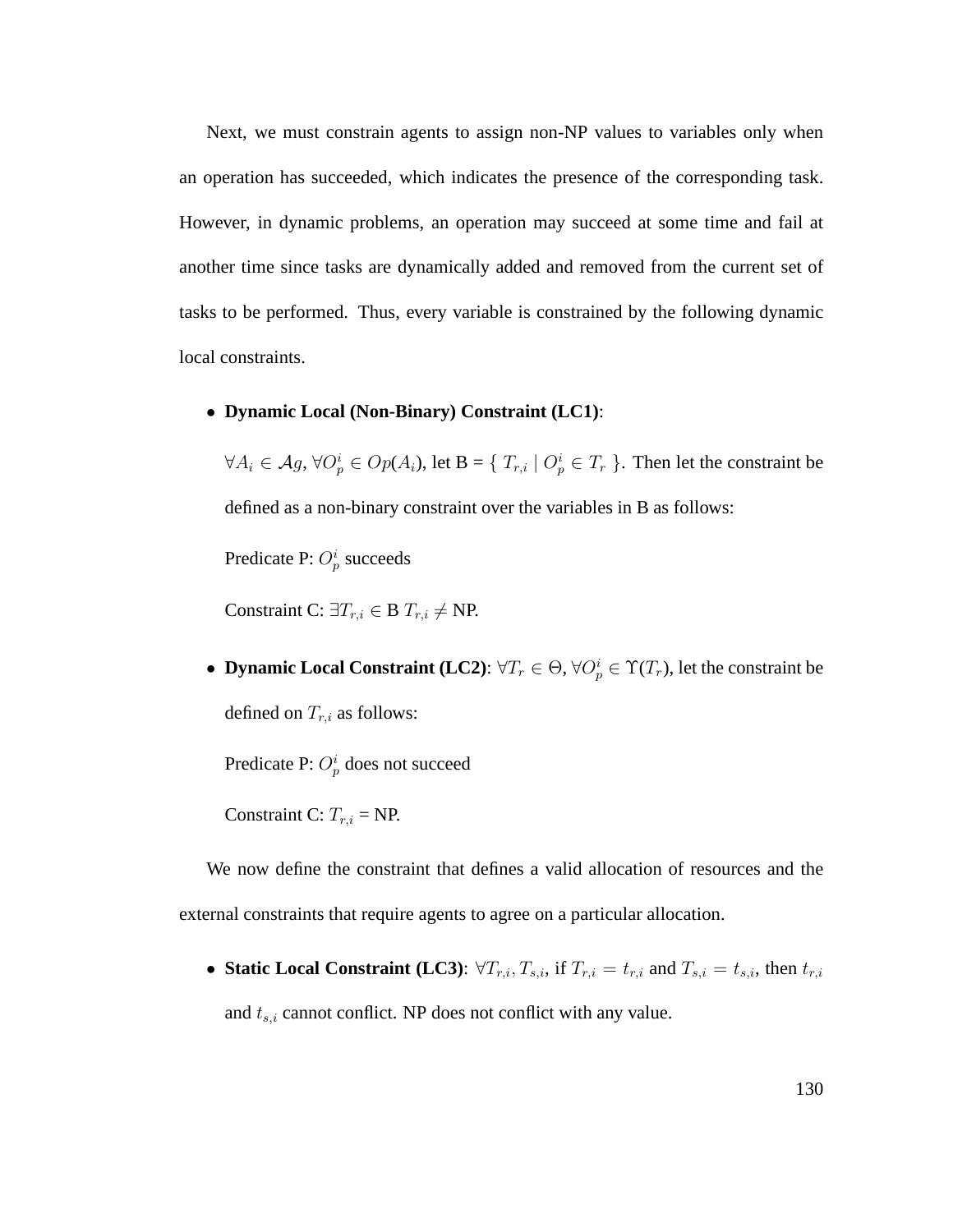• **External Constraint (EC)**:  $\forall i, j, r$   $T_{r,i} = T_{r,j}$ .

For example, if Agent A4 assigns  $T_{1,4} = \{O_0^1, O_2^2, O_2^4\}$ , then LC3 says it cannot assign a minimal set to its other variable  $T_{2,4}$ , that contains any operation of either Agent A1, A2 or A4. Since  $T_{2,4}$  has only one minimal set,  $\{O_0^3, O_2^4\}$  which contains Agent A4, the only compatible value is NP. Note that if Target 1 and 2 are both present simultaneously as shown in Figure 5.2, the situation is overconstrained since the NP value will be prohibited by LC1.

### **5.7.1 Correctness of Mapping II**

We will now prove that Mapping II can be used to represent any given WCF Resource Allocation Problem as a DyDisCSP. As in Mapping I, the Theorem 11 shows that our DyDisCSP always has a solution, and the Theorem 12 shows that if agents reach a solution, all current tasks are performed.

**Theorem 11** *Given a WCF Resource Allocation Problem*  $\langle Ag, \Omega, \Theta \rangle$ *,*  $\Theta_{current} \subseteq \Theta$ *, there exists a solution to DyDisCSP obtained from Mapping II.*

**Proof:** For all variables corresponding to tasks that are not present, we can assign the value "NP". This value satisfies all constraints except possibly LC1. But the P condition must be false since the task is not present, so LC1 cannot be violated. We are guaranteed that there is a choice of non-conflicting minimal sets for the remaining tasks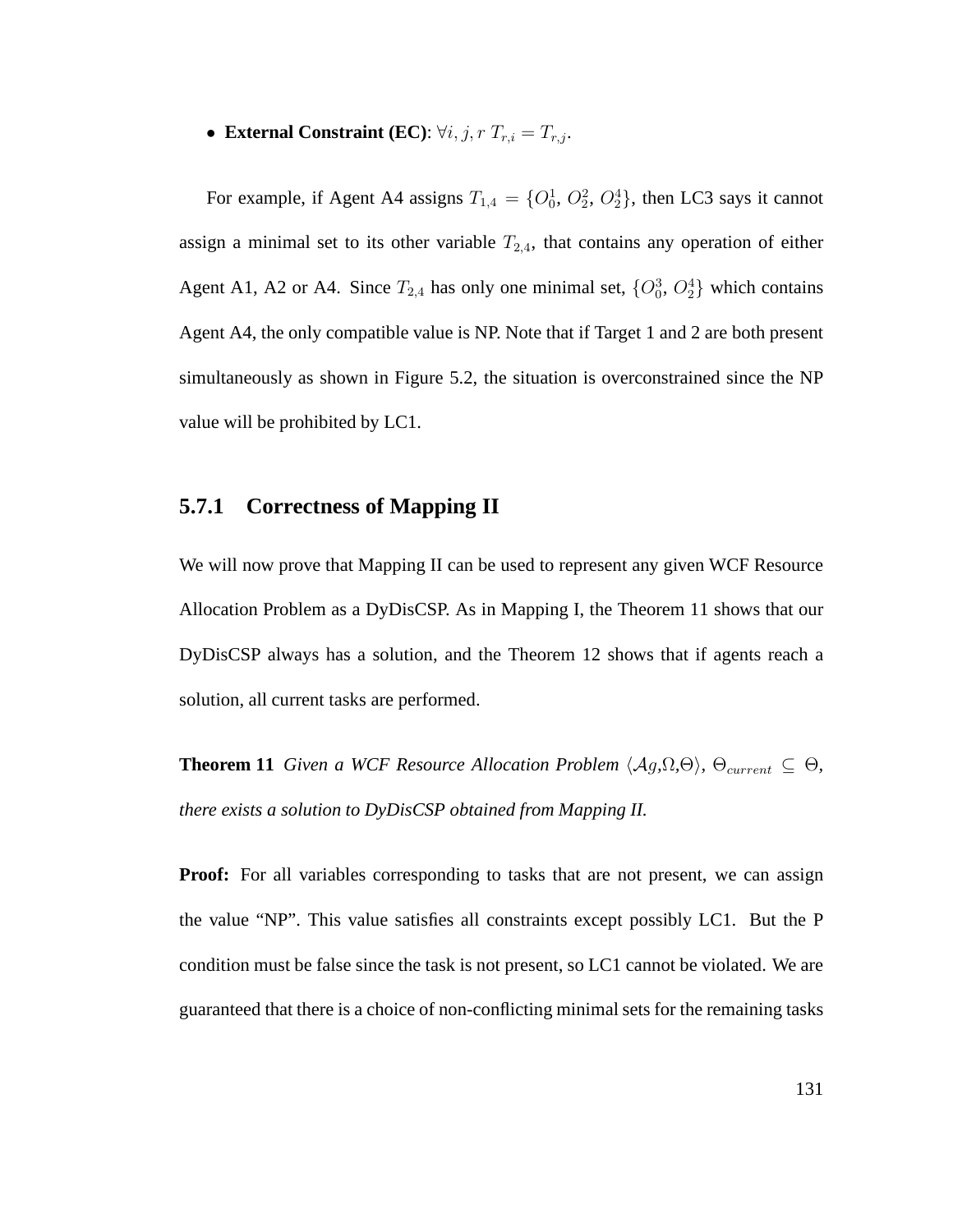(by the WCF condition). We can assign the values corresponding to these minimal sets to those tasks and be assured that LC3 is satisfied. Since all variable corresponding to a particular task get assigned the same value, the external constraint is satisfied. We have a solution to the DyDisCSP.

**Theorem 12** *Given a WCF Resource Allocation Problem*  $\langle Ag, \Omega, \Theta \rangle$ *,*  $\Theta_{current} \subseteq \Theta$  *and the DyDisCSP obtained from Mapping II, if an assignment of values to variables in the*  $DyDiscSP$  *is a solution, then all tasks in*  $\Theta_{current}$  *are performed.* 

**Proof:** Let a solution to the DyDisCSP be given. We want to show that all tasks in  $\Theta_{current}$  are performed. We proceed by contradiction. Let  $T_r \in \Theta_{current}$  be a task that is not performed in the given solution state. Condition (i) of the **Notification Assumption** says some operation  $O_p^i$ , required by  $T_r$  will be executed and (by definition) succeed. LC1 requires the corresponding agent  $A_i$ , to assign a minimal set to some task which requires  $O_p^i$ . There may be many choices of tasks that require  $O_p^i$ . Suppose  $A_i$  chooses a task  $T_s$ .  $A_i$  assigns a minimal set, say  $t_s$ , to the variable  $T_{s,i}$ . The EC constraint will then require that all other agents  $A_j$ , who have a local copy of  $T_s$  called  $T_{s,j}$ , to assign  $T_{s,j} = t_s$ . In addition, if  $A_j$  has an operation  $O_q^j$  in the minimal set  $t_s$ , it will execute that operation. Also, we know that  $A_j$  is not already doing some other operation since  $t<sub>s</sub>$  cannot conflict with any other chosen minimal set (by LC3).

We now have two cases. In case 1, suppose  $T_s \neq T_r$ . Condition (ii) of the **Notification Assumption** states that  $T_r$  is the only task that both requires  $O_p^i$  and is actually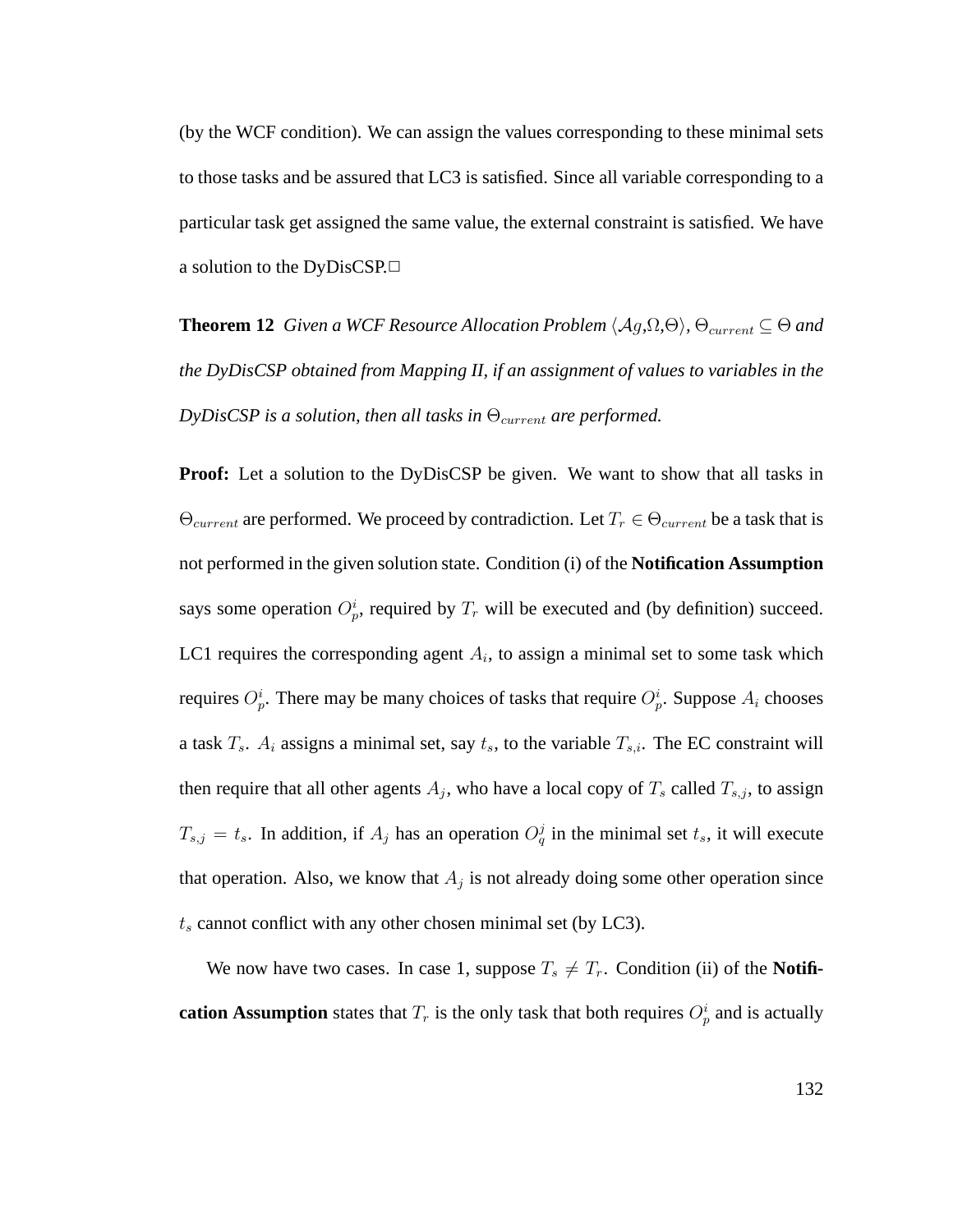present. Thus,  $T_s$  cannot be present. By definition, if  $T_s$  is not present, it cannot be performed. If it cannot be performed, there cannot exist a minimal set of  $T<sub>s</sub>$  where all operations succeed (def of "performed"). Therefore, some operation in  $t_s$  must fail. Let  $O_q^j$  be an operation of agent  $A_j$  that fails. Since  $A_j$  has assigned value  $T_{s,j} = t_s$ , LC2 is violated by  $A_j$ . This contradicts the fact we are in a solution state. Case 1 is not possible. This leaves case 2 where  $T_s = T_r$ . Then, all operations in  $t_s$  succeed and  $T_r$  is performed. We assumed  $T_r$  was not performed, so by contradiction, all tasks in  $\Theta_{current}$  must be performed.  $\Box$ 

## **5.8 Mapping OC Problems into DCOP**

In the previous sections we were able to represent dynamic problems only by limiting ourselves to SCF and WCF problems. In this section we consider OC problems where we must deal with an optimization problem. Since effective distributed constraint optimization algorithms for dynamic problems do not currently exist, we are forced to limit ourselves to static problems.

We assume we are given a *weight function* w:  $T \rightarrow N$  that quantifies the cost of not completing a task. The goal is for the agents to find a  $\mathcal{T}_{ignore} \subseteq \mathcal{T}$  such that  $\sum_{T \in \mathcal{T}_{ignore}} w(T)$  is minimized and there are enough agents to complete all tasks in  $\mathcal{T} \setminus \mathcal{T}_{i\textrm{anore}}.$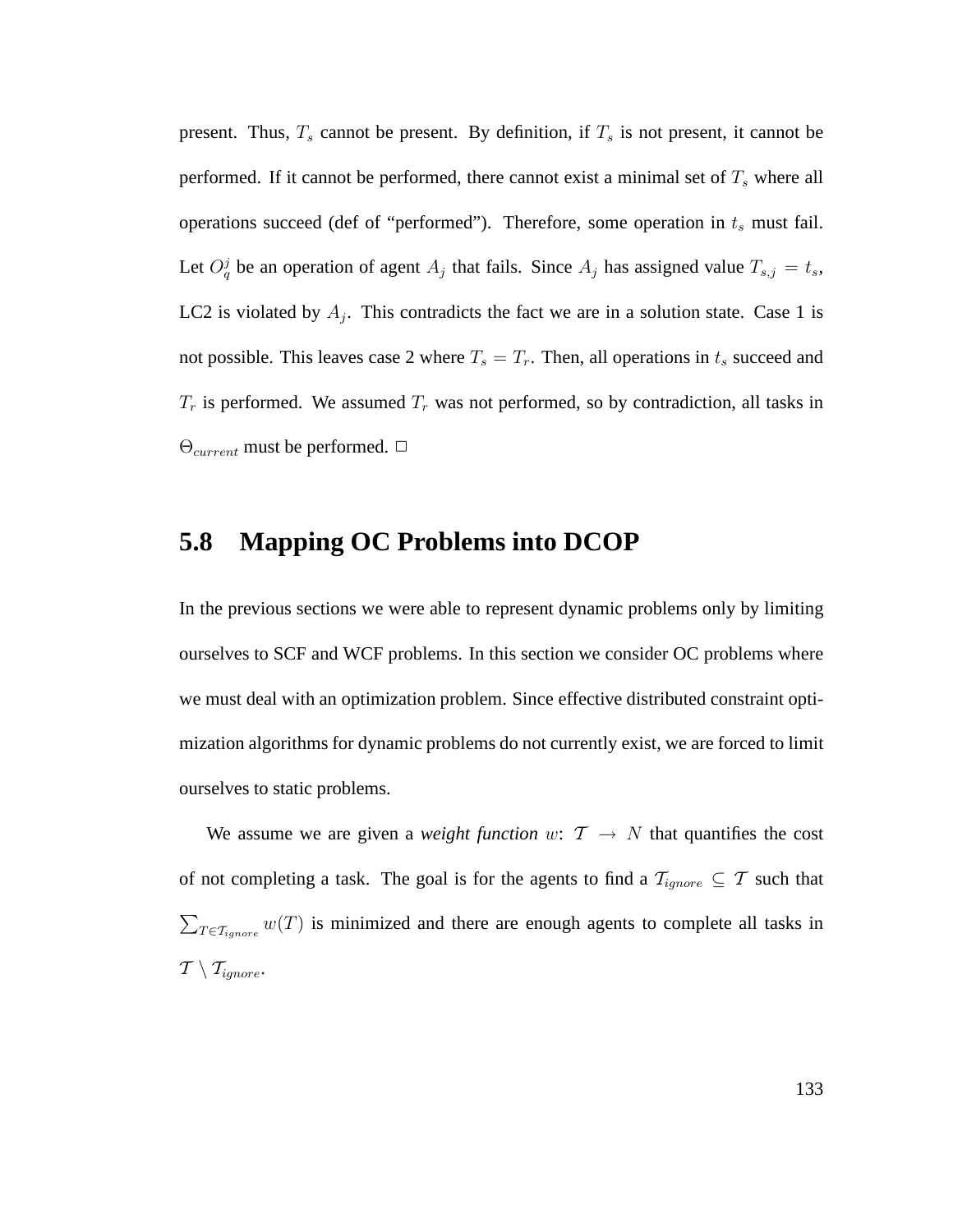We informally outline the mapping of OC problems into DCOP. While we do not formally prove its correctness, this mapping is presented mainly to illustrate the versatility of the constraint representation in its ability to model optimization-based distributed resource allocation problems. Mapping III converts an overconstrained distributed resource allocation problem into a DCOP thereby allowing an algorithm such as Adopt to be used to solve such problems.

**Mapping III:** Given a static Resource Allocation Problem  $\langle Ag, \Omega, \Theta \rangle$ , the corresponding DCOP is defined over a set of  $n$  variables.

•  $A = \{A_1, A_2, ..., A_n\}$ , one variable for each  $A_i \in \mathbf{Ag}$ .

The domain of each variable is given by:

•  $\forall A_i \in \mathcal{A}_i$ , Dom $(A_i)$  = set of operations  $A_i$  could possibly execute.

The above is similar to Mapping I except that  $\{yes, no\}$  values are not needed. This is because we no longer need to deal with ambiguity since we have assumed a static problem. This also means that our constraints will be static. We define an n-ary constraint for each task. For each task  $T$ , we define an n-ary constraint over all the agents/variables who could possibly contribute doing T. The constraint is a *valued* constraint whose cost function is shown in Figure 5.4. Suppose we have task T1 from Figure 5.2. If the maximum number of agents (all four agents A1,A2,A3,A4) choose to perform the operations for T1, then the agents pay zero cost on the n-ary constraint that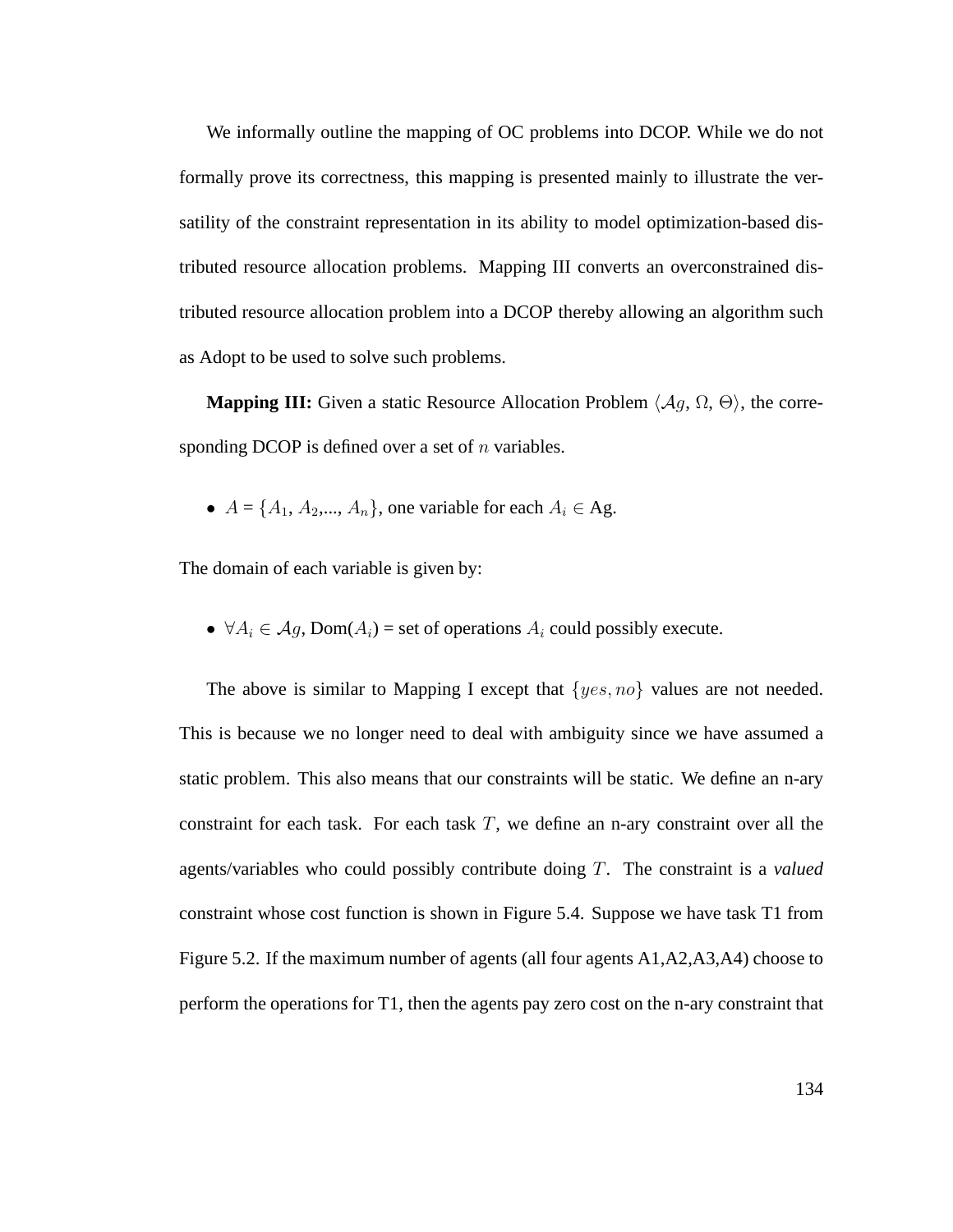Minimal Set of T1 =  ${A1, A2, A3, A4}$ N−ary constraint for T1:

| Cost    | A1 A2 A3 A4 |          |  |            |
|---------|-------------|----------|--|------------|
|         |             | T1 T1 T1 |  | T1         |
| w(T1)/4 |             | T1 T1 T2 |  | T1         |
| w(T1)/2 |             | T1 T2 T2 |  | <b>T</b> 1 |
| w(T1)   |             | T3 T2 T2 |  | T1.        |

Figure 5.4: N-ary constraint for Mapping III



Figure 5.5: Graph of cost function for n-ary constraint for Mapping III

corresponds to T1. This is shown in first row of the cost table in Figure 5.4. If one of the agents decides not to allocate itself to T1 and instead do some other task, the cost on this constraint is increased to 1/4 the weight of the task. This is shown in the second row of the cost table. Similar for the third row. Finally, in the fourth row, only one agent allocated to the task. This is considered worthless and the agents pay the full cost for not performing this task. Figure 5.5 is a graphical depiction of this cost function.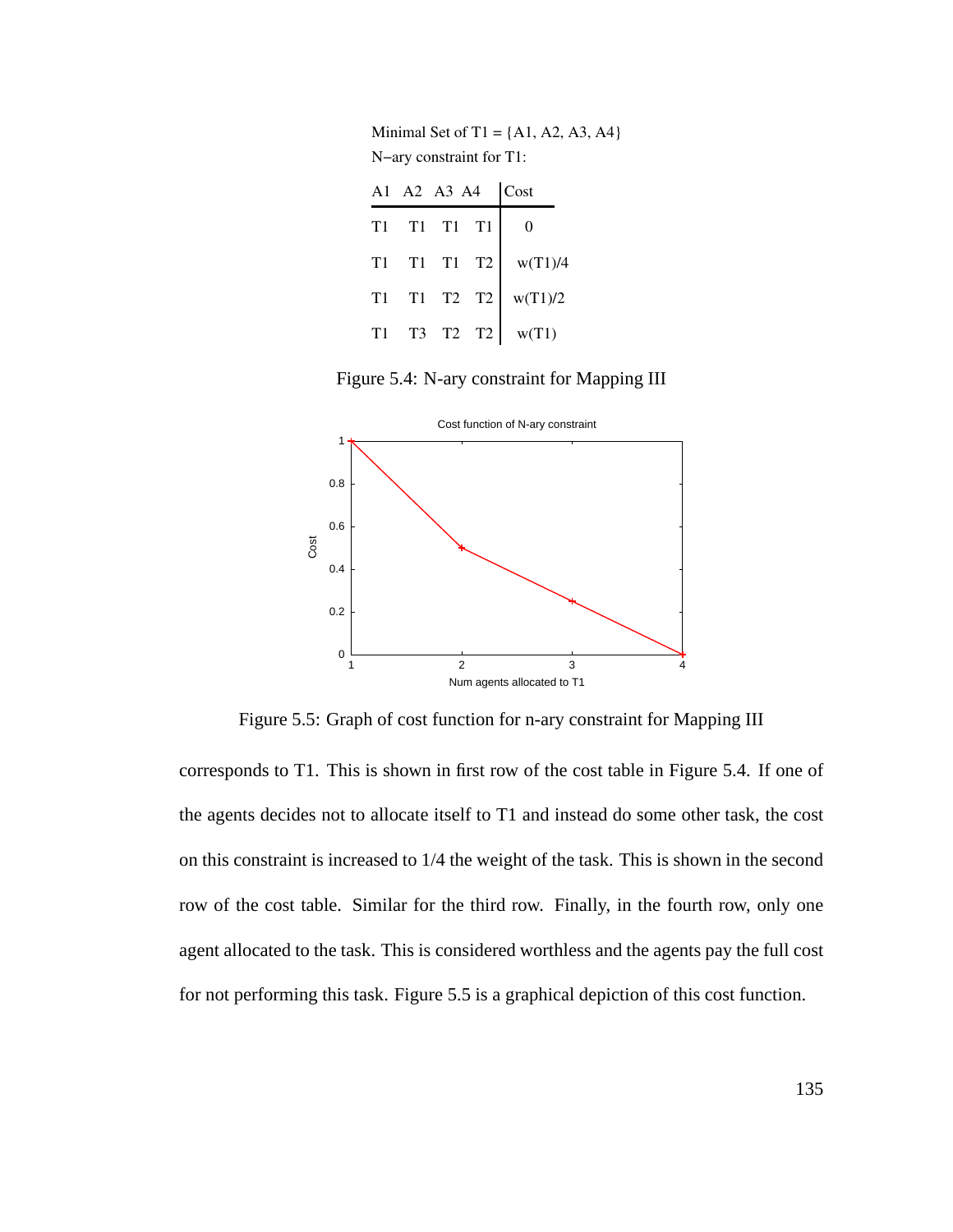One potential problem with Mapping III is that it requires agents to solve DCR problems containing n-ary constraints which can be expensive. However, similar to the technique used to change from Mapping I and II, we can convert Mapping III into its dual representation which has only binary constraints.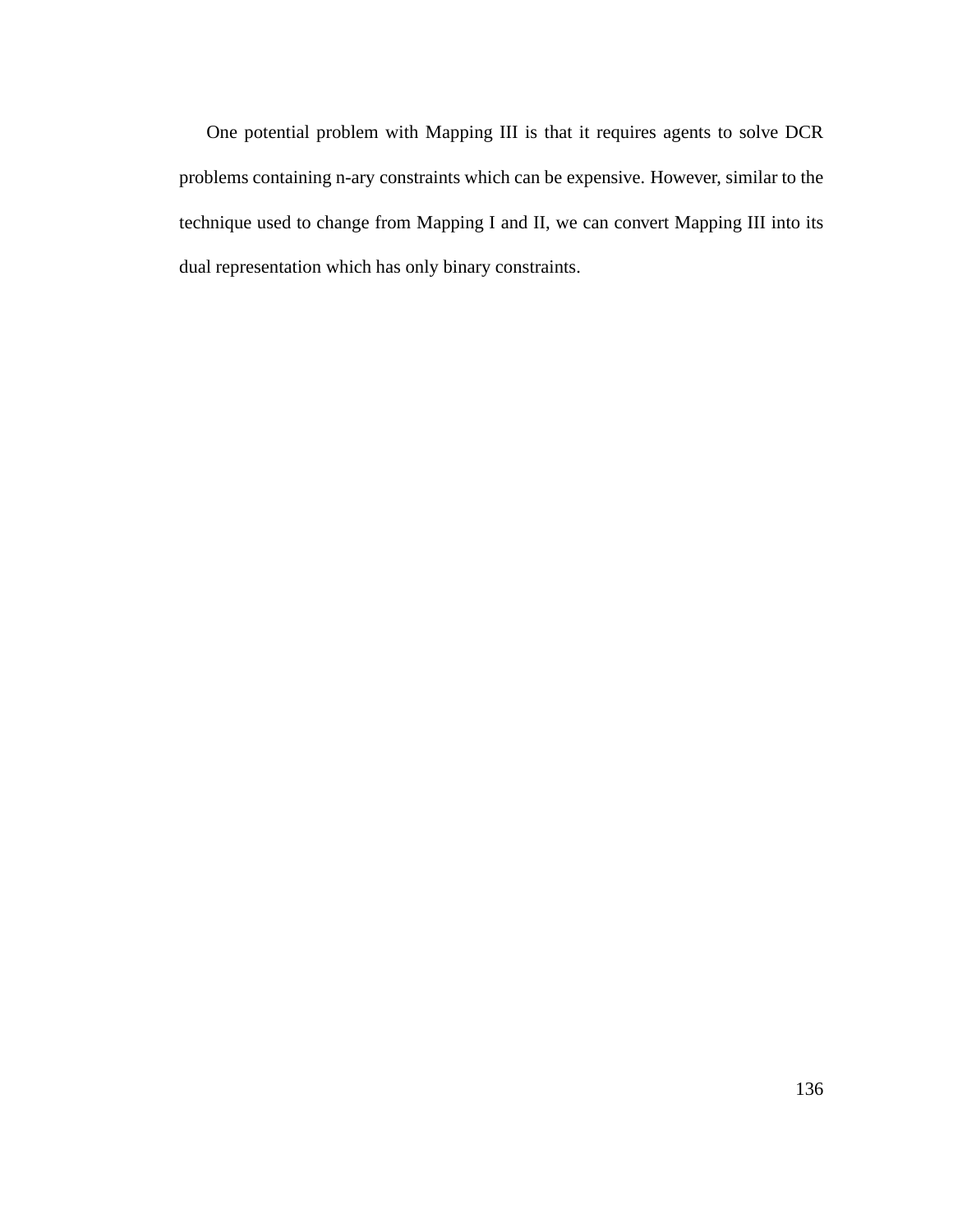#### **Chapter 6**

# **Related Work**

# **6.1 Related Work in Distributed Constraint Reasoning**

This section discusses related work in distributed constraint reasoning for multiagent domains. Section 6.1.1 provides an discussion of work on distributed constraint satisfaction relevant to DCOP, while section 6.1.2 provides an overview of various existing approaches to DCOP.

#### **6.1.1 Distributed Constraint Satisfaction**

Yokoo, Hirayama and others have studied the DisCSP problem in depth and a family of sound and complete algorithms for solving these types of problems in a decentralized manner exist [50]. This has been an important advance and provides key insights that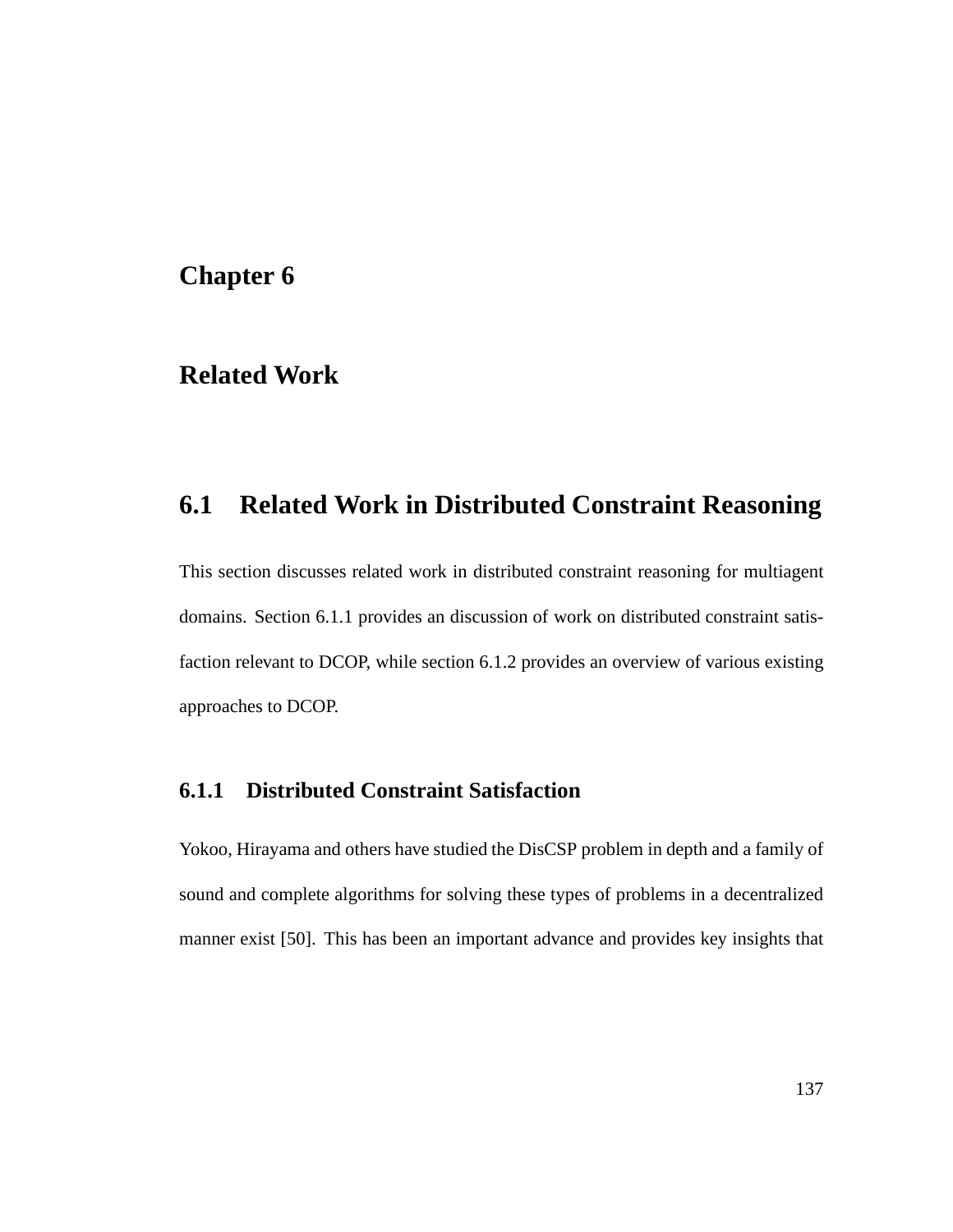influence the work presented here. However, existing distributed search methods for DisCSP do not generalize easily to DCOP.

Armstrong and Durfee [1] investigate the effect of agent priority orderings on efficiency in DisCSP. They show that variable ordering heuristics from CSP can be reused as priority orderings in DisCSP and that dynamic reordering is also a useful technique. These results could potentially be generalized and applied to DCOP. Silaghi, Sam-Haroud and Faltings [40] present an alternative representation of DisCSP in which constraints are assigned to agents while variables are shared between agents. This approach allows the distributed constraint paradigm to be applied in distributed domains where constraints cannot be shared, perhaps for privacy reasons, but variables may be assigned to multiple agents. Representing DCOP in this manner is an interesting direction of future work.

#### **6.1.2 Distributed Constraint Optimization**

Table 6.1 outlines the state of the art in existing approaches to DCOP. Methods are parameterized by communication model (asynchronous or synchronous), completeness (guaranteed optimal solutions for DCOP), and "distributedness". We assume that a method is not distributed if all agents are required to communicate directly with a single agent irrespective of the underlying constraint network. The individual approaches are discussed further below.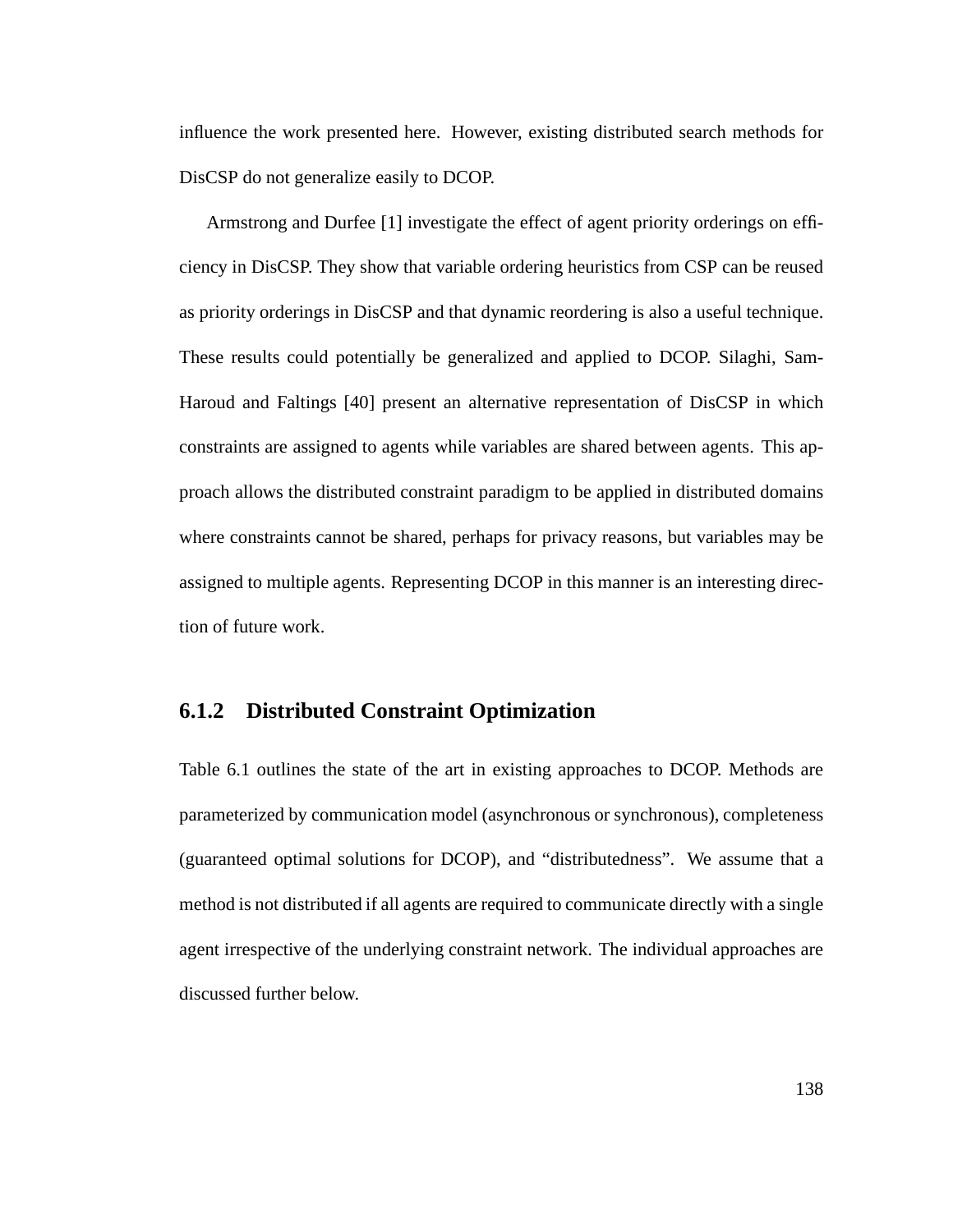| Method                                 | Asynch? | Optimal? | Dist? |
|----------------------------------------|---------|----------|-------|
| Satisfaction-Based Search[24][17]      |         |          |       |
| Local $[16][12]$                       |         |          |       |
| Synchronous Search [16]                |         |          |       |
| Greedy Repair [22]                     |         |          |       |
| Asynchronous Best-First Search (Adopt) |         |          |       |

Table 6.1: Characteristics of Distributed Constraint Optimization Methods

*Satisfaction-based methods.* This method leverages existing DisCSP search algorithms to solve special classes of DCOP, e.g. overconstrained DisCSP. In overconstrained DisCSP, the goal is to optimize a global objective function by relaxing constraints since no completely satisfactory solution may be possible. The approach typically relies on converting the DCOP into a sequence of satisfaction problems in order to allow the use of a DisCSP algorithm. This can be done by iteratively removing constraints from the problem until a satisfactory solution is found. However, a drawback of this approach is that agents need to repeatedly synchronize to remove constraints (although the satisfaction-based search component may be asynchronous). Hirayama and Yokoo [17] show that this approach can find optimal solutions for a limited subclass of optimization problems, namely overconstrained DisCSP in which solutions can be structured into hierarchical classes. Liu and Sycara [24] present another similar iterative relaxation method, Anchor&Ascend, for heuristic search in a job-shop scheduling problem. These satisfaction-based methods fail to generalize to the DCOP defined in this work since agents are not able to asynchronously determine which constraints should be relaxed to obtain the optimal solution.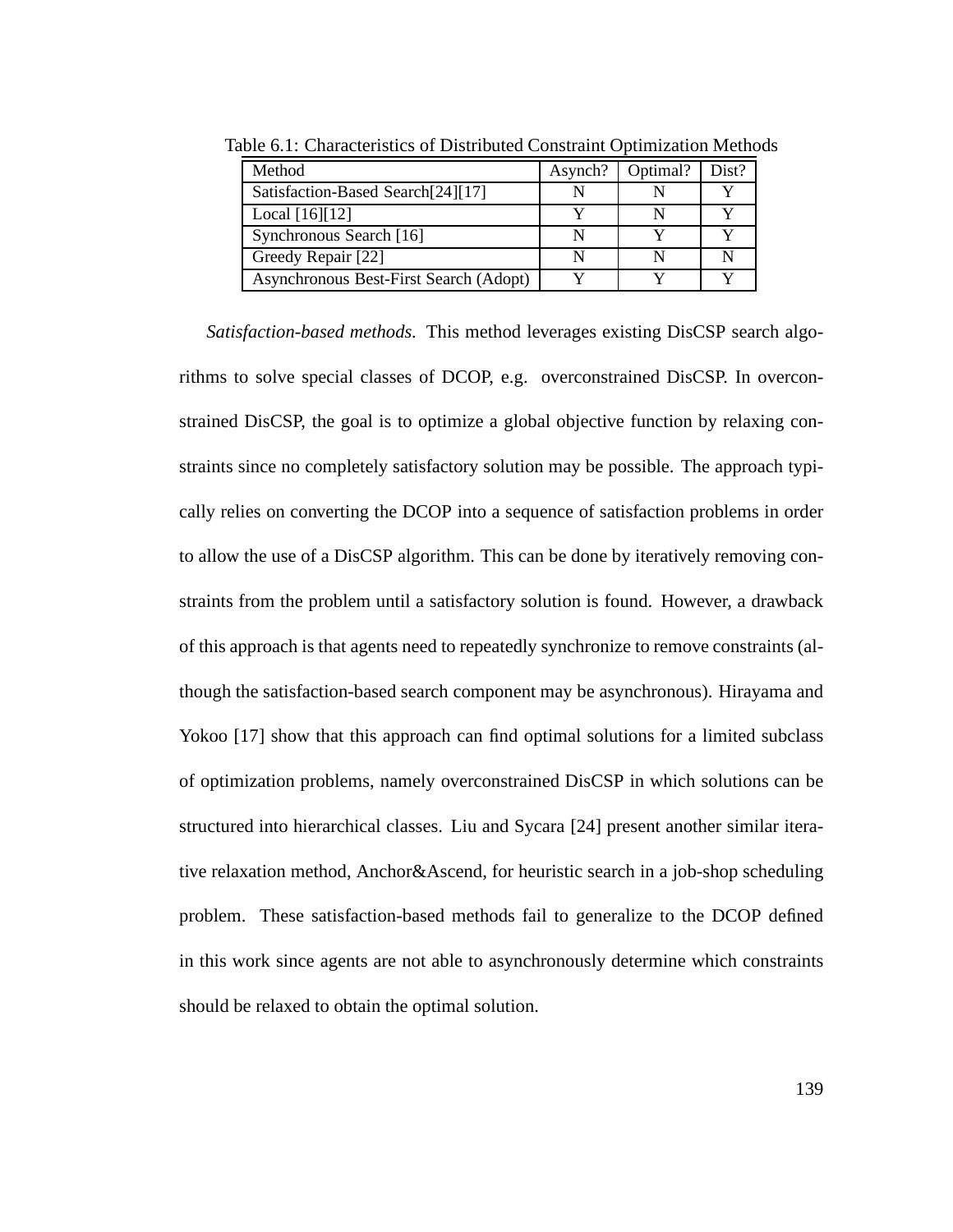*Local Methods.* In this approach, agents are oblivious to non-local costs and simply attempt to minimize costs with respect to neighboring agents. Methods such as random value change or dynamic priority ordering may be used for escaping local minima. In this method, no guarantees on solution quality are available even if given unlimited execution time. Furthermore, agents cannot know the quality of the solution they have obtained. Examples of this approach include the Iterative Distributed Breakout (IDB) algorithm[16]. This algorithm utilizes the Satifaction-Based approach described above, and so is limited in the type of DCOP it can address. In particular, IDB is applicable to a particular class of DCOP in which agents wish to minimize the maximum cost incurred at any agent. This type of criterion function has the special property that some agent can always locally determine the global cost of the current solution without knowledge of the cost incurred at other agents. For this class of DCOP, IDB is empirically shown to find good solutions quickly but cannot guarantee optimality.

Fitzpatrick and Meertens [12] present a simple distributed stochastic algorithm for minimizing the number of conflicts in an overconstrained graph coloring problem. Agents change variable value with some fixed probability in order to avoid concurrent moves. No method for escaping local minimum is used. The algorithm is shown empirically to quickly reduce the number of conflicts in large sparse graphs, even in the face of noisy/lossy communication. It is unknown how this approach would work in general since the quality of local minima can be arbitrarily poor.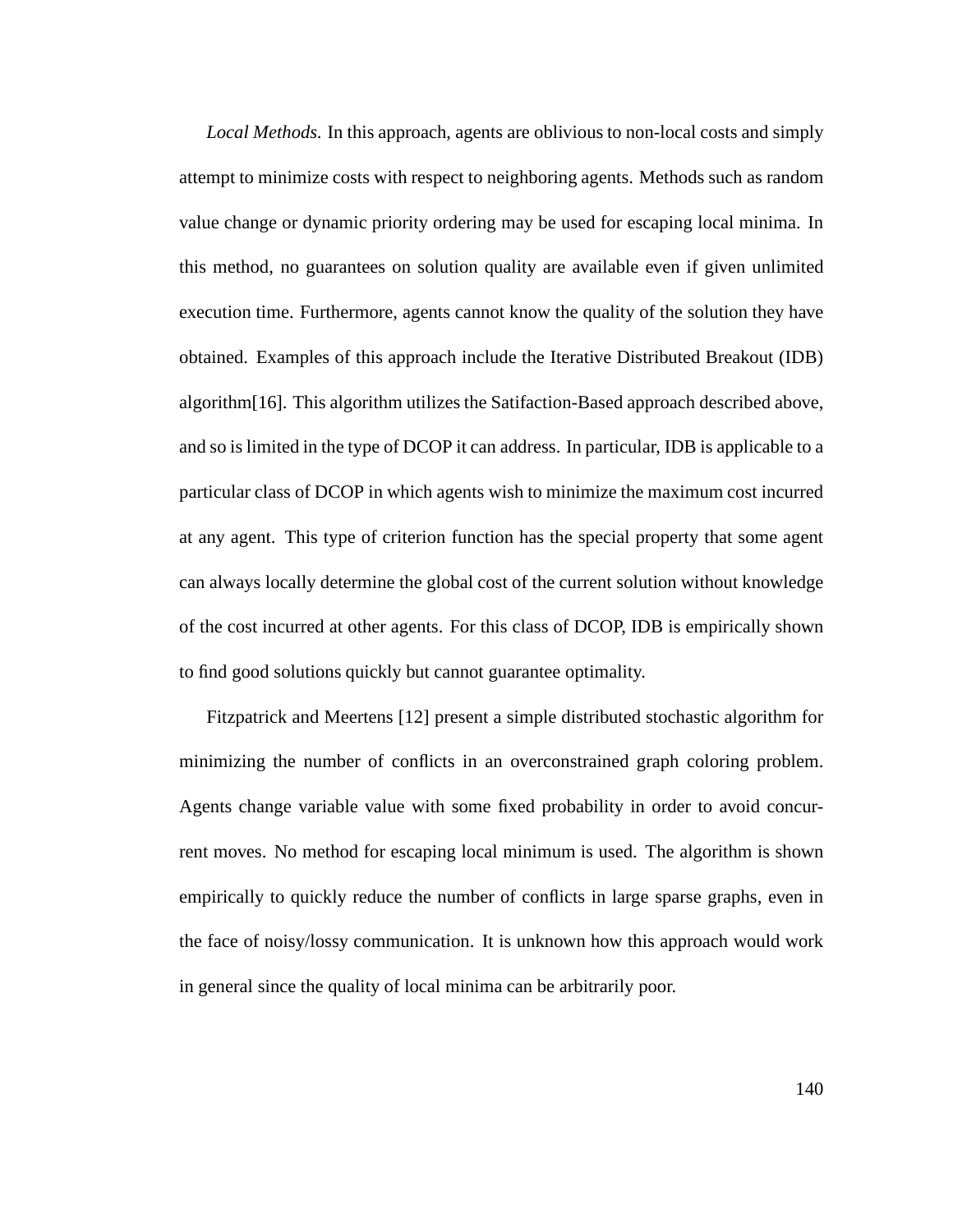*Synchronous Search.* This approach can be characterized as simulating a centralized search method in a distributed environment by imposing synchronous, sequential execution on the agents. It is seemingly straightforward to simulate centralized search algorithms in this manner. An example includes SynchBB (Synchronous Branch and Bound) [16]. While this approach yields an optimal distributed algorithm, the imposition of synchronous, sequential execution can be a significant drawback.

*Greedy Repair.* Lemaitre and Verfaille [22] describe an incomplete method for solving general constraint optimization problems. They address the problem of distributed variables by requiring a leader agent to collect global cost information. Agents then perform a greedy repair search where only one agent is allowed to change variable value at a time. Since all agents must communicate with a single leader agent, the approach may not apply in situations where agents may only communicate with neighboring agents.

#### **6.1.3 Other Work in DCOP**

R. Dechter, A. Dechter, and Pearl [9] present a theoretical analysis of the constraint optimization problem establishing complexity results in terms of the structure of the constraint graph and global optimization function. In addition, they outline an approach for distributed search for the optimal solution based on dynamic programming, although no algorithm or empirical results are given. They do not deal with asynchronous changes to global state or timeliness of solution.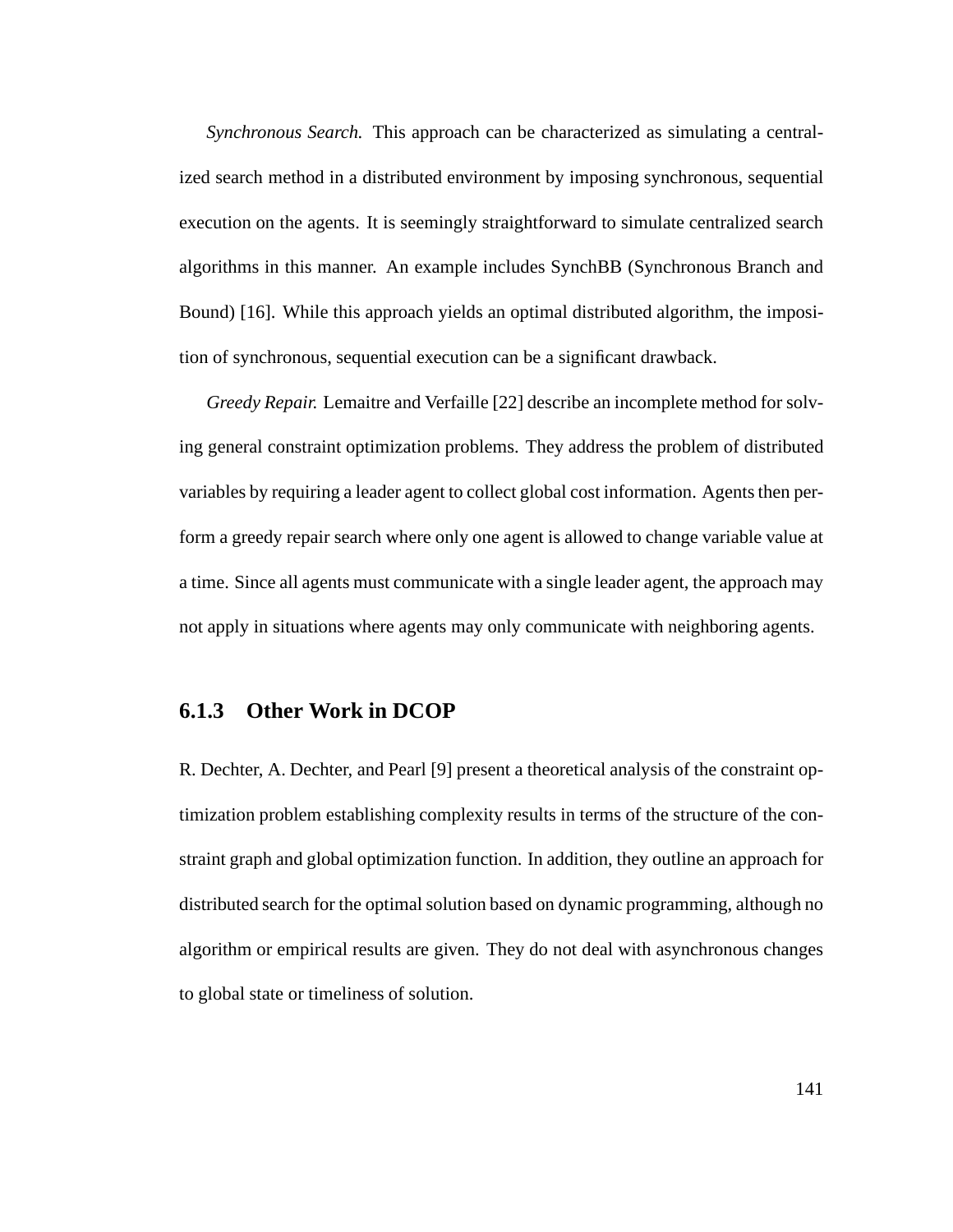Parunak *et al* [32] describe the application of distributed constraint optimization to the design of systems that require interdependent sub-components to be assembled in a manufacturing domain. The domain illustrates the unique difficulties of interdependencies between sub-problems in distributed problem solving and illustrates the applicability of the distributed constraint representation. Frei and Faltings [13] focus on modelling bandwidth resource allocation as a CSP. Although they do not deal with distributed systems, they show how the use of abstraction techniques in the constraint modelling of real problems results in tractable formulations.

#### **6.2 Related Work in Multiagent Systems**

A variety of researchers have focused on formalizing resource allocation as a centralized CSP[13]. In addition, the Dynamic Constraint Satisfaction Problem has been studied in the centralized case by [38]. In centralized CSP, there is no distribution or ambiguity during the problem solving process. However, the fact that the resource allocation problem is inherently distributed in many domains means that ambiguity must be dealt with. We also categorize different resource allocation problems and provide detailed complexity results.

Distributed sensor networks have gained significant attention in recent years. Sensor hardware nodes are becoming more sophisticated and able to support increasing levels of both computation and communication. This trend, in turn, has lead to the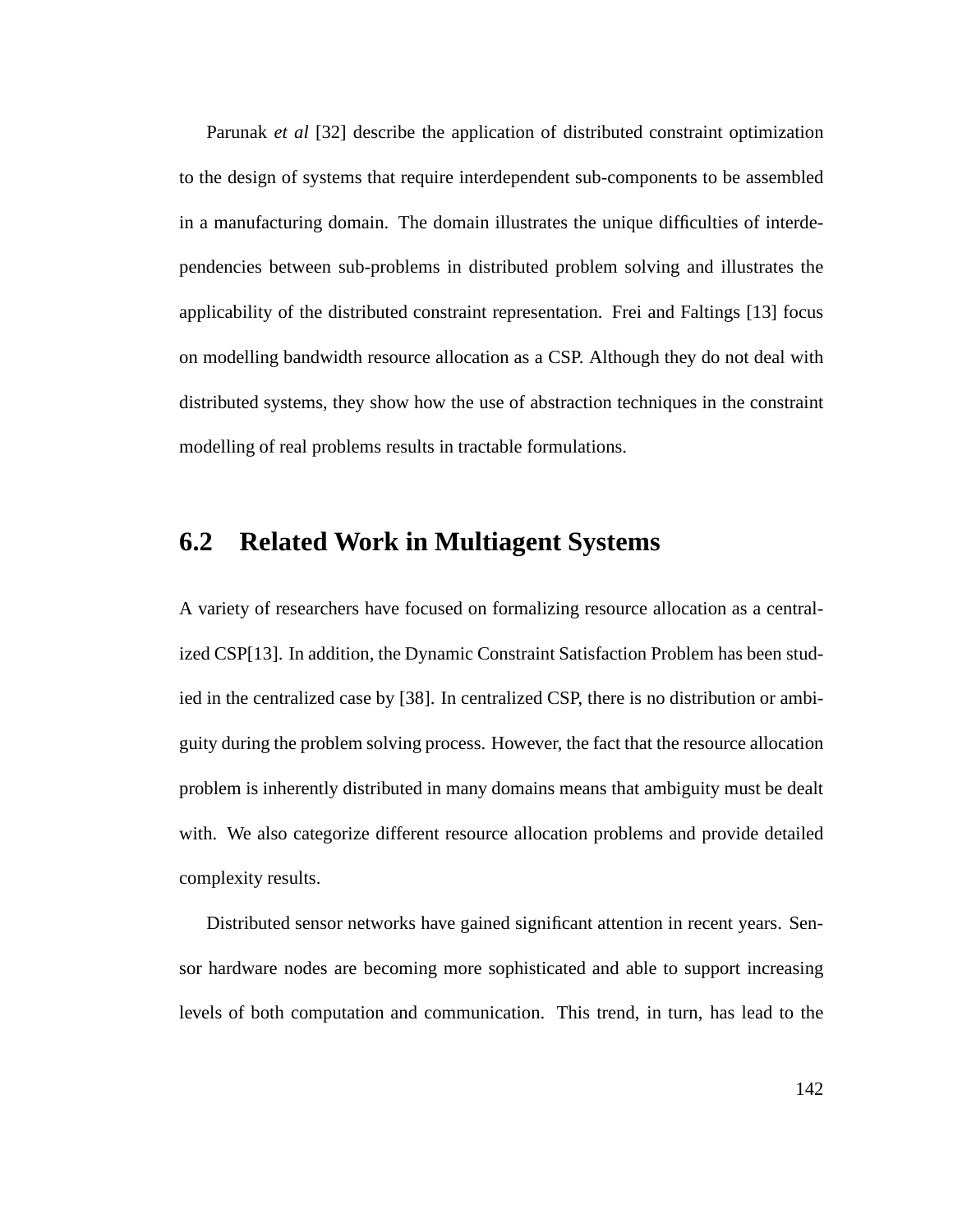consideration of the Distributed AI (DAI) and the Multiagent perspective for addressing technical problems in distributed sensor networks [28] [27] [18] [36] [41] [45]. Mailler and Lesser [28] propose the SPAM protocol for multi-stage mediated negotiation. In multi-stage negotiation, a quick solution is found in the first stage and if remaining time is available, a second stage attempts to refine the solution to improve global quality. The negotiation is mediated by multiple managers who negotiate amongst themselves on behalf of the sensor agents. SPAM has also been generalized to more abstract DisCSP domains [27]. Soh and Tsatsoulis [41] describe a case-based reasoning approach where agents choose different negotiation strategies depending on environmental circumstances in order to collaboratively track moving targets. Vincent et al. [45] and Horling et al. [18] bring existing multi-agent technologies, such as the TAEMS modelling language [10] and the Design-to-Criteria plan scheduler [46], to bear on the distributed sensor network problem. These approaches report positive results in customizing and applying existing DAI technologies to the specific problem of coordination in distributed sensor networks.

There is significant research in the area of distributed resource allocation. For instance, Liu and Sycara [25] address resource allocation in the distributed job-shop scheduling problem. The solution technique presented is an extension of local dispatch scheduling – the extension allows agents to use non-local information to make their local decisions. Schedules are shown to improve using this technique. Chia et al's [7]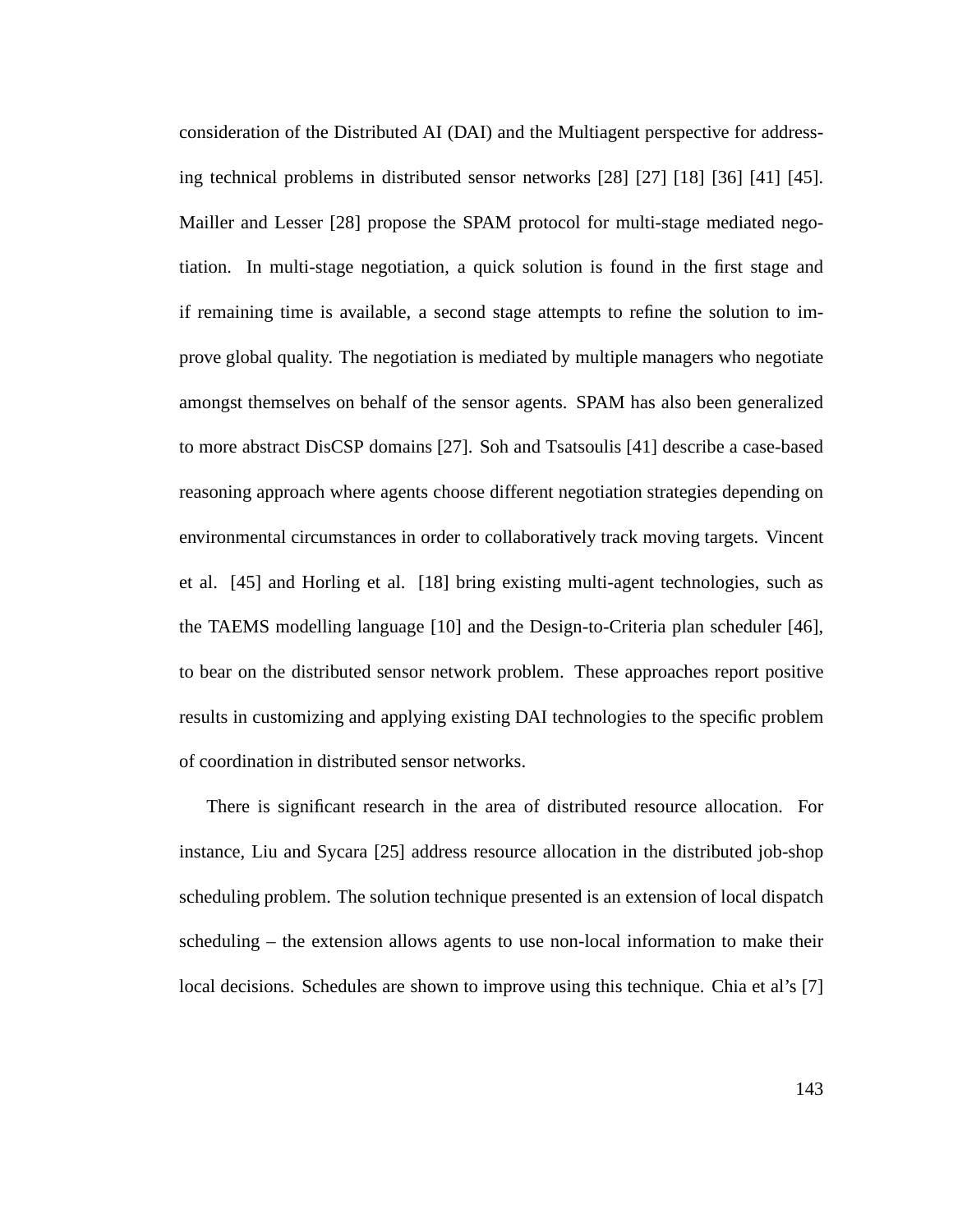work on job-shop scheduling for airport ground service schedules is another example of distributed resource allocation. The authors are able to reduce schedule inefficiencies by allowing agents to communicate heuristic domain specific information about their local jobs. Finally, the Distributed Vehicle Monitoring Testbed (DVMT) of Lesser et al. [23] is well known in distributed AI as a domain for distributed problem solving. A set of problem-solving nodes must cooperate and integrate distributed sensing data to accurately track a moving vehicle. This domain is inherently distributed and exhibits both dynamics and ambiguity. To summarize, while previous work in distributed resource allocation has been effective for particular problem domains, a formalization of the general problem which allows tractable subclasses to be identified, is yet to be developed.

A recent approach to distributed resource allocation that has received significant attention is that of market-based systems, or multi-agent auctions[49]. We view these approaches as complementary to a distributed constraints approach. Indeed, Sandholm and Suri [35] discuss the need for non-price attributes and explicit constraints in conjuction with market protocols. Briefly, price-based search techniques coordinate a set of agents by allowing them to buy and sell goods in order to maximize local utility. This approach has been used effectively to structure distributed search in many multi-agent domains including multi-commodity flows [49], multi-agent task allocation [47] and even distributed propositional satisfiability [48].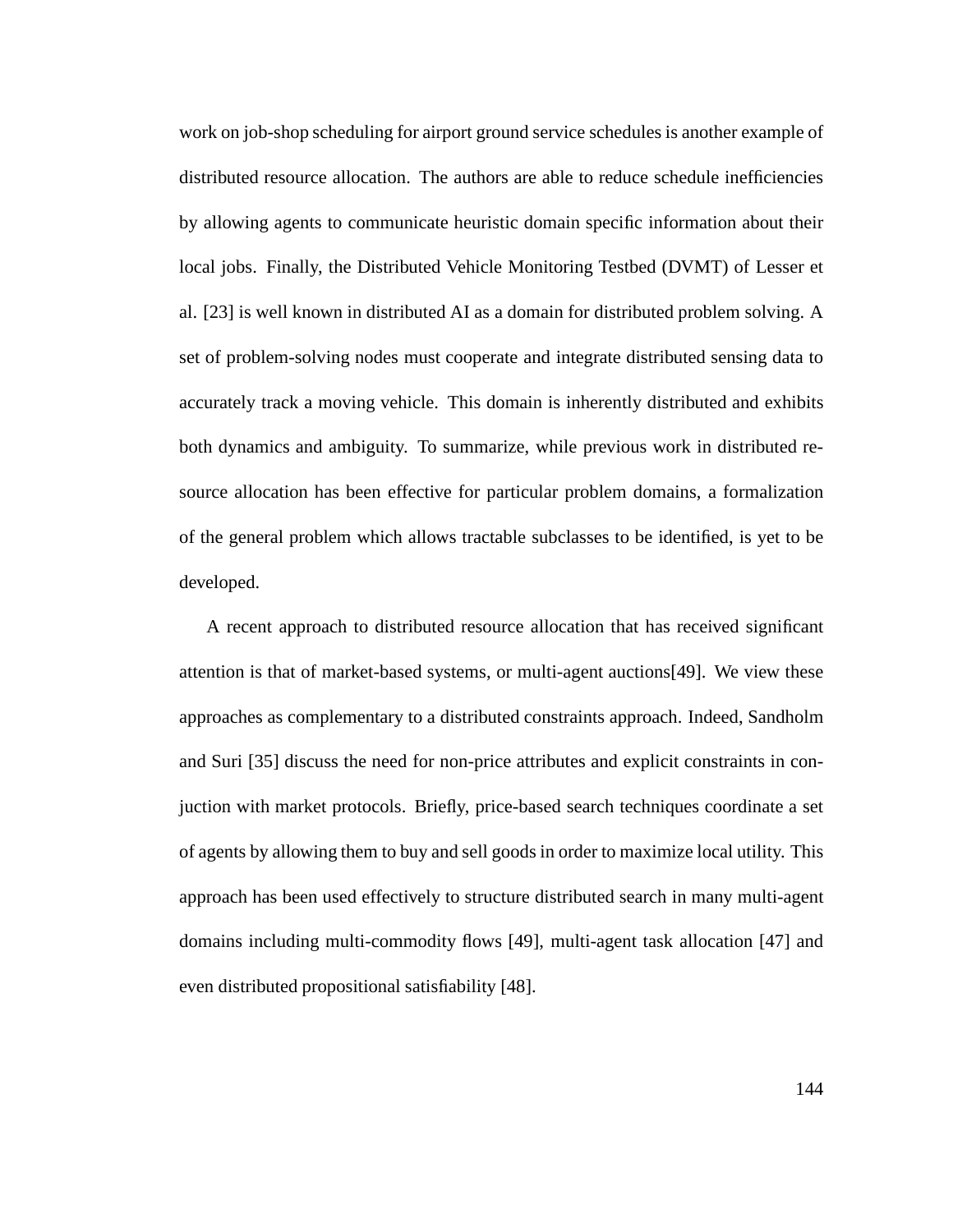One of the main features of market-based systems is that agents communicate only in terms of prices. The price of a good is a compact way to implicitly convey to an agent non-local information about the global utility of obtaining some good. This is a key advantage in open systems where agents cannot be trusted. However, the market-based approach may be unnecessarily restrictive in many collaborative multiagent domains. In collaborative domains, agents may be able to reach global optimal solutions faster by exchanging more information beyond prices. However, the market-based approach in collaborative multi-robot scenarios has been investigated by Gerkey and Mataric [14]. In conclusion, much research remains to be done to compare and contrast market-based systems and distributed constraints as competing technologies for distributed resource allocation.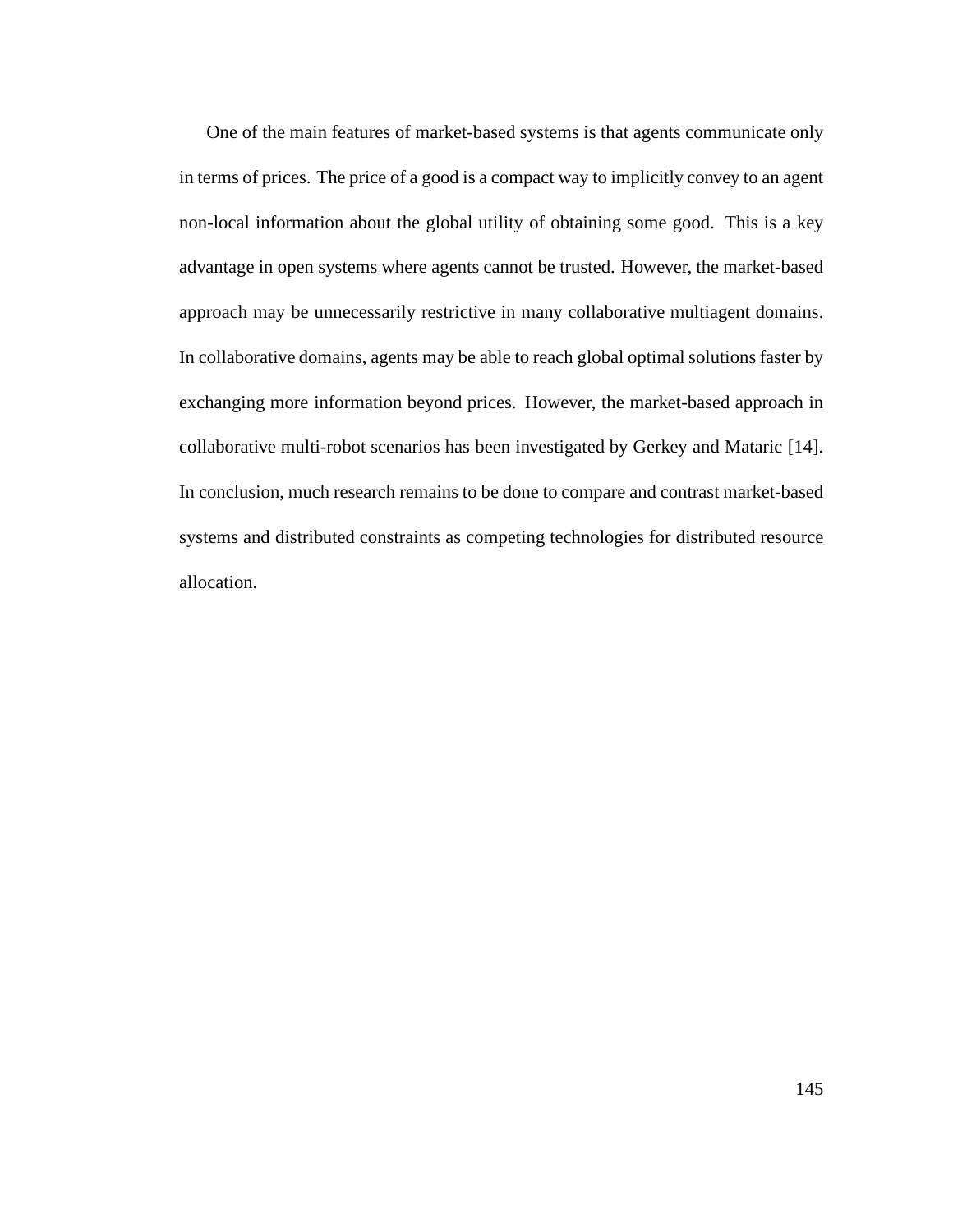# **Chapter 7**

# **Conclusion**

Motivated by the need to design collaborative agents that are able to reason about how their decisions interact with each other and with a global objective, this dissertation makes several contributions to the field of Multiagent Systems. We review these contributions next.

• We have presented the Adopt algorithm for Distributed Constraint Optimization (Chapter 3). In Adopt, agents execute in a completely decentralized manner and communicate asynchronously and locally. The algorithm is proven to terminate with the globally optimal solution. Empirical results in a benchmark domain show that Adopt achieves significant orders of magnitude efficiency gains over competing methods. Additionally, we show that the algorithm is robust to loss of messages.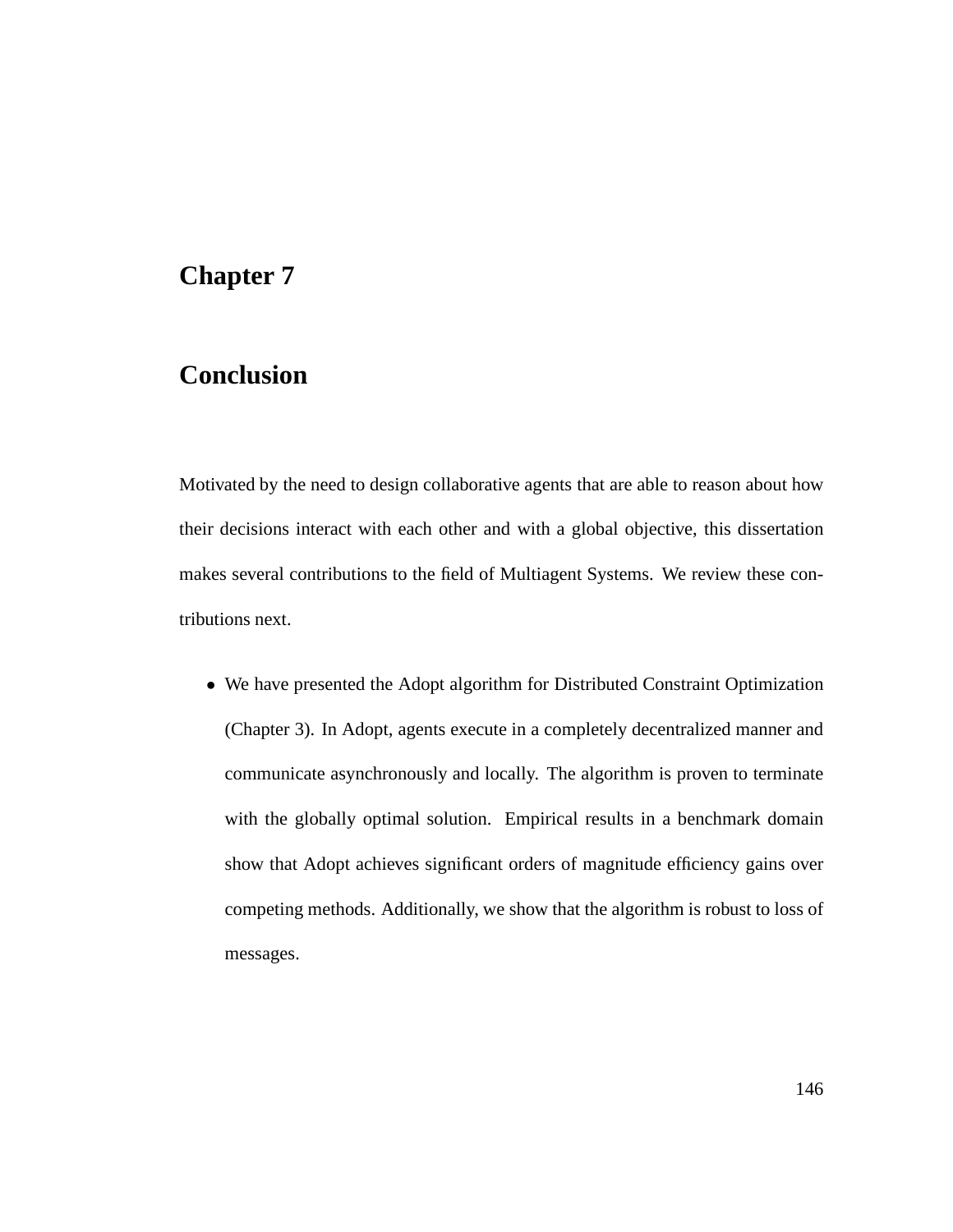The above benefits are derived from our general idea that in a distributed environment agents should perform optimization based on conservative solution quality estimates. By communicating conservative estimates asynchronously, we allow agents to make the best decisions possible given currently available information. If more accurate estimates are asynchronously received from others, an agent can revise its decisions as necessary.

- We have proposed bounded-error approximation as a flexible method for dealing with domains where time for problem solving is limited (Chapter 4). The key idea is to allow the user (or potentially an agent itself) to provide the algorithm with an allowance on suboptimality (an error bound). We show that by increasing the given error bound, the time to solution is decreased significantly. These results are significant because, in contrast to incomplete search methods, Adopt provides the ability to find solutions faster when time is limited but without giving up theoretical guarantees on solution quality.
- We have given a detailed complexity analysis of distributed resource allocation and provided general mapping strategies for representing it via distributed constraints (Chapter 5). The mapping strategies are theoretically proven to correctly represent distributed resource allocation problems. This contribution is significant because it enables existing distributed constraint technologies to be brought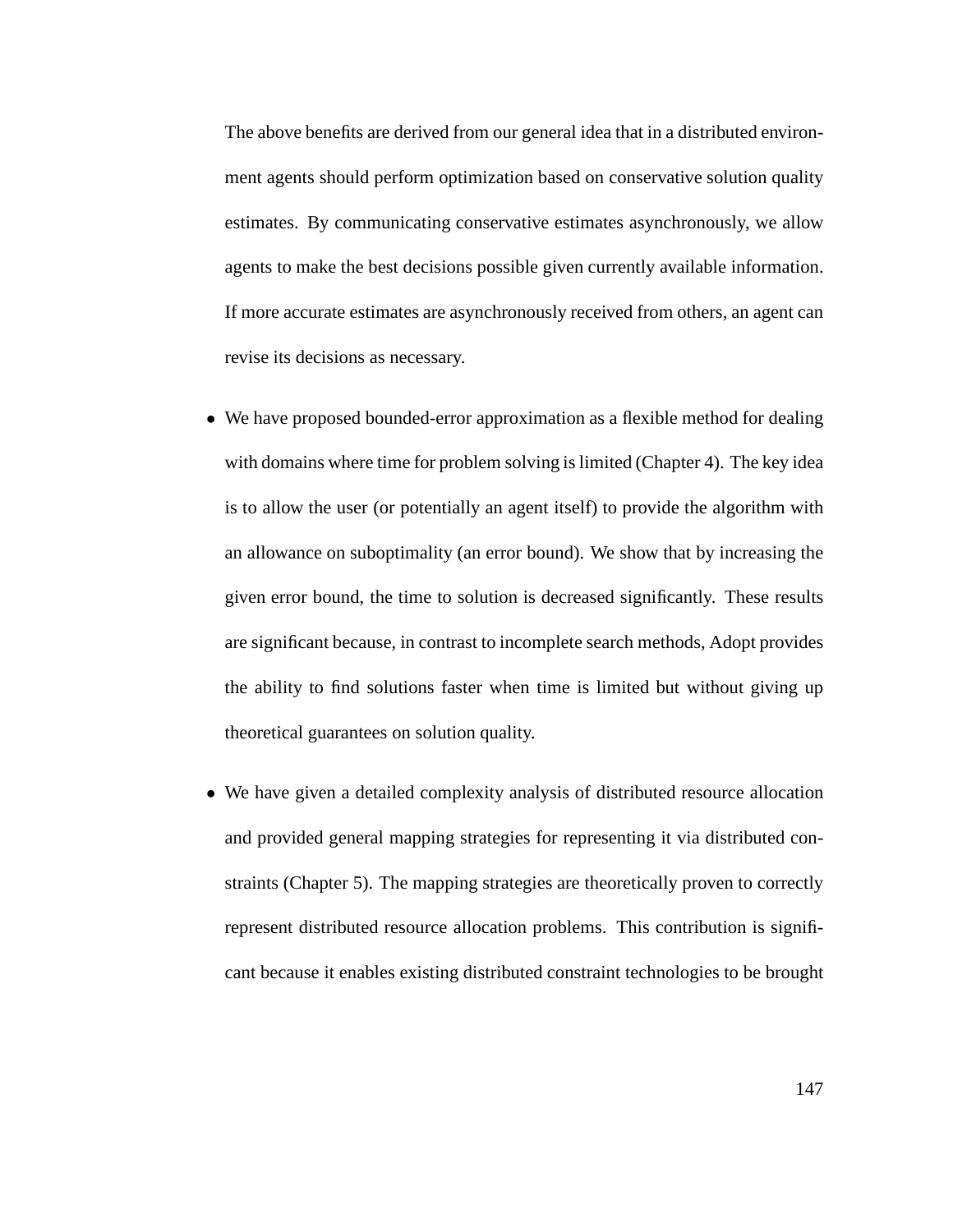to bear directly onto the distributed resource allocation problem without significant re-modeling effort.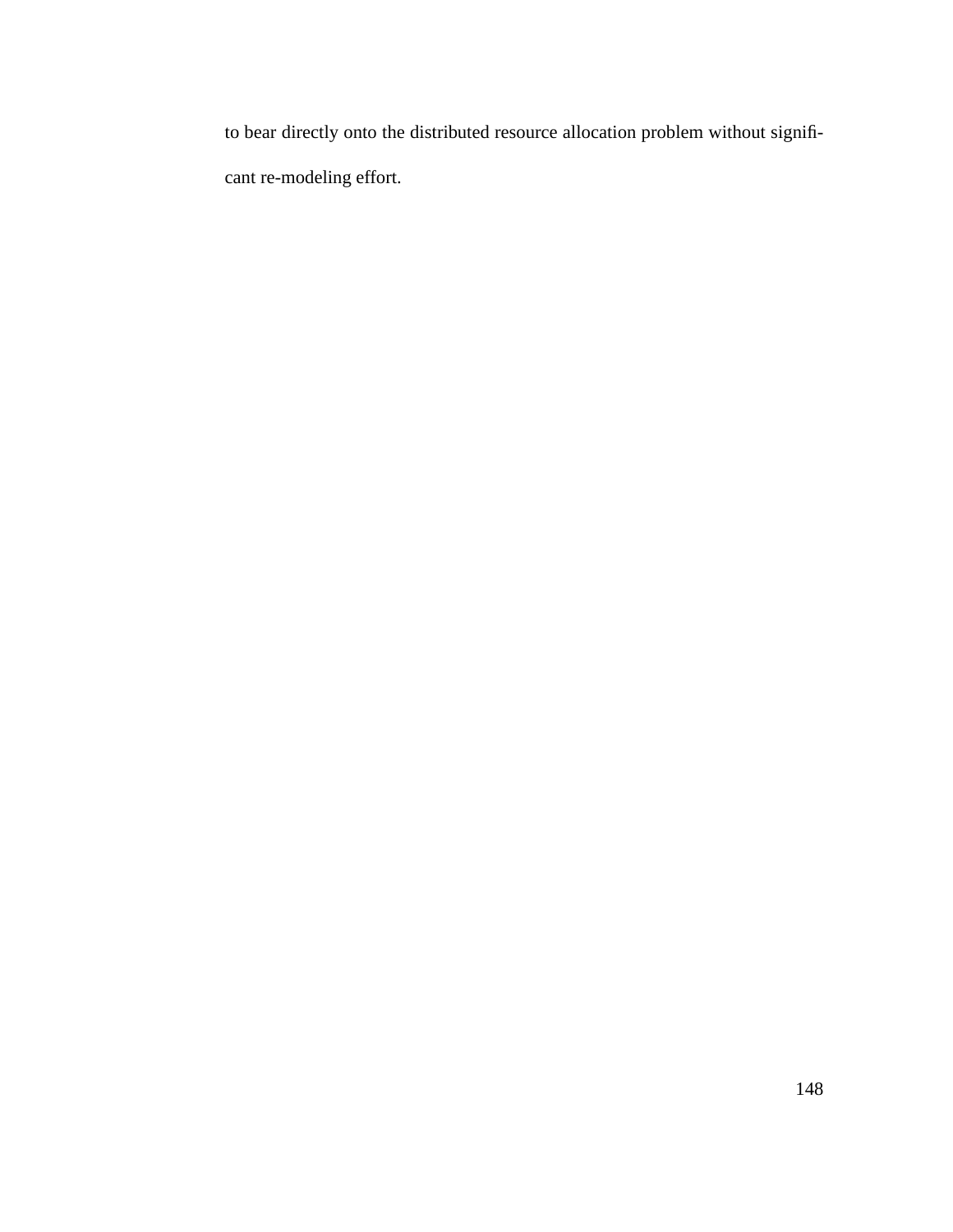#### **Chapter 8**

#### **Future Work**

• Dynamic, real-time environments. A key challenge for distributed inter-agent reasoning is operating in rapidly changing environments. Existing methods assume a "one-shot" problem solving process, where agents find a solution and terminate. However, many coordination problems require agents to dynamically modify their decisions over time as environmental changes occur. How can this be done efficiently, without restarting problem solving from scratch?

The distributed reasoning techniques presented in this dissertation provide significant steps towards addressing this challenge. Indeed, dynamic environments only increase the saliency of our key premise: that obtaining global knowledge in a distributed environment is difficult. In such situations, it is essential that agents are able to make the best decisions possible with currently available information. If things change, the information may be updated and new decisions made. In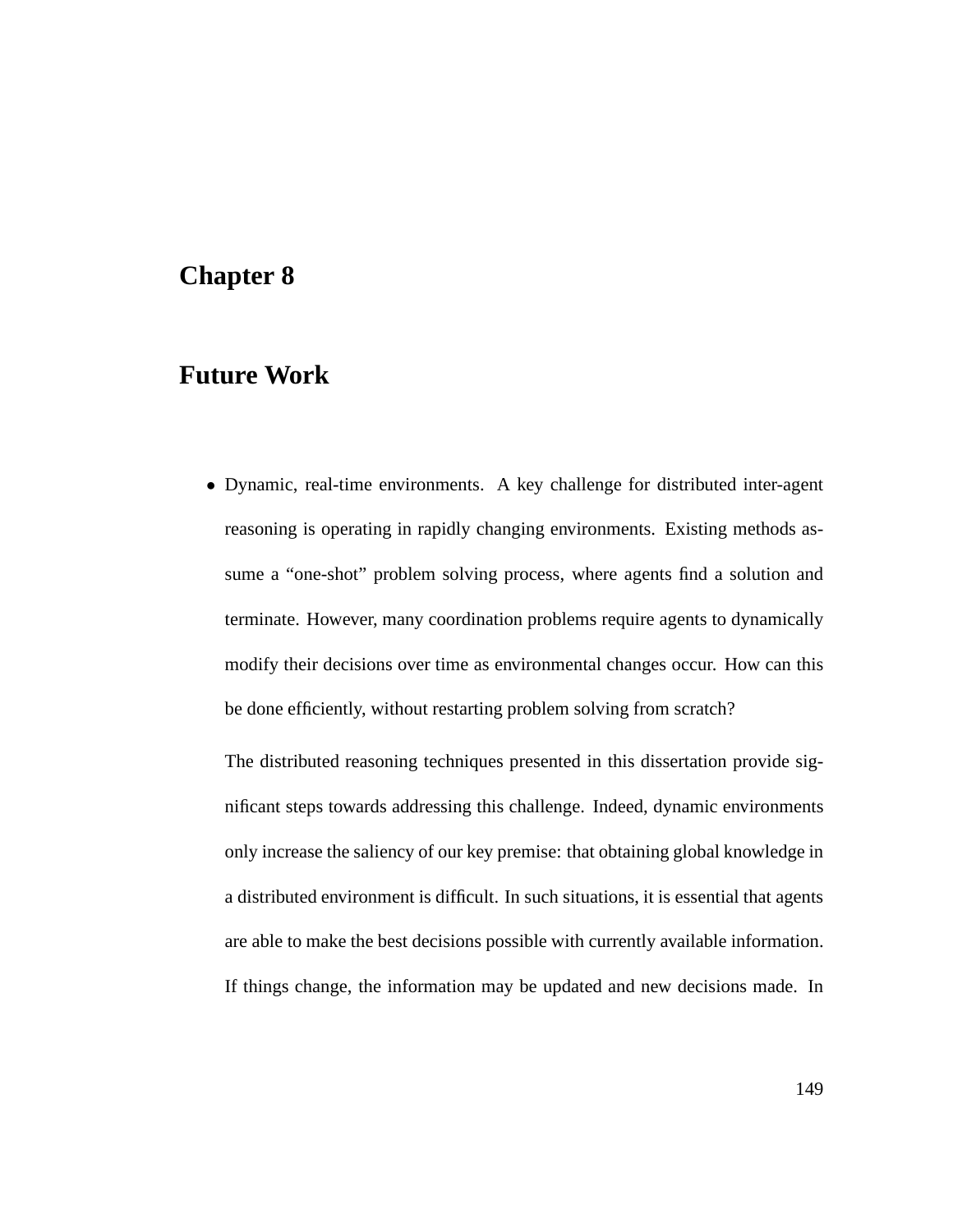addition, our techniques that allow agents to find approximate solutions quickly, but improve those solutions if time permits, provides a promising path forward for flexibly dealing with real-time situations.

• Loss of agents. Agent failure is an important problem in many real-world domains. Sensor nodes may cease to function, robots may run out of battery power, or adversaries may interfere with agents in the system. Designing algorithms that are robust to such failures is an open question in Distributed Constraint Reasoning.

One possible approach in Adopt is to devise a method to dynamically update the agent ordering when some agent is lost. For example, the children of the lost agent may reconnect to the parent of the lost agent. It may be possible to seemlessly continue algorithm execution by patching the tree structure in this manner. The difficulty lies in detecting that an agent has been lost, identifing how to patch the tree in a distributed manner, and ensuring that the algorithm's optimality guarantee is maintained.

• Rogue agents. In open domains, such as multiagent systems that operate over the internet, not all agents can be trusted. Agents may send messages to others that contain false information in order to further private goals. Multiagent research in incentive-compatibility is concerned with ensuring that agents are truthful. In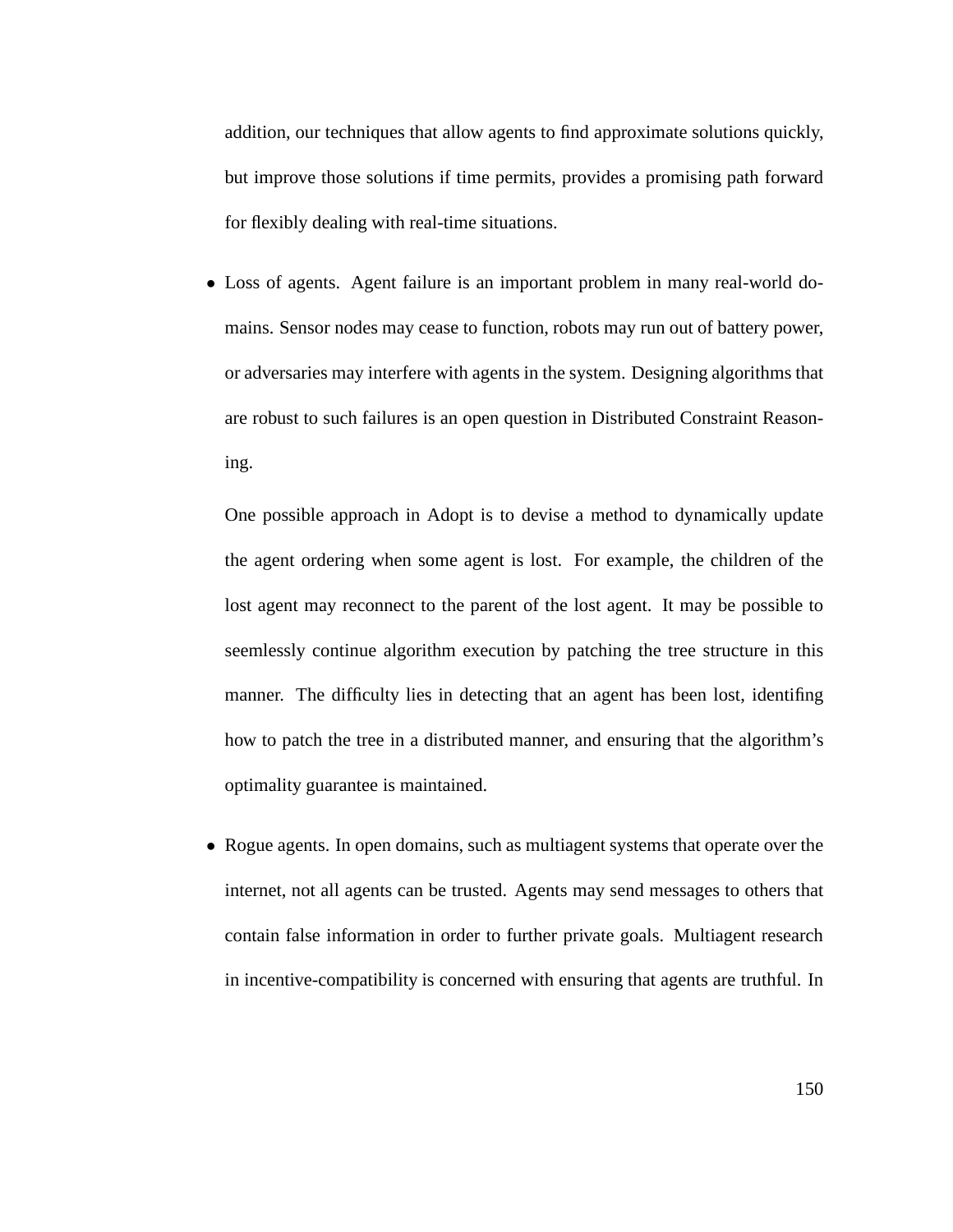non-collaborative domains, if such a method can be used to ensure that agents communicate truthfully, then Adopt may be applied. Thus, while Adopt was designed with collaborative agents in mind, it is rather indifferent to whether agents are actually collaborative or not, provided they are compeled to tell the truth through some other mechanism.

• Scale-up. How can we perform distributed optimization with quality guarantees as we increase the number of agents, say to 100 or 1000s? At this scale, decomposition becomes a key technique for dealing with problems. Agents may be able to decompose a large DCOP into smaller subproblems corresponding to smaller communities of agents. A key outstanding challenge is how to do the decomposition so that the small communities can do problem solving independently without large or unknown effects on overall quality.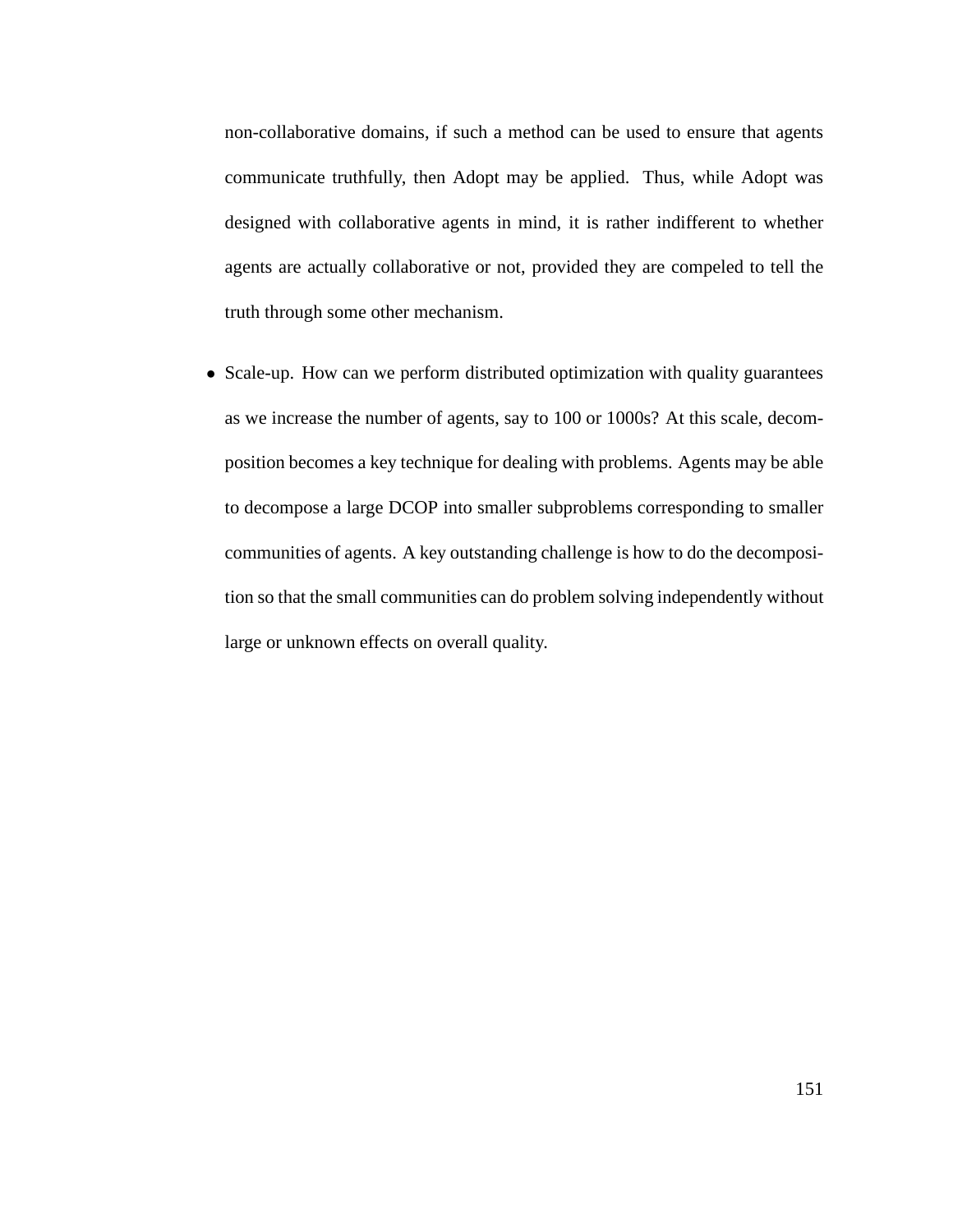#### **Reference List**

- [1] A. Armstrong and E. Durfee. Dynamic prioritization of complex agents in distributed constraint satisfaction problems. In *Proc of International Joint Conference on Artificial Intelligence*, 1997.
- [2] H. Balakrishnan, V. Padmanabhan, S. Seshan, and R. Katz. A comparison of mechanisms for improving tcp performance over wireless links. In *Proceedings of ACM SIGCOMM*, 1996.
- [3] A. Barrett. Autonomy architectures for a constellation of spacecraft. In *International Symposium on Artificial Intelligence Robotics and Automation in Space (ISAIRAS)*, 1999.
- [4] R. Caulder, J.E. Smith, A.J. Courtemanche, M.F. Mar, and A.Z. Ceranowicz. Modsaf behavior simulation and control. In *Proceedings of the Conference on Computer Generated Forces and Behavioral Representation*, 1993.
- [5] H. Chalupsky, Y. Gil, C.A. Knoblock, K. Lerman, J. Oh, D.V. Pynadath, T.A. Russ, and M. Tambe. Electric elves: Applying agent technology to support human organizations. In *Proceedings of Innovative Applications of Artificial Intelligence Conference*, 2001.
- [6] K.M. Chandy and L. Lamport. Distributed snapshots: Determining global states of distributed systems. *ACM Transactions on Computer Systems*, 1985.
- [7] M. Chia, D. Neiman, and V. Lesser. Poaching and distraction in asynchronous agent activities. In *International Conference on Multiagent Systems*, 1998.
- [8] S.E Conry, K. Kuwabara, V.A. Lesser, and R.A. Meyer. Multistage negotiation for distributed constraint satisfaction. *IEEE Trans. Systems, Man and Cybernetics*, 1991.
- [9] R. Dechter, A. Dechter, and J. Pearl. Optimization in constraint networks. In *Influence Diagrams, Belief Nets, and Decision Analysis*. 1990.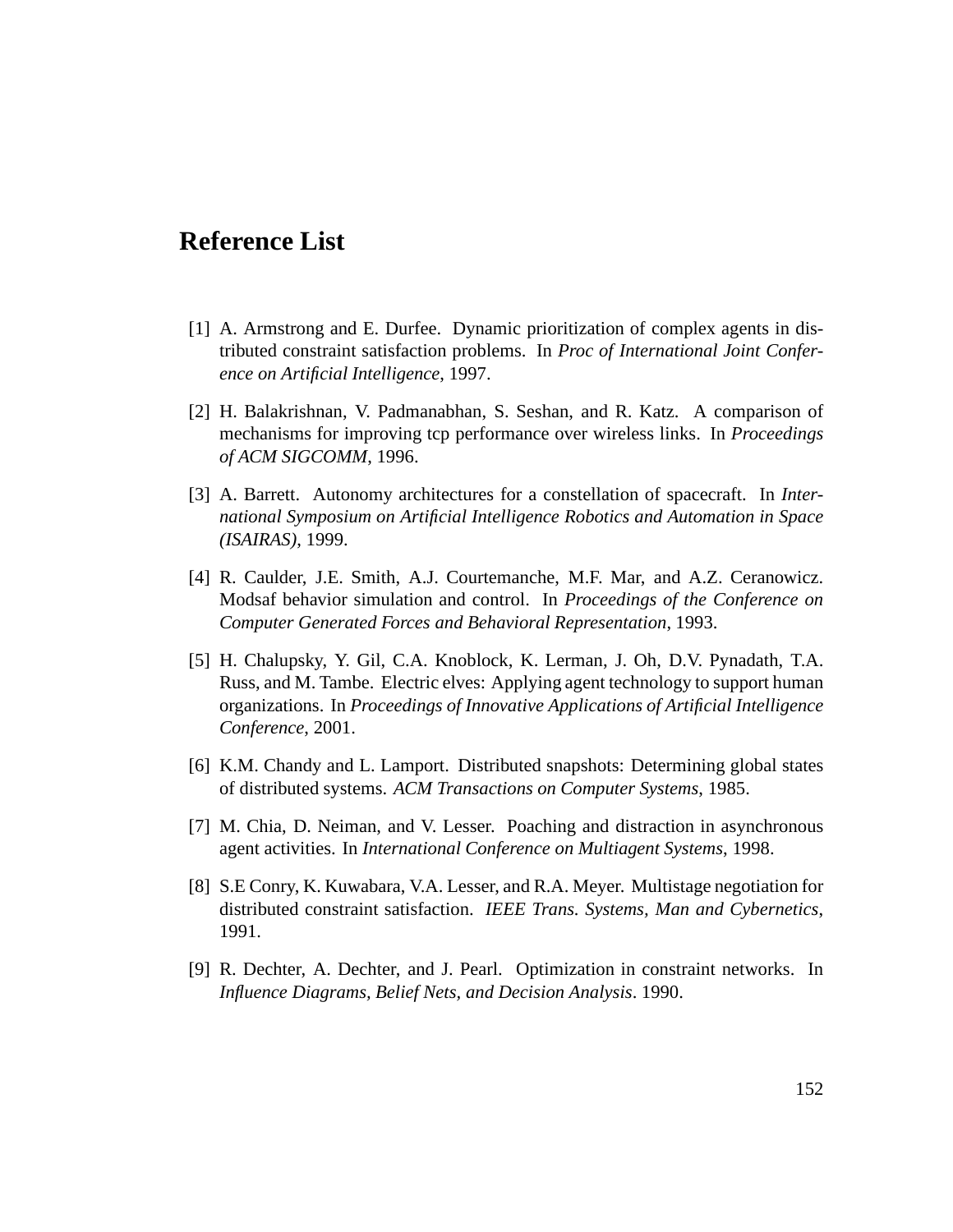- [10] K. Decker and V. Lesser. Quantitative modeling of complex environments. *International Journal of Intelligent Systems in Accounting, Finance and Management*, 2(4), 1993.
- [11] C. Fernandez, R. Bejar, B. Krishnamachari, and C. Gomes. Communication and computation in distributed csp algorithms. In *Principles and Practice of Constraint Programming*, 2002.
- [12] S. Fitzpatrick and L. Meertens. An experimental assessment of a stochastic, anytime, decentralized, soft colourer for sparse graphs. In *Stochastic Algorithms: Foundations and Applications, Proceedings SAGA*, 2001.
- [13] C. Frei and B. Faltings. Resource allocation in networks using abstraction and constraint satisfaction techniques. In *Proc of Constraint Programming*, 1999.
- [14] Brian P. Gerkey and Maja J Mataric. Sold!: Auction methods for multi-robot coordination. *IEEE Transactions on Robotics and Automation, Special Issue on Multi-robot Systems*, pages 758–768, 2002.
- [15] Eric Hansen and Shlomo Zilberstein. Monitoring and control of anytime algorithms: A dynamic programming approach. *Artificial Intelligence*, pages 139– 157, 2001.
- [16] K. Hirayama and M. Yokoo. Distributed partial constraint satisfaction problem. In G. Smolka, editor, *Principles and Practice of Constraint Programming*, pages 222–236. 1997.
- [17] K. Hirayama and M. Yokoo. An approach to over-constrained distributed constraint satisfaction problems: Distributed hierarchical constraint satisfaction. In *Proceedings of International Conference on Multiagent Systems*, 2000.
- [18] B. Horling, R. Vincent, R. Mailler, J. Shen, R. Becker, K. Rawlins, and V. Lesser. Distributed sensor network for real time tracking. In *Proceedings of the 5th International Conference on Autonomous Agents*, 2001.
- [19] H. Jung, M. Tambe, A. Barrett, and B. Clement. Enabling efficient conflict resolution in multiple spacecraft missions via dcsp. In *Proceedings of the NASA workshop on planning and scheduling*, 2002.
- [20] H. Kitano, S. Todokoro, I. Noda, H. Matsubara, and T Takahashi. Robocup rescue: Search and rescue in large-scale disaster as a domain for autonomous agents research. In *Proceedings of the IEEE International Conference on System, Man, and Cybernetics*, 1999.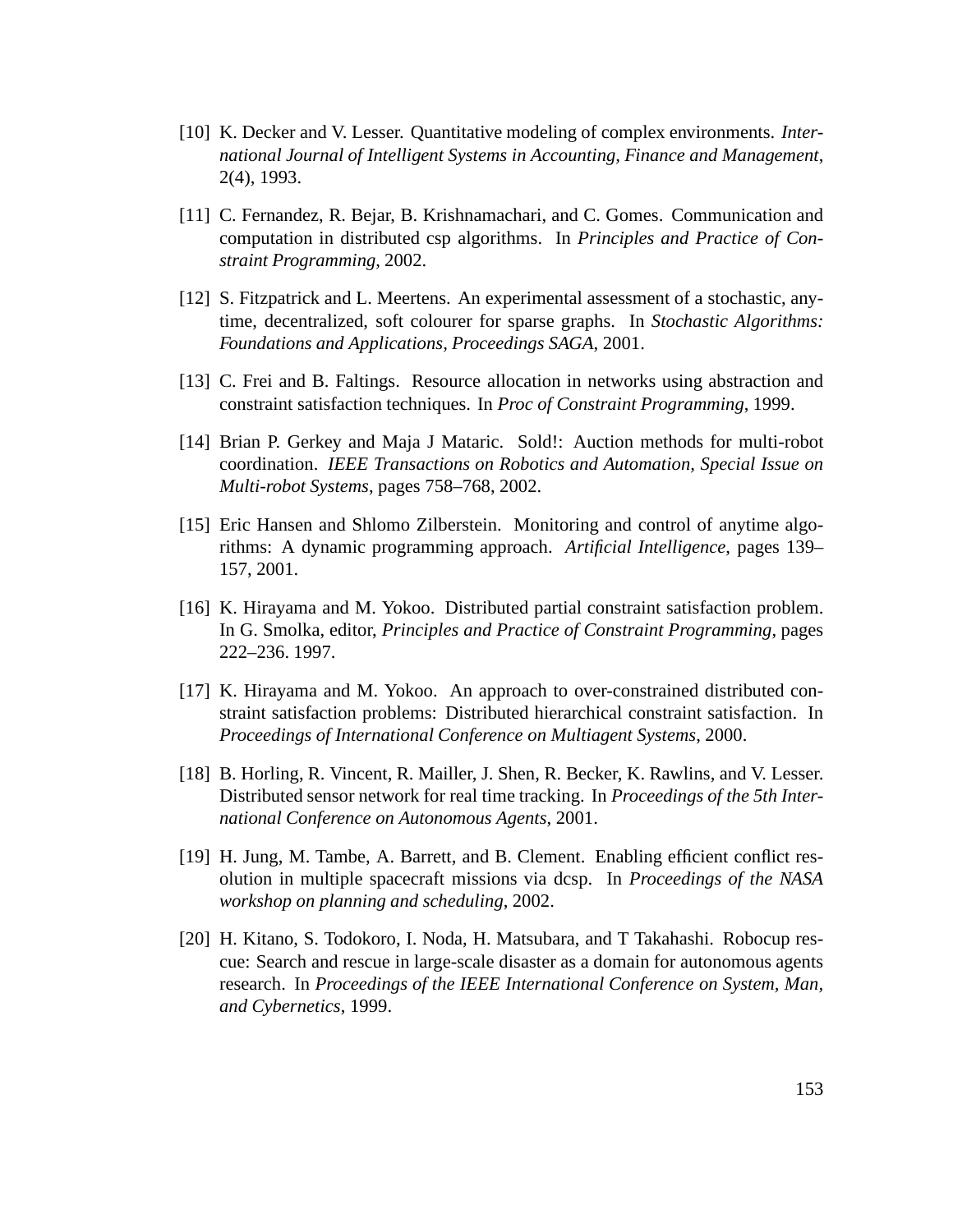- [21] Richard E. Korf. Depth-first iterative-deepening: an optimal admissible tree search. *Artificial Intelligence*, 27(1):97–109, 1985.
- [22] M. Lemaitre and G. Verfaillie. An incomplete method for solving distributed valued constraint satisfaction problems. In *Proceedings of the AAAI Workshop on Constraints and Agents*, 1997.
- [23] V. Lesser and D. Corkill. The distributed vehicle monitoring testbed: A tool for investigating distributed problem solving networks. *AI Magazine*, 4(3), 1983.
- [24] J. Liu and K. Sycara. Exploiting problem structure for distributed constraint optimization. In *Proceedings of International Conference on Multi-Agent Systems*, 1995.
- [25] J. Liu and K. Sycara. Multiagent coordination in tightly coupled task scheduling. In *Proceedings of International Conference on Multi-Agent Systems*, 1996.
- [26] N. Lynch. *Distributed Algorithms*. Morgan Kaufmann, 1996.
- [27] R. Mailler and V. Lesser. A mediation based protocol for distributed constraint satisfaction. In *The Fourth International Workshop on Distributed Constraint Reasoning*, 2003.
- [28] R. Mailler, V. Lesser, and B. Horling. Cooperative negotiation for soft real-time distributed resource allocation. In *Proceedings of Second International Joint Conference on Autonomous Agents and MultiAgent Systems*, 2003.
- [29] P. J. Modi, H. Jung, W. Shen, M. Tambe, and S. Kulkarni. A dynamic distributed constraint satisfaction approach to resource allocation. In *Principles and Practice of Constraint Programming*, 2001.
- [30] J. Padhye, V. Firoiu, D. Towsley, and J. Krusoe. Modeling tcp throughput: A simple model and its empirical validation. In *ACM Computer Communications Review: Proceedings of SIGCOMM 1998*, 1998.
- [31] Christos H. Papadimitriou. *Computational Complexity*. Addison-Wesley, 1994.
- [32] V. Parunak, A. Ward, M. Fleischer, J. Sauter, and T. Chang. Distributed component-centered design as agent-based distributed constraint optimization. In *Proc. of the AAAI Workshop on Constraints and Agents*, 1997.
- [33] S. Russell and P. Norvig. *Artificial Intelligence: A Modern Approach*. Prentice Hall, 1995.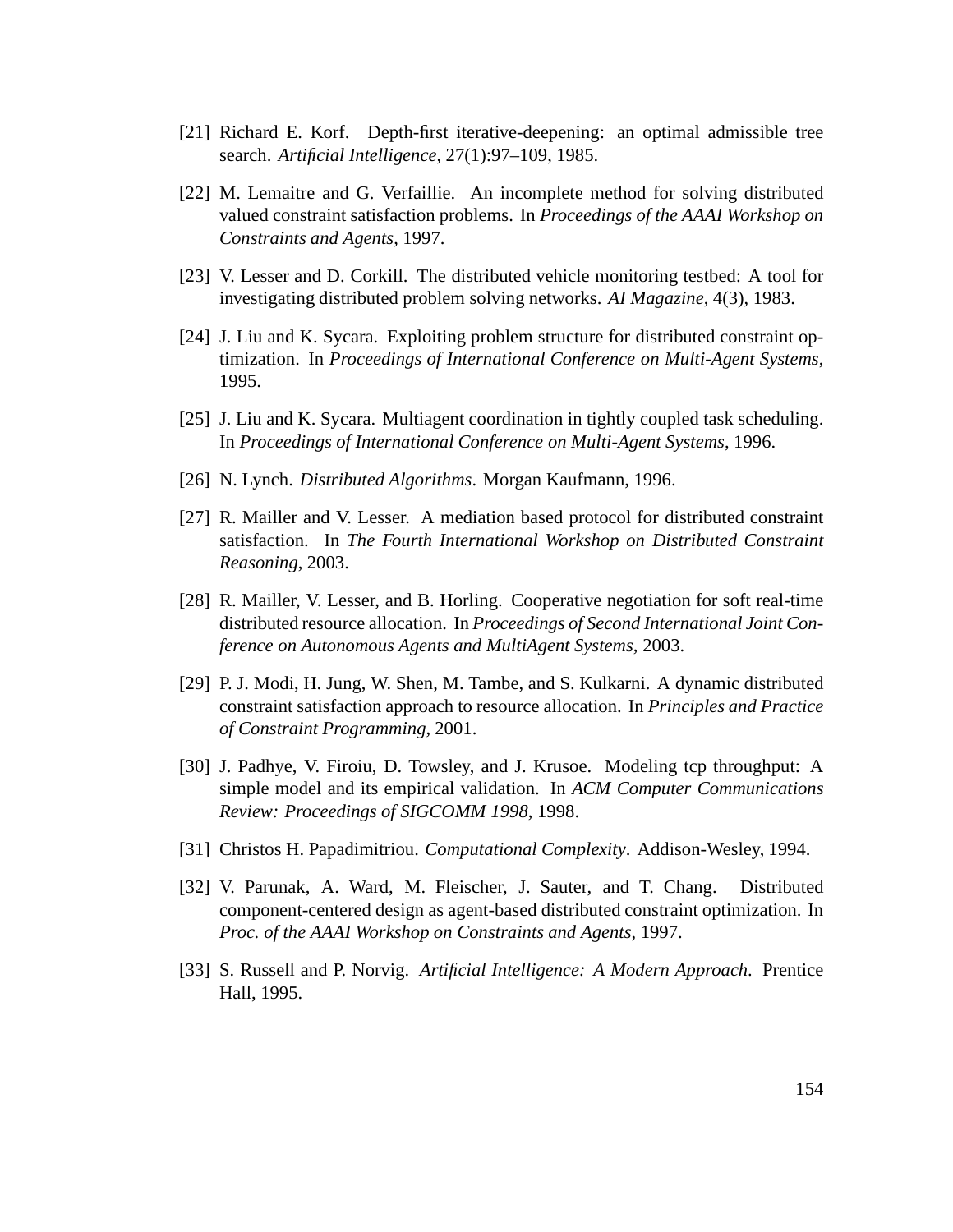- [34] Zsofia Ruttkay. Constraint satisfaction a survey. *CWI Quarterly*, 11, 1998.
- [35] T. Sandholm and Subhash Suri. Side constraints and non-price attributes in markets. In *International Joint Conference on Artificial Intelligence Workshop on Distributed Constraint Reasoning*, 2001.
- [36] P. Scerri, P.J. Modi, W. Shen, and M. Tambe. Are multiagent algorithms relevant for robotics applications? a case study of distributed constraint algorithms. In *ACM Symposium on Applied Computing*, 2003.
- [37] T. Schiex, H. Fargier, and G. Verfaillie. Valued constraint satisfaction problems: Hard and easy problems. In *International Joint Conference on Artificial Intelligence*, 1995.
- [38] T. Schiex and G. Verfaillie. Nogood recording for static and dynamic constraint satisfaction problems. *International Journal of Artificial Intelligence Tools*, 1994.
- [39] W.-M. Shen and Mark Yim. Self-reconfigurable robots. *IEEE Transactions on Mechatronics*, 7(4), 2002.
- [40] M.C. Silaghi, D. Sam-Haroud, and Boi Faltings. Asynchronous search with aggregations. In *Proceedings of National Conference on Artificial Intelligence*, 2000.
- [41] L-K. Soh and C. Tsatsoulis. Reflective negotiating agents for real-time multisensor target tracking. In *International Joint Conference On Artificial Intelligence*, 2001.
- [42] W. R. Stevens. *TCP/IP Illustrated, Volume 1*. Addison-Wesley, 1994.
- [43] Katia Sycara, Steven F Roth, Norman Sadeh-Koniecpol, and Mark S. Fox. Distributed constrained heuristic search. *IEEE Transactions on Systems, Man, and Cybernetics*, 21:1446–1461, 1991.
- [44] BAE Systems. Ecm challenge problem, http://www.sanders.com/ants/ecm.htm. 2001.
- [45] R. Vincent, B. Horling, V. Lesser, and T. Wagner. Implementing soft real-time agent control. In *Proceedings of the 5th International Conference on Autonomous Agents*, 2001.
- [46] T. Wagner and V. Lesser. Criteria-directed heuristic task scheduling. *International Journal of Approximate Reasoning, Special Issue on Scheduling*, 1998.